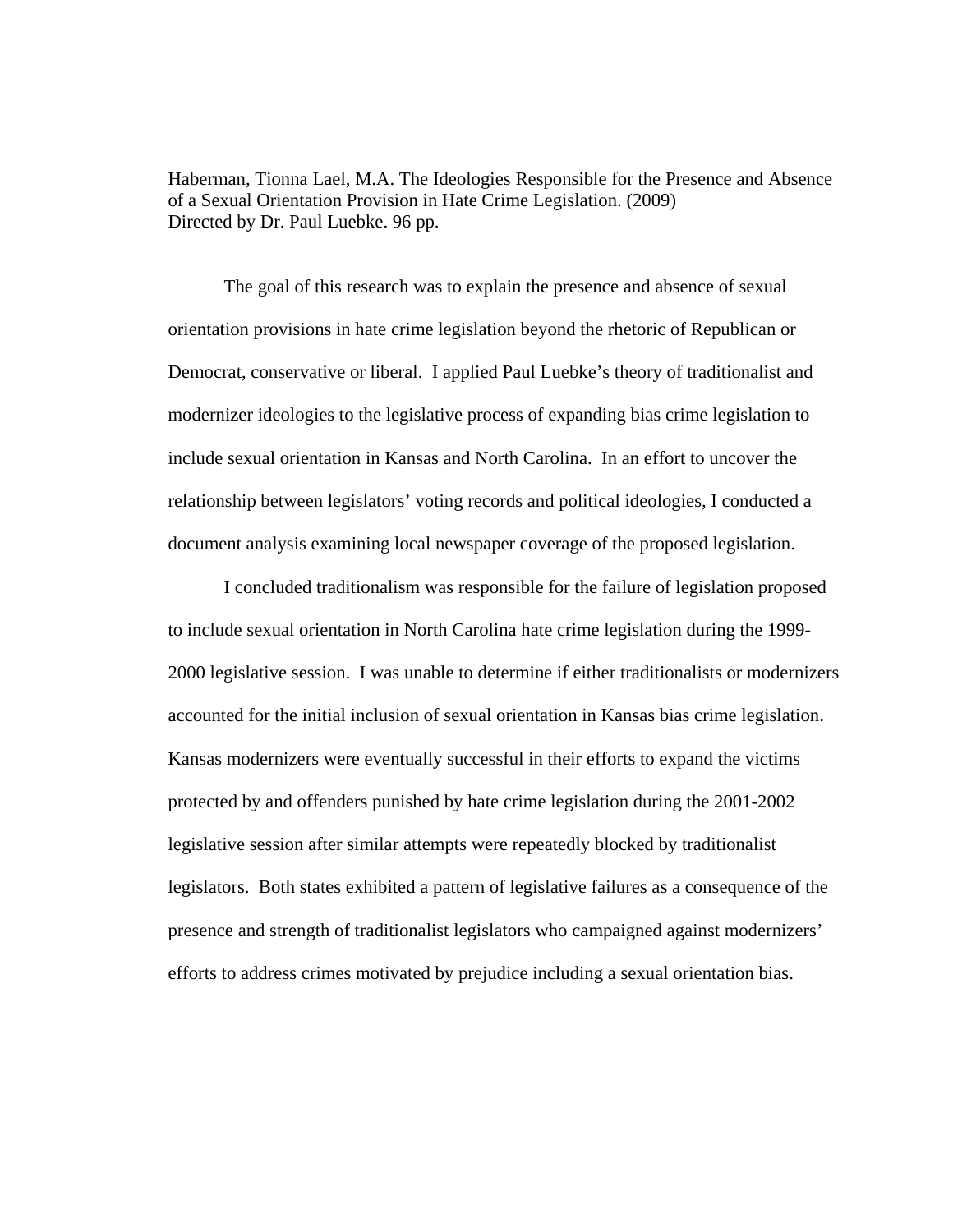## THE IDEOLOGIES RESPONSIBLE FOR THE

## PRESENCE AND ABSENCE OF A

# SEXUAL ORIENTATION

# PROVISION IN

## HATE CRIME

## LEGISLATION

by

Tionna Lael Haberman

A Thesis Submitted to the Faculty of The Graduate School at The North Carolina at Greensboro in Partial Requirements for the Degree Master of Arts

> Greensboro 2009

> > Approved by

Committee Chair

\_\_\_\_\_\_\_\_\_\_\_\_\_\_\_\_\_\_\_\_\_\_\_\_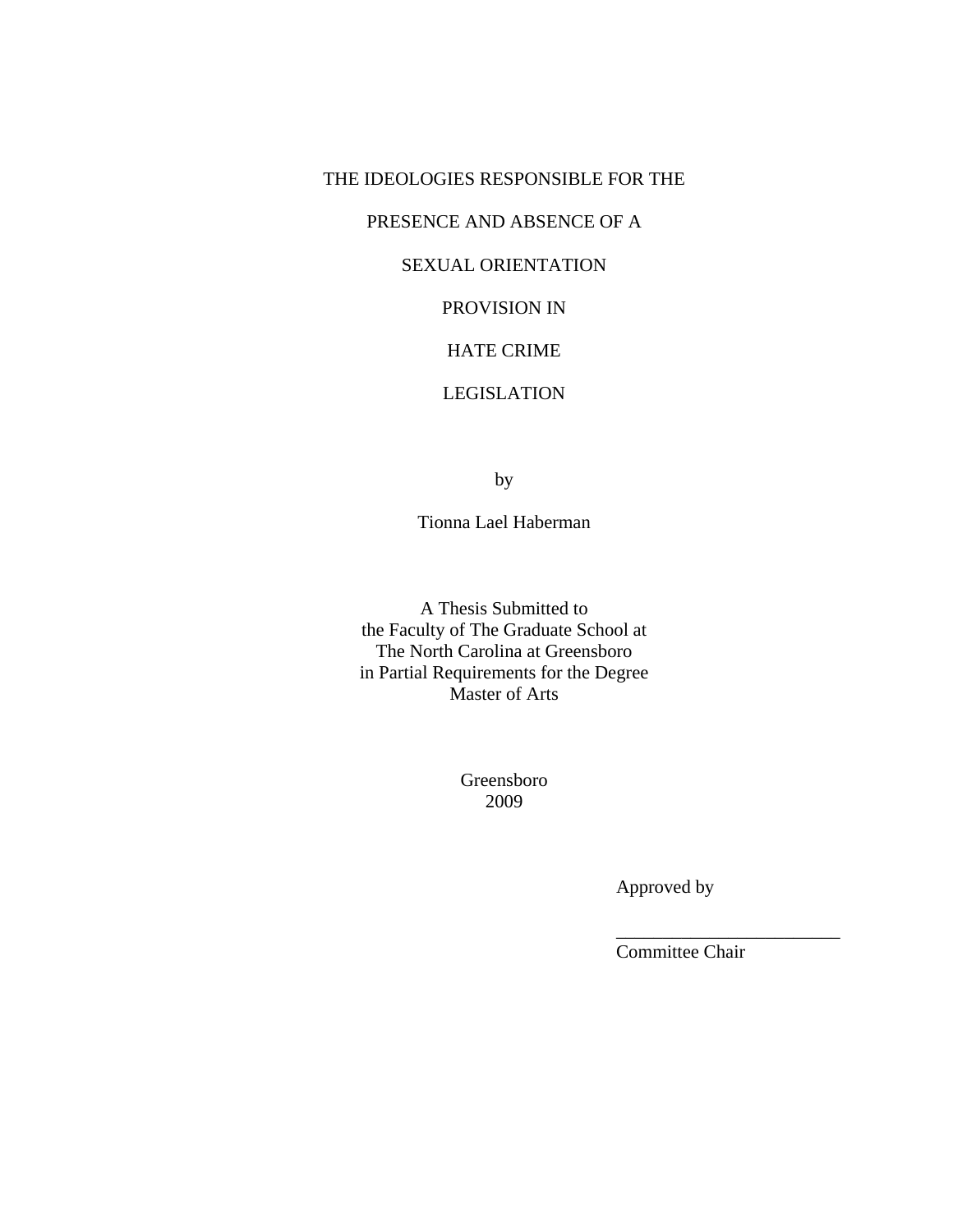In memory of my father who was targeted by prejudiced individuals because of their personal bias against his sexual orientation, not because of his authenticity.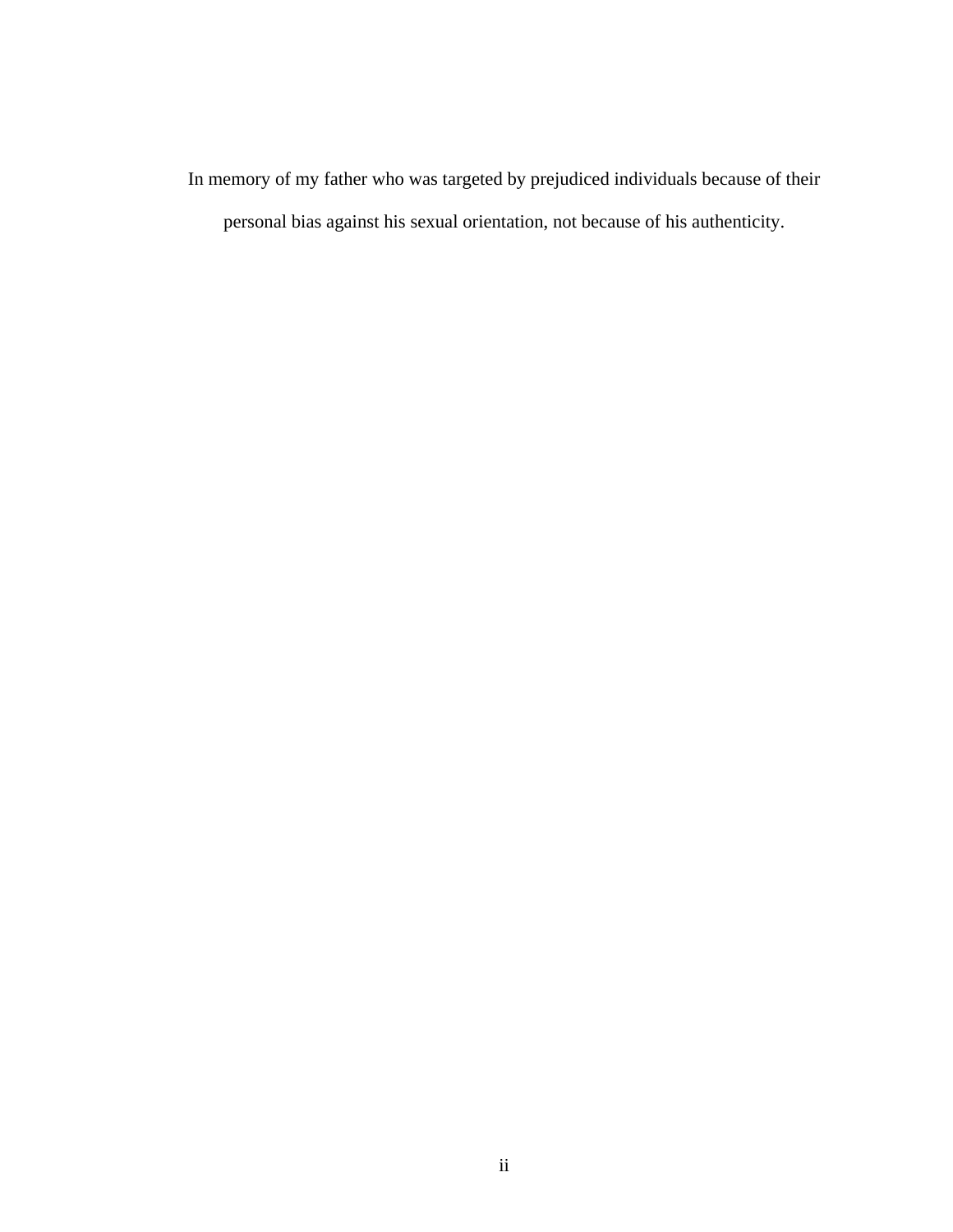# APPROVAL PAGE

 This thesis has been approved by the following committee of the Faculty of The Graduate School at The University of North Carolina at Greensboro.

Committee Chair \_\_\_\_\_\_\_\_\_\_\_\_\_\_\_\_\_\_\_\_\_\_\_\_\_\_\_

Committee Members \_\_\_\_\_\_\_\_\_\_\_\_\_\_\_\_\_\_\_\_\_\_\_\_

 $\frac{1}{2}$  , and the set of the set of the set of the set of the set of the set of the set of the set of the set of the set of the set of the set of the set of the set of the set of the set of the set of the set of the set

\_\_\_\_\_\_\_\_\_\_\_\_\_\_\_\_\_\_\_\_\_\_\_\_\_\_\_\_\_ Date of Acceptance by Committee

\_\_\_\_\_\_\_\_\_\_\_\_\_\_\_\_\_\_\_\_\_\_\_\_\_\_\_\_\_ Date of Final Oral Examination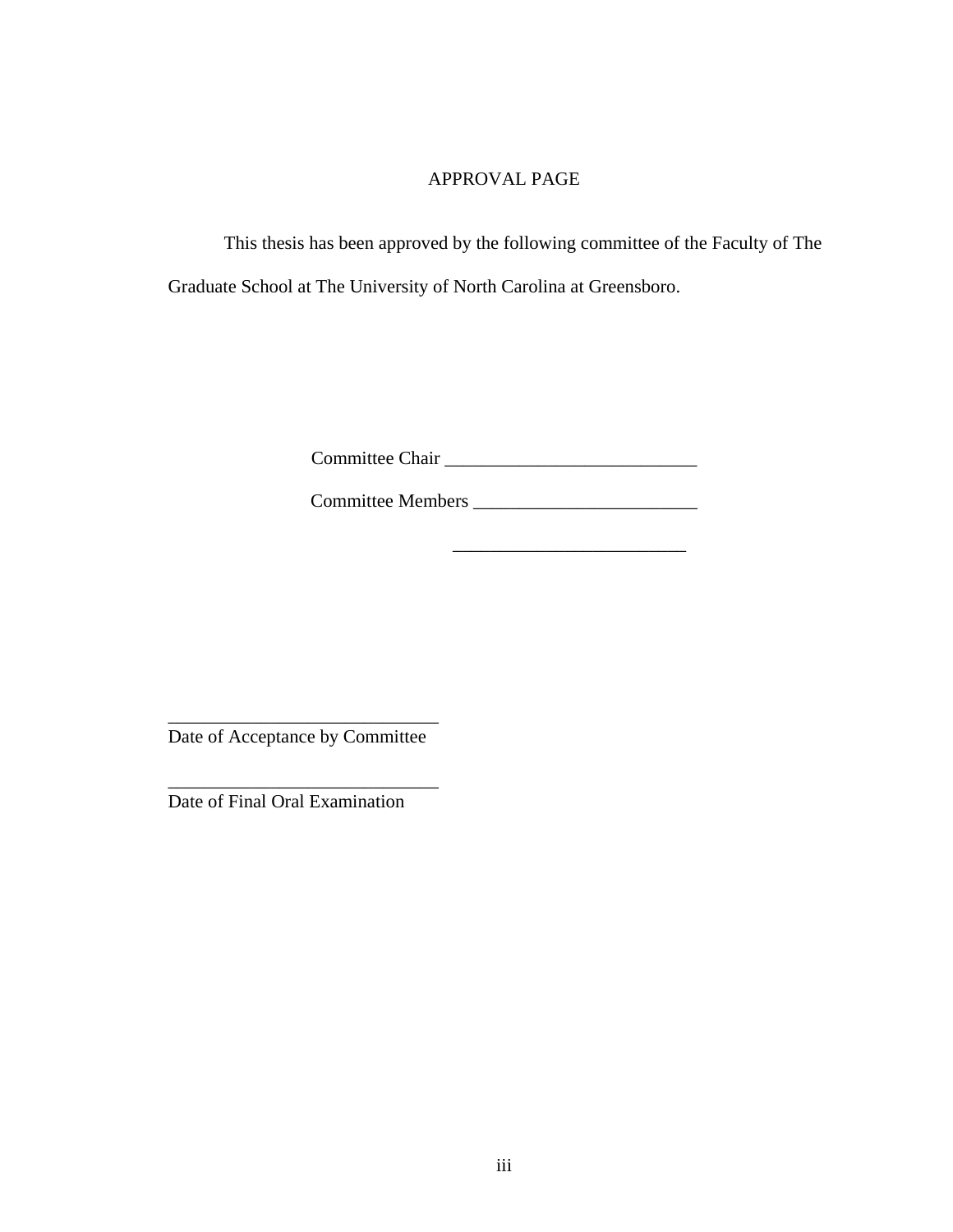#### ACKNOWLEDGMENTS

 I would like to express my gratitude to my committee chair, Dr. Paul Luebke, for his feedback and guidance throughout this endeavor. I would also like to thank Dr. David Mitchell for his constructive comments and to Dr. Shelly Brown-Jeffy for her encouragement.

A heartfelt thank you to my husband, Brandon for his support and patience during the first 5 years of our marriage – during all of which I have been a student at The University of North Carolina at Greensboro! To my son, Landon, Mommy has demonstrated that you can achieve anything you believe. I would also like to thank family and friends who have provided encouragement and research assistance throughout my educational journey.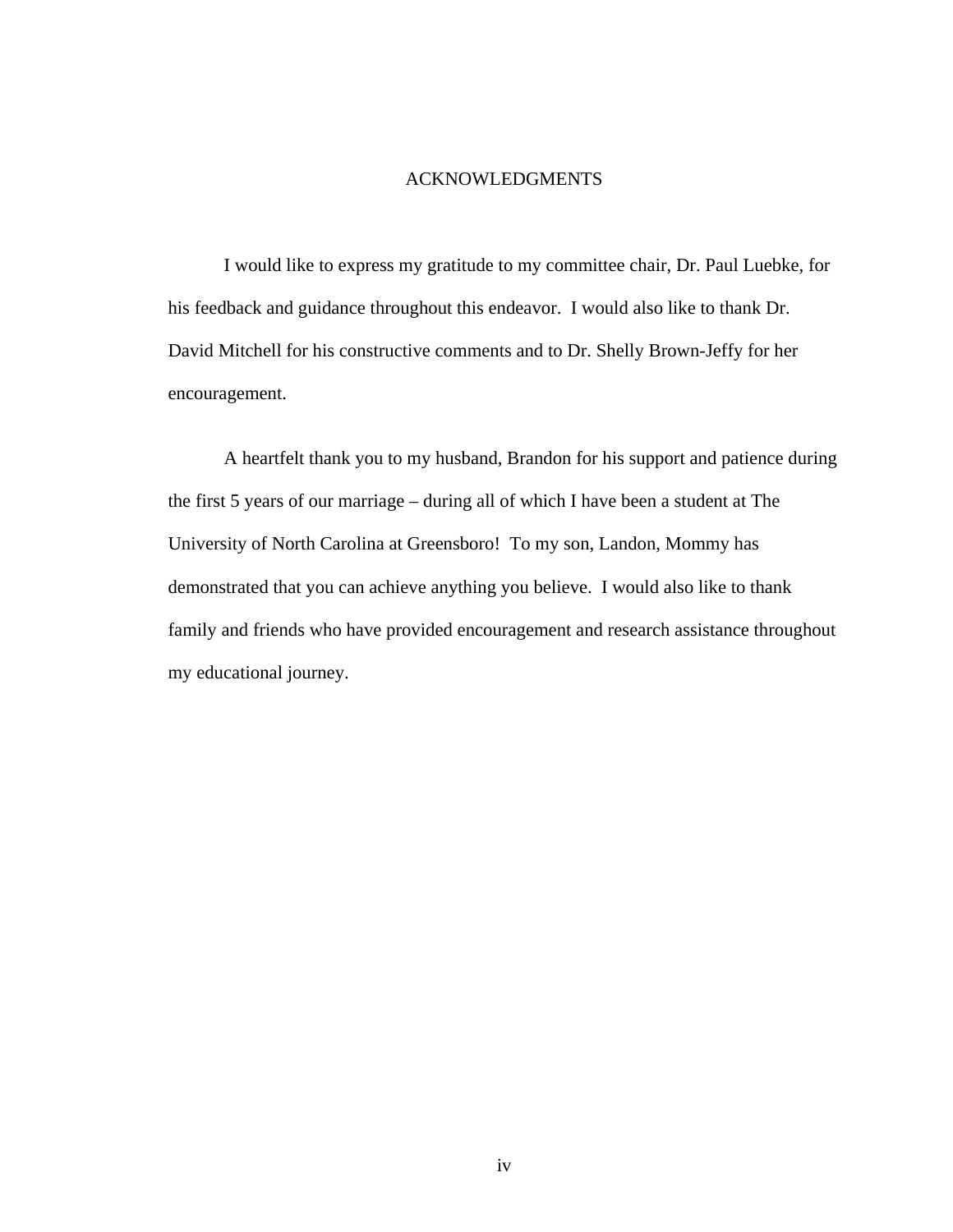# TABLE OF CONTENTS

Page

| <b>CHAPTER</b>                                          |
|---------------------------------------------------------|
|                                                         |
|                                                         |
| III. RATIONALE FOR AND AGAINST HATE CRIME LEGISATION 11 |
|                                                         |
|                                                         |
|                                                         |
|                                                         |
|                                                         |
|                                                         |
|                                                         |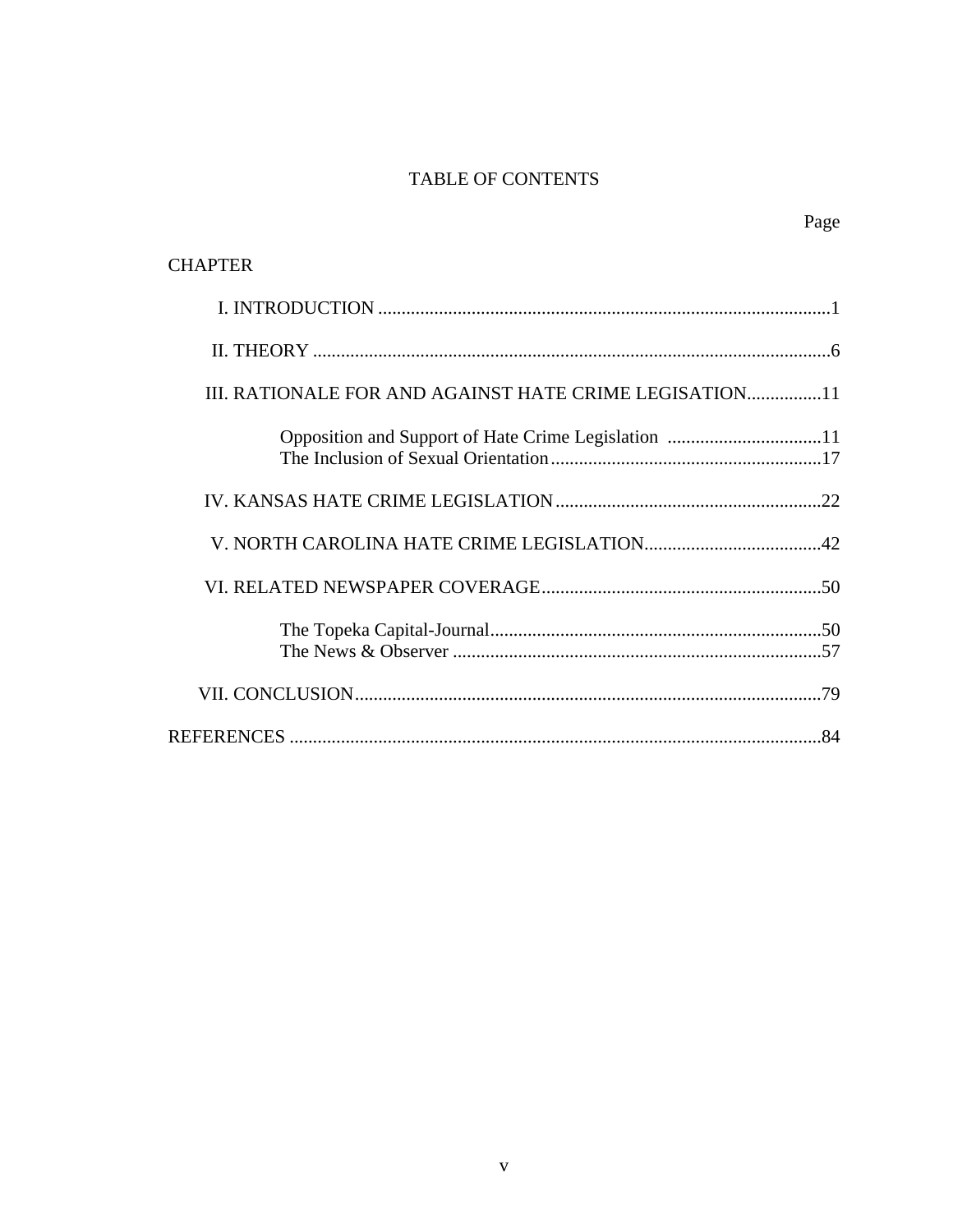## CHAPTER I

# INTRODUCTION

 This thesis researches the influences upon the legislative process which explain the presence or absence of sexual orientation's inclusion as a bias motivation within hate crime statutes at the state level. The examination of successful and unsuccessful legislative attempts to include a sexual orientation provision will provide an opportunity to view the legislative process of a criminological topic from a sociological perspective. I aim to explore the political ideology of the legislators who supported the legislation and the ideology of those who were publicly opposed by reviewing print media sources. In this paper, I use the terms hate crimes, bias crimes and crimes motivated by prejudice are used interchangeably. The process by which a proposed bill becomes criminal legislation and is enacted to enforce the norms and values of a society, supporting a victim while simultaneously punishing an offender will be explored as a sociological phenomenon.

Examining hate crime legislation provides an opportunity to explore the criminological existence of bias motivated crime in addition to society's reaction to the perpetrator, victim and crime itself. Much of the debate regarding hate crime legislation is largely centered on who to include and who to exclude. Hate crime legislation generally allows for a criminal offender to receive an enhanced punishment as a consequence of targeting a victim who belongs to a segment of the population the offender has a bias against. I am specifically examining two states which have chosen to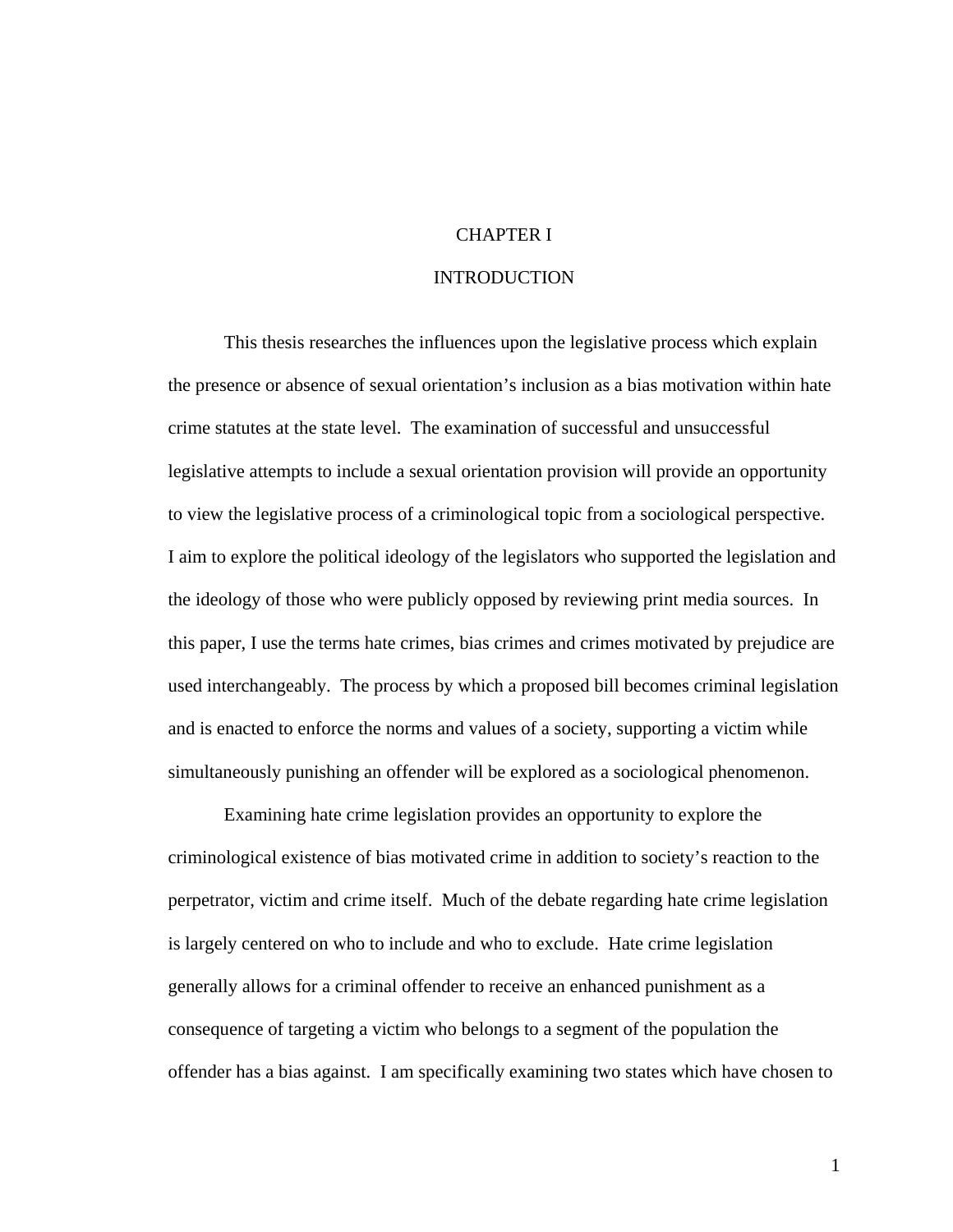either include or not include a victim's sexual orientation as a prejudice worthy of increasing the offender's punishment. The inclusion of sexual orientation is controversial in part because granting legal recognition to non-heterosexuals subsequently equates to acknowledging that individuals, regardless of their sexual orientation, deserve to be free from discrimination.

The objective of my research is to explain the success and failure of legislative attempts to include a sexual orientation provision in hate crime legislation. An exploration of the legislative process itself will provide insight into whether a society, represented by elected members of the state legislature chooses to recognize the lesbian, gay and bisexual community as a segment of the population worthy of legal recognition. The presence of a sexual orientation provision also signifies that perpetrators who target a victim because of the victim's sexual orientation are deserving of an enhanced punishment, similar to an offender who targets a victim belonging to a specific race or religion. Conversely, the absence of a sexual orientation provision suggests that an offender who selects a victim because of the offender's prejudice against the victim's sexual orientation is not as harmful as selecting a victim because of a bias against the victim's race or religion. The inclusion of the term "sexual orientation" serves to recognize not only that non-heterosexual citizens exist within a society, but also that those individuals have been disproportionately targeted as the victims of criminal activity based solely on their sexual orientation. Furthermore, the inclusion of sexual orientation in a state's hate crime statute announces that choosing to victimize an individual based on their sexual orientation is not accepted within the society. This is similar to the message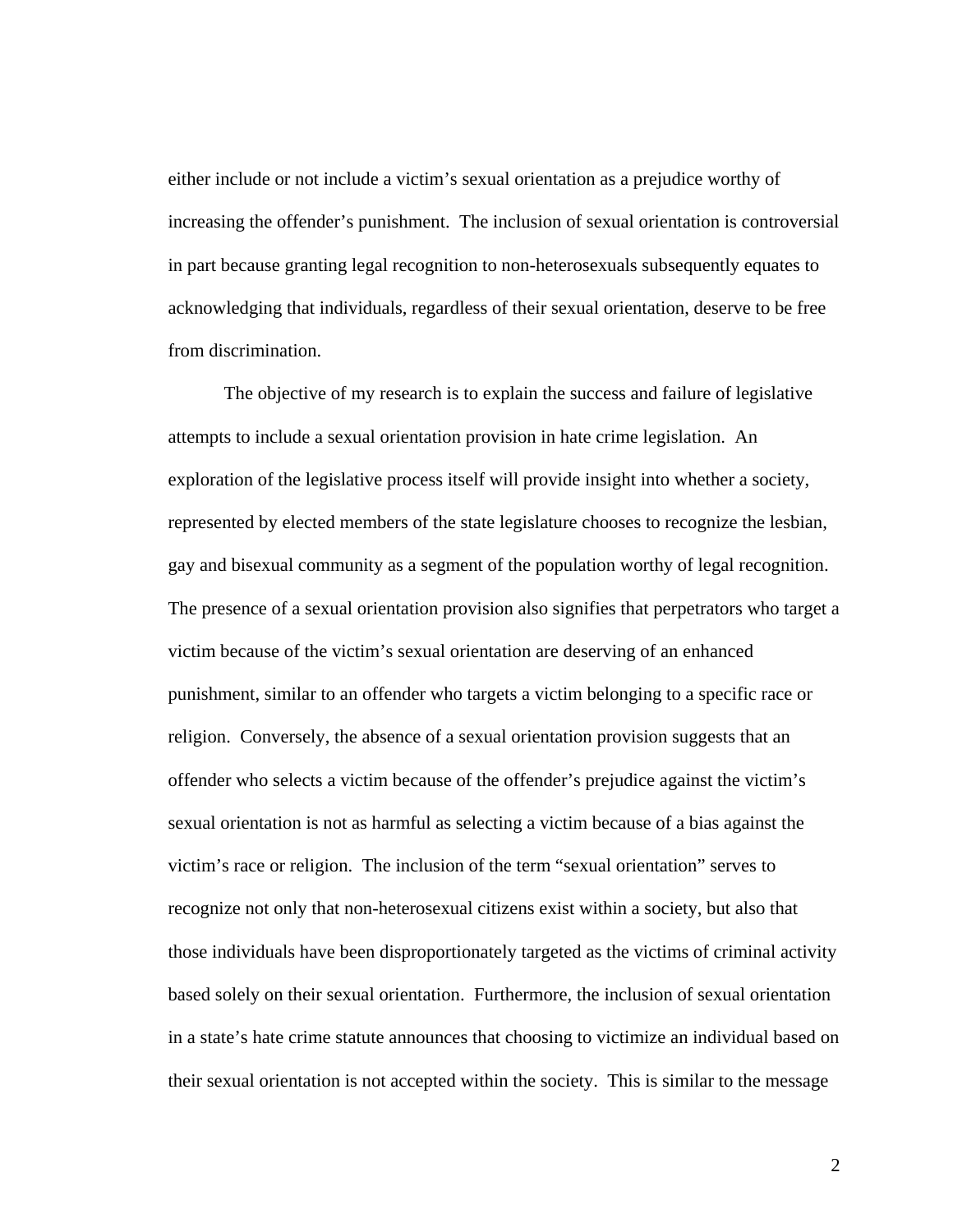of intolerance sent to offenders who commit a crime against an individual based on their race or ethnicity. The enhanced punishment an offender receives as the result of targeting a victim based on the offender's prejudice also serves to as an announcement that the offender's prejudice is not representative of the society as a whole. Chapter three will provide additional background information on the academic debate surrounding hate crime legislation and the inclusion of a sexual orientation provision.

With this understanding of hate crime legislation I will review the proposed, adopted, and defeated pieces of legislation which address sexual orientation prejudices by members of the Kansas and North Carolina state legislatures. I believe my research will reveal states have rejected sexual orientation provisions as a result of legislators predominantly possessing a traditionalist ideology and conversely, sexual orientation provisions are adopted due to the influence of legislators who subscribe to a modernizer ideology. Specifically, I hypothesize modernizer ideology will provide an explanation for the presence of sexual orientation in Kansas' bias crime legislation and traditionalism provided an explanation for the absence of sexual orientation in North Carolina legislation addressing bias crimes.

 My research was conducted using a case study method examining the relevant legislation in the states of Kansas and North Carolina. Document analysis will provide a foundation to examine newspaper articles published in the Topeka Capital-Journal and the News & Observer. Both newspapers are printed in the capital cities of the respective states. I have chosen to focus on Kansas and North Carolina based on Kansas' presence of a sexual orientation provision in criminal sentencing guidelines and North Carolina's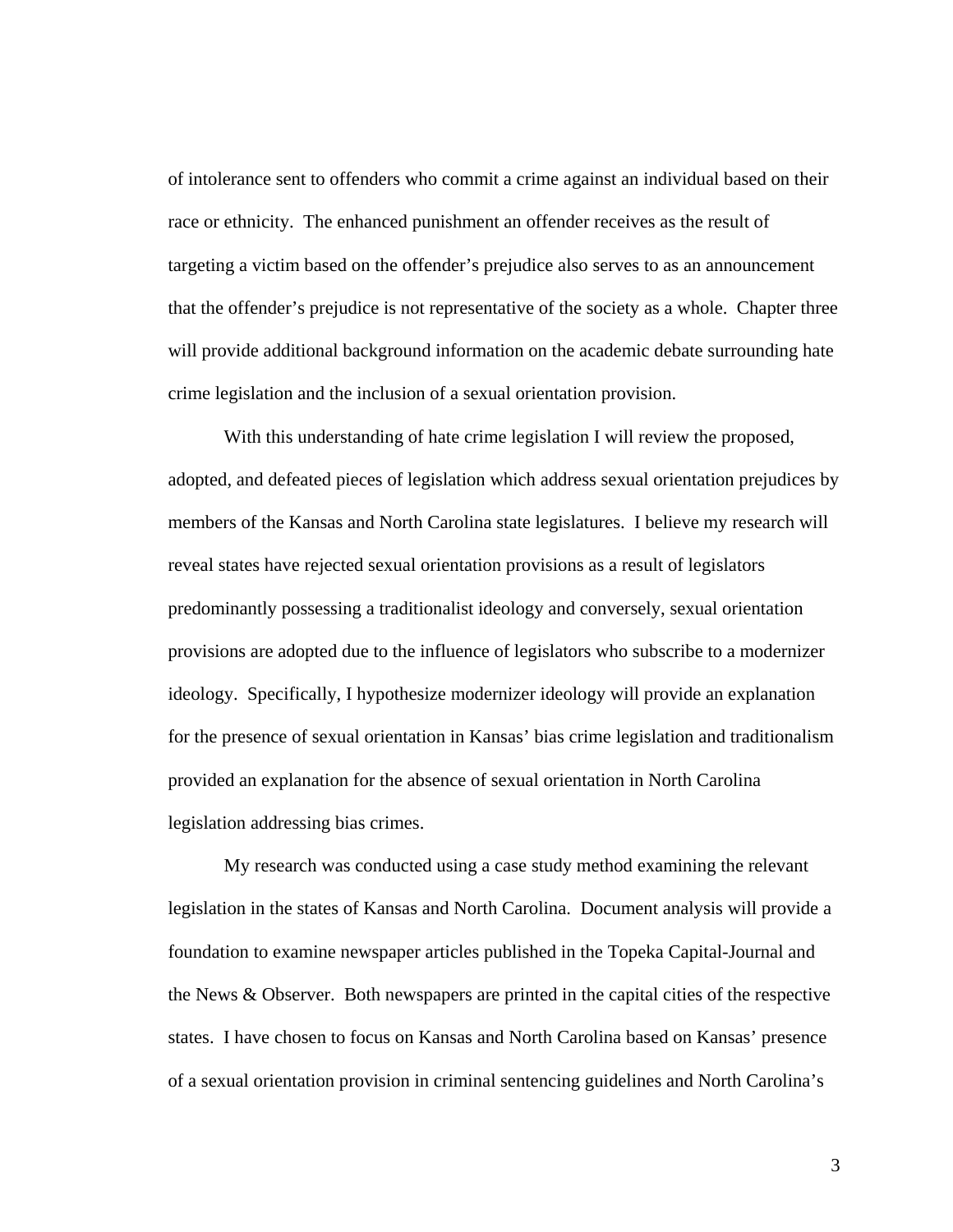absence of a sexual orientation provision in its hate crime legislation. Kansas is among 31 states and the District of Columbia that have a sexual orientation provision in their legislation addressing bias crimes (Anti-Defamation League 2009). Twenty states including North Carolina do not include crimes motivated by the offender's bias against a victim's sexual orientation in their legislation addressing hate crimes (Anti-Defamation League 2009).

I will explore the current Kansas legislation, the basis for the initial language to include a provision for sexual orientation, during the 1991-1992 legislative session and subsequent legislation aimed at amending the language during the 2001-2002 legislative session. I aim to determine the ideologies of legislators responsible for the initial legislation and subsequent successful and unsuccessful legislative amendments by reviewing newspaper coverage. Furthermore, I seek to expose the impact traditionalist and modernizer ideologies may have had upon Kansas legislators in the success of the initial legislation in addition to the subsequent success and failure or related legislation. In my attempt to understand the defeat of legislation to include a sexual orientation provision in North Carolina's general statutes addressing hate crimes, I will review the proposed legislation, the voting history of failed legislation, along with public support and opposition as portrayed in the newspaper coverage during the 1999-2000 legislative session.

Hate crime legislation lends itself to be studied sociologically due to its premise of dividing society into categories comprised of individuals based on inherent characteristics. The legislation additionally provides those who are included with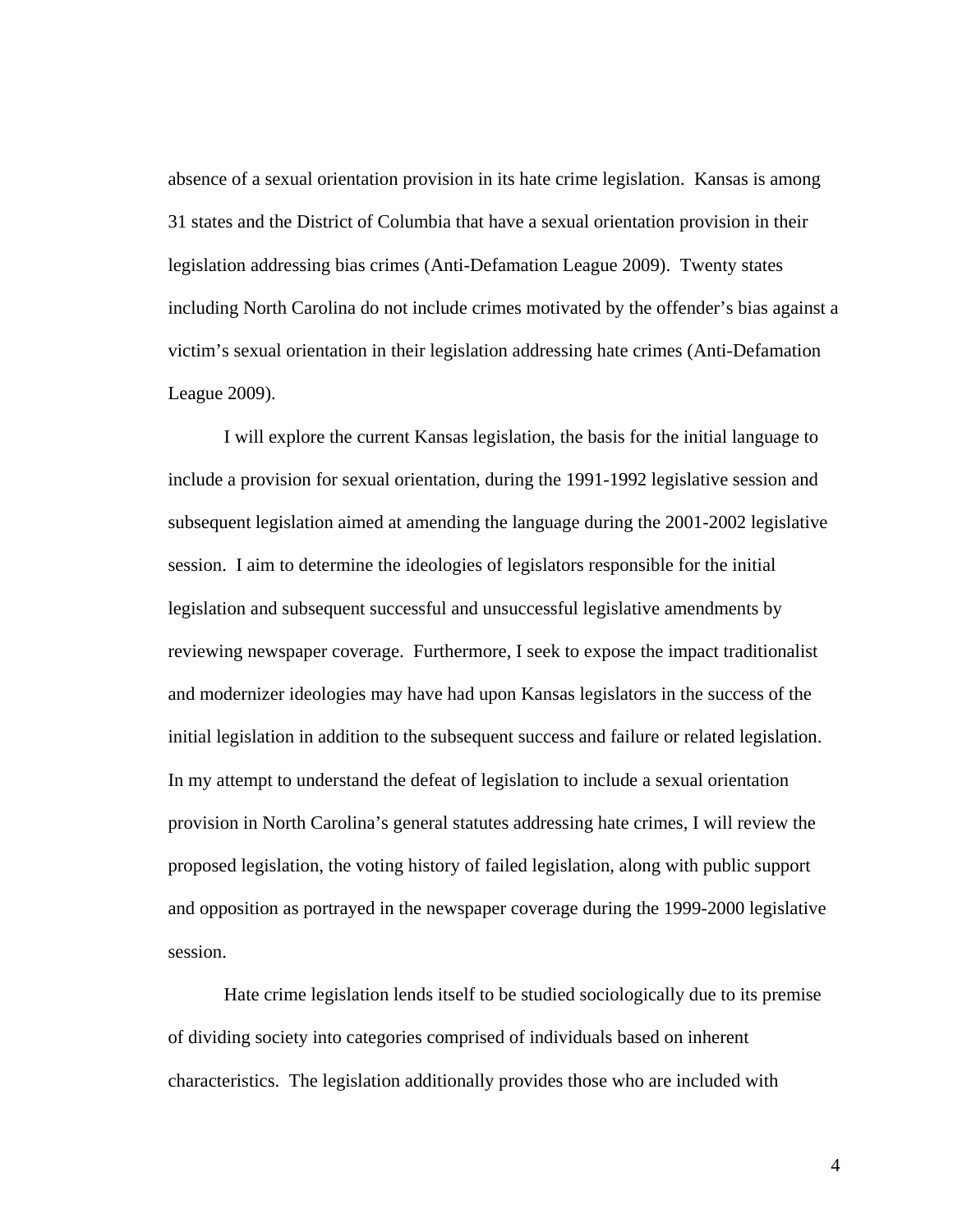recognition and alternately fails to legitimate and protect those in excluded groups. The exclusion of a group within society is a social problem to be studied through the lens of sociology. The process of including and excluding groups of individuals within a society reveals a society's norms and values. Therefore, studying how a society decides to include and alternately exclude a segment of the population can be explored in order to better understand a society. I propose to review the legislative history of bills to gain insight into how some groups are deemed worthy of legitimation while others fail to receive legal recognition. This research has the potential to contribute to the fields of both criminology and sociology in terms of how a society acknowledges its members by enacting laws to protect victims and punish perpetrators. I intend to explore the ideologies held by elected officials which play a role in determining an individual's value in society.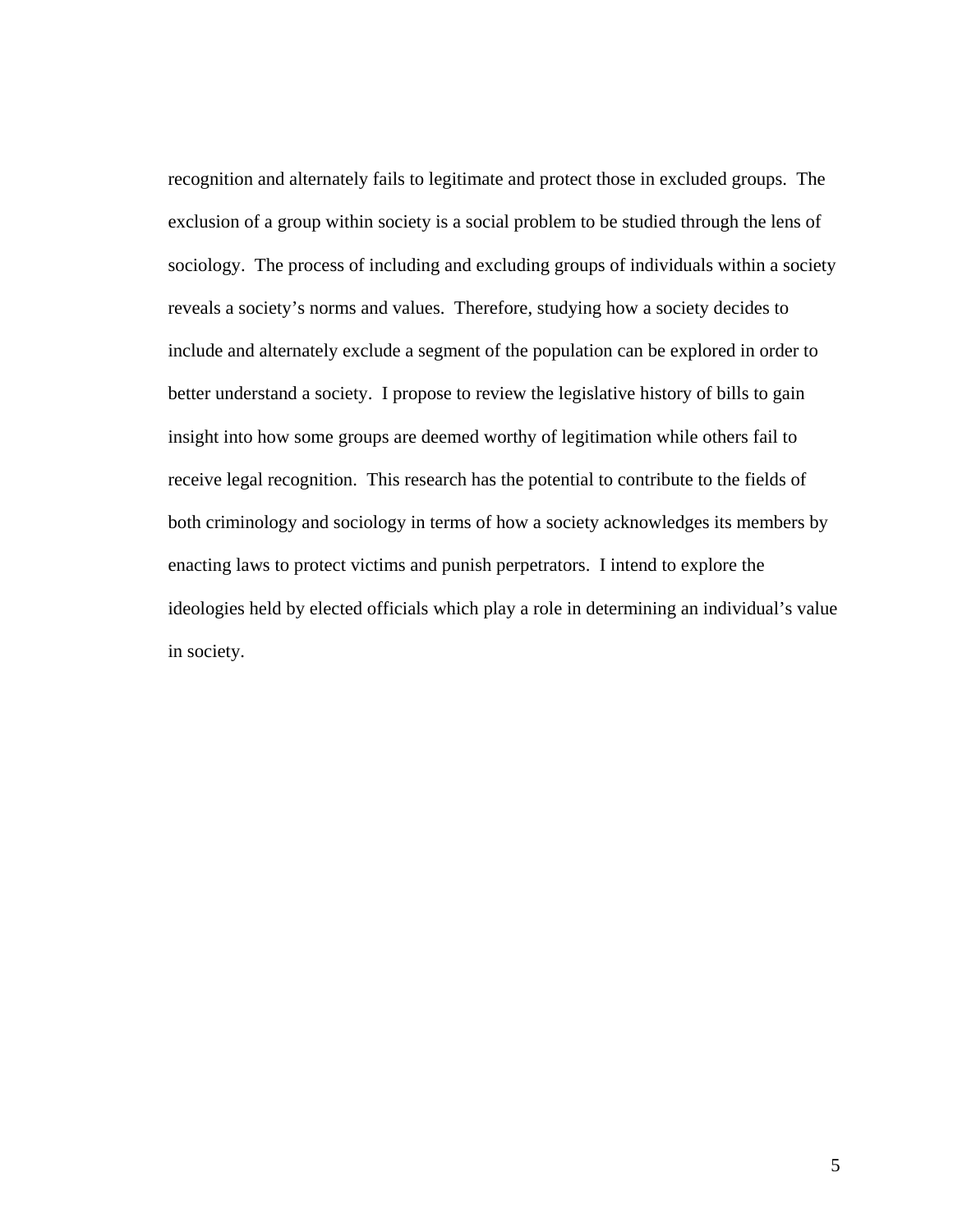#### CHAPTER II

#### **THEORY**

Using sociologist and politician Paul Luebke's explanation of politicians who demonstrate modernizer and traditionalist ideologies, I intend to explain the success and defeat of sexual orientation's inclusion in hate crime legislation beyond the common rhetoric of liberal or conservative, Democrat or Republican. *Tar Heel Politics* written by Luebke will provide the theoretical framework for my hypothesis regarding the success and failure of sexual orientation's inclusion in hate crime legislation at the state level. Luebke (1998:20-21) defined traditionalist ideology as being "rooted in the Baptist-based culture of North Carolina's small towns and rural areas" where "the ideology of patriarchy, not feminism, remains paramount." He proposes the commitment to maintaining a social order based on "the superiority of a mythical ideal past" guides the position traditionalist politicians take on legislative issues, including those of economic development (Luebke 1998:20-21). In *Tar Heel Politics* Luebke (1998:23-24) defines modernizer ideology as focused on the importance of "individual economic achievement" without regard to how the social order of the past may be altered while demonstrating a commitment to public education and "taxation" for the purposes of promoting growth.

According to Paul Luebke (1998:19), author of *Tar Heel Politics* and co-sponsor of the Matthew Shepard Memorial Act, "North Carolina's politicians and business leaders have chosen policies consistent with one of two competing ideologies: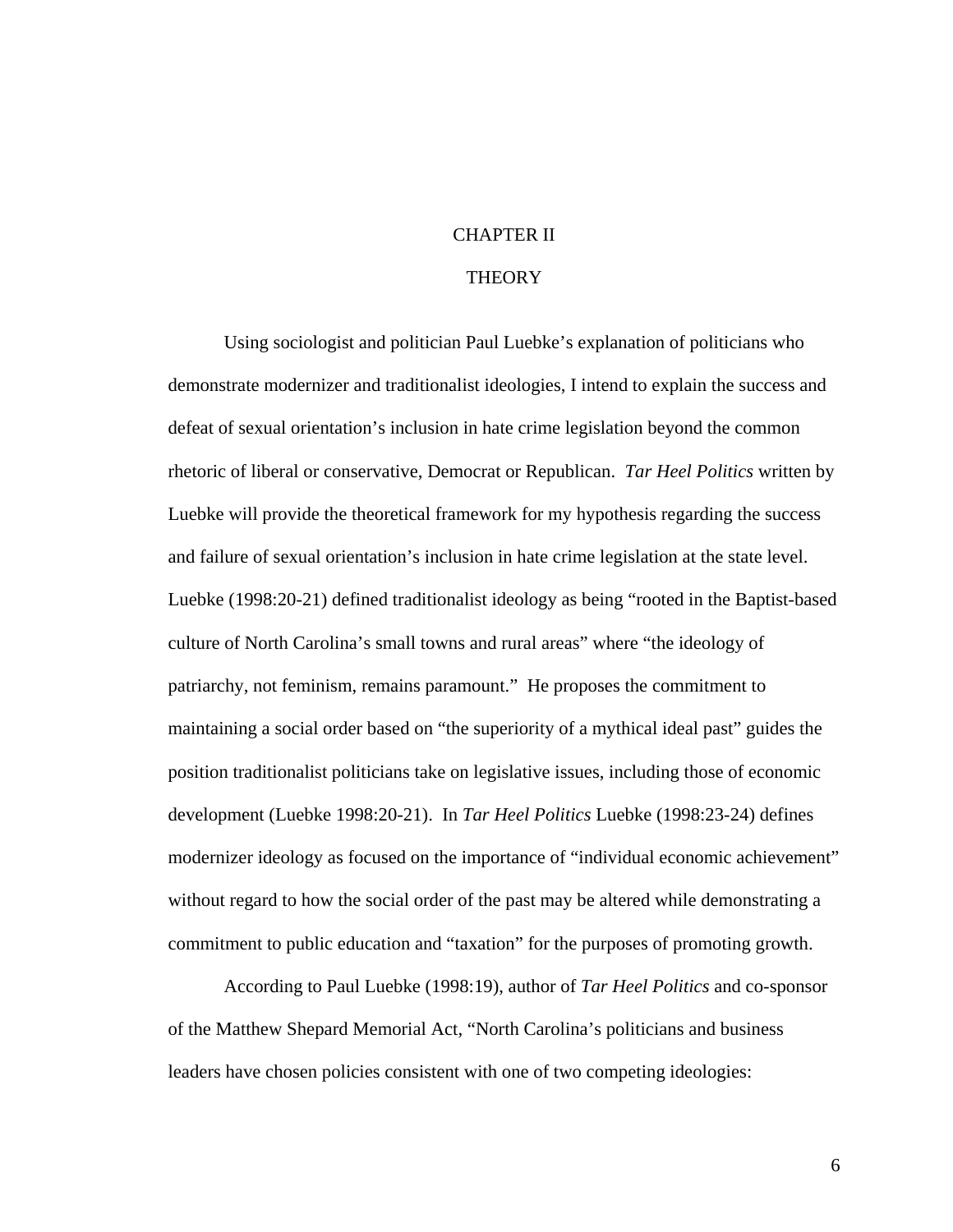modernism and traditionalism." Luebke (1998:19) writes that, although there is not a precise correlation, "southern Democrats tended to be modernizers, while southern Republicans endorsed traditionalism." Additionally, a politician's district of representation, either urban or rural, is a factor in determining whether a registered Republican or Democrat will vote according to the ideology espoused by traditionalism or modernizers instead of along conventional party lines. Luebke (1998:78-79) refers to the most heavily populated geographical area of North Carolina as the metro Piedmont including the urban counties of Wake, Durham, Orange, Guilford, Forsyth and Mecklenburg. He declares that politicians from the metro Piedmont subscribe to "the essence of modernizer values" while political leaders who represent rural "western and eastern Piedmont areas share cultural support for traditionalist values," similar to those outside of the Piedmont (Luebke 1998:79).

Not only does Luebke (1998:81) suggest North Carolina can be divided into political ideologies based on geography, but he also writes "the modernizer values of the metro Piedmont often stand in sharp contrast to the small town culture that remains strong across most of the state's 100 counties." Luebke (1998) claims higher levels of a college educated population in the metro Piedmont:

led to greater cultural gaps between the metro Piedmont and the rest of the state. The data help explain the political battles waged in the late 1990's by traditionalist North Carolinas, primarily native-born Tar Heels, in metro Piedmont counties such as Mecklenburg and Guilford to restrict funding for the allegedly 'pro-homosexual life-style' arts programming (P.90).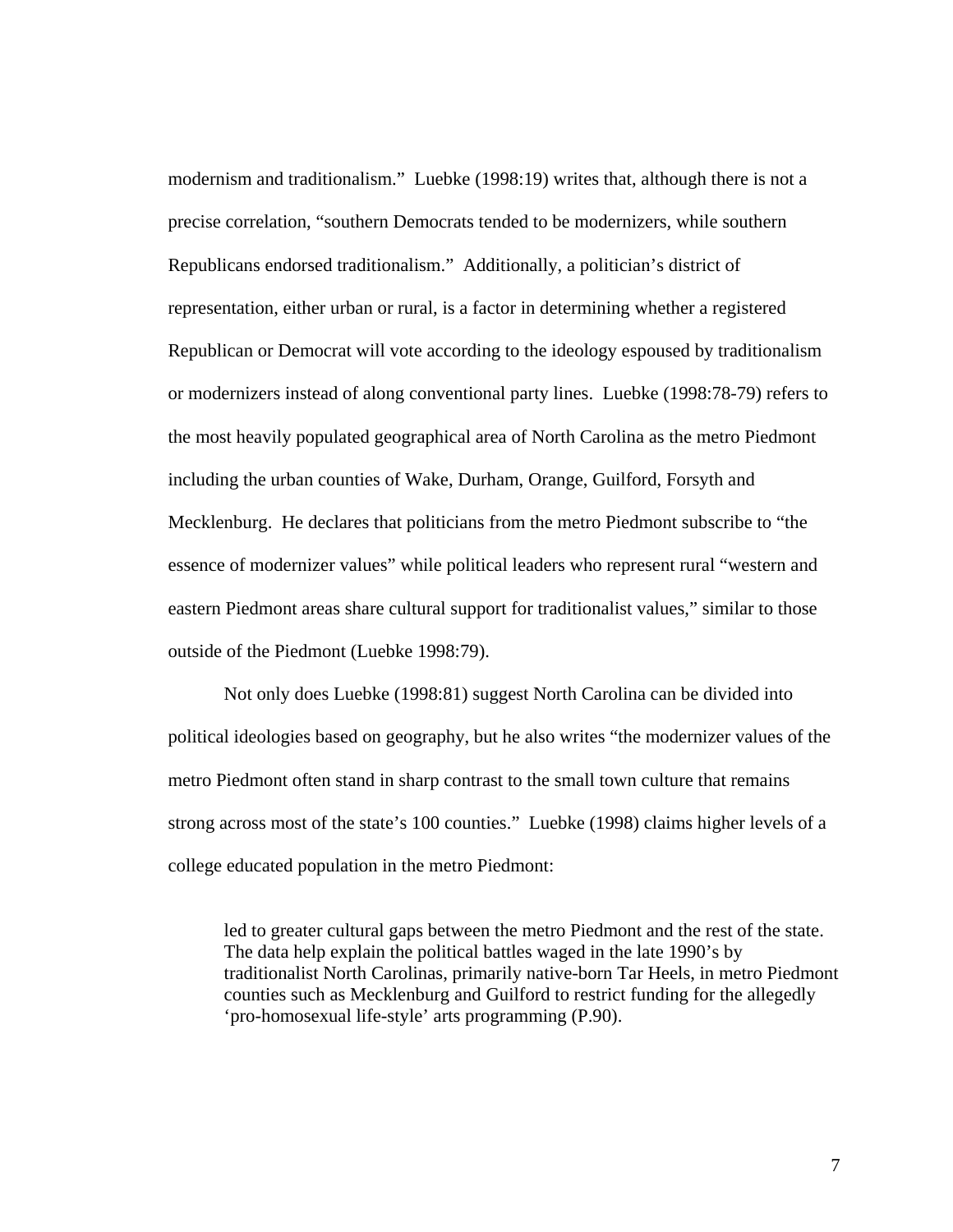Luebke (1998:21 and 90) writes that a majority of elected politicians in Mecklenburg and Guilford counties were publicly opposed to a "pro-homosexual life-style," equating to their opposition of "excessive homosexual content of arts programs." Ultimately, traditionalists on Mecklenburg's County Commission succeeded in terminating "county funding for a series of local and visiting arts programs" (Luebke, 1998:21). In addition to geographical relationships, he proposed political ideologies of traditionalist and modernizer transcend political party affiliation. Luebke (1998) suggested:

Specifically, Democrats from the western Piedmont and Costal Plain were most likely to adopt traditionalist positions. Democrats from the metro Piedmont and from other North Carolina cities tended to support modernizer policies as well as the occasional populist political initiative (P.53).

Luebke (1998:21) acknowledges a link between religion and politics among those who subscribe to a traditionalist ideology when he writes "Traditionalism's ideal community is rooted in the Baptist and other fundamentalist Protestant dominations that permeate North Carolina." He suggests social traditionalism impacts North Carolina politics in at least three ways, two of which I believe can explain traditionalists' opposition to the Matthew Shepard Memorial Act during the 1999-2000 legislative session. Luebke (1998) describes traditionalism's influences in the following manner:

First, for either traditionalist elites or their mass followers, egalitarian social movements promoted by blacks, women, gays, or labor organizers are anathema because they challenge the established order. Second, a political candidate who runs against specific manifestations of these movements – such as the Equal Rights Amendment (1970's), the paid holiday honoring Dr. Martin Luther King Jr. (1980's), or gay rights (1990's) can be assured of a certain core support (P.21- 22).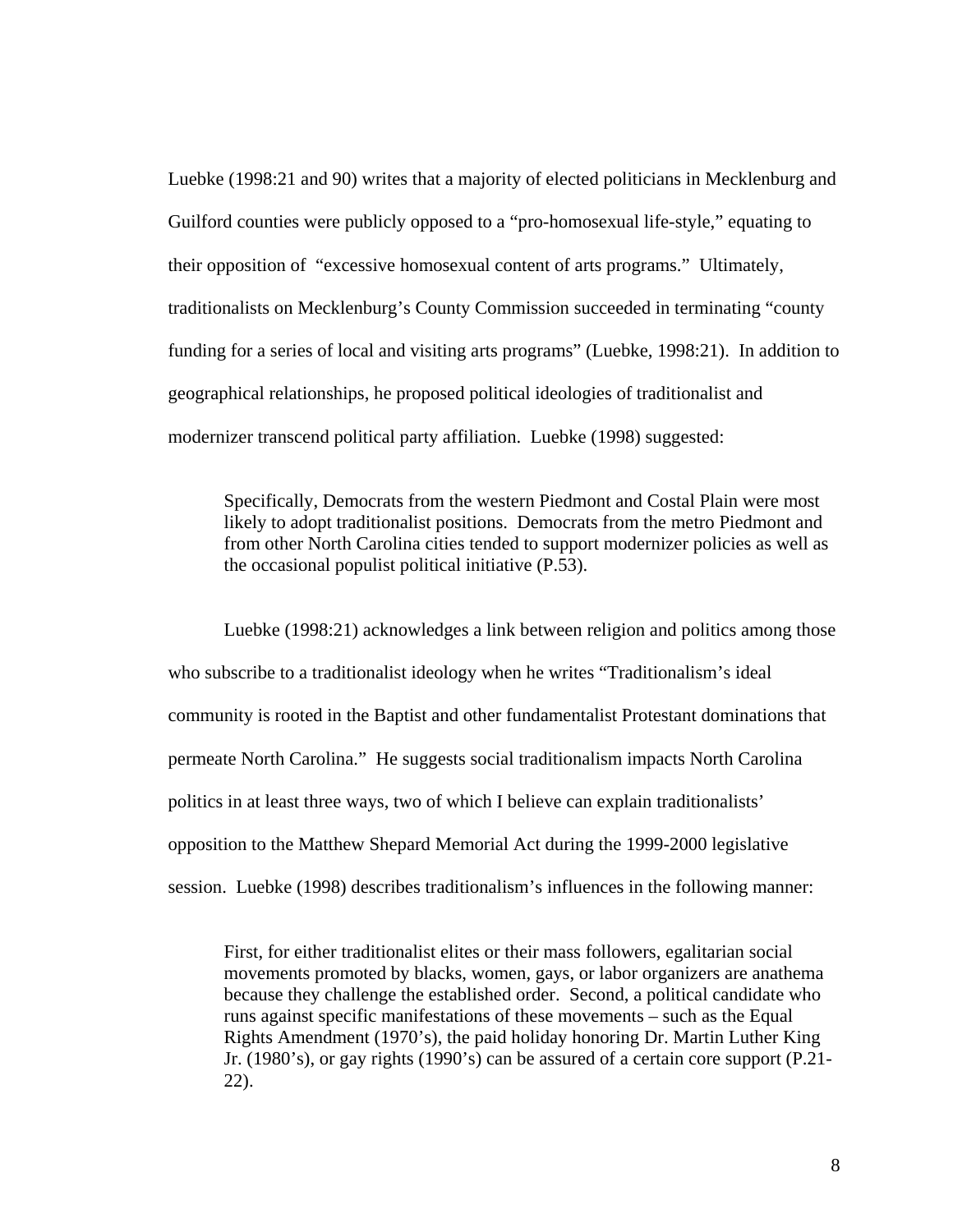Following this theory, traditionalists would be opposed to including sexual orientation in hate crime legislation because it would require the recognition of non-heterosexuals which would disrupt the social order of traditionalism. Conversely, by opposing sexual orientation's inclusion in hate crime legislation, traditionalists were guaranteed the support of constituents who shared the same ideology.

Luebke (1998:23) often describes modernizer ideology in contrast to that of traditionalist ideology. Modernists are largely indifferent to maintaining the social order and he writes "Unlike traditionalism, modernism places no special value on existing social relations. Indeed, economic change is presumed to alter the old social order, but modernizers do not assume that change means loss of economic or political control" (Luebke, 1998:23). In terms of religious background and geography, Luebke (1998:23) writes "Modernizer ideology is more secular than traditionalism and it is rooted in the major cities of the North Carolina Piedmont." Luebke's (1998) comparisons continue:

Like traditionalism, modernizer ideology has been shaped by educated and affluent white males. Yet, unlike traditionalism, modernism does not reject demands from blacks, women, or unions out of hand. In the interests of social stability and economic gain, modernizers seek an accommodation with such groups (P.23).

 Luebke (1998:24) also writes about political battles between the two ideologies indicating "issues important to blacks and women have constituted a significant point of conflict between modernizers and traditionalists. The King Holiday, the Equal Rights Amendment, and abortion rights have illustrated the controversy." He continues "Modernizers do not see the need to maintain the deferential social structure preferred by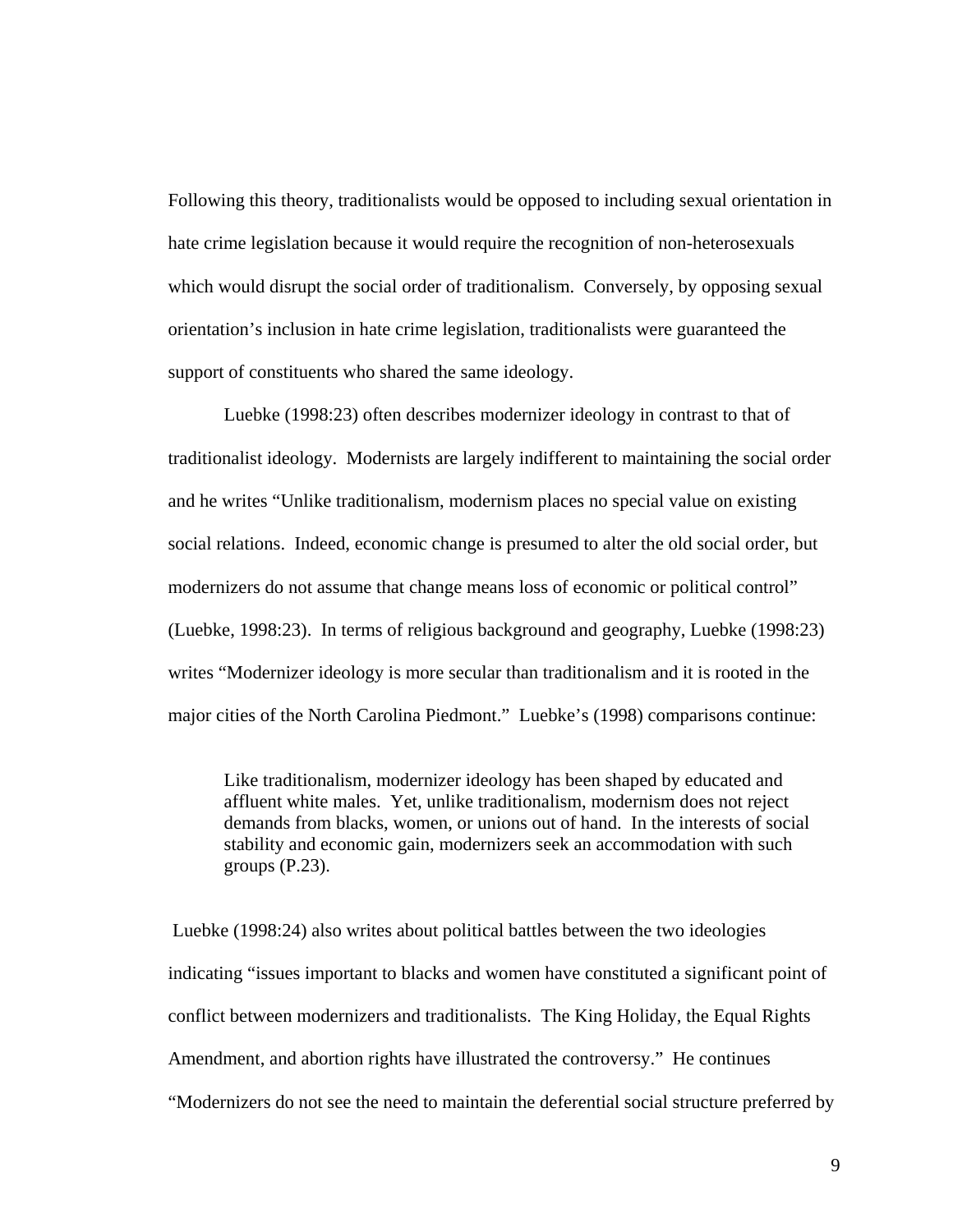traditionalists. Their ideal society is dynamic and growing" (Luebke 1998:24). Although Luebke (1998:19) acknowledges not all legislative issues can be decisively categorized along political party lines, he acknowledges the pattern that "southern Democrats tended to be modernizers, while southern Republicans endorsed traditionalism." Expanding upon Luebke's assertion that traditionalist politicians garner votes based on opposition to gay rights, it can be inferred traditionalism endorses heterosexism. Furthermore, I propose traditionalism can account for the failure to include sexual orientation in hate crime legislation during North Carolina's 1999-2000 legislative session.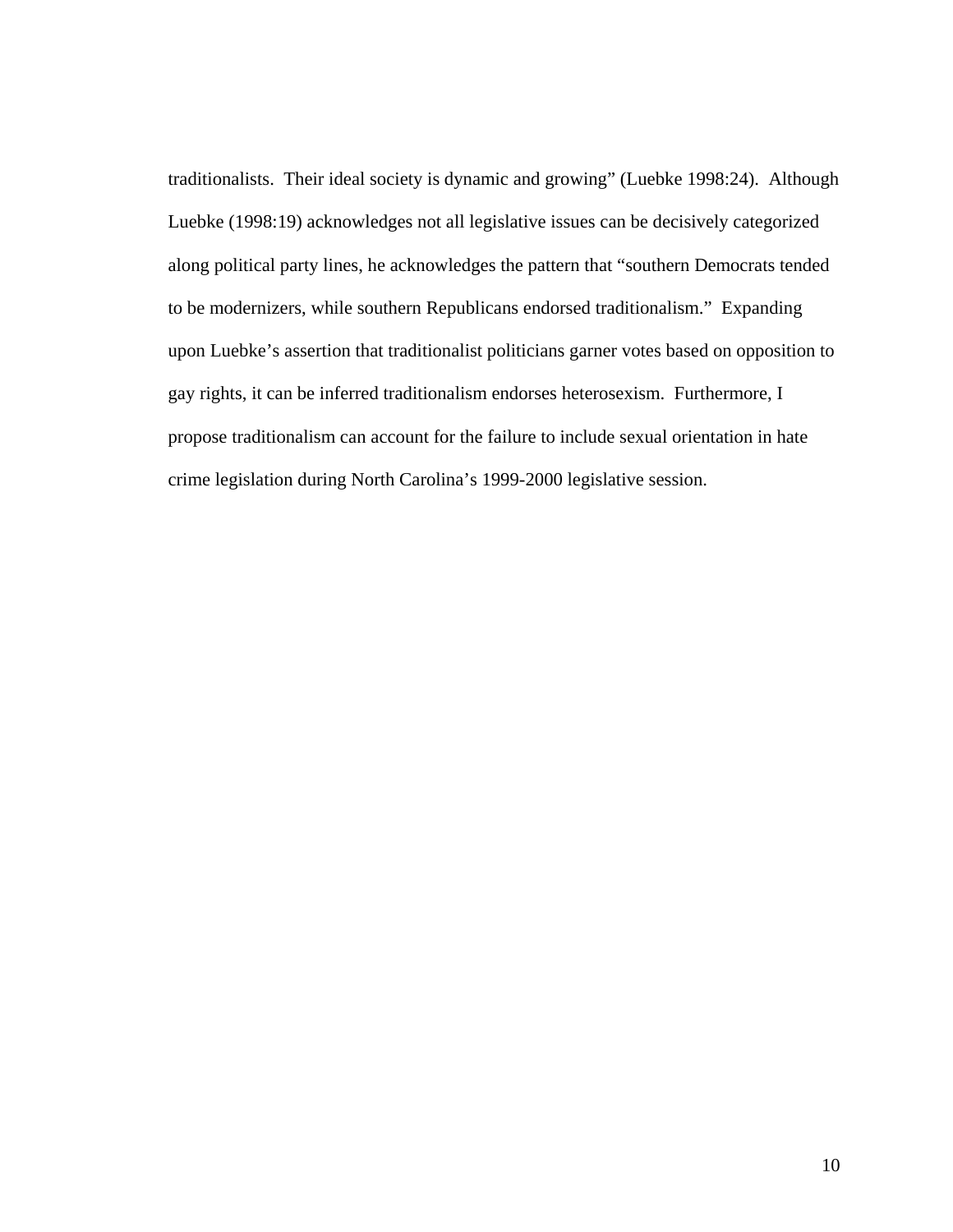#### CHAPTER III

#### RATIONALE FOR AND AGAINST HATE CRIME LEGISLATION

Opposition and Support of Hate Crime Legislation

This chapter provides a context for the existence of hate crime legislation and encompasses the scholarly debate regarding general hate crime legislation in addition to the specific inclusion of a sexual orientation provision. The study of hate crimes and by extension, the study of hate crime legislation, lends itself to be studied sociologically as a consequence of being socially constructed. According to Steen and Cohen (2004:93) "hate crime laws have at least two dimensions; one dimension defines the behavior that is wrong, and the other defines the penalties to be imposed for that behavior." Beverly McPhail (2000:638) also notes two distinct qualities of hate crime legislation writing "Hate crime legislation often includes two components, that is, the intent of the perpetrator (bias or prejudice) and a list of protected statuses."

Leading the argument against the passage and enactment of hate crime legislation are James Jacobs and Kimberly Potter. Jacobs and Potter (1998:27) contend "'Hate crime' is a social construct" and "It attempts to extend the civil rights paradigm into the world of crime and criminal law." According to Jacobs and Potter (1998:3) "Hate crime' as a term and as a legal category of crime is a product of increased race, gender, and sexual orientation consciousness in contemporary American society."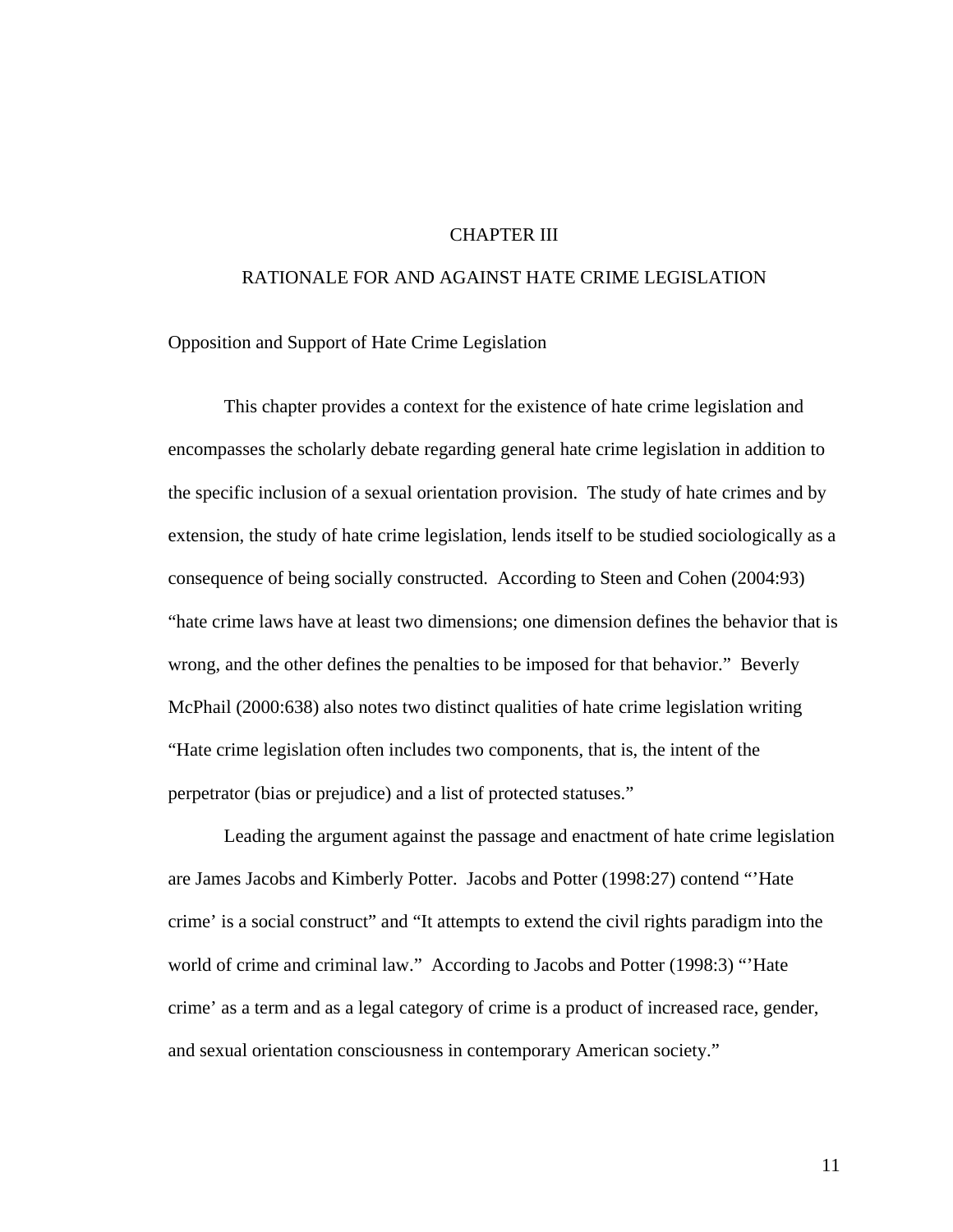Jacobs and Potter (1998) propose the contentious debate surrounding hate crime legislation can be understood through the perspective of identity politics. They contend:

The term 'identity politics' refers to a politics whereby individuals relate to one another as members of competing groups based upon characteristics like race, gender, religion, and sexual orientation. According to the logic of identity politics, it is strategically advantageous to be recognized as disadvantaged and victimized. The greater a group's victimization, the stronger its moral claim to the large society (Jacobs and Potter 1998:5).

Identity politics is perceived as detrimental to the cohesiveness of a society due to the competition for the title of most victimized and disenfranchised. Jacobs and Potter (1998:5) argue identity politics is intrinsic to hate crime legislation with the claim "The new hate crime laws extend identity politics to the domain of crime and punishment. In effect, they redefine the crime problem as yet another arena for conflict between races, genders, and nationality groups."

Jacobs' earlier writing also alerts readers to the potential harm such legislation could inflict upon society. He writes "Rather than defining violence as a social problem that unites all Americans in search for a solution, this new approach defines the problem as a composite of different types of intergroup hate, and so may divide the political community" (Jacobs 1993:9). He further proposes "With prejudice the key factor distinguishing hate crime from ordinary crime, the inevitable result will be the further politicization of the criminal justice process. That can only have a negative effect on racial and other intergroup relations in American society" (Jacobs 1993:8).

 Jacobs (1993) adamantly opposes the passage of criminal legislation which fractures a society among group membership lines. He suggests: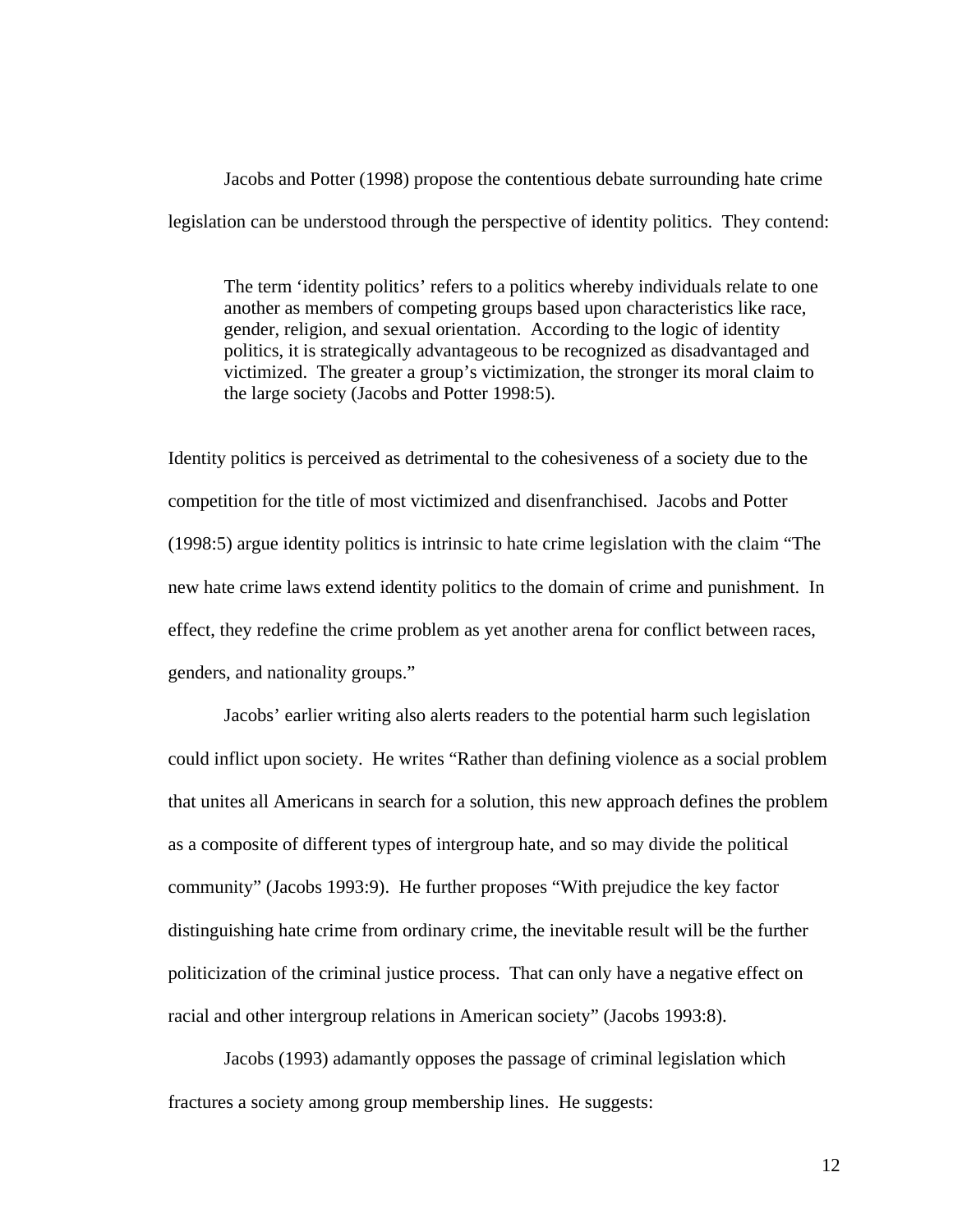The very existence of the hate crime label raises the political and social stakes in intergroup crimes. Groups are beginning to keep score cards. Applying or failing to apply the hate crime label triggers heated political battles. The result is not greater racial and ethnic harmony, but exacerbated social conflict (Jacobs 1993:9).

Following this line of reasoning, an increase in social conflict has the potential to encourage additional crimes motivated by prejudice, resulting in a continuation of the cycle of intolerance towards those who are outside one's own group.

 Jacobs and Potter (1998) argue ferverently against the enactment of hate crime legislation in part due to its intrinsically divisive nature and the potential harm which could be inflicted upon the larger society. While protesting accounts of a reported hate crime epidemic, Jacobs and Potter (1998:64) write the exaggeration "is likely to exacerbate societal divisions and contribute to a self-fulfilling prophesy. It distorts the discourse about crime in America, turning a social problem that used to unite Americans into one that divides us." They also contend

Using the prejudices and conduct of criminals as a gauge of society's intolerances or as an indicator of the incivility of intergroup relations may be a grave mistake. The denunciation of crime may no longer serve to unite Americans; rather highlighting criminals' racism, anti-Semitism, sexism, and homophobia may tend to redefine the crime problem along society's major fault lines (Jacobs and Potter 1998:8).

Jacobs and Potter (1998) recognize classical sociologist Emile Durkheim's contribution to the field of sociology by proclaiming that social solidarity can be strengthened through the collective condemnation of crime. However, they find grave concern with the potential for society to become polarized by groups competing for recognition of their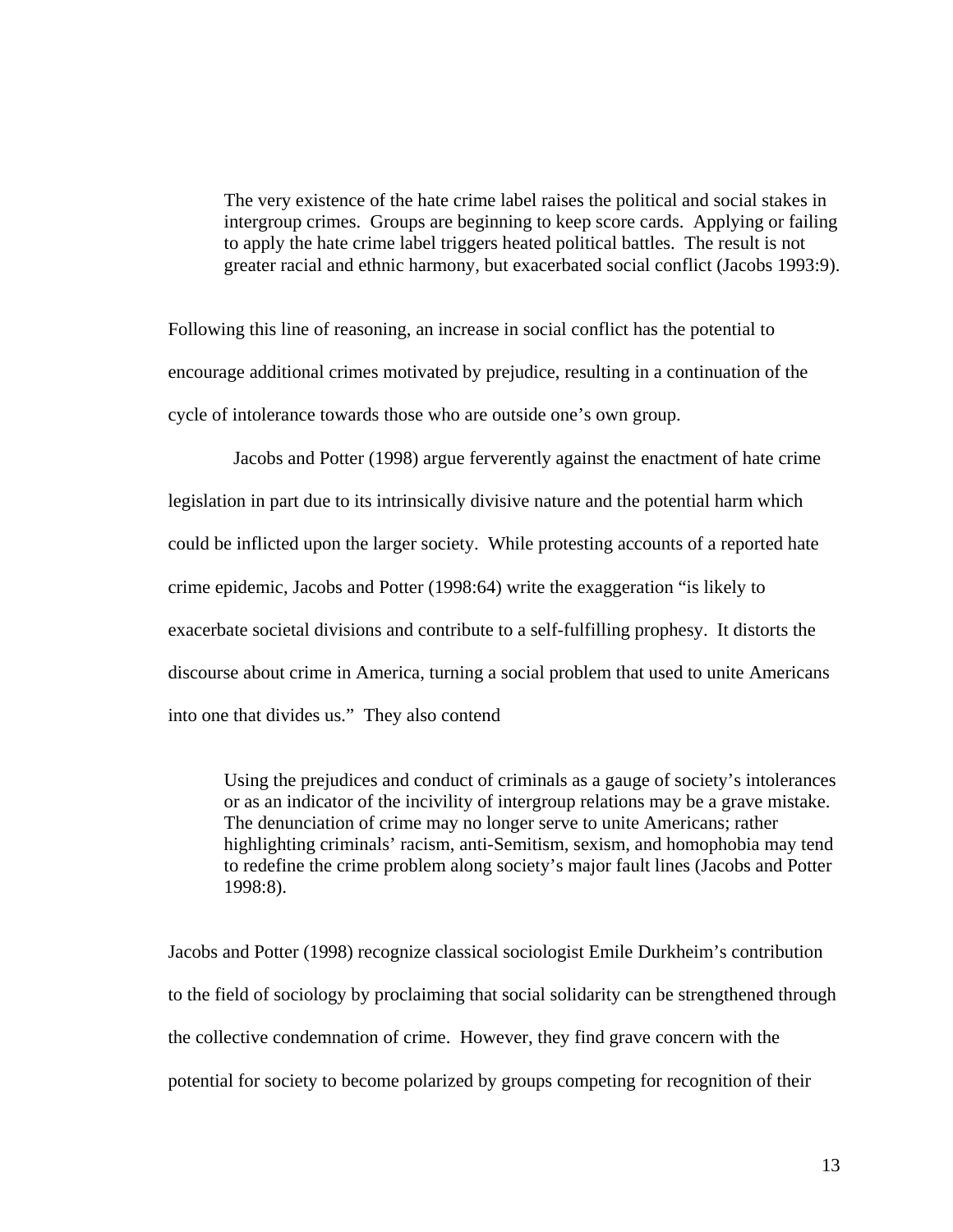respective victimization and they perceive hate crime legislation to be detrimental to a cohesive and functioning society (Jacobs and Potter 1998:131).

 The symbolic role of hate crime legislation is used by both opponents and proponents of the legislation to strengthen their respective arguments. Jacobs and Potter (1998:65) use the symbolism of legislation to sustain their opposition to such legislation writing, "Fundamentally, the hate crime laws are symbolic statements requested by advocacy groups for material and symbolic reasons and provided by politicians for political reasons." They argue against such legislation in part due to its symbolic nature proposing "If all crime victims are hate crime victims, then hate crime loses its special symbolic power" (Jacobs and Potter 1998:78). Jacobs and Potter (1998) continue their argument against hate crime legislation noting prior criminal statutes were not inefficient, but instead were enacted due to their symbolic nature of condemning specific prejudices. On this topic they write "Federal, state, and local hate crime laws were passed to satisfy political and symbolic needs, not to fill gaps in criminal law, sentencing law or criminal procedures" (Jacobs and Potter 1998:92). This argument against hate crime legislation centers around the logic that hate crime legislation exists not because of the failures of criminal law, but as a result of special interest groups who use criminal law to impose their values and norms on the larger society.

 Jacobs (1992) also provides insight into why legislation is introduced, passed and enforced. Returning to the theme of legislative symbolism, Jacobs (1992) contends:

Criminal law has higher symbolic content than most other kinds of legislation; however, even among criminal laws, hate crime laws may be exceptional for the extent to which they are primarily symbolic…Symbolic legislation does not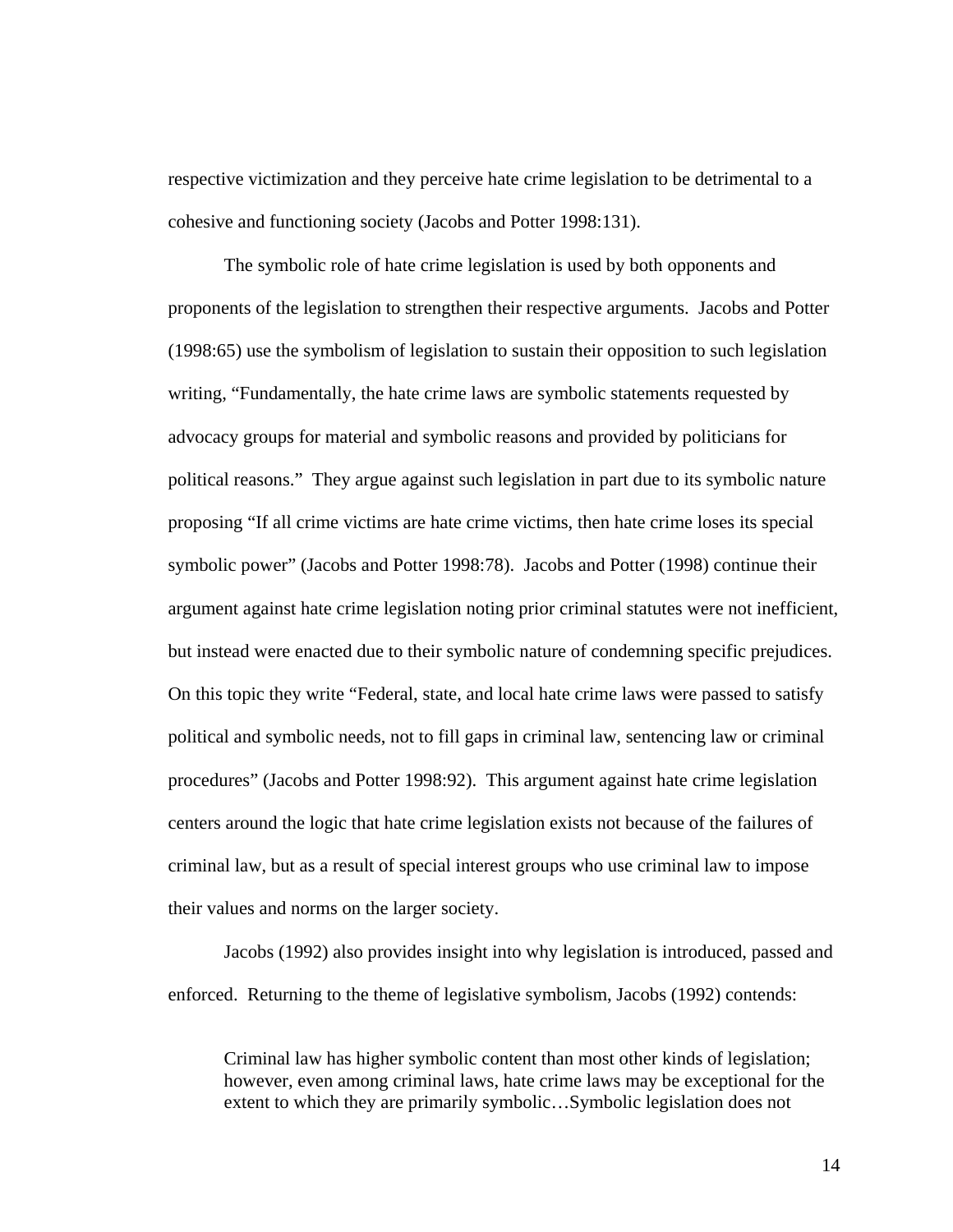involve budgetary competition or tradeoffs…Politicians are generally pleased to pass symbolic laws that reaffirm universally revered symbols and values like 'the flag,' 'patriotism,' 'freedom,' and 'tolerance.' Indeed, in terms of job security, the cost of voting against legislation which affirms, praises, and supports such symbols and values may be prohibitive. In effect, lobbyists for hate crime laws ask politicians *to denounce* crimes motivated by hate and bigotry. Such denunciation has no significant budgetary consequences and offends no constituencies. To the contrary, practically all Americans are 'against' hate and prejudice, at least in principle. Therefore, it is not surprising that most legislators responded positively when asked to enhance maximum penalties for already – criminal conduct when a crime is motivated by prejudice (P.543-544).

 Jacobs (1992) also addresses the constituencies which hold legislators accountable for their support and opposition of legislation. He proposes "To understand fully the symbolism and political needs that the new hate crime laws fulfill, it is necessary to identify the different audiences that hate crime laws are designed to address, and the different messages that each audience is meant to receive" (Jacobs 1992:545- 546). Jacobs (1992:546-547) claims there are four such audiences: the organized groups who lobby on behalf of those who are victimized as a result of bias, members of their constituency in general, individuals who are biased, and victims of bias crimes. Accordingly, the passage of hate crime legislation sends a message to supporters that their elected official is listening to their concerns and represents their voices through legislative votes. Nolan, Akiyoma and Berhanu (2002) agree with this sentiment. However, they are also critical in writing that legislation which allows for penalty enhancements of offenders convicted of targeting a victim as the result of a bias "provide politicians with an easy way to demonstrate that they are doing something about a perceived social problem, while sidestepping the complex causes of prejudice and violence in American society" (Nolan, Akiyoma and Berhanu 2002:167).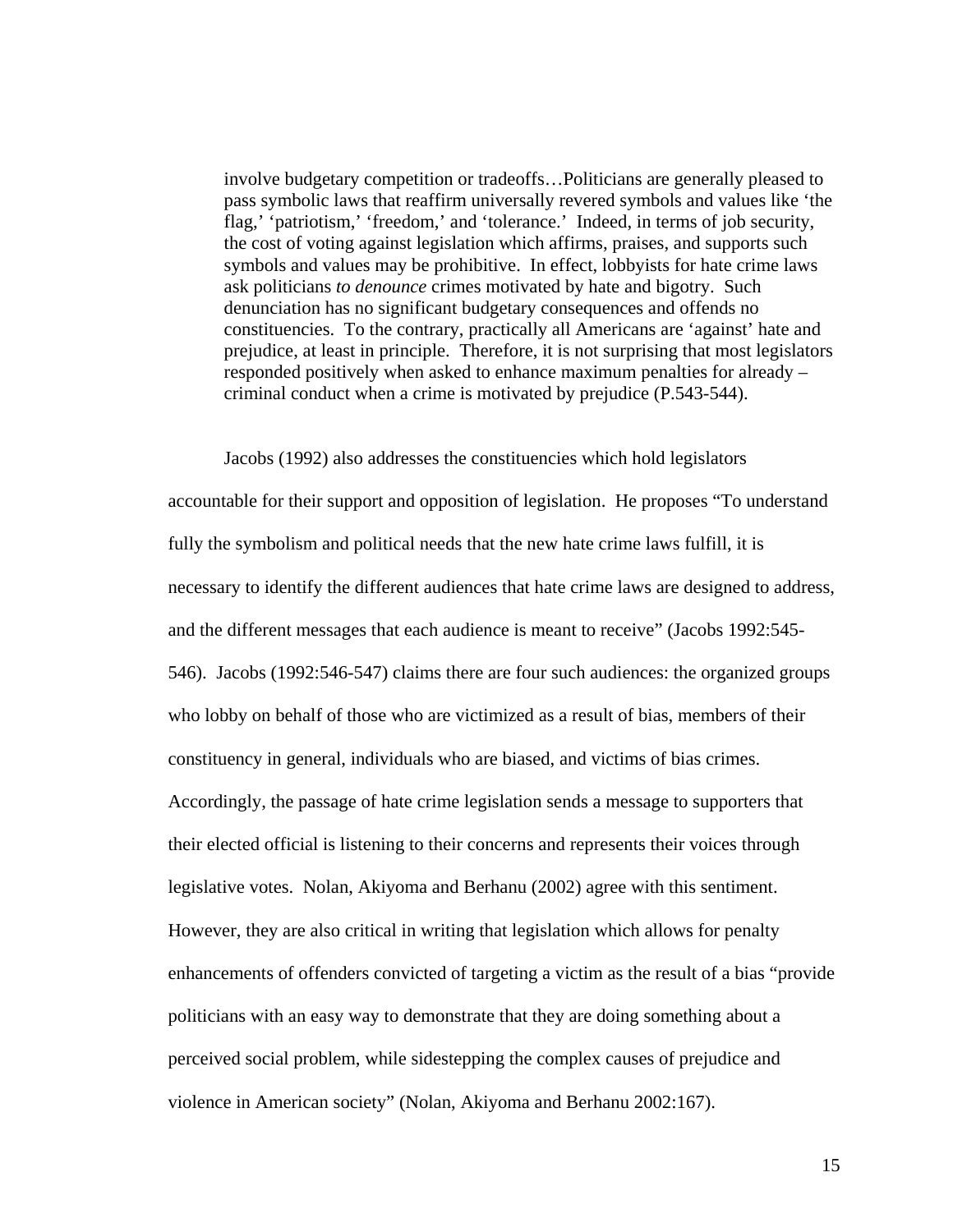Hate crime legislation adversaries Jacobs and Potter (1998) view legislation addressing hate crimes as primarily symbolic, while Jack McDevitt provides support for hate crime legislation by assessing the bias crime itself as being symbolic in nature (American Psychological Association 1998:5). Jack McDevitt is a criminologist who supports the argument for hate crime legislation by distinguishing between the message sent by an offender of a bias crime and an offender of a non-bias crime (American Psychological Association 1998). The symbolism or negative message sent to the victim and members of the victims' real or perceived group is often listed among the reasons why a bias crime is deserving of a harsher punishment. According to McDevitt "hate crimes are message crimes," and "they are different from other crimes in that the offender is sending a message to members of a certain group that they are unwelcome in a particular neighborhood, community, school, or workplace" (American Psychological Association, 1998:5).

 Brian Levin is a legal scholar who emphatically believes bias crimes are worthy of an enhanced punishment due to their ability to result in harm beyond the initial victim. In support of hate crime legislation, he writes "The two most serious threats to the public at large from hate crimes involve a heightening of tension among fragile intergroup lines and a heightened risk of civil disorder" (Levin 1999:10). In *Hate Crimes Worse By Definition*, Levin (1999:8) reports "Studies have demonstrated that hate crimes in contrast to crimes in general are more likely to involve excessive violence, multiple offenders, serial attacks, greater psychological trauma to victims, a heightened risk of social disorder, and a greater expenditure of resources to resolve." Levin (1999) also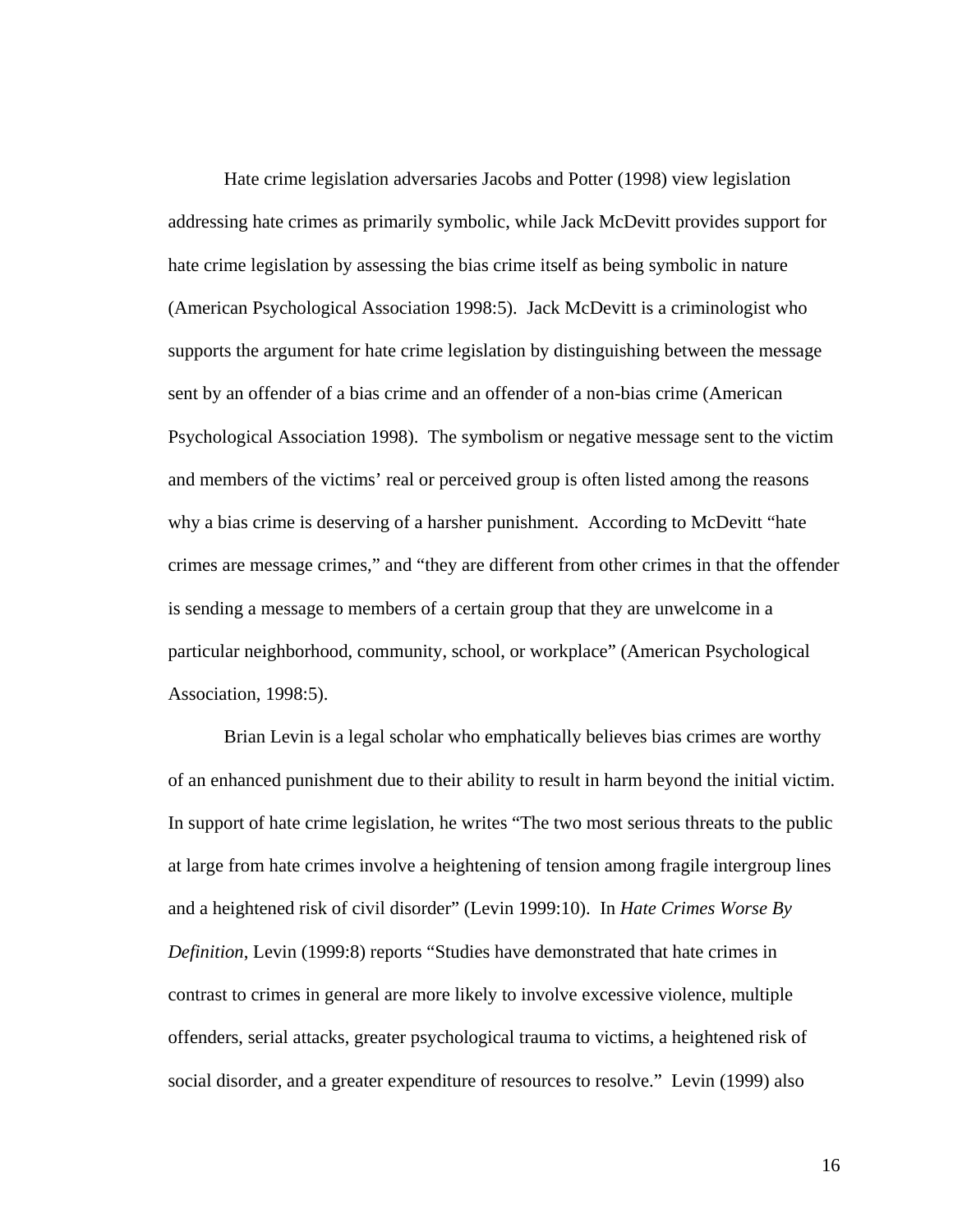views hate crimes as an assault on society's morals and values as further justification for enhanced punishments of bias motivated crimes. Levin (1999:11) writes "Crimes that are affront to the vast majority of the populace and to the moral foundations of a society deserve to be punished more severe."

# The Inclusion of Sexual Orientation

Although this is an examination of hate crime legislation on the state level, I believe it is beneficial to understand how the inclusion of sexual orientation was successful at the federal level. According to Grattet and Jeness (2001:675) "after much heated debate, advocates for the inclusion of sexual orientation in hate crime law convinced legislators that the meaning of sexual orientation was more similar to than dissimilar from the meanings already attached to race, religion, and ethnicity insofar as all are core axes of systematic discrimination." Proponents of including sexual orientation also gave "empirical credibility on the violence connected with this provision (i.e. antigay violence), just as the ADL and other social movement organizations previously bestowed empirical credibility on violence around race, religion, and ethnicity" (Grattet and Jeness 2001:675).

Supporters of sexual orientation's inclusion among the protected crime victims in hate crime legislation cite the research of Dr. Franklin who reports "The most socially acceptable, and probably the most widespread, form of hate crime among teenagers and young adults are those targeting sexual minorities" (American Psychological Association 1998:8). Franklin claims offenders who target their victim based on the victim's sexual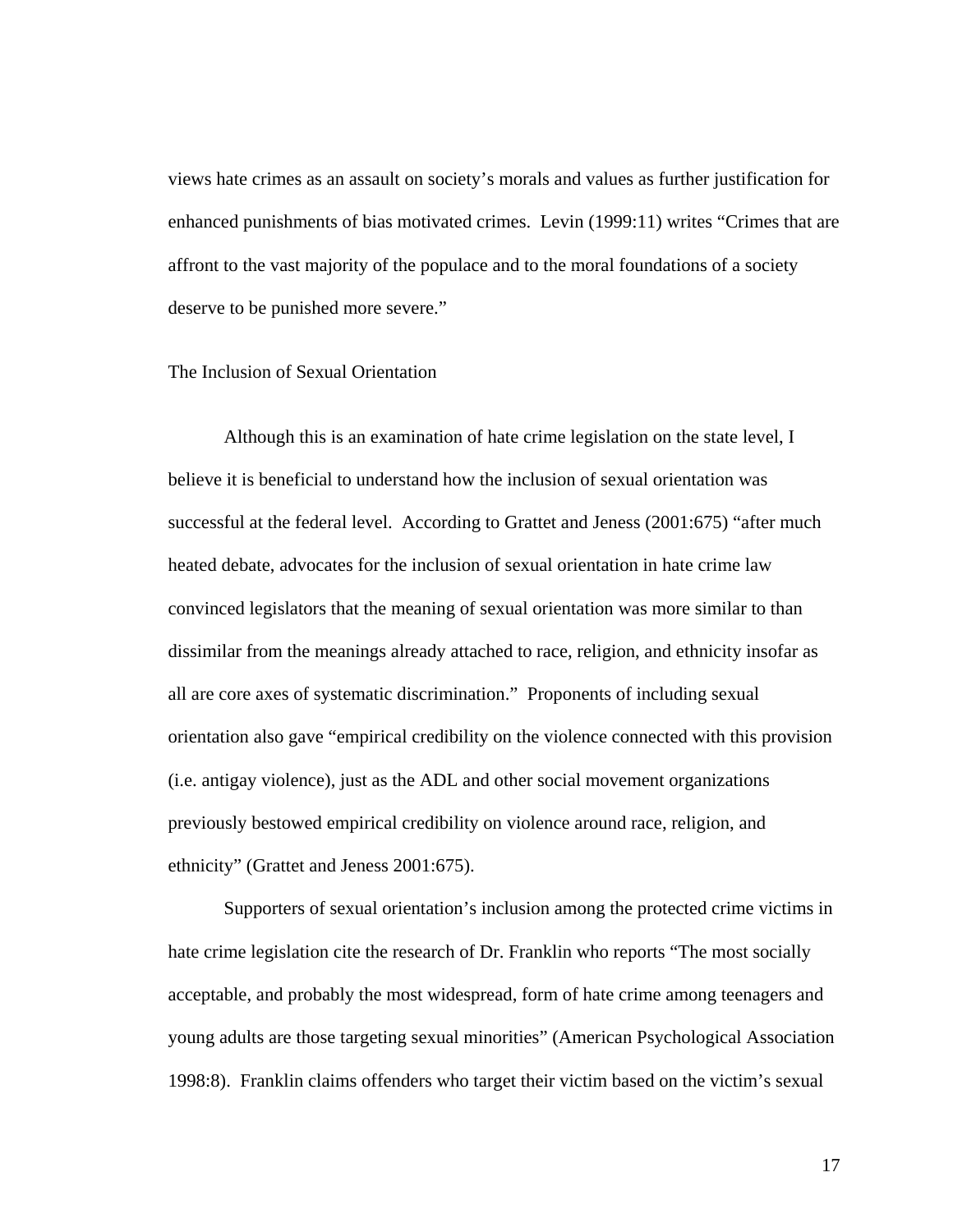orientation can be considered "Ideology assailants" (American Psychological Association 1998:8) This segment of offenders "report that their crimes stem from their negative beliefs and attitudes about homosexuality that they perceive other people in the community share. They see themselves as enforcing social morals" (American Psychological Association 1998:8).

 Those who propose crimes targeting individuals because of their sexuality are worse than crimes motivated by other rationales are also supportive of sexual orientation's inclusion in hate crime legislation. Supporters often draw attention to the harm caused to a victim who is targeted as a result of the offender's bias against the victim's sexual orientation as more traumatic than the harm suffered by a victim of a generic crime. According to the American Psychological Association (1998), proponents of the legislation claim:

Lesbian and gay victims suffer more serious psychological effects from hate crimes than they do from other kinds of criminal injury. In their case, the association between vulnerability and sexual orientation is particularly harmful. This is because sexual identity is such an important part of one's self concept (P.8).

Jacobs and Potter's (1998) broad argument against hate crime legislation is also relevant in the debate against a provision for sexual orientation within hate crime legislation. Speaking out against bias crime legislation, Jacobs and Potter (1998) are aware that the denial to extend additional legal protection to some groups has the potential to have profound consequences. They write "Inevitably, if some groups are left out, they will resent the selective depreciation of their victimization" (Jacobs and Potter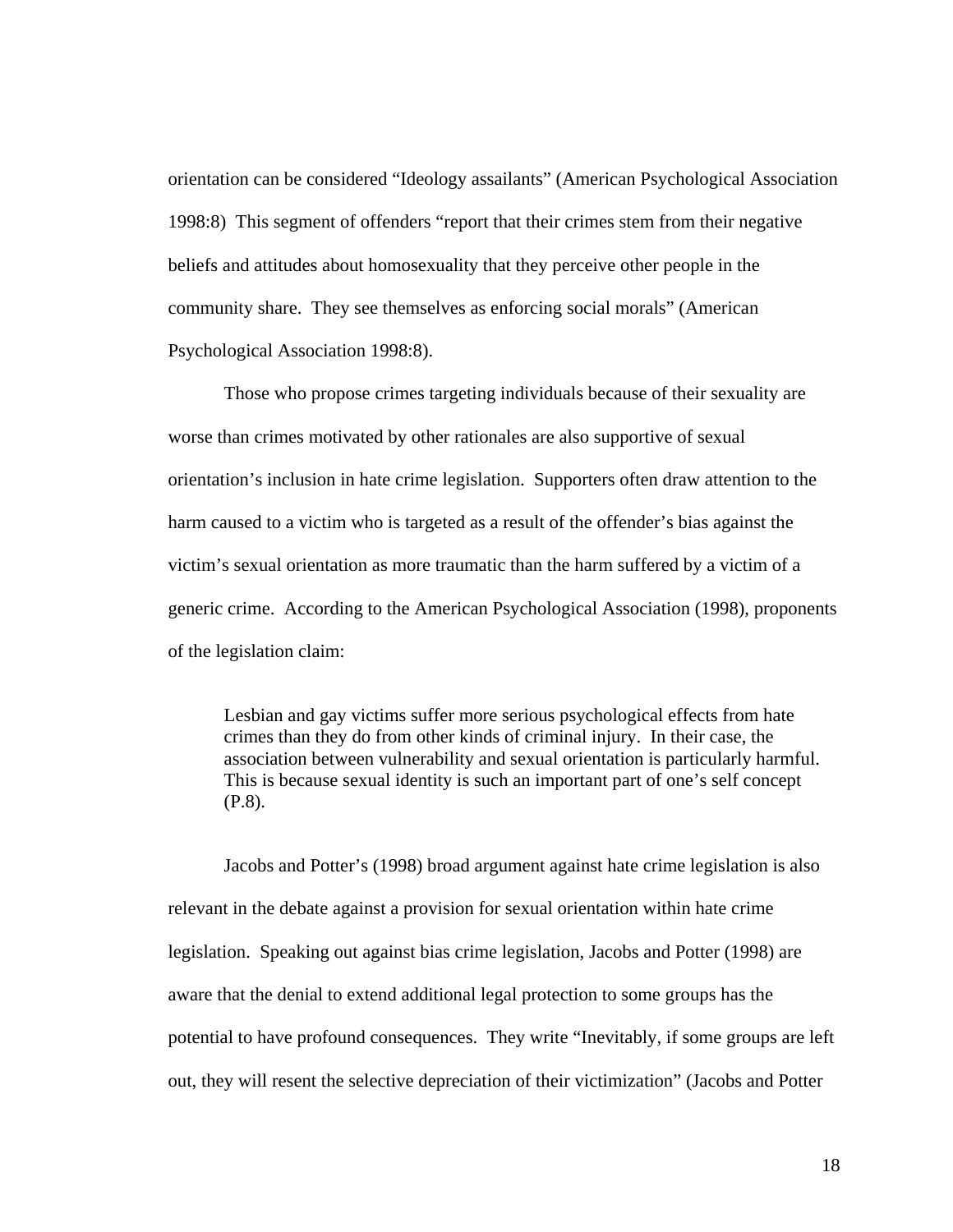1998:8). The public declaration that one group of citizens is not worthy, or not as worthy, as another group to receive legal recognition translates into sending the message that members of the excluded group do not deserve equal protection under the law. Furthermore, it sends the message that there are crimes which deserve greater legal attention, resources, and punishment than their own bias victimization. While explaining the policy implications of hate crime legislation, Beverly McPhail (2000:638-639) wrote "Reluctance to recognize gay, lesbian, bisexual, and transgendered people has caused many bills to languish in their respective legislatures." North Carolina is an example of one such legislature which will be examined later.

The contentious debate surrounding the inclusion of sexual orientation can also be explored based on the earlier discussion of identity politics. Identity politics is helpful to explain the competing claims of victimization between the inclusion of sexual orientation and gender, in addition to providing members of the lesbian, gay, bisexual and transgender community with legal recognition. Despite their opposition to hate crime legislation, Jacobs and Potter (1998) acknowledged the legal precedent set by collecting data on crimes motivated by a prejudice against a victim's sexual orientation. They wrote that, in addition to providing homosexuals with legal recognition, "The HCSA has historic significance because it treated prejudice against homosexuals for the first time as an officially condemnable prejudice" (Jacobs and Potter 1998:78).

Jacobs (1992:54) also recognized the symbolism found in the arguments for and against the inclusion of a sexual orientation provision, writing "One major controversy that has arisen in the course of passing hate crime legislation, the inclusion of prejudice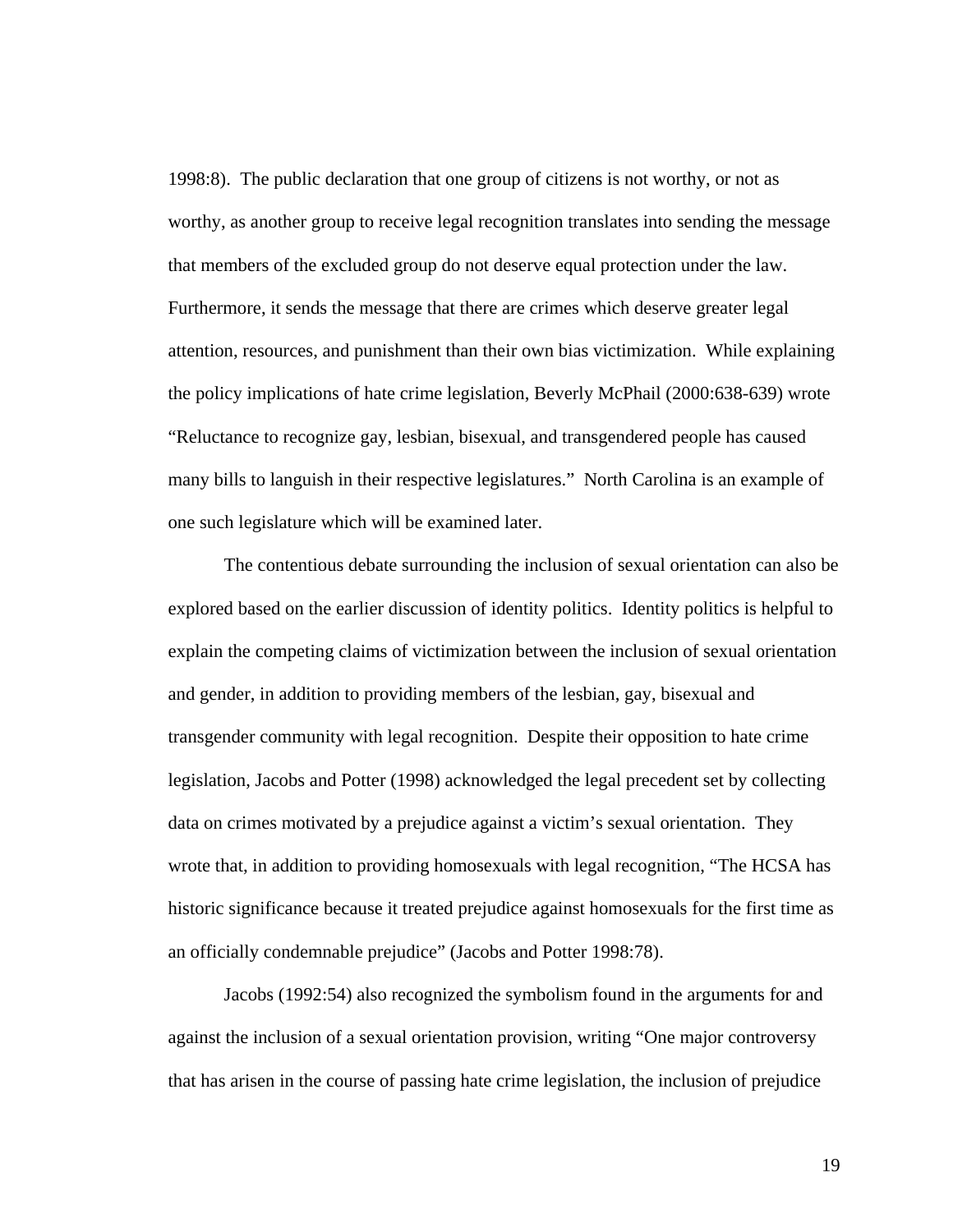based upon sexual orientation as a hate crime trigger, clearly demonstrates the essentially symbolic character of the debate over these laws." Furthermore, Jacobs (1992) continues:

however, some people including some legislators, oppose inclusion of homophobia as a bias – crime trigger because it could be seen as a message (a symbolic statement) that bias against homosexuals stands on the same footing as other socially – rejected biases and, by inference, that homosexuals are as worthy of protection as other 'legitimate' minority groups. This is exactly the point that advocates for gays and lesbians hope to achieve through inclusion in hate crime legislation (P.544).

Jacobs (1992:544) also addresses the legal recognition provided by the passage of such legislation writing "In light of the sordid history of gay bashing, the exclusion of gays and lesbians from hate crime legislation can only be interpreted as a rejection of the legitimacy of homosexuality, while inclusion sends a message of recognition and support." Supportive of the position that inclusion equals recognition, Jacobs (1992) points to federal legislation which laid the groundwork for legislation at the state level by writing:

In the Hate Crimes Statistics Act of 1990, the politico-symbolic controversy was resolved by including crimes motivated by sexual orientation bias as hate crimes, while also including a seeming non-sequitor supporting 'American family life' and disclaiming any intent to promote homosexuality. My point is that passage of the federal Hate Crime Statistics Act of 1990, and other hate crime legislation, is not primarily about crime control, but about political and moral support for the groups sponsoring the legislation. In a real sense, the purpose of such laws is fulfilled merely upon their passage (P.544-545).

Therefore, Jacobs views the passage of hate crime legislation as more meaningful to its supporters than its actual enforcement.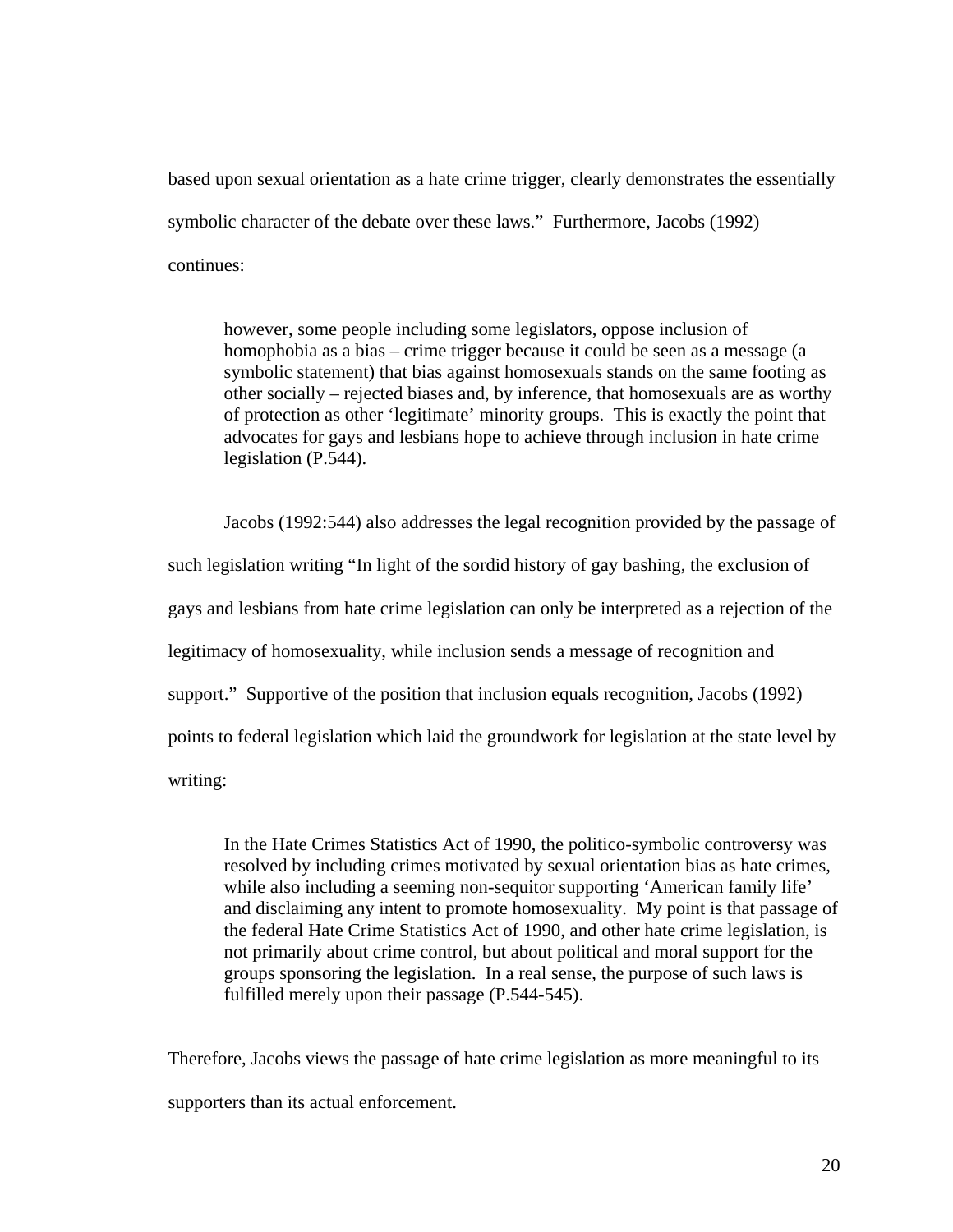Regarding the consequences of legislative support and opposition, Jacobs (1993:11) proposes "Except where a particular prejudice enjoys substantial support (e.g. anti-gay sentiment in some states), politicians will almost certainly bestow hate crime victim status on practically any group that can make its voice heard; there is no political payoff in opposing such a demand." Jacobs proposes the successful passage of hate crime legislation including provisions for specific prejudices has occurred as a result of a group asking for and receiving legal recognition. The group subsequently receives the legal recognition as long as the request does not conflict with the values of their elected officials and their constituencies' values. Therefore, according to Jacobs (1993), a sexual orientation provision in hate crime legislation would be opposed by legislators who represent districts which do not support the legal recognition of homosexuality and supported by legislators who represent districts whose constituents approve of recognizing non-heterosexuals. This position by Jacobs relates directly to Luebke's (1998) discussion of traditionalist legislators whose votes are constrained by their own ideology and their constituents' traditionalist ideologies.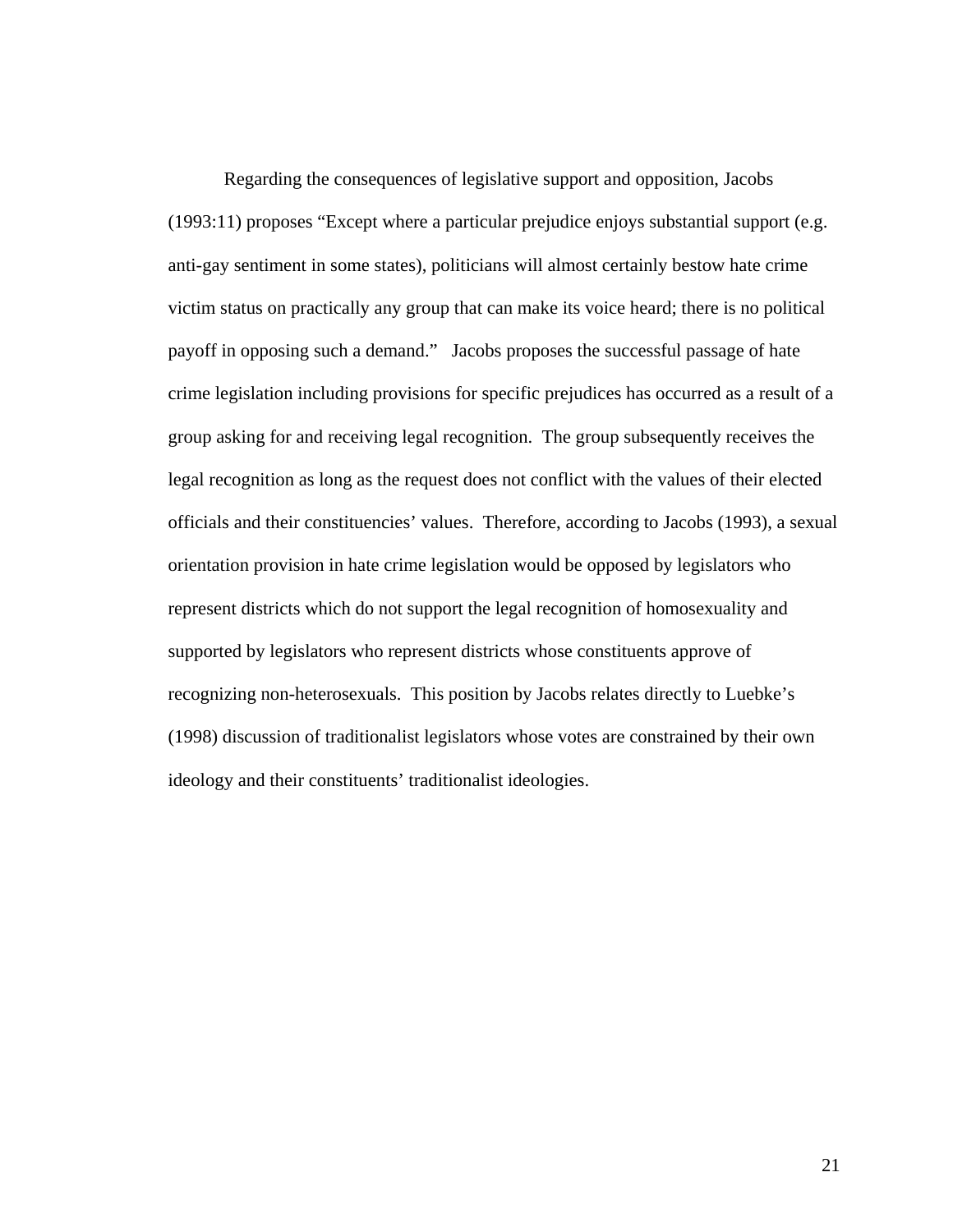#### CHAPTER IV

## KANSAS HATE CRIME LEGISLATION

 Although Kansas has not successfully adopted legislation bearing the title "hate crime," it does have legislation addressing crimes motivated by selected prejudices including sexual orientation. Senate Bill 479 titled "An act concerning crimes and punishment, providing for a presumptive sentencing system also known as the Kansas Sentencing Guidelines Act," became state law as part of sweeping changes in the state sentencing reform during the 1991-1992 legislative session (Kansas Secretary of State 1992:1207). The Kansas Sentencing Commission (1990:74) recommended granting "the authority of sentencing judges to depart from the guideline sentence in exceptional cases" based on the sentencing guideline models of Minnesota, Washington and Oregon.

According to the guidelines, during the sentencing phase of a criminal trial, sentencing departures allow judges discretion to either impose a more or less severe punishment based on the presence of either aggravating or mitigating factors during the commission of a crime (Kansas Sentencing Commission 1990). An upward departure occurs when a judge declares aggravating factors were present and consequently sentences the offender to a harsher punishment than would be granted by the presumptive sentencing range. Conversely, a judge is also permitted to take into account mitigating factors and impose a more lenient sentence, known as a downward departure.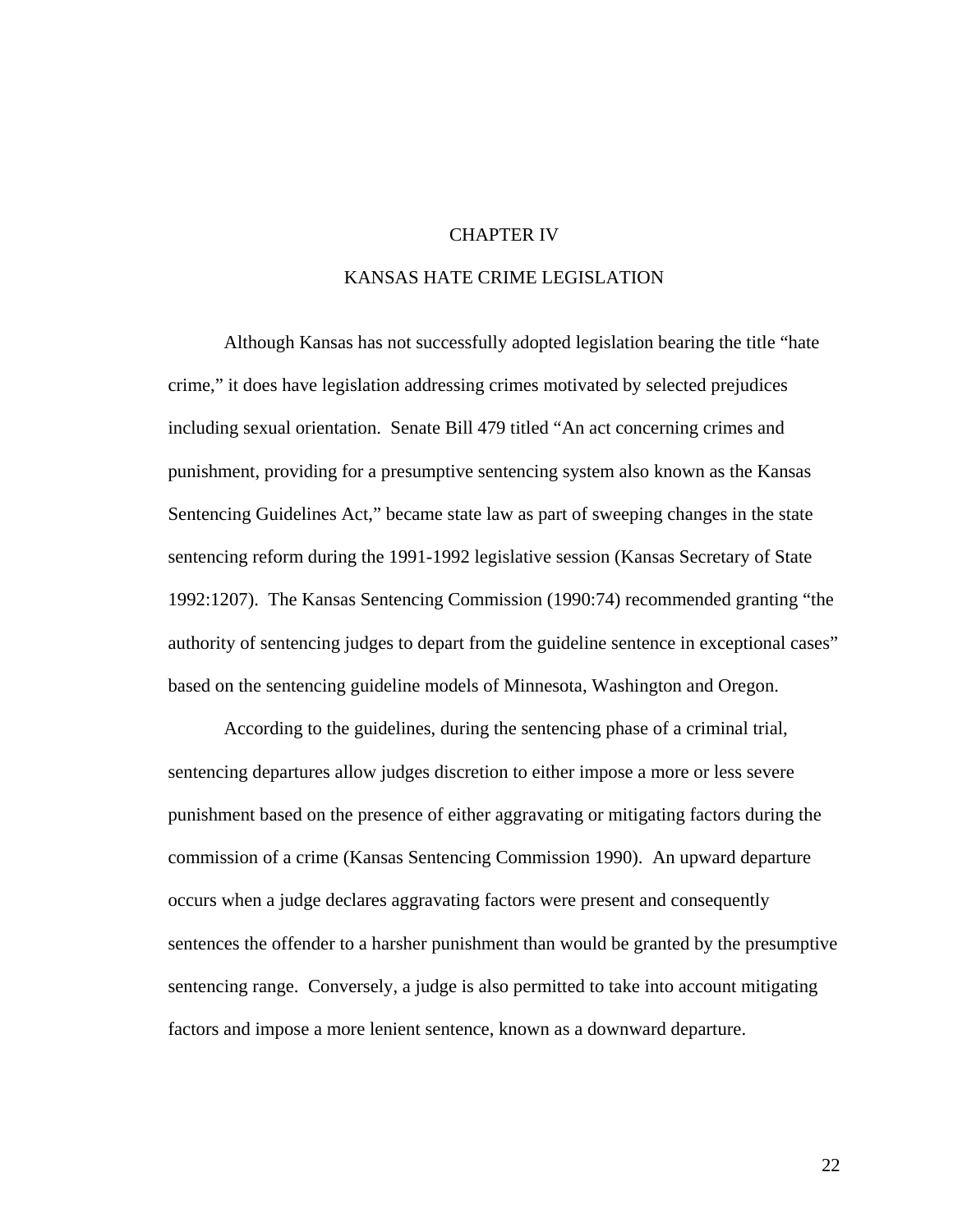The list of aggravating factors which include sexual orientation in Senate Bill 479 was primarily based on the sentencing guidelines of Oregon (Kansas Sentencing Commission 1990:82). Kansas legislators adopted the following language as aggravating factors regarding an offender's prejudices: "The offense was motivated entirely or in part by the race, color, religion, ethnicity, national origin or sexual orientation of the victim" (Kansas Secretary of State 1992:1228). The Kansas Sentencing Commission (1990:82) determined an upward departure in sentencing should be authorized "as a matter of public policy when an offense arises from various forms of bigotry."

The "Preliminary Recommendations of the Kansas Sentencing Commission (Draft)" did not provide any additional insight into whether including sexual orientation as a protected victim category was a topic of contention among members of the Kansas Sentencing Commission (1990). The successful inclusion of sexual orientation appears to have been uncontested by both traditionalist legislators and their constituents who subscribed to traditionalism. In summary, despite the absence of language signifying a law focused on hate crimes, Kansas law does provide for offenders convicted of crimes motivated by selected prejudices, including a victim's sexual orientation to receive an enhanced punishment through an upward departure in sentencing.

As a result of the lack of media coverage to include sexual orientation in the original bias crime legislation which was part of the extensive Kansas Sentencing Guidelines Act, I have focused my attention on the 2001-2002 legislative session. On June 6, 2002 Senate Substitute for House Bill 2154 became the first law to amend Kansas' bias crime legislation. There were also multiple unsuccessful efforts related to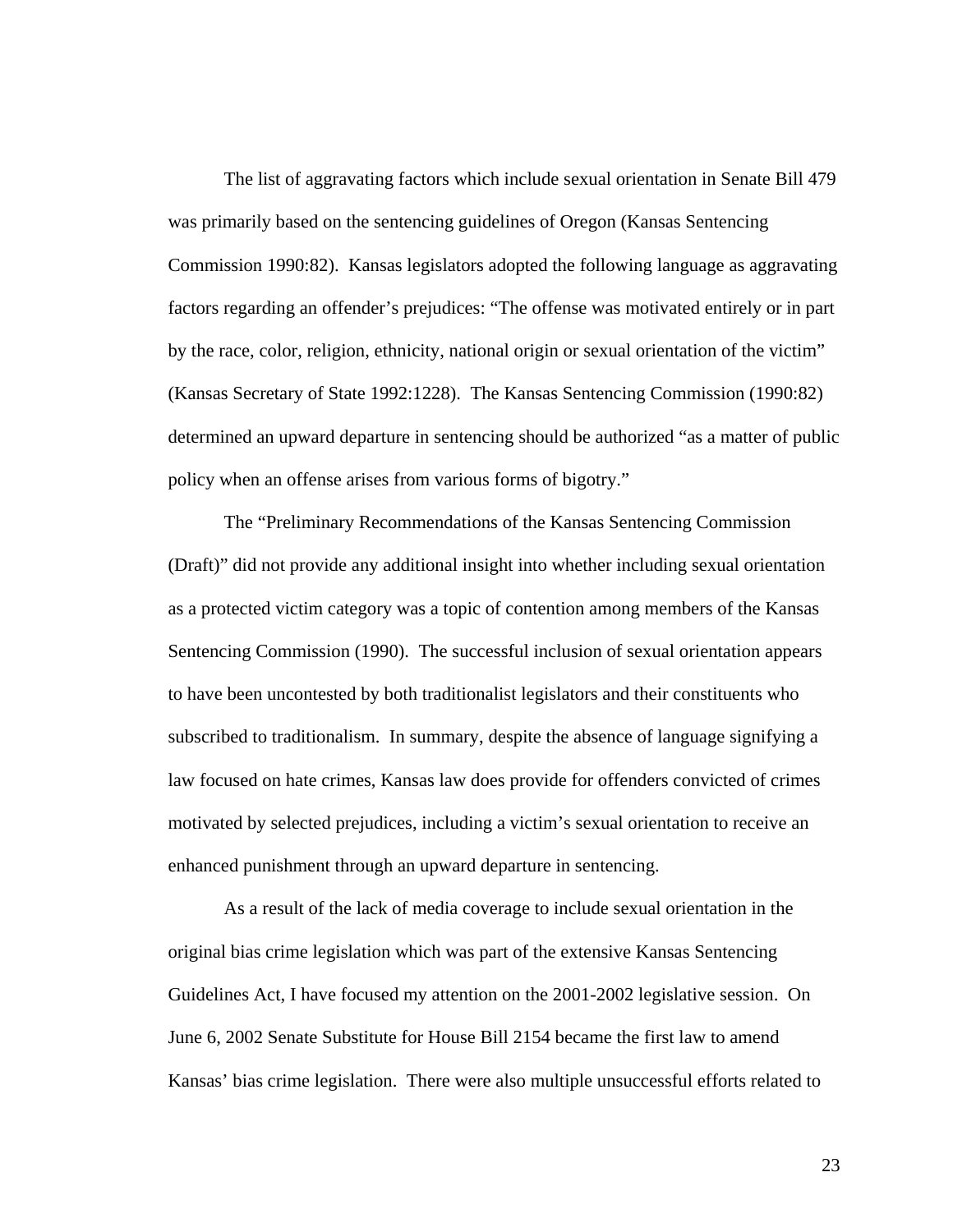bias crime legislation during the 2001-2002 legislative session which I will briefly explore with the attempt to determine why one amendment was successful despite the failure of others.

Senate Substitute for HB 2154 amended K.S.A. 2000 Supp. 21-4716, expanding the possible aggravating factors which could be considered for an upward departure and restoring the constitutionality of an upward departure during the sentencing phase of a criminal trial, although it began with a far different legislative intent. According to the Journal of the House, HB 2154 was originally titled "An act concerning providers of care services; employment of persons by such providers; amending K.S.A. 39-970 and K.S.A. 2000 Supp. 65-5117 and repealing the existing sections" as introduced by the Committee on Appropriations on January 24, 2001 in the House of Representatives (Kansas Chief Clerk of the House 2001:79).

After being approved by members of the House, HB 2154 was introduced in the Senate and referred to the Senate Committee on Judiciary (Kansas Chief Clerk of the House 2001:202 and 214). Transforming HB 2154 from a primarily Health and Human Services related bill to a bill ensuring the constitutionality of criminal sentencing departures began on March 20, 2001 when members of the Senate Judiciary Committee discussed amending SB 354 into HB 2154 (Kansas Legislature 2001a). On the following day a motion was successful to amend SB 354 and HB 2154 according to the subcommittee's recommendation to combine amendments of both bills into a substitute bill (Kansas Chief Clerk of the House 2001). Two days later, the modifications to HB 2154 were formally introduced to the full Senate in the announcement "Committee on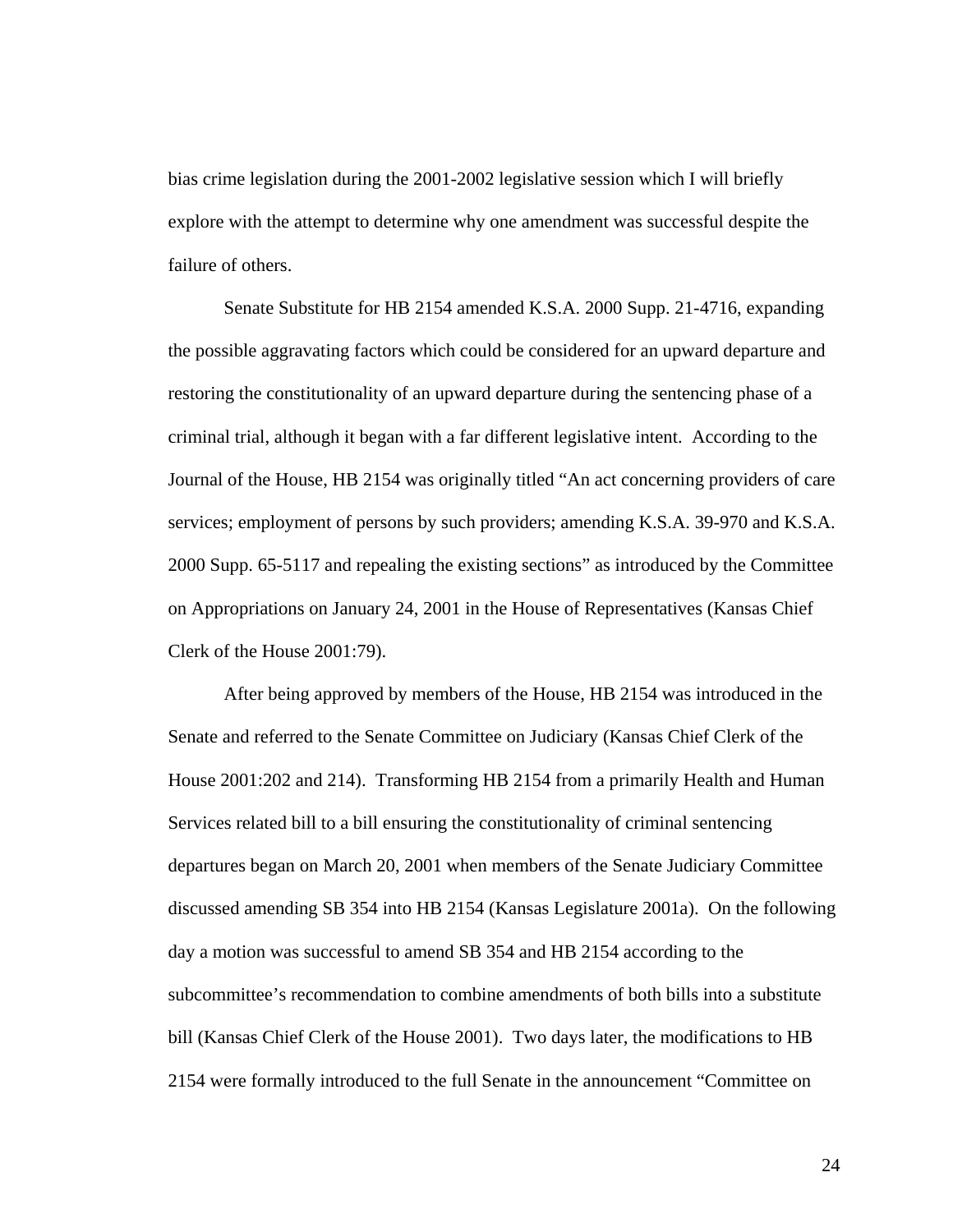Judiciary recommends HB 2154 be amended by substituting a new bill to be designated as Senate Substitute for House Bill No. 2154" (Kansas Secretary of State 2001:419). The new substitute bill was titled "An Act concerning crimes, criminal procedure and punishment; relating to providers of care services, employment of persons convicted or adjudicated of certain offenses; placement of certain facilities, requirements of secretary of corrections; amending K.S.A. 39-970 and K.S.A. 2000 Supp. 65-5117 and repealing the existing sections" (Kansas Secretary of State 2001:419).

 Although the Senate initially recommended HB 2154 maintain its original intent to broaden the requirements of criminal background checks for healthcare employee applicants in Senate Substitute for HB 2154, the House nonconcurred to amendments made by the Senate and a conference was requested (Kansas Chief Clerk of the House 2001:606-607; Kansas Secretary of State 2001:492-494). The first conference committee's recommended amendment was approved in the Senate on May 3, 2001, but was defeated in the House on May 4, 2001 (Kansas Secretary of State 2001:840-841; Kansas Chief Clerk of the House 2001:1019-1020). In an attempt to keep the bill alive, a second conference committee was subsequently requested by the House and accepted by the Senate (Kansas Chief Clerk of the House 2001:1036; Kansas Secretary of State 2001:910).

 According to the Conference Committee Summary Report as agreed to on May 9, 2002:

The Conference Committee in 2001 agreed to strike all but new Section 3 - the provisions regarding the sitting of certain DOC facilities within communities…The 2002 Conference Committee subsequently agreed to delete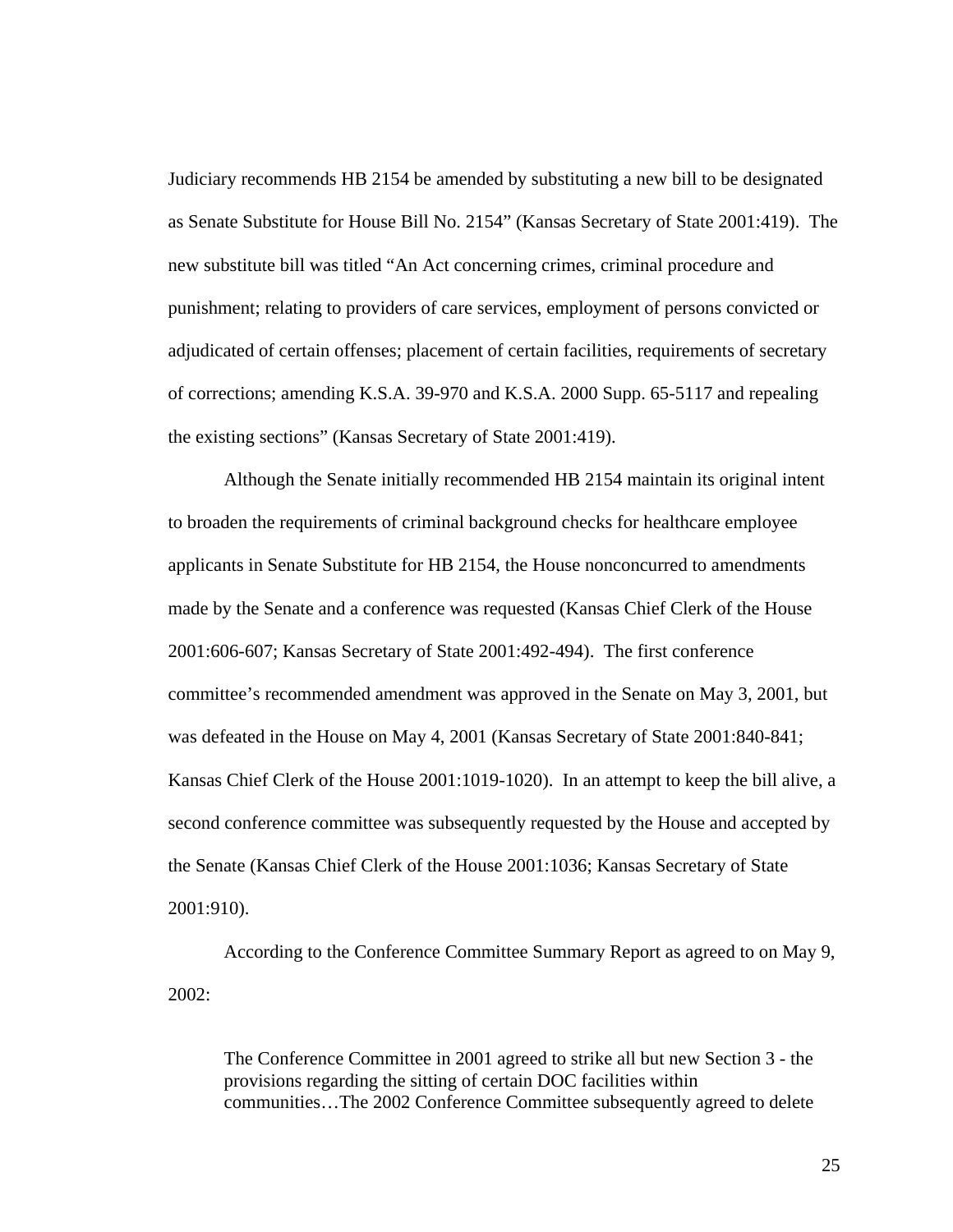the contents of HB 2154 and insert the provisions of SB 521 dealing with upward departure procedure (Kansas Legislature 2002a:2).

I was unable to locate any testimony or committee meeting minutes which contained discussions in support or opposition of incorporating SB 521 into Senate Substitute for HB 2154. Nearly one year after the second Conference Committee was appointed, subsection 4(k) of the Joint Rules of the Senate and House were again suspended to consider Senate Substitute for HB 2154 (Kansas Secretary of State 2002:2112). The second Conference Committee Report for Senate Substitute for HB 2154 was adopted by a vote of 38 yeas and two nays (Kansas Secretary of State, 2002:2112-2115). Twentyeight Republicans and 10 Democrats voted in favor of Senate Substitute for HB 2154, including all 13 female senators voting in support of the legislation while Republicans cast the two dissenting votes (Kansas Secretary of State 2002:2115). The amendment including changing the title to read "An Act concerning crimes, criminal procedures and punishment; relating to departure sentencing, procedures; amending K.S.A. 21-4718 and K.S.A. 2001 Supp. 21-4176 and repealing the existing sections" (Kansas Secretary of State 2002:2115). Incorporated into the bill was language broadening the list of possible aggravating factors beyond the offender's bias against the victim's "race, color, religion, ethnicity, national origin or sexual orientation" to include "or the offense was motivated by the defendant's belief or perception, entirely or in part, of the race, color, religion, ethnicity, national origin or sexual orientation of the victim whether or not the defendant's belief or perception was correct" (Kansas Secretary of State 2002:2113).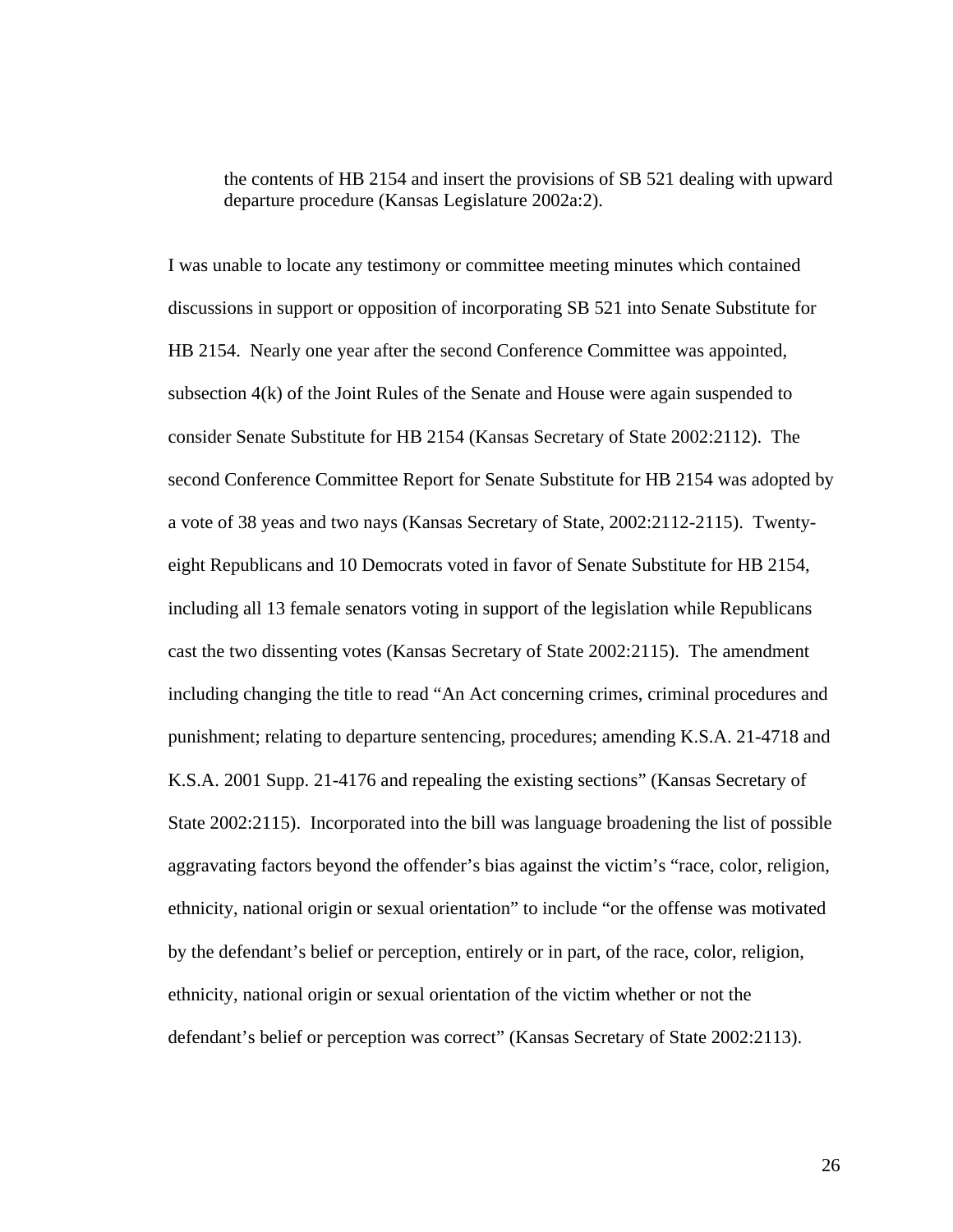On May 14, 2002 the rules of subsection (k) of Joint Rule 4 of the Joint Rules of the Senate and House of Representatives were suspended to consider Senate Substitute for HB 2154 (Kansas Chief Clerk of the House 2002:2603). The House adopted the Conference Committee Report on Senate Substitute for HB 2154, which included the above referenced amendments by a vote of 116 yeas, five nays, zero present but not voting, and four absent or not voting (Kansas Chief Clerk of the House 2002:2610). An equal 96% of Republicans and 96% of Democrats voted in favor of Senate Substitute for HB 2154 with 73 Republicans voting to support, three Republicans opposed, three Republicans absent or not voting, 43 Democrats in favor, two Democrats voting against, and one Democrat absent or not voting (Kansas Chief Clerk of the House 2002:2610- 2611). A breakdown by gender revealed one female Representative voted in favor and one female Representative did not cast a vote (Kansas Chief Clerk of the House 2002:2610-2611). Governor Graves approved Senate Substitute for HB 2154 on May 29, 2002 and the legislation took effect on June 6, 2002 (Kansas Chief Clerk of the House 2002:2788).

Similar to the passage of the initial legislation in 1992, in appears that traditionalists in 2002 did not politicize the issue of allowing a jury to enhance the punishment of a criminal offender who targets a victim based on the offender's prejudice against the victim's sexual orientation or other selected characteristics. Modernizers were successful in their support of Senate Substitute for HB 2154 as a result of focusing on restoring the constitutionality of all upward departures in sentencing, not on the aggravating factors specifically present in crimes motivated by prejudice. It is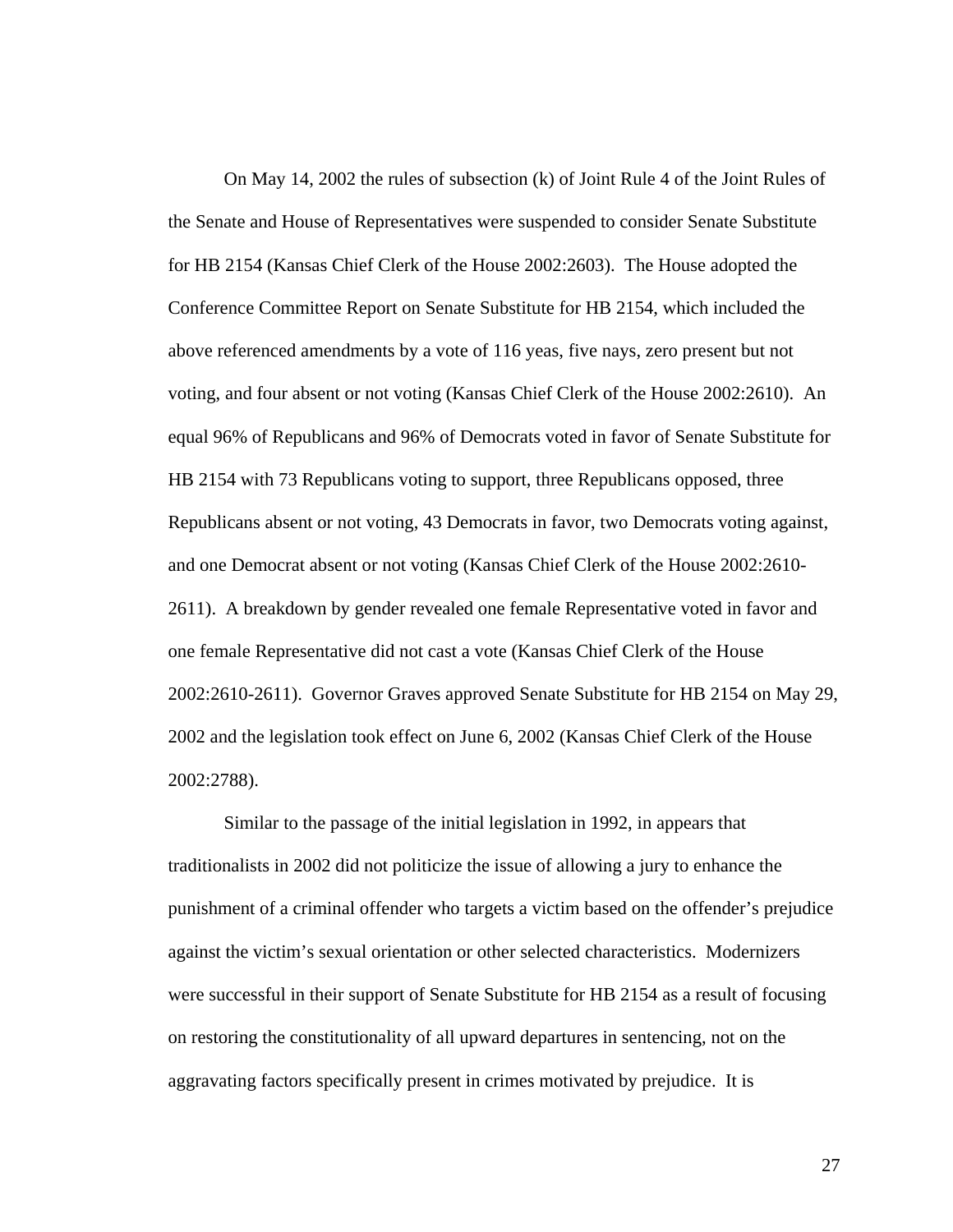noteworthy that the two Senators who opposed Senate Substitute for HB 2154 also opposed Senator Haley's proposed amendments to SB 132 and SB 487 which addressed bias crimes, revealing consistencies in their traditionalist ideologies.

The voting record of Senate Substitute for HB 2154 did not provide any support for Luebke's (1998) suggestion that the interests of rural citizens are generally represented by legislators who subscribe to a traditionalist ideology and urban areas are more likely to be represented by legislators who are modernizers. The legislators who voted against Senate Substitute for HB 2154 represented both urban and rural districts. The two Republican Senators who were opposed represented rural areas of Kansas; the two Democrat Representatives who voted against the legislation represented two of the most populous counties in Kansas; two of the three Republican Representatives who were opposed represented rural areas, while one Republican Representative represented an urban county (Kansas Chief Clerk of the House 2002:2115; Kansas Secretary of State 2002:2610-2611). The religious affiliations of Kansas legislators was not available for an examination to determine if a relationship existed between a legislator's religion and their political ideology as reflected in their legislative votes and remarks to the media.

 Although I was unable to locate detailed accounts of any controversy surrounding the insertion of SB 521 into Senate Substitute for HB 2154, examining the failed efforts to pass SB 521 as a bill on its own merit may provide insight into the ideology of those responsible for the success of Senate Substitute for HB 2154. Despite the success of Senate Substitute for House Bill 2154 during the 2001-2002 legislative session, there were six unsuccessful legislative attempts to address crimes motivated by prejudice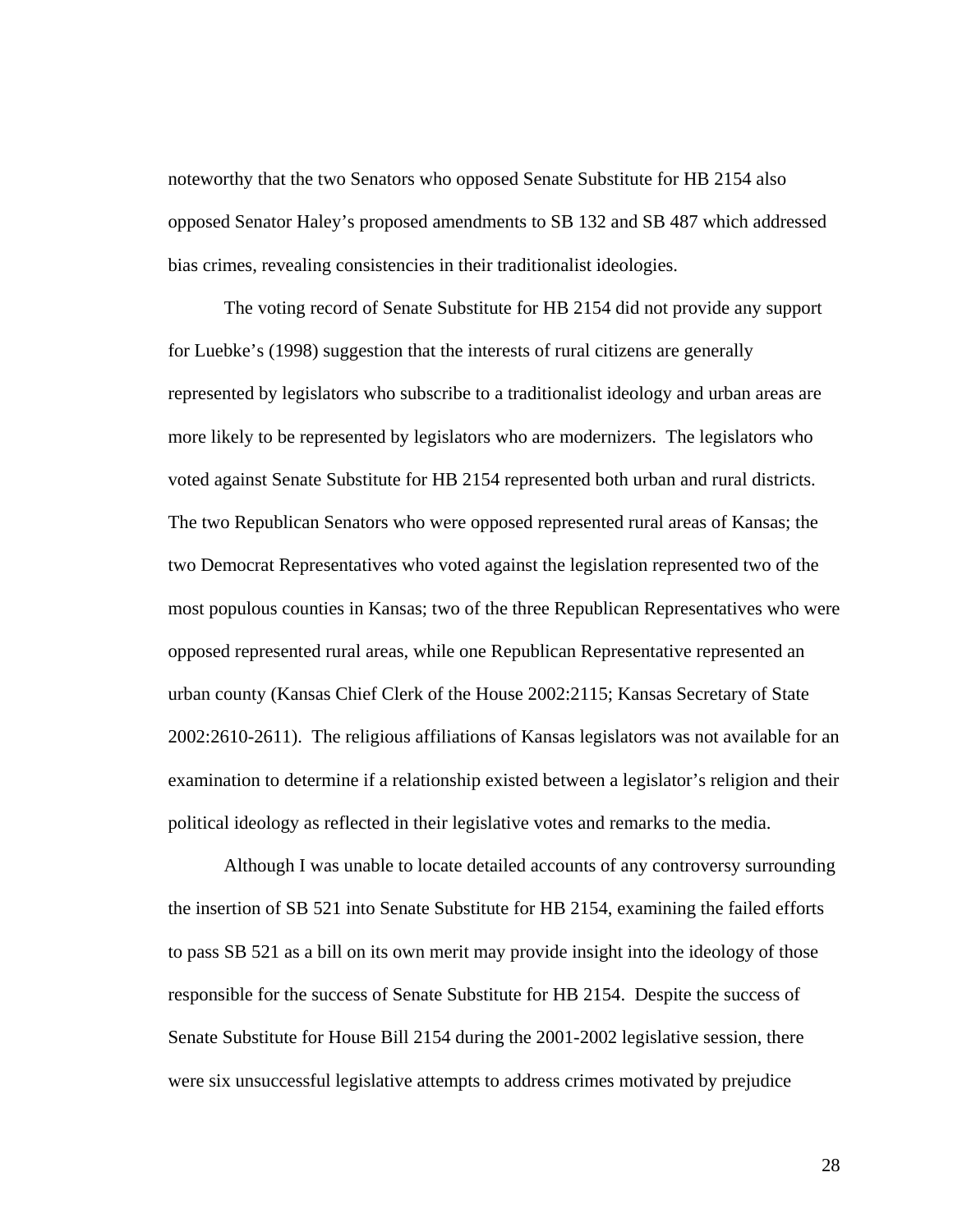during the same session. Barbara Toombs of the Kansas Sentencing Commission appeared before the Senate Judiciary Committee on January 15, 2002 requesting the Committee introduce a bill to the full Senate restoring the constitutionality of upward departure in sentencing (Kansas Legislature 2002b:1). Senate Bill 521 titled "An act concerning crimes, criminal procedure and punishment relating to departure sentencing, procedures; amending K.S.A. 21-4718 and K.S.A. Supp. 2000 21-4716 and repealing the existing sections" was subsequently introduced by The Senate Judiciary Committee on February 6, 2002 (Kansas Secretary of State 2002:1203).

SB 521 was referred to the Judiciary Committee on February 7, 2002 (Kansas Secretary of State 2002:1208). Testimony was given in both support and opposition of SB 521 during the February 21, 2002 meeting of the Senate Judiciary Committee (Kansas Legislature 2002d). Vice Chair of the Kansas Sentencing Commission and Johnson County District Attorney, Paul Morrison testified in support of SB 521. Morrison advised that as a result of both the 2000 U.S. Supreme Court ruling in Apprendi v. New Jersey and the 2001 Kansas Supreme Court decision in State v. Gould, the Kansas statute regarding upward and downward departures in sentencing was unconstitutional (Kansas Legislature 2002d). Morrison explained that the Kansas Sentencing Commission had reviewed multiple ways to rectify the statute and ultimately recommended a jury instead of a judge must find an aggravating factor existed beyond a reasonable doubt (Kansas Legislature 2002d). The Office of the Kansas Attorney General provided the following written support for SB 521 "this legislation is necessary to correct a portion of our Sentencing Guidelines that is vital to the administration of justice in the State of Kansas"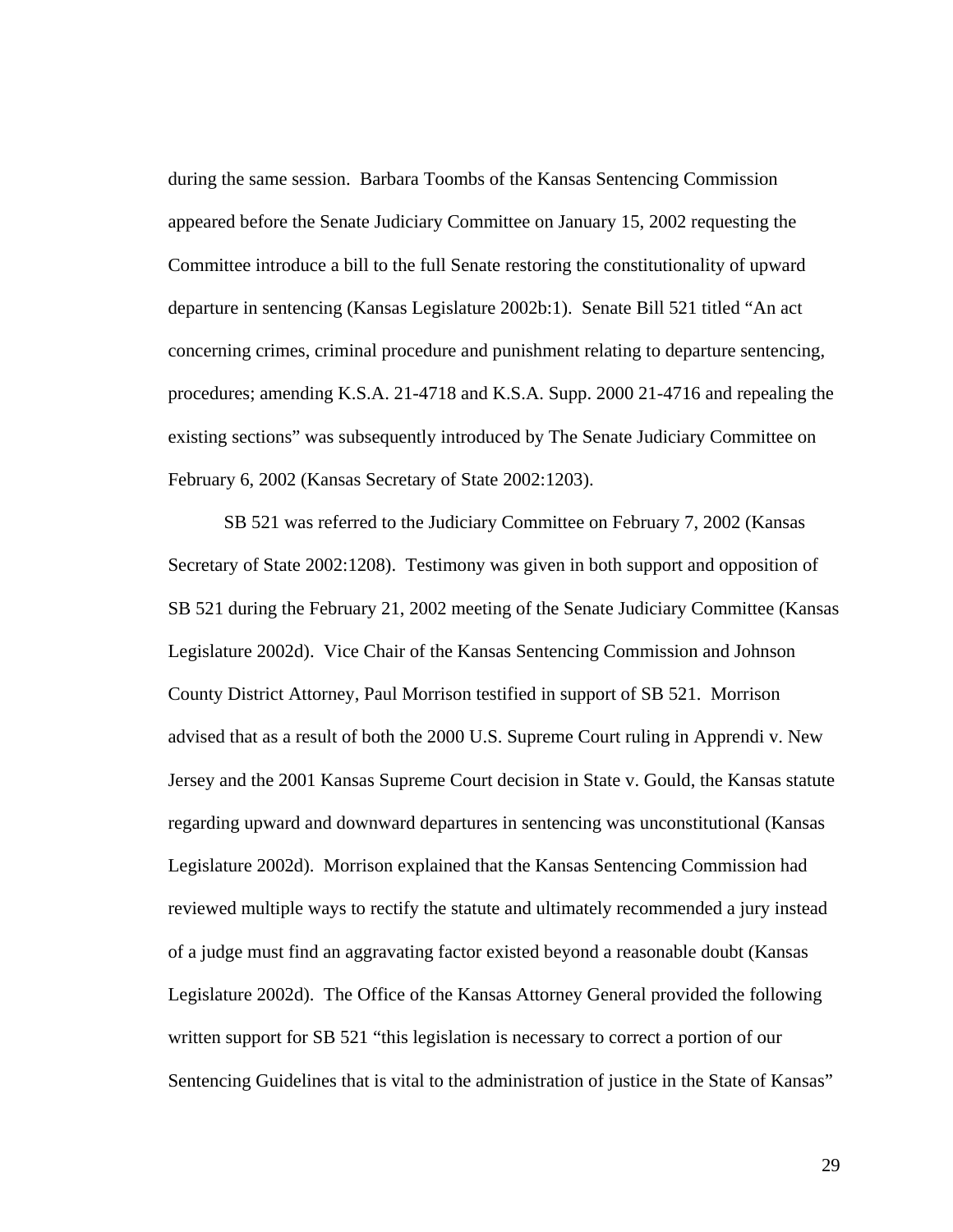(Kansas Legislature 2002d). The lone challenger to SB 521 was provided by Ed Collister of the Kansas Bar Association who testified his opposition to SB 521 was not regarding the concept of remedying the constitutionality of upward and downward departures, but instead the manner in which the sentencing would occur via a "two-part bifurcated jury trial" (Kansas Legislature 2002d).

SB 521 was again a topic of discussion and additional amendments were made during the Senate Judiciary Committee meeting on March 7, 2002. The amendments included changing page 2, line 8, section (c) from "The offense was motivated entirely or in part by the race, color, religion, ethnicity, national origin, or sexual orientation of the victim," to read "The offense was motivated because of the defendant's belief or perception, entirely or in part, of the race, religion, ethnicity, national origin or sexual orientation of the victim whether or not the defendant's belief or perception was correct" (Kansas Legislature 2002e). The majority of the Senate Judiciary Committee recommended presenting SB 521 to the Senate as amended with Senator Pugh "requesting his no vote be recorded" (Kansas Legislature 2002e). Unfortunately, there are no detailed accounts of the discussion leading up to the Senate Judiciary Committee's vote on the amendment to include the language "the defendant's belief or perception" and no record of Senator Pugh's specific objections.

The Senate Committee on Judiciary ultimately recommended amendments to SB 521 restoring the constitutionality of an upward departure in sentencing, requiring a jury instead of a judge determine the presence of aggravating factors beyond a reasonable doubt, before imposing a harsher sentence than allowed by the presumptive sentence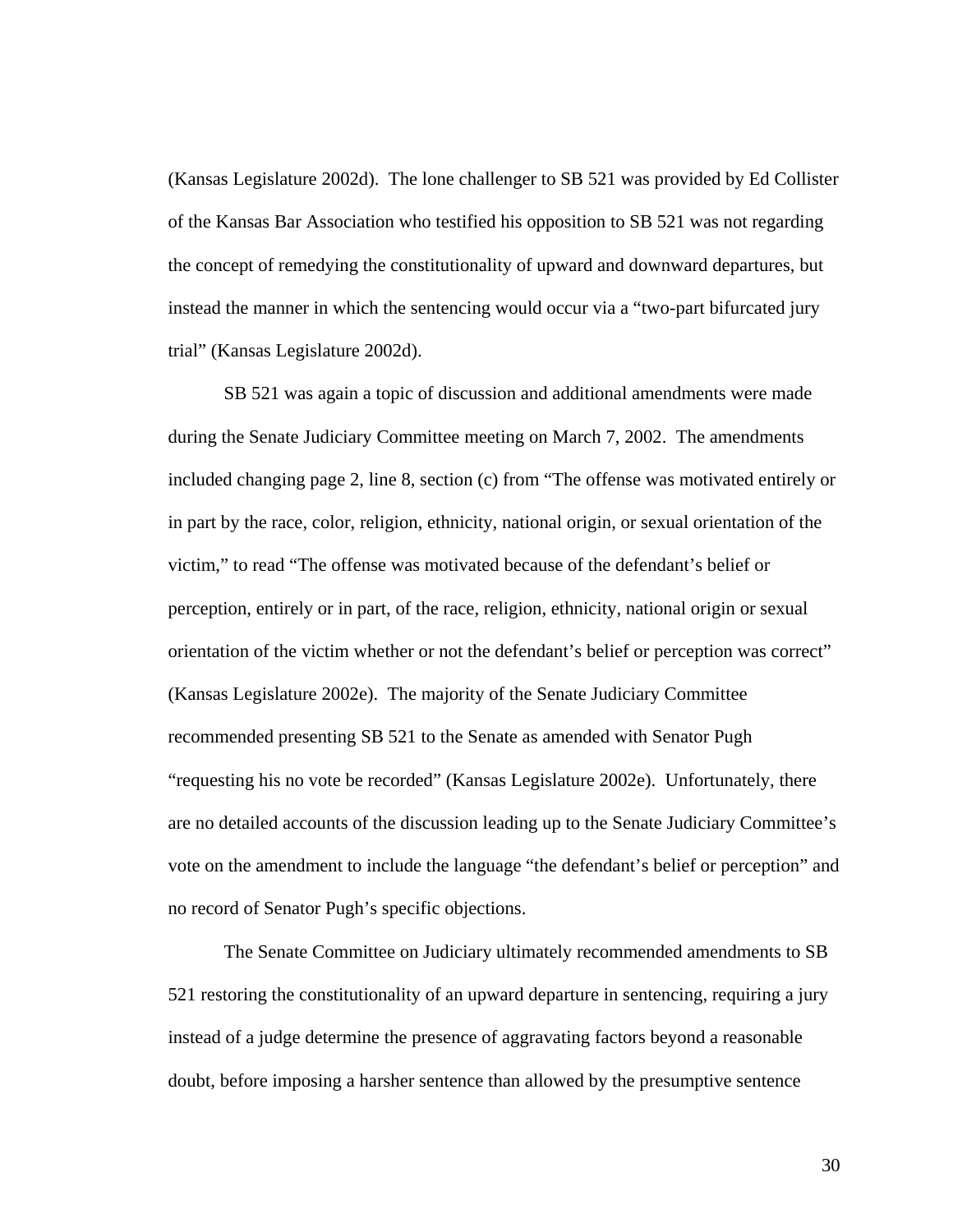(Kansas Secretary of State 2002:1346). Relevant to bias victim selection, the Committee on Judiciary also recommended SB 521 be amended to include the following language "or the offense was motivated by the defendant's belief or perception, entirely or in part, of the race, color, religion, ethnicity, national origin or sexual orientation of the victim whether or not the defendant's belief or perception was correct" (Kansas Secretary of State 2002:1347). On March 13, 2002 Senator Haley unsuccessfully motioned to amend SB 521 mandating imprisonment and doubling the prison sentence if the defendant targets his or her victim based in whole or part on the defendant's prejudice. (Kansas Secretary of State 2002:1379). I was unable to locate the exact vote of Senator Haley's failed amendment. Without Senator Haley's amendment aimed at doubling the length of incarceration for prejudiced offenders, SB 521 passed by a vote of 38 yeas, two nays, zero present and passing, and zero absent or not voting with Senator Pugh remaining opposed (Kansas Secretary of State 2002:1380). Senator Huelskamp was the only other Senator who opposed SB 521 and he also opposed the Senate Substitute for HB 2154. It is not evident whether Senator Pugh and Senator Huelskamp's opposition can be attributed to the language "perception of" or the concept of creating a so-called two part bifurcated jury trial. Therefore their political ideology remains unclear.

The passage of SB 521 by the Senate was announced in the House of Representatives on March 14, 2002 and SB 521 was introduced into the House later the same day (Kansas Chief Clerk of the House 2002:1706). Testimony on SB 521 was given in the form of a hearing during a meeting of the House Judiciary Committee on March 25, 2002 regarding the need to ensure the constitutionality of sentences which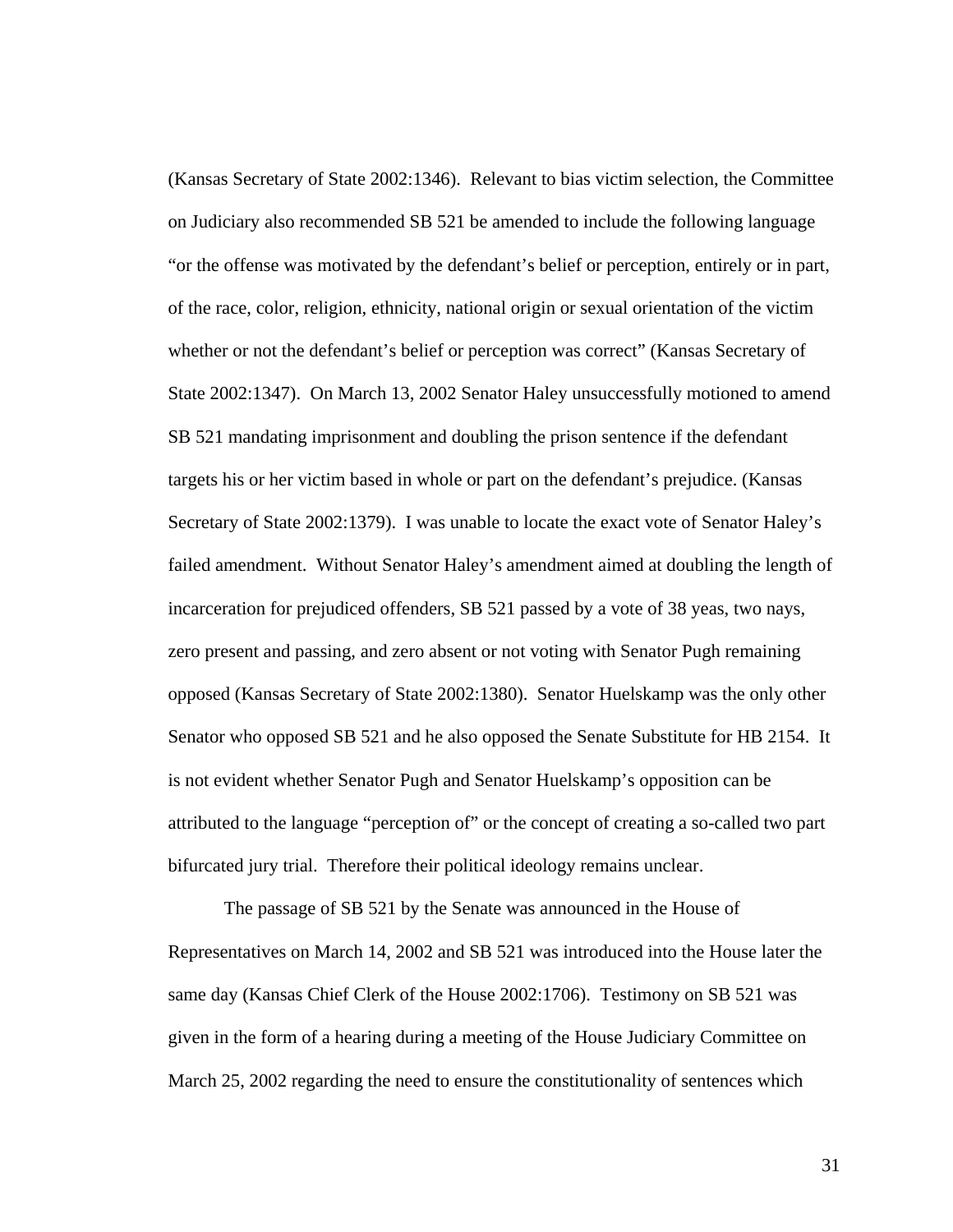depart above the statutory limit (Kansas Legislature 2002f). Both Barbara Toombs, the Executive Director of the Kansas Sentencing Commission, and Paul Morrison, Vice Chair of the Kansas Sentencing Commission and Johnson County District Attorney, provided support for SB 521 as it was proposed. Ed Collister of the Kansas Bar Association and Representative Jim Garner opposed the manner in which upward departures would occur according to SB 521 (Kansas Legislature 2002f). Both Collister and Representative Garner proposed alternative methods to ensure the constitutionality of upward departures (Kansas Legislature 2002f).

The last record of SB 521 progressing as a bill on its own merit occurred when Barbara Tombs, the Executive Director of the Kansas Sentencing Commission, was instructed to continue revising SB 521 following discussions in the House Judiciary Committee meeting on April 12, 2002 (Kansas Legislature 2002g). An announcement was made on May 31, 2002 reporting SB 521 died in the House Judiciary Committee, despite its steady progress earlier through the Senate (Kansas Secretary of State 2002:2306-2307). Senate Substitute for HB 2154 which included the issues central to SB 521 had already been approved in both chambers of the Kansas legislature and signed by the governor by the date SB 521 was formally recorded as having died in committee on May 31, 2002. The ease of SB 521's passage through the Senate as opposed to its lack of progress in the House Judiciary Committee appears to be a reflection of the House being comprised of traditionalists who were unwilling to discuss the bill.

Prior to the successful adoption of selected portions of Senate Bill 521 into Senate Substitute for HB 2154, Senator Haley also attempted to modify K.S.A. 2000 Supp. 21-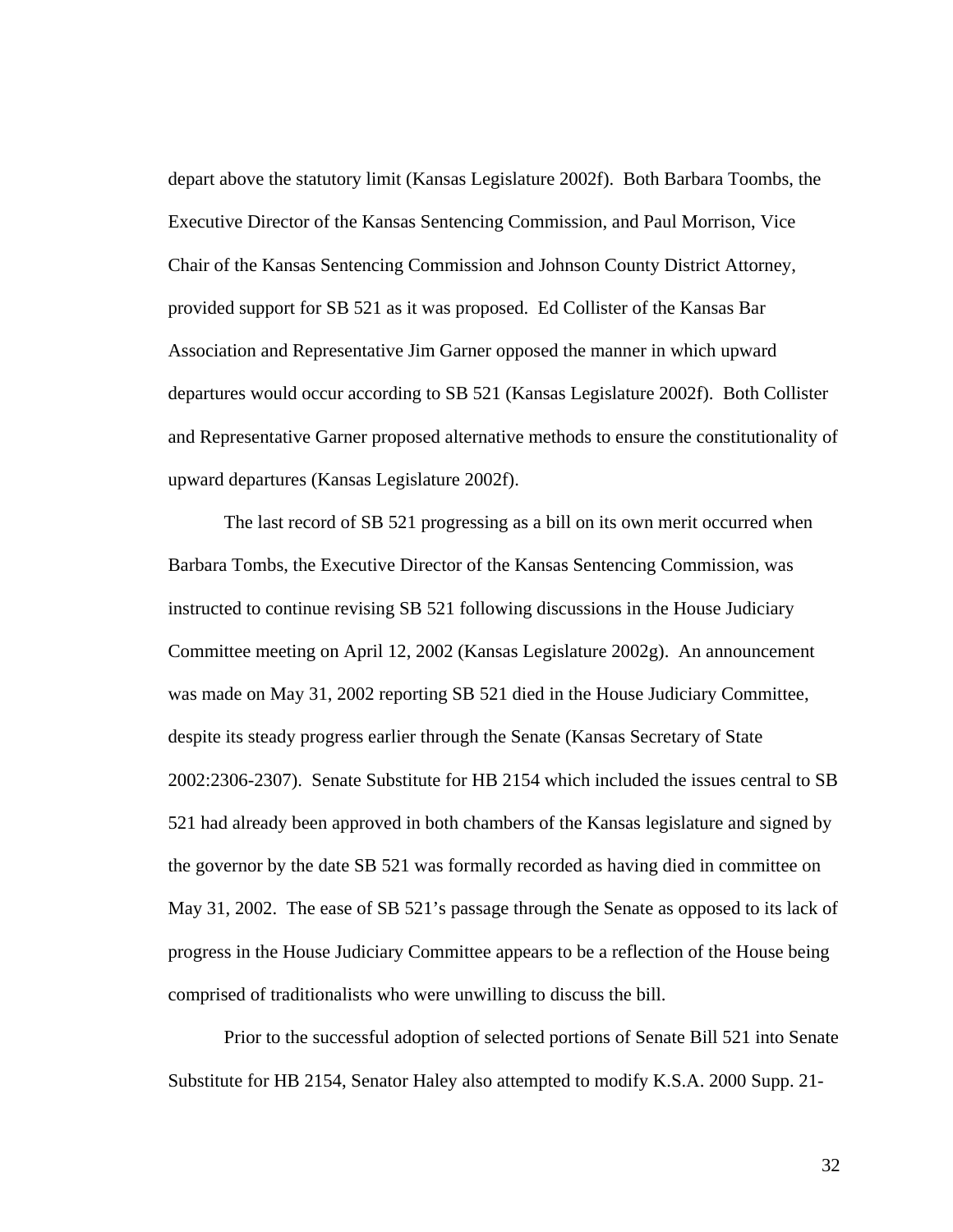4716 by amending Senate Bill 132 and introducing Senate Bill 230, extending the protection of bias crime legislation to additional victims. On February 5, 2001 Senator Haley introduced Senate Bill 230 titled "An act concerning crimes, criminal procedure and penalties; relating to sentencing; hate crimes; amending K.S.A. 2000 Supp. 21-4716 and repealing the existing sections" (Kansas Secretary of State 2001:113). SB 230 was referred to the Senate Judiciary Committee on February 6, 2001 (Kansas Secretary of State 2001:3). Progress on SB 230 was stalled until the Senate Judiciary Committee meeting on January 28, 2002. Eight speakers including Senator Haley and Dr. Brian Levin, Professor of Criminal Justice at California State University, San Bernadino, testified in support of Senate Bill 230, without any testimony from opponents (Kansas Legislature 2002c).

Dr. Levin documented multiple Supreme Court cases which reaffirmed the government's constitutional ability to punish bias motivated criminal offenses more severely (Kansas Legislature 2002d). Dr. Levin also gave assurances that SB 230 met the requirements set forth in previous anti-discrimination cases heard by the U.S. Supreme Court (Kansas Legislature 2002c). Dr. Levin informed the committee "reported bias crimes appear to be more violent than non-bias motivated offenses" (Kansas Legislature 2002c). Dr. Levin recommended SB 230 be broadened in scope to additionally include gender discrimination, punishment enhancements for offenders convicted of committing bias misdemeanor offenses, allowing victims to pursue civil action against offenders, providing education for youthful offenders who remain in the community, protecting the identity of those who report being the victim of a bias offense, not deport non-citizen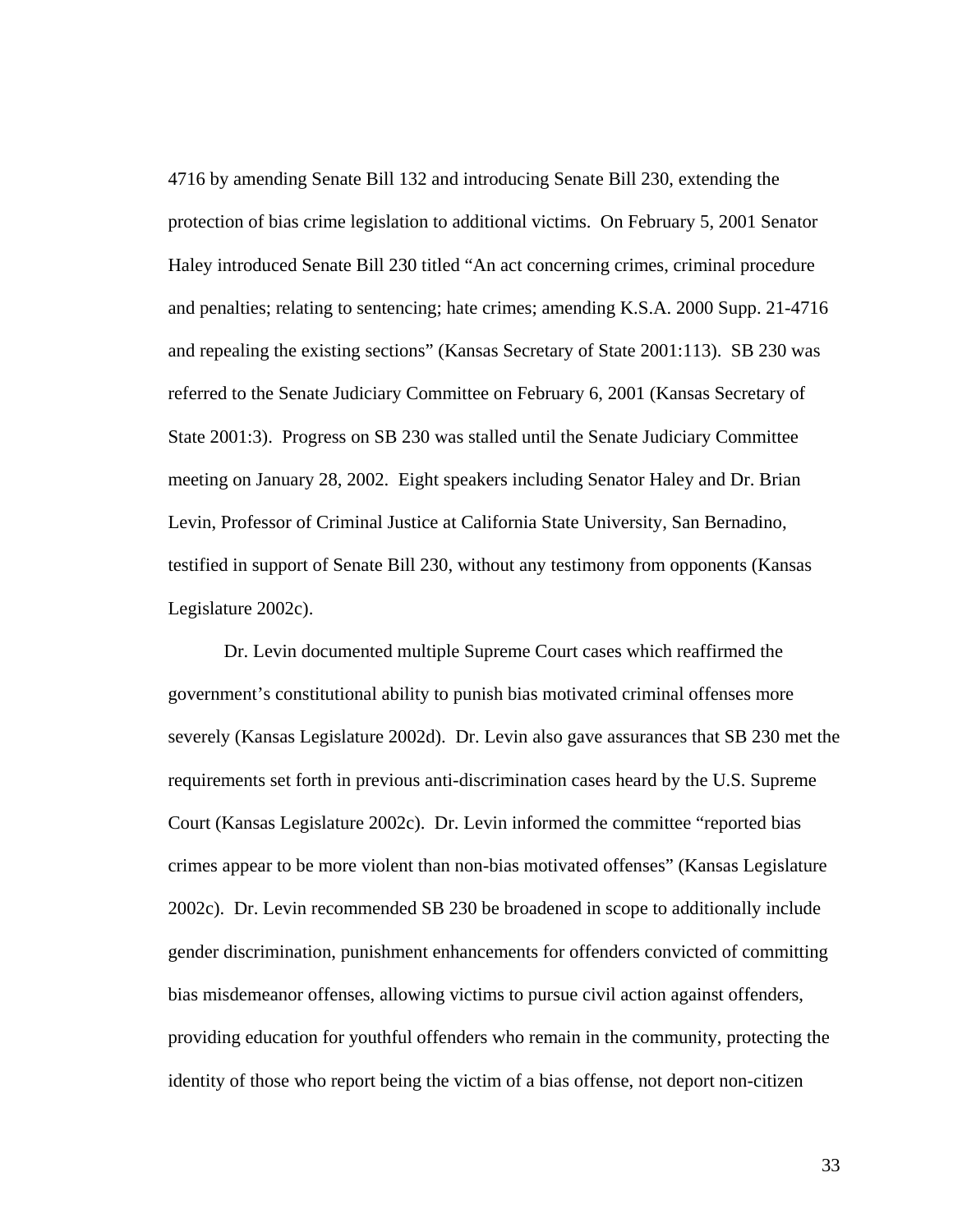victims who report a bias crime, and improving data collection through training (Kansas Legislature 2002c).

Sandy Barnett, the Executive Director of the Kansas Coalition Against Sexual and Domestic Violence, provided the following written testimony "By increasing the penalties for hate crimes, the legislature sends a message that the criminal justice system takes these crimes seriously. In turn, law enforcement officers, prosecutors, judges, and society in general begin to take these crimes more seriously" (Kansas Legislature 2002c). Additional testimony was provided by the Chair of Washburn University's Political Science Department, President of the Kansas NAACP, Director of the U.S. Commission on Civil Rights and Marcia Drake, a hate crime victim. Chairman Vratil requested the Kansas Sentencing Commission prepare a report to provide the Senate Judiciary Committee with more information concerning a "bed-impact study" (Kansas Legislature 2002d). Despite the supportive testimony from the academic community, special interest groups, and a hate crime victim, SB 230 died in committee (Kansas Legislative Information System 2002:26). The failure of SB 230 cannot be attributed to traditionalism through an examination of the legislative history alone due to a lack of information from either a formal vote or testimony from opponents. A review of relevant articles published in the Topeka Capital-Journal will provide additional information to explore the roles of traditionalists and modernizers in the defeat of SB 230.

On February 22, 2001 Senator Haley introduced an amendment to SB 132 modifying the title of K.S.A. 2000 Supp. 21-4716 to include the specific term "hate crimes" (Kansas Secretary of State 2001:204-206). SB 230 was proposed to expand the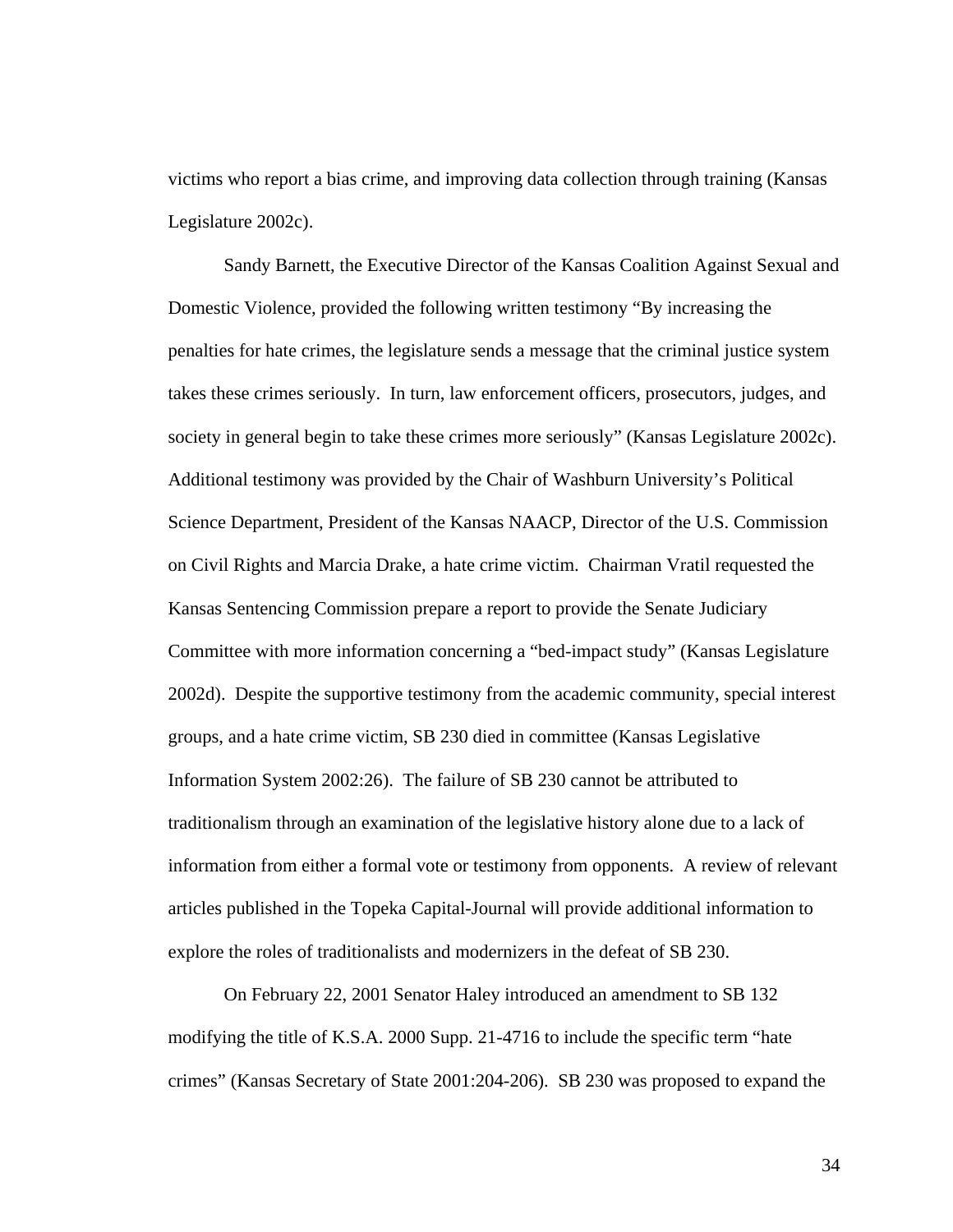offenses of aggravated battery to include unintentional acts resulting in bodily harm.

Senator Haley's proposed amendment would have also added the following new section:

If the trier of fact in a trial in which the defendant is charged with a felony finds beyond a reasonable doubt that the defendant intentionally selected the person against whom the felony is committed or selected the property that is damaged or otherwise affected by such felony committed by the defendant in whole or in part because of the defendant's belief or perception regarding the race, color, religion, disability, sexual orientation, national origin, ethnicity or ancestry of that person or the owner or occupant of that property, whether or not the defendant's belief or perception was correct, the defendant's sentence shall be up to double the maximum duration of the presumptive imprisonment term for the underlying felony (Kansas Secretary of State 2001:204).

The proposed amendment to SB 132 would have additionally allowed the victim to pursue civil charges against the defendant, required the attorney general to gather and publish incidents of bias crimes, and mandated bias crime training to all law enforcement officers (Kansas Secretary of State 2001:204-206). Senator Haley's proposed amendment to SB 132 was defeated during roll call with 12 yeas, 27 nays, one present and passing and zero absent or not voting (Kansas Secretary of State 2001:206). SB 132 was also defeated on February 22, 2001 with a vote of 16 yeas, 23 nays, one present and passing and none absent or not voting (Kansas Secretary of State 2001:208-210). The failure to approve Senator Haley's amendments modifying the language of bias crime legislation can be attributed to traditionalists' refusal to acknowledge crimes, that target groups whom traditionalists fail to recognize as worthy within society. It is significant to note only three of the 12 Senators who supported Senator Haley's amendment to SB 132 were among the 16 who also supported SB 132 without the amendment. Conversely, nine Senators who supported Senator Haley's unsuccessful amendment subsequently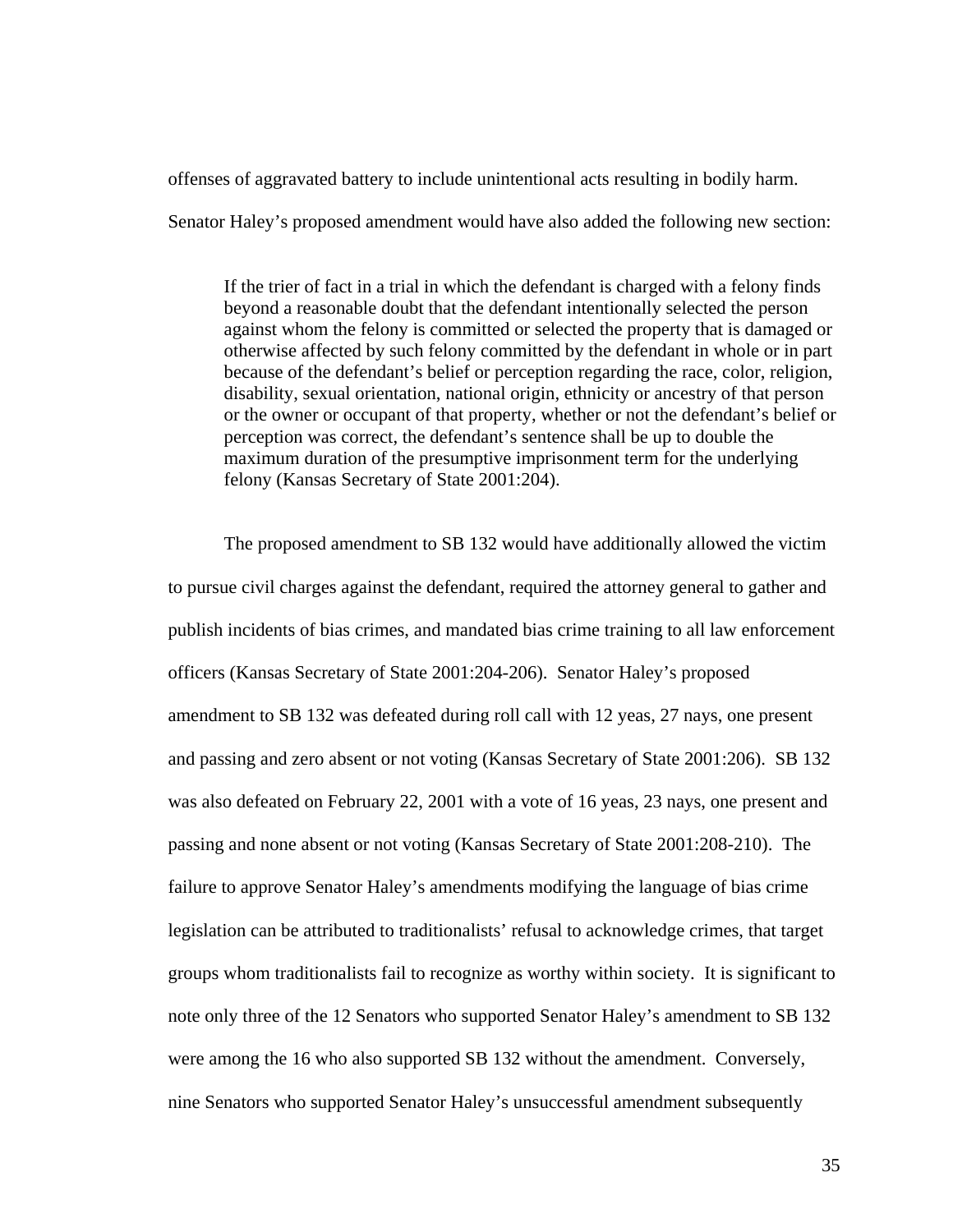voted against SB 132, contributing to its failure. Therefore, traditionalists can account for the failure of Senator Haley's proposed amendment to SB 132, but traditionalists alone are not responsible for the subsequent failure of SB 132.

On February 28, 2002 Senator Haley attempted to amend SB 487 mandating imprisonment for a defendant convicted of targeting his or her victim based on the victim's real or perceived race, color, religion, disability, sexual orientation, national origin, ethnicity or ancestry to include "sentence enhancement for certain motivations" into the bill's title (Kansas Secretary of State 2002:1321-1323). The proposed amendment would also have allowed victims of such crimes to pursue a civil suit against the defendant, required the attorney general to collect and publish data on bias crimes, and train all Kansas law enforcement officers on bias crimes (Kansas Secretary of State 2002:1321-1323). Senator Haley's amendment to SB 487 was defeated by a vote of 12 yeas, 27 nays, zero present and passing, and one absent or not voting (Kansas Secretary of State 2002:1323). Traditionalist legislators were yet again successful in blocking the expansion of hate crime legislation to protect additional victims.

Despite a lack of legislative history exposing opposition from traditionalists or support from modernizers, it is significant to note Senator Haley's failed amendments to both SB 132 and SB 487 failed by votes of 12 to 27. Although the legislators' votes were not identical, 10 of the 12 Senators who voted in favor of Senator Haley's unsuccessful proposed amendment to SB 487 also voted in favor of Senator Haley's proposed amendment to SB 132. It is also informative that the same 10 supporters of both amendments were a mix of Republicans and Democrats, suggesting that their ideologies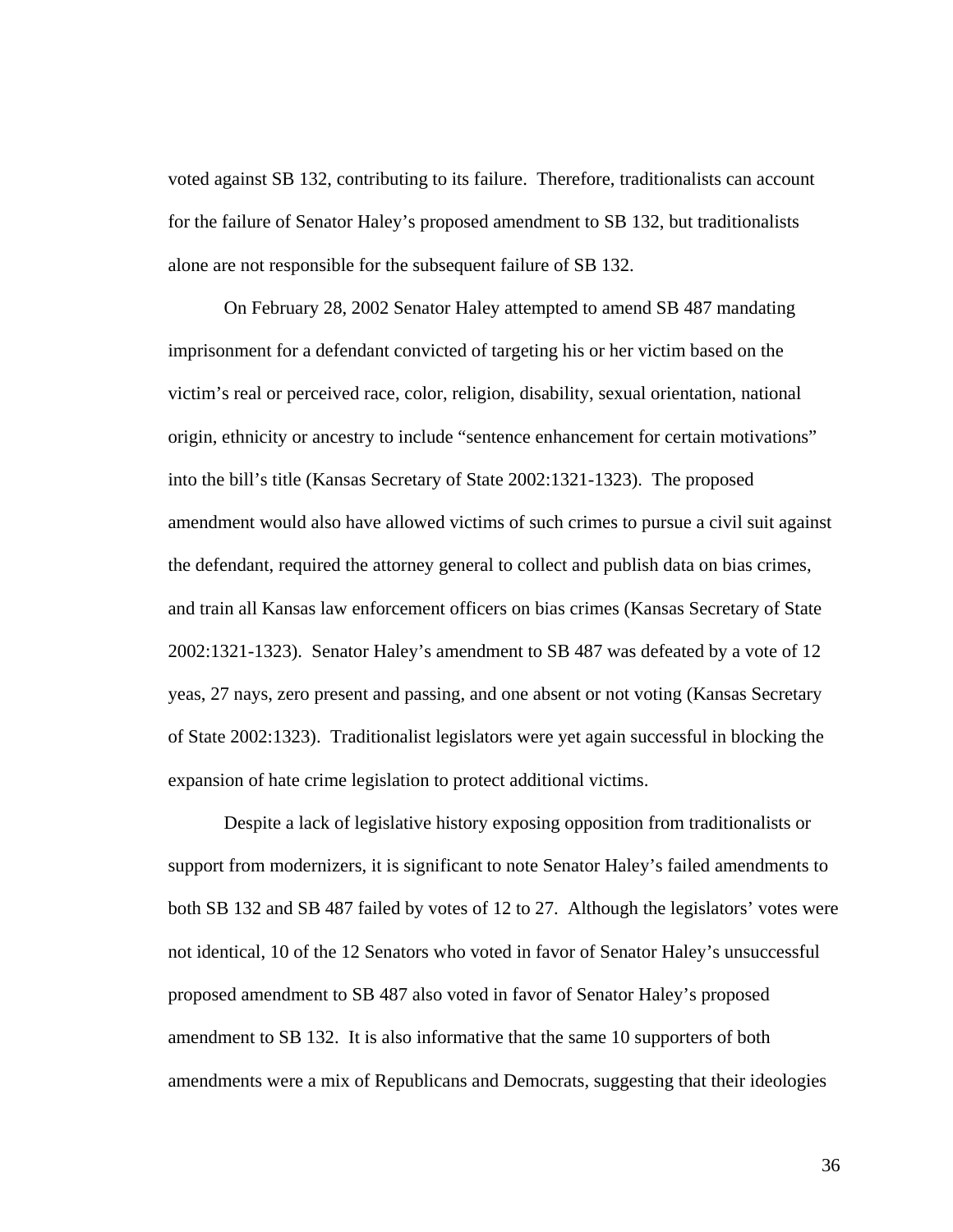could more accurately be described as modernizers than Republicans or Democrats. Similarly, 25 of the 27 Senators who opposed Senator Haley's amendments to SB 487 also opposed his amendment to SB 132, exposing their ideologies of traditionalism.

In addition to the above bills, which were initially introduced in the Senate attempting to amend the language of hate crime legislation, two attempts to amend bias crime legislation were introduced in the House. House Bill 2435 entitled "Hate crimes, presumed imprisonment, civil remedies, reporting and training" was introduced in the House on February 7, 2001 and referred to the Judiciary Committee on February 8, 2001 (Kansas Legislative Information System 2002:47). On May 31, 2002, the bill was recorded as having died in committee without any action being taken (Kansas Legislative Information System 2002:46-47). Again, the lack of legislative history including testimony given in support or opposition and absence of a vote contributes to the difficulty in determining the role played by either traditionalists or modernizers in the demise of HB 2435. Although it is significant that the bill did not even garner a formal discussion.

A related debate surrounding crimes motivated by prejudice transpired in the House during this same period of time. HB 2328 was originally proposed to address the possession of toxic vapors as controlled substances and the sentencing of juvenile offenders (Kansas Chief Clerk of the House 2001c). Representative Crow made an unsuccessful motion to amend HB 2328 adding a section to address the sentencing guidelines for non-drug crimes to K.S.A. 2000 Supp 21-4704, doubling the prison sentence of an offender who was convicted of selecting a victim or victim's property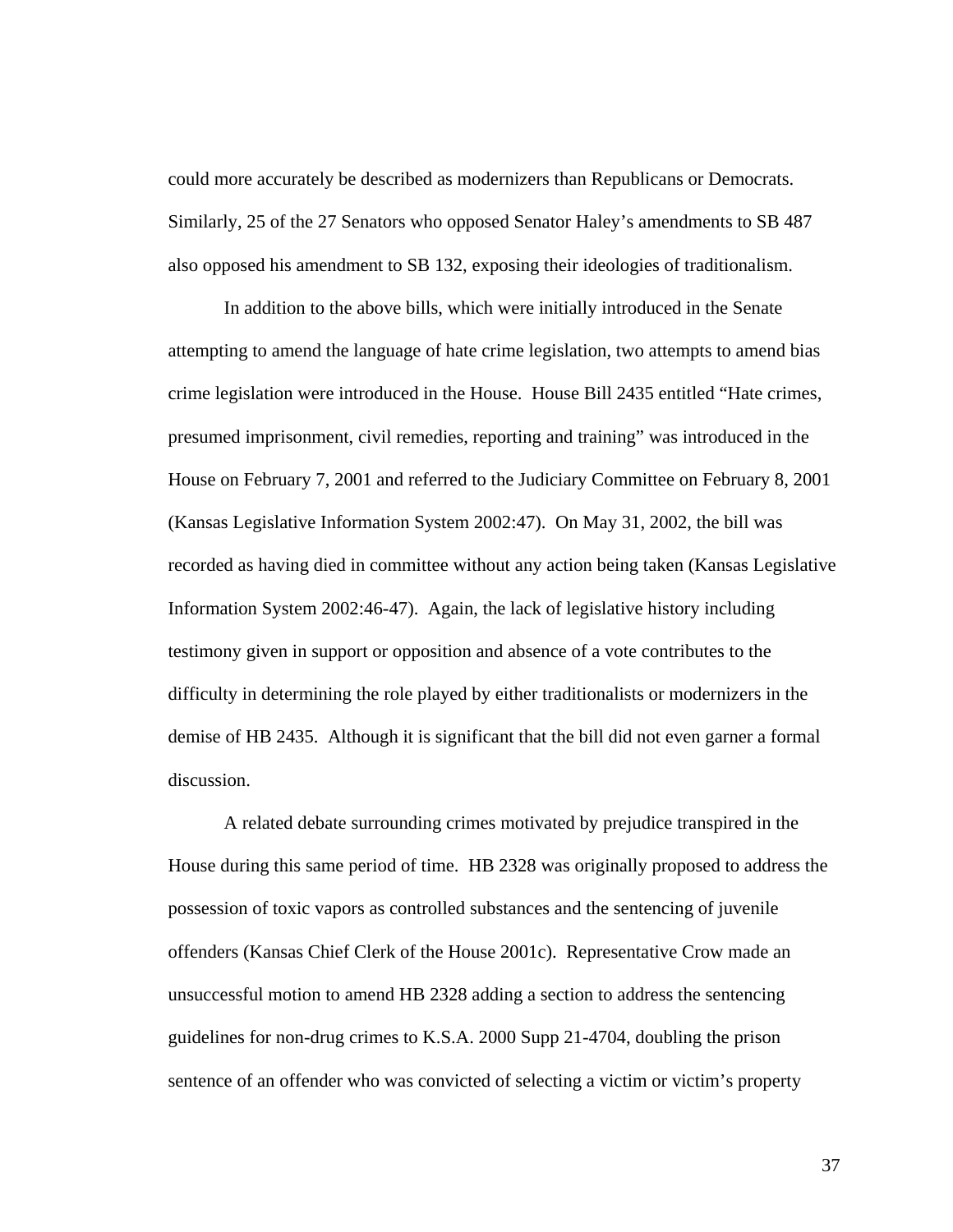based on "the offender's belief or perception regarding the victim's race, color, religion, disability, sexual orientation, national origin, ethnicity or ancestry" (Kansas Chief Clerk of the House 2001:254-259). Representative Crow's proposed amendment to HB 2328 would have strengthened penalties for hate crimes.

Representative Crow's proposed amendment to HB 2328 was defeated by a vote of 46 yeas, 75 nays, zero present but not voting and four absent or not voting (Kansas Chief Clerk of the House 2001:254-259). Without Representative Crow's amendment, HB 2328 passed with a vote of 119 yeas, five nays and one absent or not voting on February 22, 2001 (Kansas Chief Clerk of the House 2001:282-283). The following paradoxical explanation of vote was recorded in the Journal of the House regarding the bill's passage:

Mr. Speaker: I vote 'yes' on HB 2328. Democrats attempted to politicize the debate by offering an unnecessary amendment related to mandatory sentencing for crimes motivated by 'hate.' We addressed hate crimes responsibly several years ago when we gave sentencing judges the power to enhance sentences where they find the crime was motivated by race, color, religion, ethnicity, national origin, or sexual orientation of the victim. The proposed amendment would have limited that discretion and was totally unnecessary.-Michael R. O'Neal, Ward Lloyd, Clay Aurand (Kansas Chief Clerk of the House 2001:282-283).

Despite being one of three authors of the above explanation of vote supporting HB 2328, Representative Aurand was recorded as voting in opposition to HB 2328 in the Journal of the House on February 22, 2001 (Kansas Chief Clerk of the House 2002:282-283). All three Representatives voted in opposition to Representative Crow's earlier proposed amendment on February 21, 2001 (Kansas Chief Clerk of the House 2001:254-259). The joint reaction from Representatives O'Neal, Lloyd and Aurand is an example of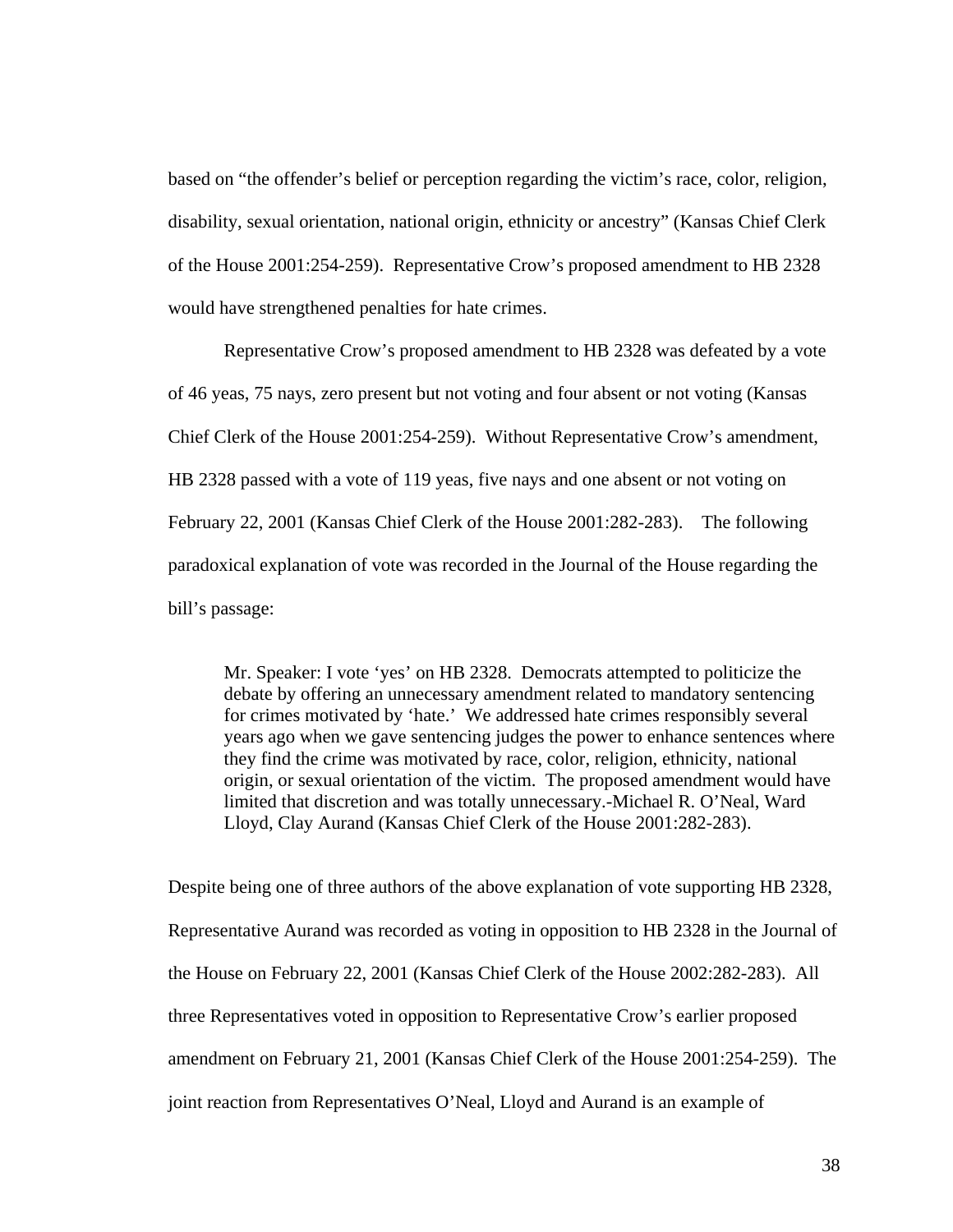traditionalists being resistant to social changes which have the potential to impact their social order by recognizing non-heterosexuals. The three lone Republicans who voted against Senate Substitute to HB 2154 also opposed Representative Crow's proposed amendment to HB 2328, revealing that their traditionalist ideology was stronger than their affiliation to the Republican Party. Traditionalists were again resistant to broaden the protection granted by hate crime legislation in the proposed amendment to HB 2328.

In summary, although HB 2154 was initially introduced in 2001 as legislation aimed at expanding the criminal background checks required for potential healthcare employees, prohibiting the hiring of prospective applicants with selected criminal convictions and specifying the agencies who could conduct the required background checks, the resulting bill was stripped of its original content. Senate Substitute for HB 2154 ultimately included the issues central to SB 521, ensuring offenders could be subject to an upward departure at the time of sentencing if a jury determined the presence of an aggravating factor beyond a reasonable doubt. Restoring the constitutionality of upward departures in sentencing was accomplished primarily by shifting the burden of proof from a judge to a jury to determine the presence of an aggravating factor. Traditionalist legislators did not oppose the proposed legislation due to its introduction as a technical change that ensured the continued implementation of upward departures in sentencing by enhancing the punishments of criminal offenders. Relevant to the discussion of hate crimes, Senate Substitute for HB 2154 broadened the list of aggravating factors for which an offender could receive an enhanced punishment with the language "perception of."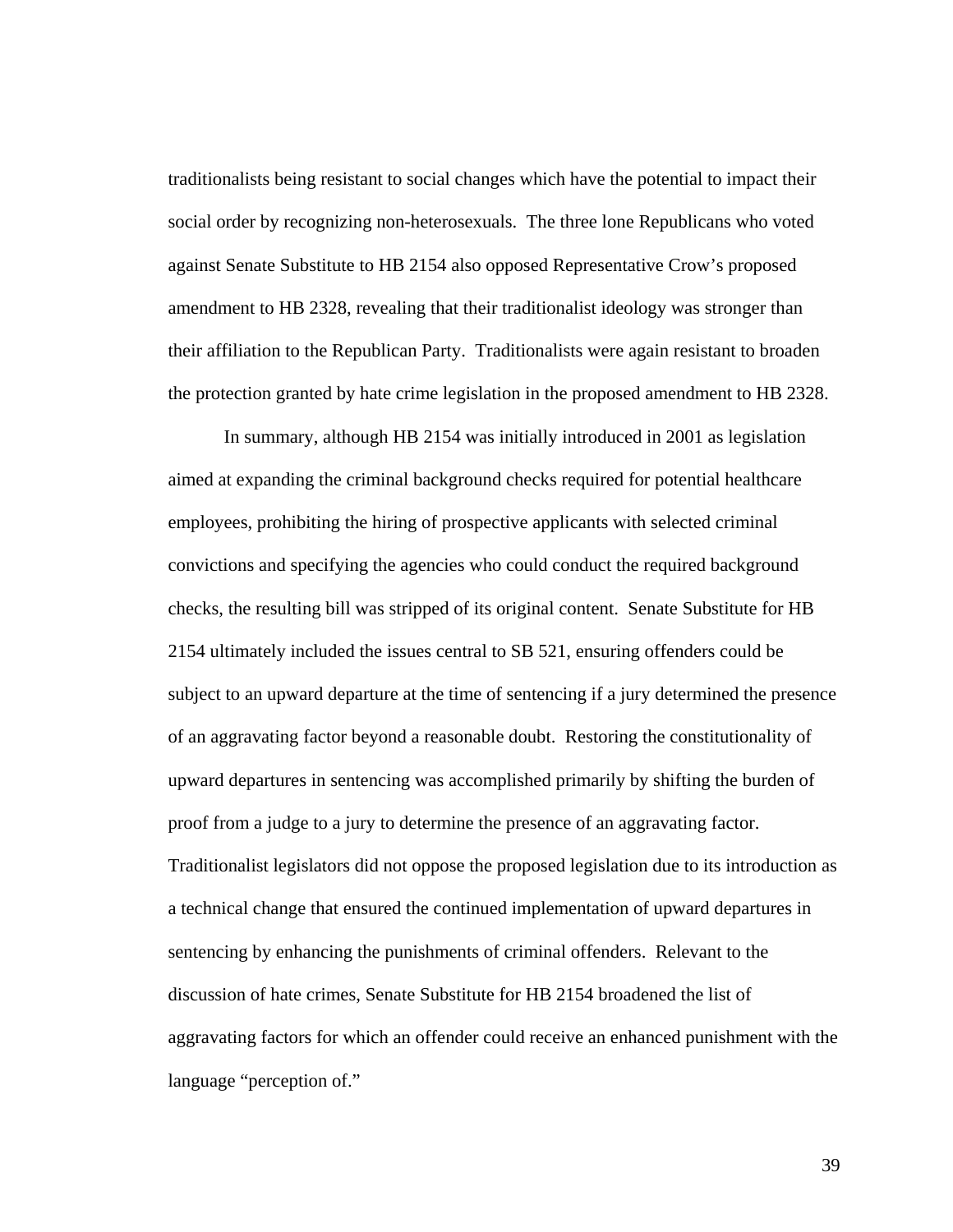Pursuant to the passage of Senate Substitute for HB 2154 an offender can be subjected to a harsher punishment if the offended selected the victim based on the offender's bias against the victim's real or perceived color, religion, ethnicity, national origin or sexual orientation (Kansas Chief Clerk of the House 2002:2607-2610). The amendment's language strengthened the criteria for an upward departure by requiring that a jury must establish the presence of an aggravating factor beyond a reasonable doubt. The offender's bias may be found by a jury to have been one factor among multiple reasons the offender committed the felony against the victim. The offender may be subjected to a more severe punishment for targeting a victim whom the offender perceived as belonging to a specific group under the law, despite the victim not being a member of such a group. For example, an offender who commits a felony offense against a victim because the offender perceives the victim to be homosexual will be eligible to receive a harsher punishment even if the victim is not homosexual provided that there is sufficient evidence of the offender's prejudice against homosexuals.

The failures of attempts to broaden victims protected from crimes motivated by prejudice through SB 521, SB 230, SB 132, SB 487, HB 2435 and HB 2328 reflect a pattern of traditionalist legislators who used the authority of their vote to reject addressing hate crimes during the 2001-2002 legislative session. The success of Senate Substitute for HB 2154 to include "perception of" was a non-politicized change to upward departures in sentencing that was supported by modernizers who did not face substantial opposition from traditionalists. I did not observe a relationship between the geographical location of legislators' districts who opposed Senate Substitute for HB 2154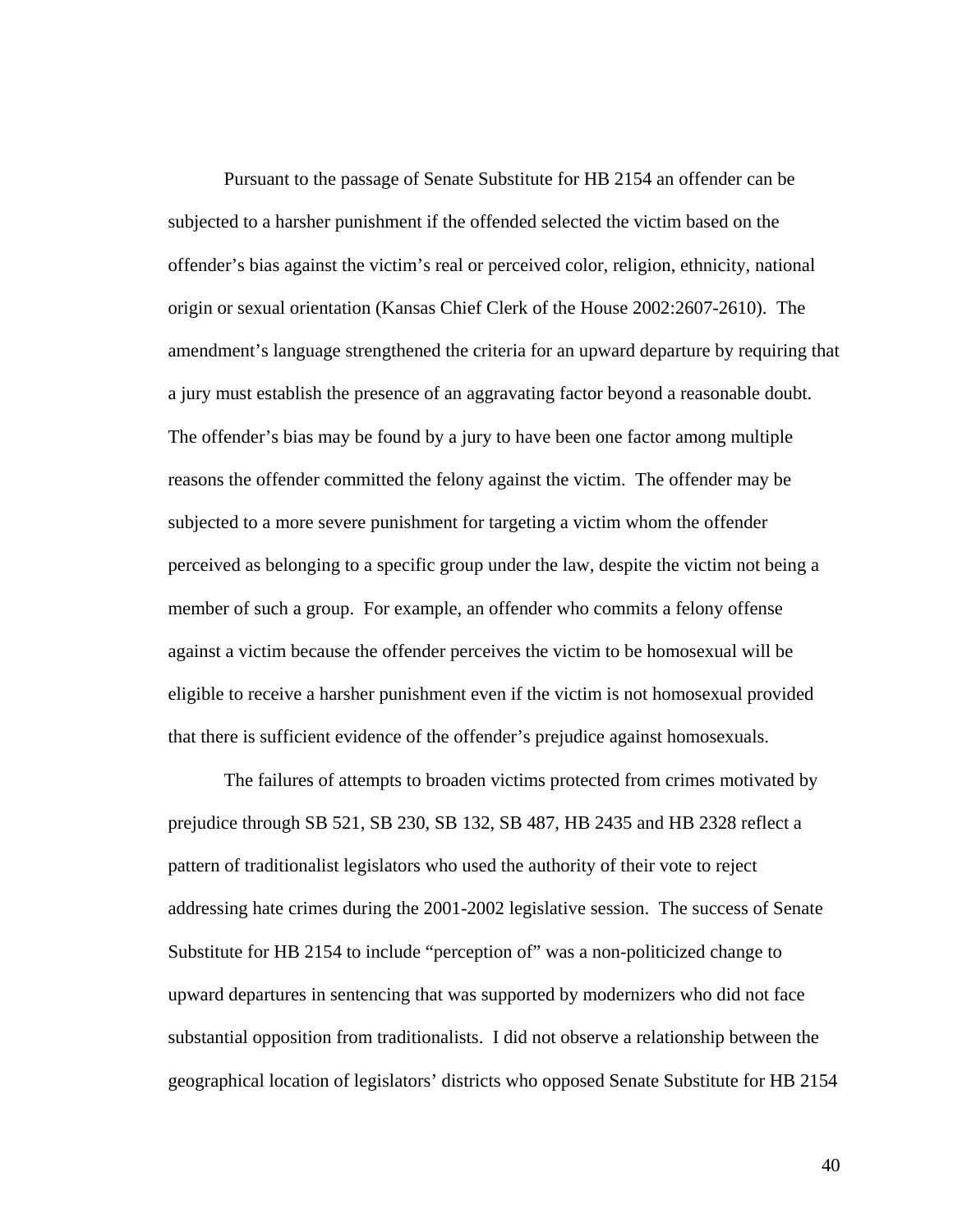and the districts of legislators who supported Senate Substitute for HB 2154. Therefore, Luebke's theory of rural legislators upholding traditionalism's social values and urban legislators adhering to a modernizer ideology in North Carolina politics did not transfer to the ideologies of legislators involved in the success of Senate Substitute for HB 2154 in Kansas.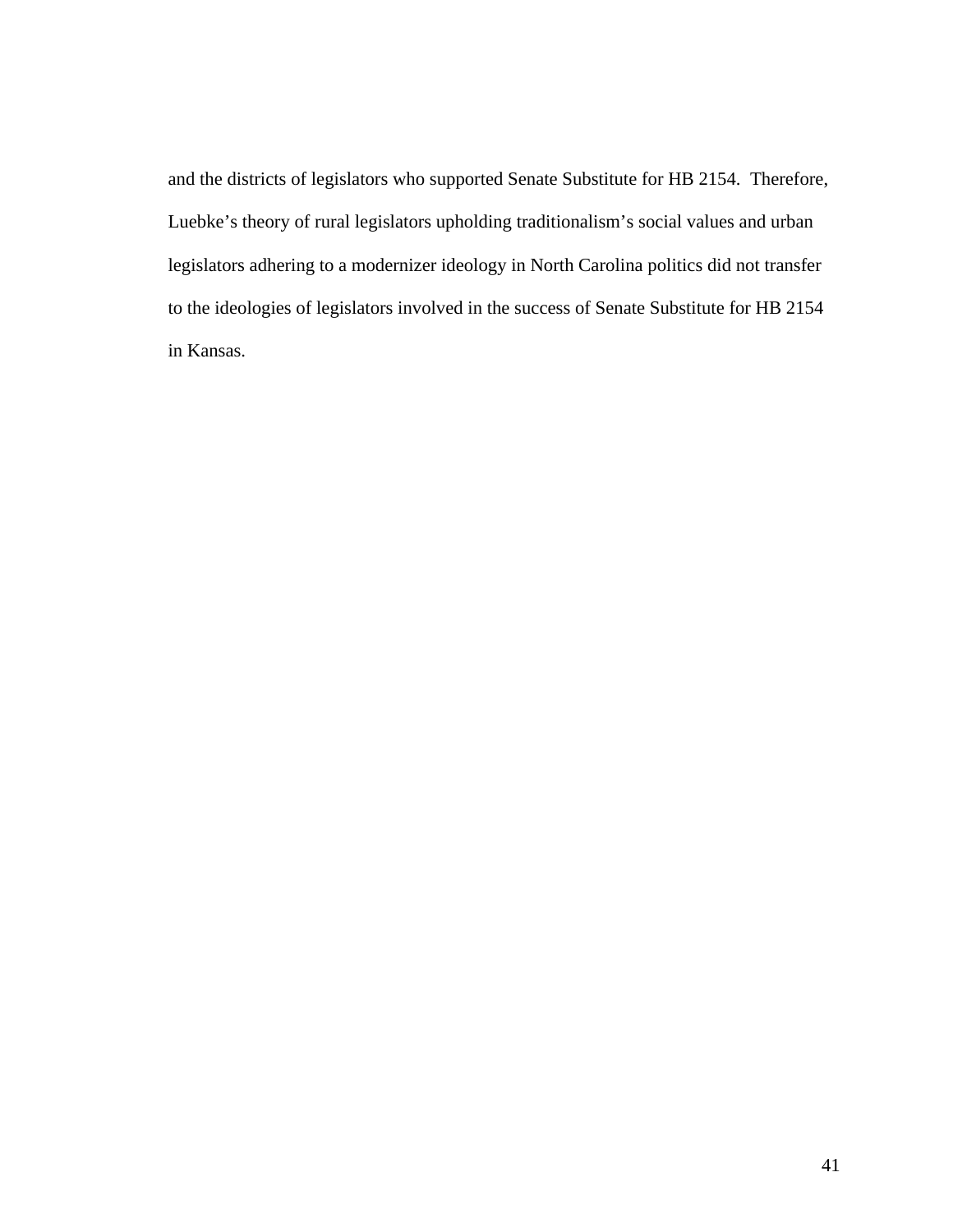### CHAPTER V

# NORTH CAROLINA HATE CRIME LEGISLATION

 North Carolina currently has three pieces of legislation which address crimes motivated by prejudice; however none includes a provision for the victim's sexual orientation. Crimes motivated by race, color, religion, nationality and country of origin are recognized between the three general statutes. North Carolina General Statute 15A-1340.16 includes the following related aggravating factors: "the victim was very young or very old, or mentally or physically infirm, or handicapped" and "the offense for which the defendant stands convicted was committed against a victim because of the victim's race, color, religion, nationality, or country or origin." Criminal acts of ethnic intimidation and ethnic animosity against a person or property is specifically addressed in North Carolina General Statute 14-401.14. The law reads in part "If a person shall, because of race, color, religion, nationality, or country of origin, assault another person, or damage or deface the property of another person, or threaten to do any such act, he shall be guilty of a Class 1 misdemeanor." Also relevant to the discussion is North Carolina General Statute 14-3 which reads in part "If any Class 2 or Class 3 misdemeanor is committed because of the victim's race, color, religion, nationality, or county of origin, the offender shall be guilty of a Class 1 misdemeanor. If any Class A1 of Class 1 misdemeanor offense is committed because of the victim's race, color, religion, nationality, or country of origin, the offender shall be guilty of a Class 1 felony."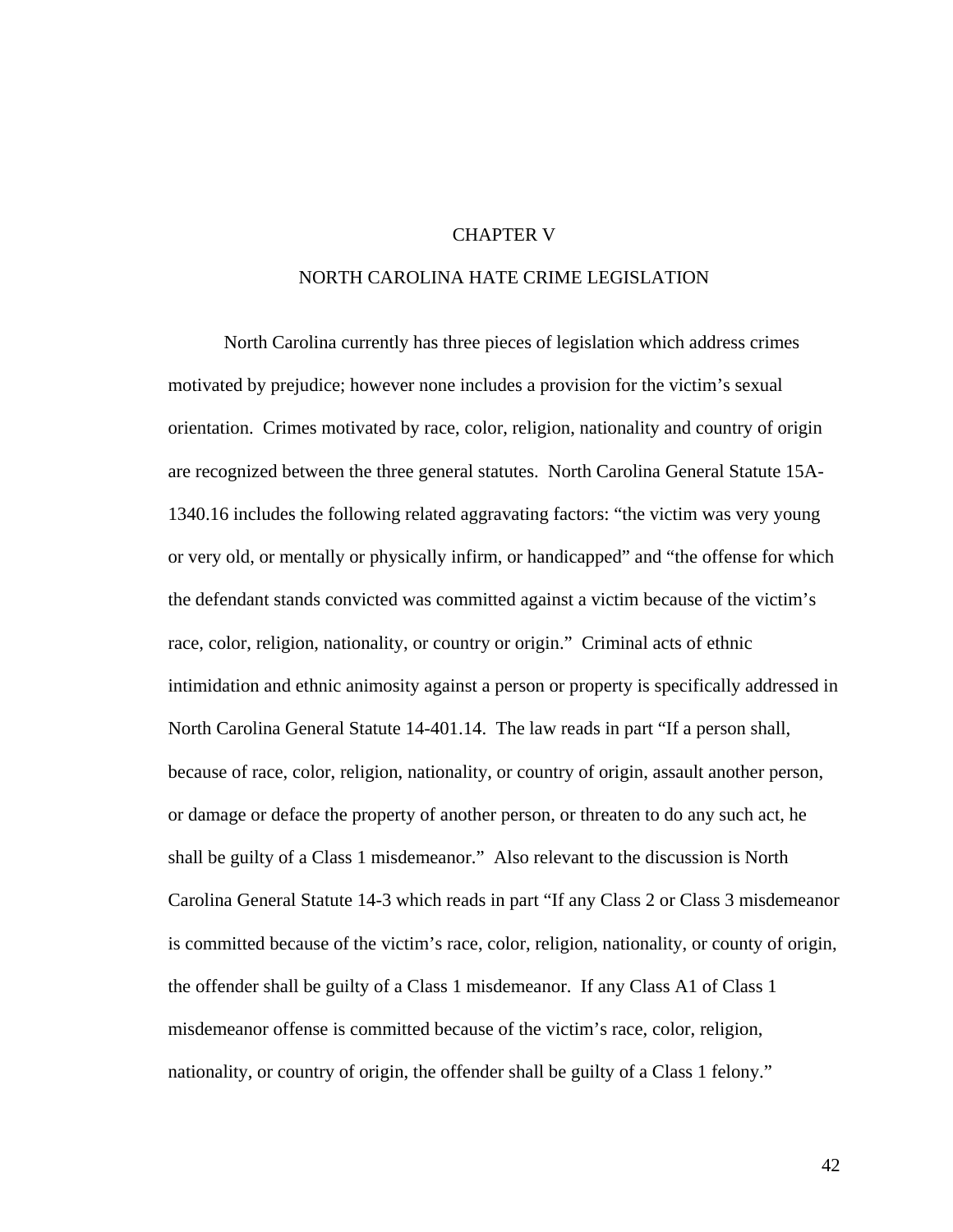Although North Carolina's current bias crime legislation does not include crimes motivated by prejudice against a victim's sexual orientation, insight into the ideologies of legislators can be gained by reviewing the failed attempts to include a sexual orientation provision. During the 1999-2000 legislation session House Bill 884 entitled "An act to honor the memory of Matthew Shepard by expanding the scope of the hate crime laws and increasing the criminal penalty for committing a hate crime" was introduced by sponsor, North Carolina State Representative Paul Luebke (General Assembly of North Carolina 1999b). The title of the proposed legislation was in memory of Matthew Shepard, who once lived in North Carolina and attended a local college prior to transferring to the University of Wyoming where he was savagely beaten by two men who targeted him as a result of their bias against his homosexuality. Its counterpart, Senate Bill 814 was sponsored by North Carolina State Senator Gulley and was referred to the Judiciary Committee on April 12, 1999 (General Assembly of North Carolina 1999d). On April 1, 1999 House Bill 884 was referred to the Judiciary Committee and subsequently failed during its second reading in the North Carolina House of Representatives on April 22, 1999 (General Assembly of North Carolina 1999a).

The Matthew Shepard Memorial Act was defeated by a vote of 58 opposed, 48 approved, eight not voting, and six excused absences (General Assembly of North Carolina 1999c). Among the 58 North Carolina members of the House of Representatives who voted against the Matthew Shepard Act, 48 were from outside the metro Piedmont, 18 reported belonging to or attending a Baptist church, 50 were male and eight were female (General Assembly of North Carolina 1999c; North Carolina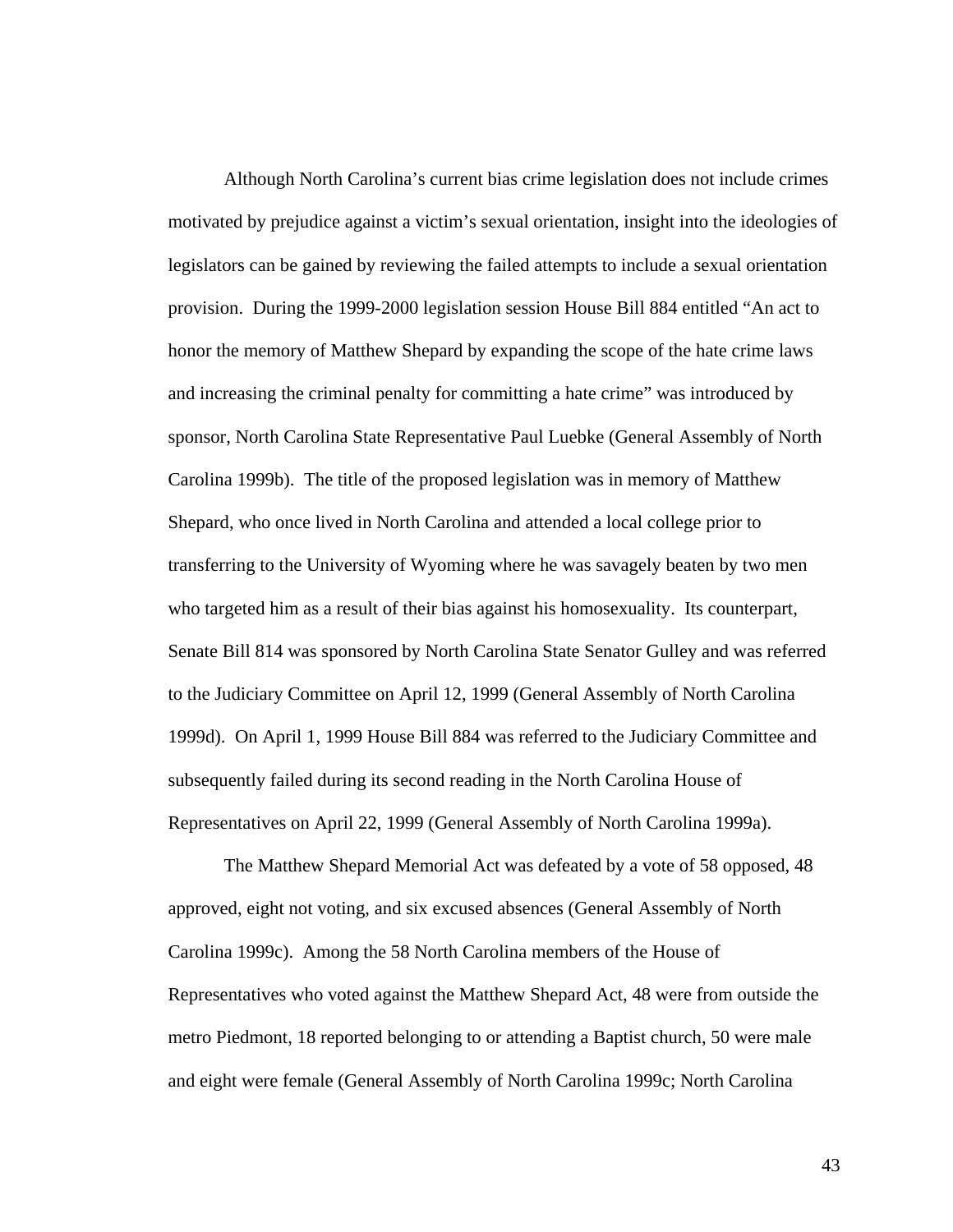Secretary of State 1999). Among the 48 supporters of the Matthew Shepard Memorial Act, 20 represented a county within the metro Piedmont, 17 reported an affiliation with a Baptist church, 38 were male and 10 were female (General Assembly of North Carolina 1999c; North Carolina Secretary of State 1999). Due to Luebke's (1998:20) attention given to traditionalism's association with a "Baptist-based culture" I noted that Baptist was the most common denomination among all Representatives who acknowledged their religious affiliation. However, Baptist legislators were split on their votes in support and opposition of HB 884 (North Carolina Secretary of State 1999). Race and conventional political party affiliation appear to also have played a significant factor, as indicated by 16 out of 18 African American members of the House of Representatives voting in favor of the Matthew Shepard Memorial Act (General Assembly of North Carolina 1999c; North Carolina Secretary of State 1999). Republicans demonstrated their solidarity with 47 voting against and two in favor of the proposed legislation (General Assembly of North Carolina 1999c; North Carolina Secretary of State 1999). Democrats also voted largely along party lines as 46 Democrats voted to support the inclusion of sexual orientation and 11 voted in opposition (General Assembly of North Carolina 1999c; North Carolina Secretary of State).

An explicit traditionalist explanation of HB 884's failure can be found in the *North Carolina Manual 1999-2000*. The Republican Party's platform for the 1999-2000 legislative session included the following:

We offer our Party as an alternative to conservative Democrats who are concerned about the breakdown of the American Family. The Party believes that homosexuality should not be presented as an acceptable alternative lifestyle in our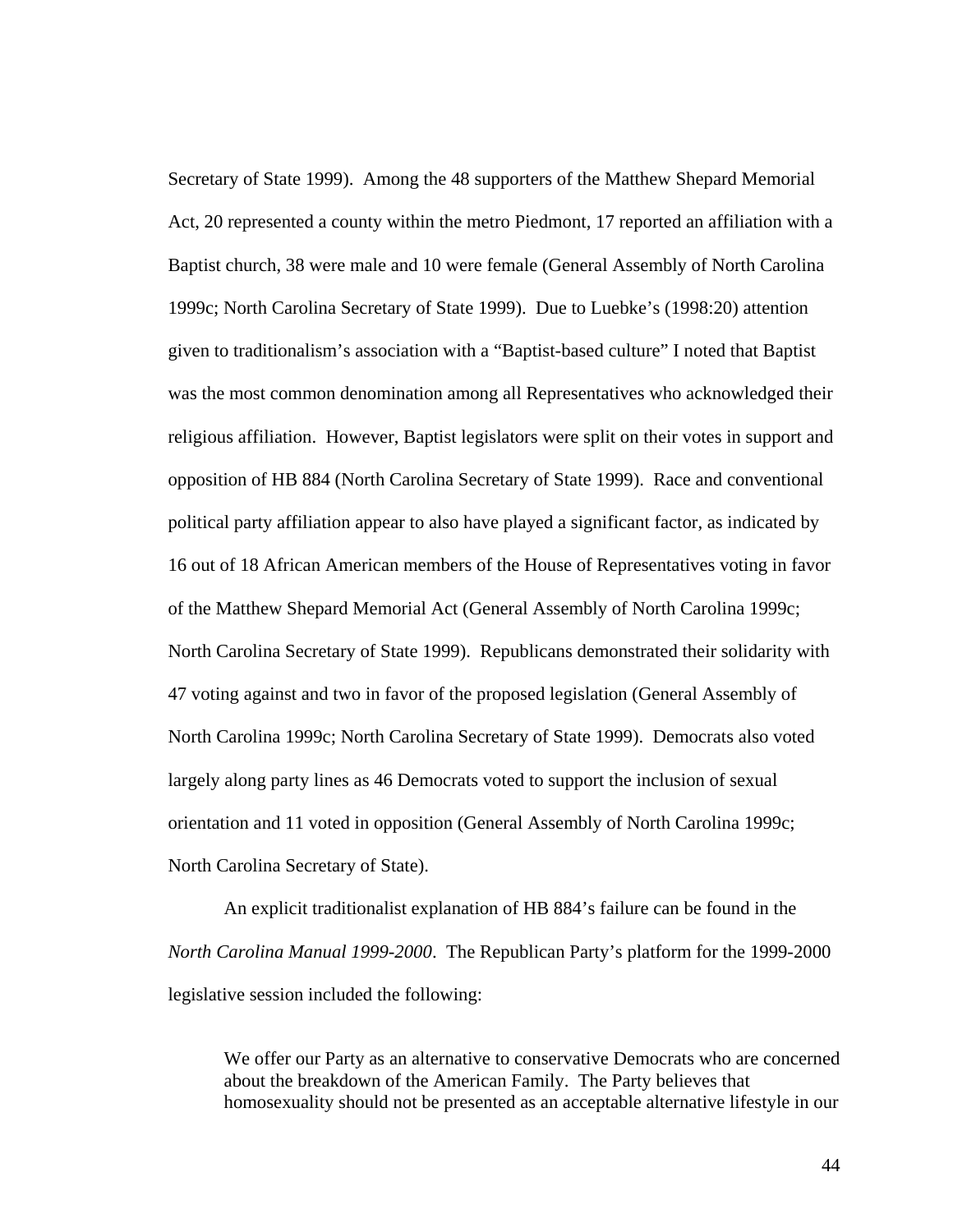public education and policy. We are opposed to any granting of special recognition, or privileges including, but not limited to, marriage between persons of the same sex, and custody or adoption of children. (North Carolina Secretary of State 1999:859).

This condemnation of homosexuality by the North Carolina Republican Party clarifies that anyone who supported the legal recognition of homosexuality did so against the traditionalist ideology held by the majority of Republicans. The Republican Party also extended an open invitation to individuals affiliated with the Democratic Party to align with Republicans on social topics which seek to alter the social order revered by traditionalism. The majority of Republican Representatives who opposed HB 884 can be viewed as demonstrating their allegiance to both their Party's platform and their own traditionalist values which reinforces their social structure. Democrats who opposed HB 884 also revealed their traditionalist ideology by accepting the invitation to align with the majority of Republicans, refusing to recognize non-heterosexuals as members of society and as citizens worthy of protection from discrimination.

Both the Senate and House bills proposed in 1999 condemned bias crimes and the effect they have on society with the preface "Whereas violent crime is abhorrent, and violent criminal acts based on a person's group membership are particularly unacceptable in a civil society" (General Assembly of North Carolina 1999b; General Assembly of North Carolina 1999e). The bills sought to enhance the punishment of bias motivated offenders and expand categories of bias crime victims beyond race, color, religion, and nationality to include "gender, sexual orientation, disability, and age" while also increasing an offender's punishment (General Assembly of North Carolina 1999b;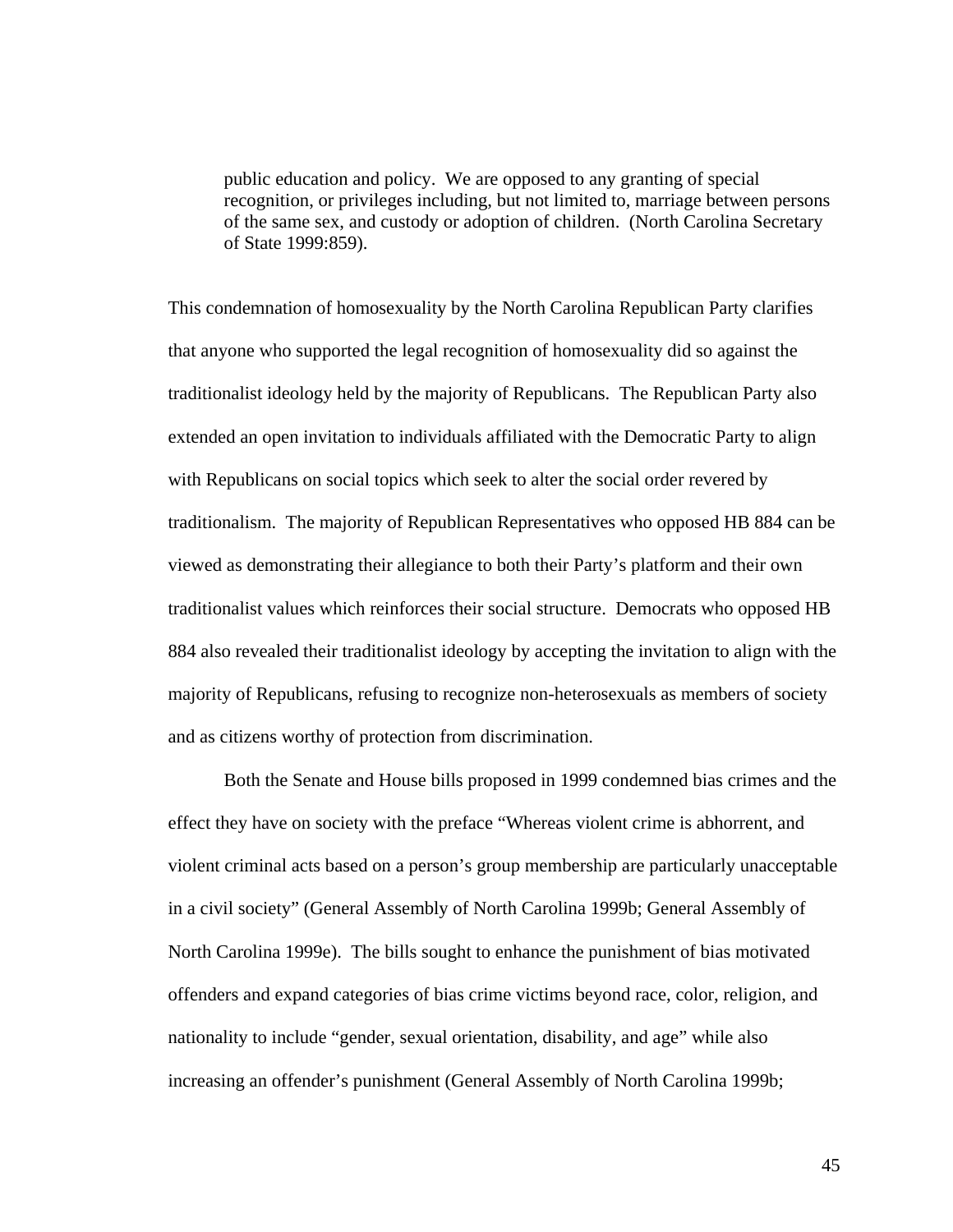General Assembly of North Carolina 1999e). They also included the following definition of prejudice: "the offense arises out of the offender's generalized hatred of that category of persons" (General Assembly of North Carolina 1999b; General Assembly of North Carolina 1999e). The proposed sentence enhancement included providing for a Class 2 or Class 3 misdemeanor to be enhanced to a Class 1 misdemeanor, for a Class A1 or Class 1 misdemeanor be enhanced to a Class I felony and for a felony to be enhanced one level higher (General Assembly of North Carolina 1999b; General Assembly of North Carolina 1999e).

 During the legislative session of 2003-2004 Senate Bill 736 was introduced sharing the same title as previously proposed House Bill 884 during the 1999-2000 legislative session (General Assembly of North Carolina 2003). Senate Bill 736 also sought to both expand the scope of bias crime motivations and to enhance the penalty for offenders convicted of a bias crime. Proposed language modifications included crimes motivated by "animosity based upon ethnicity, gender or gender expression, age, sexual orientation, or disability; punishment of felony committed with animosity based upon ethnicity, gender, or gender expression, age, sexual orientation or disability" (General Assembly of North Carolina 2003). It should also be noted an attempt was made by the bill's authors to add the wording "real or perceived" prior to the list of bias motivations, similar to the successful Kansas legislation. Therefore offenders could be prosecuted under the statue for targeting a victim because the offender thought the victim belonged to a specific segment of the general population even if the victim in fact did not.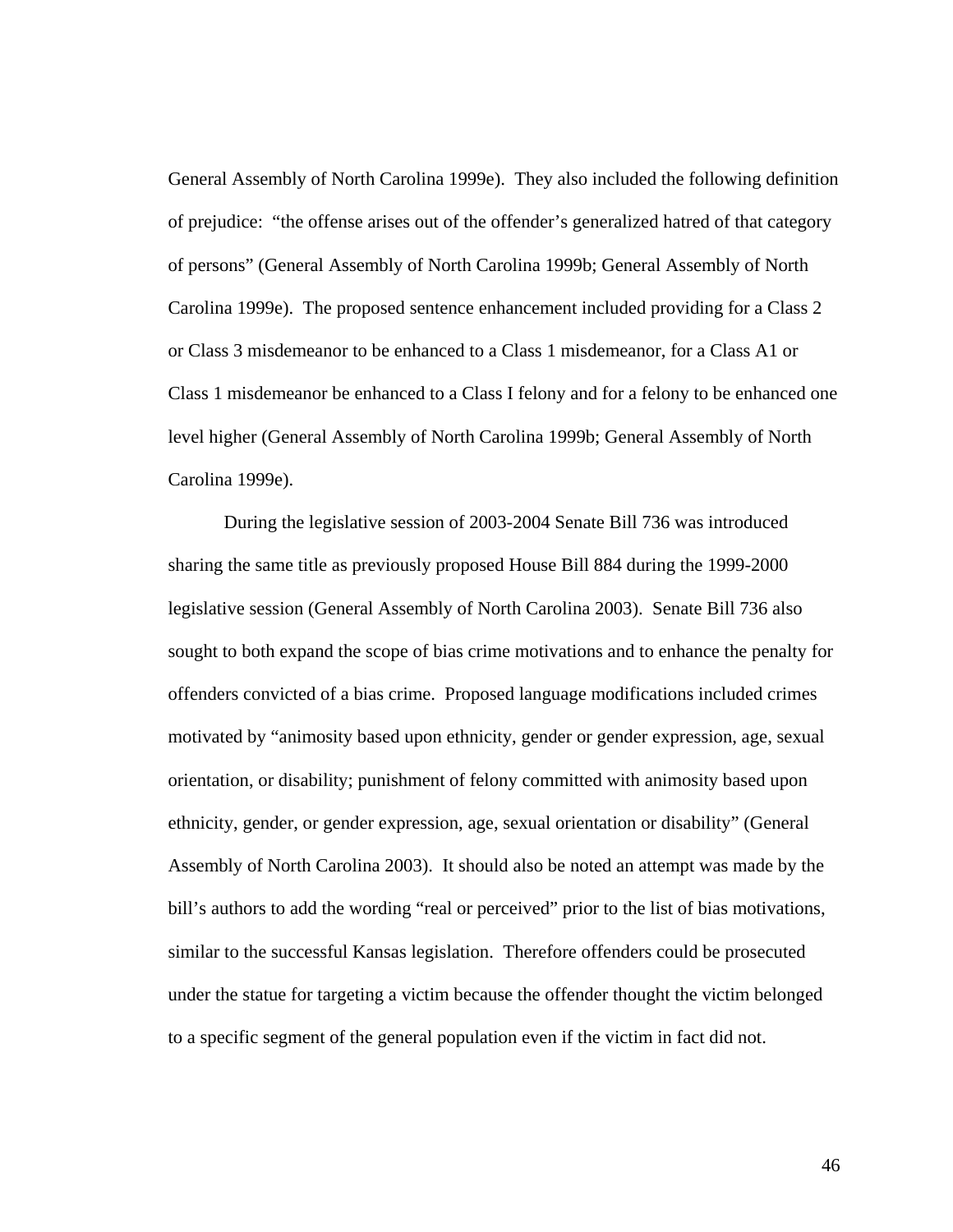Senate Bill 485 also titled "An act to honor the memory of Matthew Shepard by expanding the scope of the hate crime laws and increasing the criminal penalty for committing a hate crime" was introduced during the 2005-2006 legislative session (General Assembly of North Carolina 2005). The proposed wording included "animosity based upon ethnicity, gender, age, sexual orientation, or disability; punishment of felony committed with animosity based upon ethnicity, gender, age, sexual orientation, or disability" (General Assembly of North Carolina 2005). Gender expression was omitted from the previously proposed bill with the same title during the legislative session in 2003-2004. Senate Bill 485 also included the language "real or perceived" and sought to increase the penalty for offenders convicted of such bias crimes (General Assembly of North Carolina 2005).

The most apparent difference between Senate Bill 485 and the previously proposed legislation addressing crimes motivated by prejudice was the inclusion of a definition for sexual orientation. The definition read as follows "For the purposes of this section, the term 'sexual orientation' means actual or perceived heterosexuality, homosexuality, bisexuality, or gender-related identity or expression. The term does not include a physical or sexual attraction to a minor by an adult" (General Assembly of North Carolina 2005). The explicit explanation of which groups were and were not intended to be protected by the proposed legislation provides insight into the legislative process of attempting to secure a broad enough support base to successfully pass this piece of legislation. The definition included people who the term did and did not warrant protection under the bill. The distinction between an adult who is sexually attracted to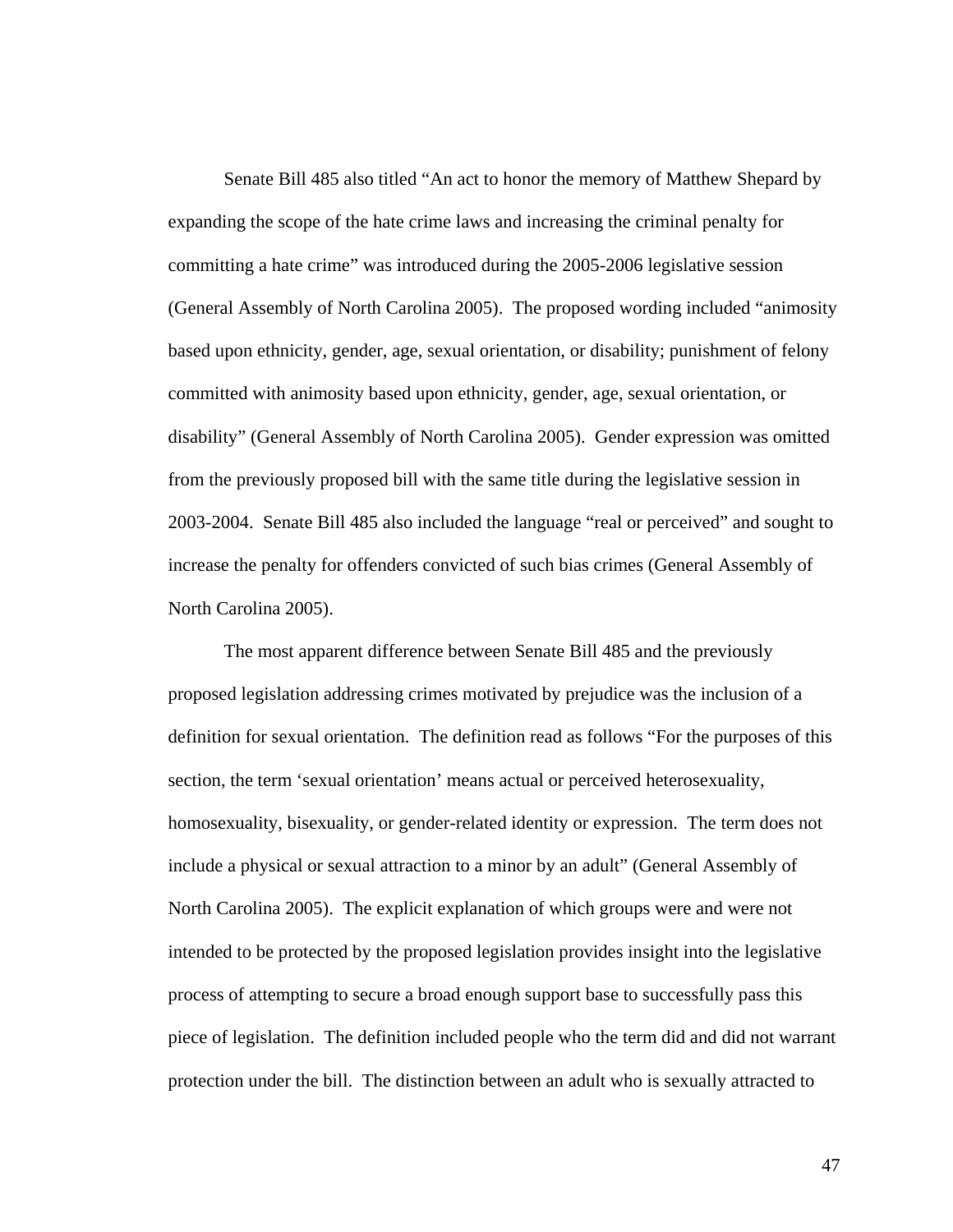another consenting adult regardless of gender and an adult who is sexually attracted to a child below the age of consent firmly established that the legislation was not to be used as a means of protection for offenders who commit sexual acts against minors, a segment of the population commonly referred to as pedophiles. It is plausible that this explicit definition was included to remove the rationale for some legislators who previously reported that they could not vote for a bill which condoned the sexual victimization of children, regardless of the understanding that sexual orientation is not synonymous with pedophilia.

Both SB 736 in the 2003-2004 legislative session and SB 485 in the 2005-2006 legislative session died in committees. The absence of legislative votes and floor discussions reveals the overall lack of support for the subject addressed in both bills. The previous examples of a traditionalist ideology in the North Carolina legislature are reflected in the failures of SB 736 and SB 485 to progress beyond their respective Judiciary Committees.

The defeat of HB 884 can be attributed to Luebke's (1998) theory of traditionalism's influence as supported by voting records, legislators' geographical districts of representation and commentary from legislators. Examining the coverage by the News & Observer will provide additional evidence of the role played by traditionalist legislators in HB 884's demise. The failure of the Matthew Shepard Memorial Act was achieved by the collaboration of registered Republicans and Democrats, the majority of whom voted to maintain the social structure of their traditionalist ideology beyond their respective political parties. A review of the unsuccessful legislative attempts to include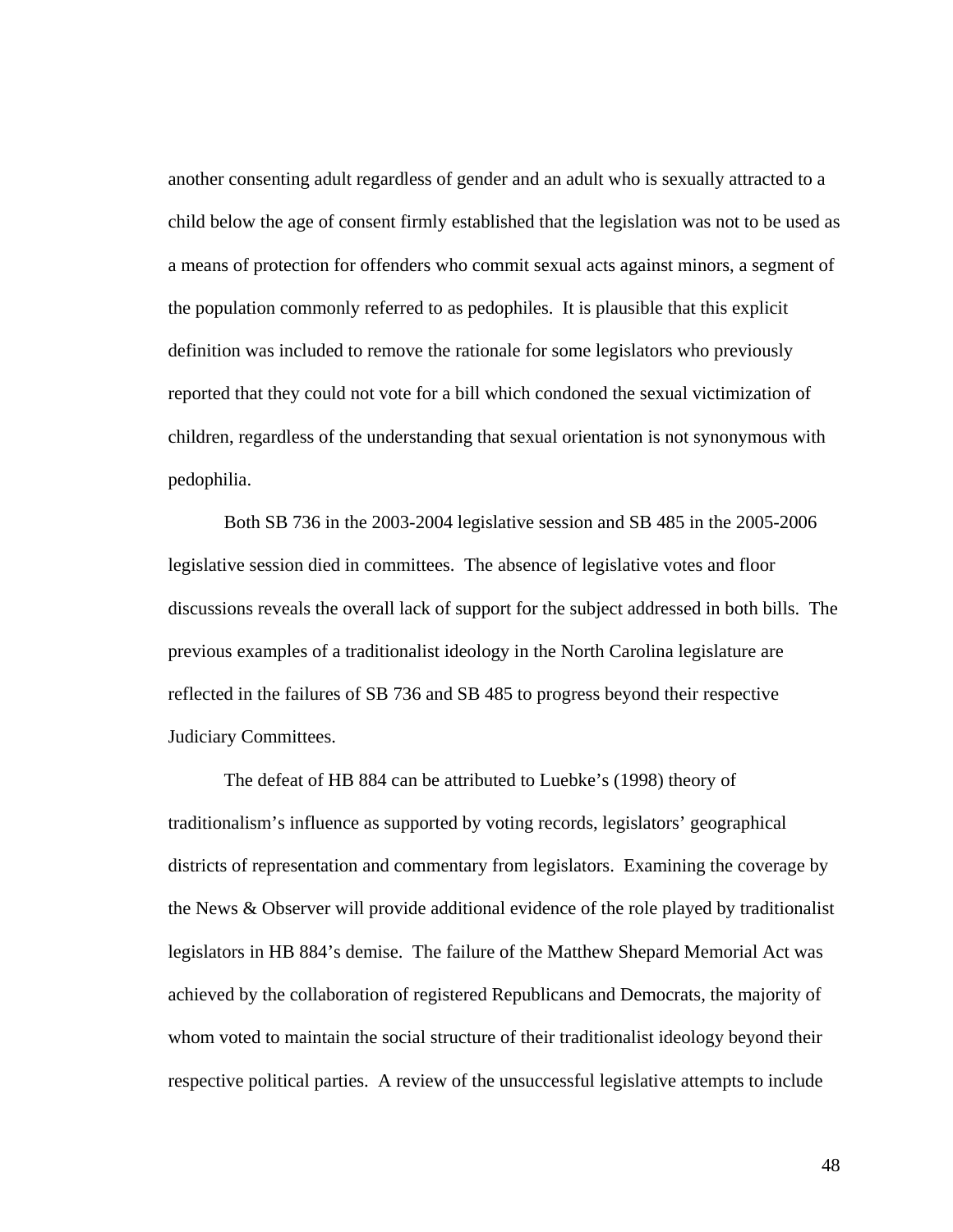sexual orientation in hate crime legislation from 1999 through 2006 reflects a pattern of traditionalist ideology that was embraced by a majority of the members of the North Carolina legislature.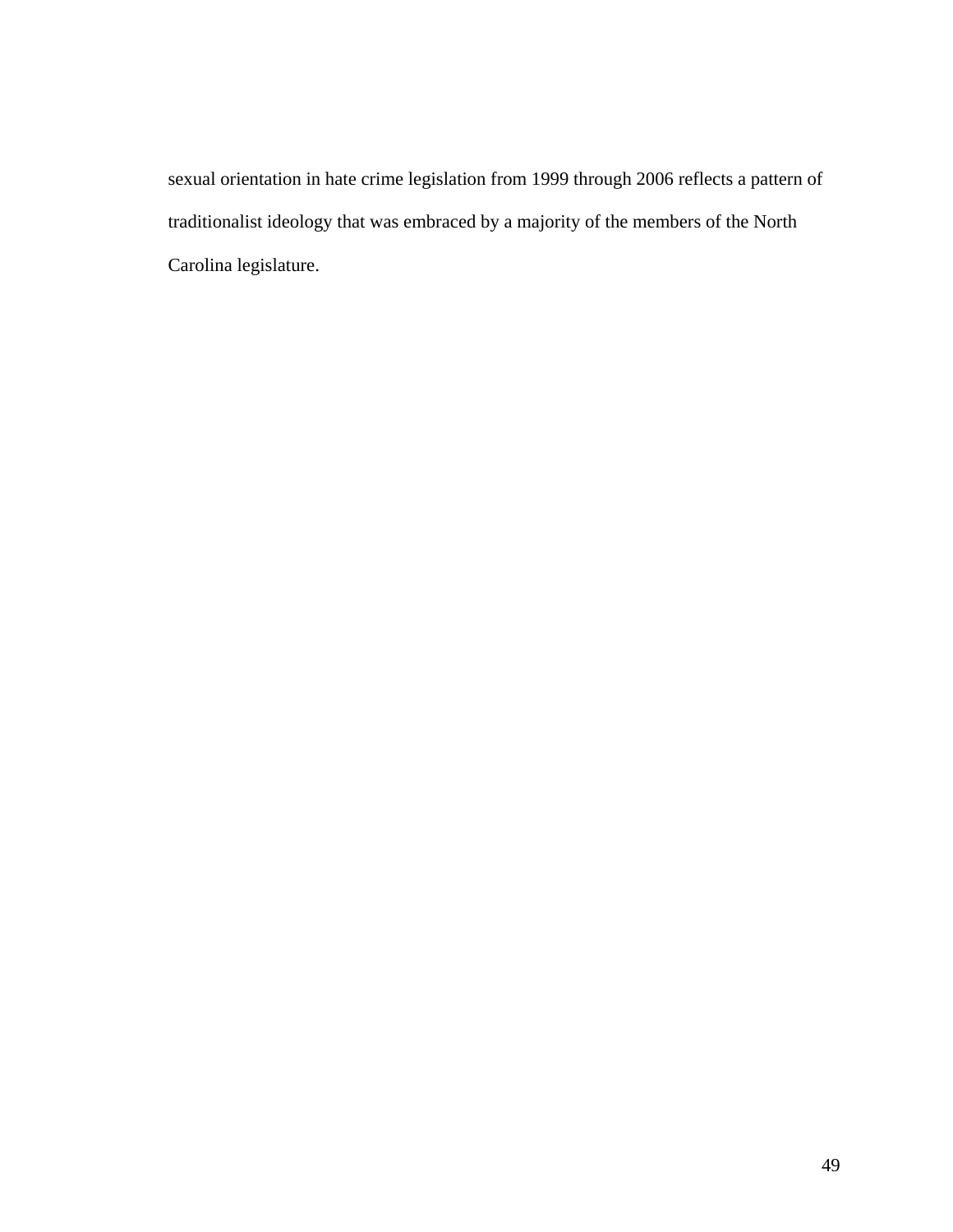## CHAPTER VI

### RELATED NEWSPAPER COVERAGE

The Topeka Capital-Journal

An online search of the Topeka Capital-Journal archives for newspaper articles related to bias crime legislation during the legislative session of 2001-2002 yielded only a handful of relevant articles. Two articles provided direct coverage of specific bills aimed at expanding hate crime legislation while another article reported on the first meeting of the Democratic Gay, Lesbian, Bisexual and Transgender caucus and the issues the caucus sought to pursue including hate crime legislation. A fourth article profiled Senator Haley, who was an active supporter of the effort to broaden the language of bias crime legislation. The final article covered a rally at the statehouse aimed at bringing attention to the issue of sexual orientation discrimination and captured reactions from some members of the legislature. The profile article and the article covering the rally were included due to their ability to provide a more comprehensive portrayal of Senator Haley's political philosophy, despite being published after the conclusion of the 2000- 2001 legislative session. A chronological summary of each of the articles printed in the Topeka Capital-Journal follows, including comments from legislators, which I will attempt to categorize as a reflection of either a traditionalist or modernizer ideology.

"Drunken driving, hate crime measures fail" was written by the Associated Press and published in the Topeka Capital-Journal on February 23, 2001. Although the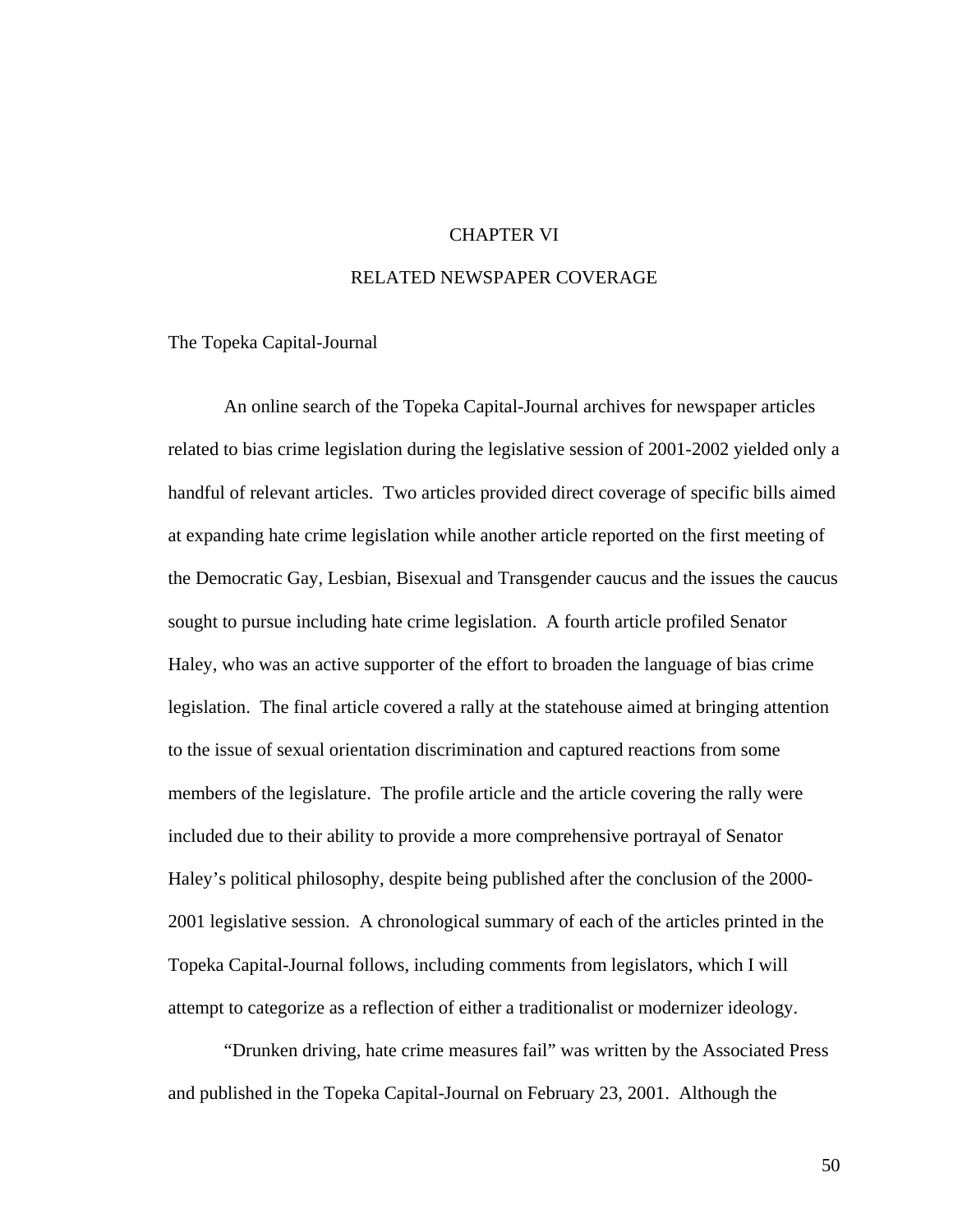legislation discussed in the article is not addressed by title or bill number, I concluded the article provided coverage of Senate Bill 132 by cross-referencing the subject of the legislation with the Journal of the Senate. The article reported "In the Senate, members rejected a proposal from David Haley, D-Kansas City, on hate crimes. Haley wanted to allow juries to consider whether a crime victim was targeted only because of race, gender, nationality, religion or sexual orientation" (The Associated Press 2001). The article continued: "State law allows judges to consider whether an offense was a hate crime when they sentence a defendant, but the U.S. Supreme Court has ruled that a jury must make that determination" (The Associated Press 2001). Senator Haley was quoted as saying "Currently, Kansas statute will not adequately address hate crimes," while Senator John Vratil opposed the amendment "because the committee hadn't had time to explore whether Kansas needs a hate crimes law" (The Associated Press 2001). The Associated Press reported Senators Tim Huelskamp and Ed Pugh, both Republicans "voted against the bill because it allowed all unintentional accidents to be treated as aggravated batteries" (The Associated Press 2001). According to Democratic Senator Paul Feleciano, "Democrats voted against the bill partly because the hate crime amendment was not added" (The Associated Press 2001). Both Senators Pugh and Huelskamp also voted against bias crime legislation in amendments to SB 487 and SB 521 and Senator Huelskamp also opposed Senate Substitute for HB 2154.

"Gay caucus meets for first time" provided coverage of the initial meeting of the Gay Lesbian Bisexual Transgender caucus within the Kansas Democratic Party. There were approximately one dozen people in attendance including U.S. Representative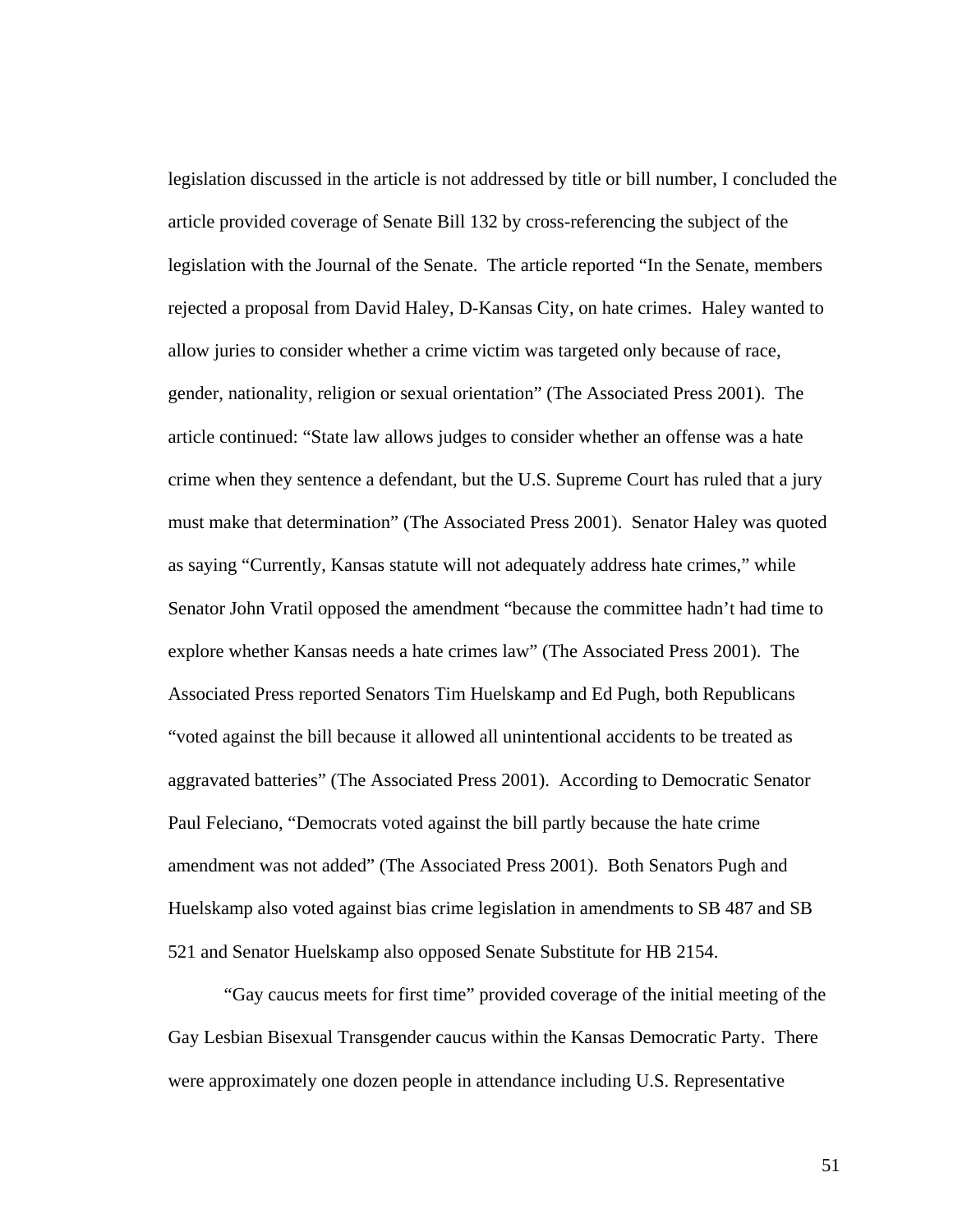Dennis Moore and the Kansas Democratic Chairman. Attendee Kathy Greenlee suggested the newly formed caucus' "agenda should include repealing a state law that makes sex between two consenting adults of the same sex illegal, adding sexual orientation to the state's antidiscrimination policy and supporting legislation against hate crimes" (Hull 2001). However, Greenlee stated "these are things the state Legislature does not want to talk about. It's awkward. I think there is strength in this state, it's just not at the capitol" (Hull 2001).

In the article titled "Capitol briefs" published in the Topeka Capital-Journal on March 1, 2002, the Associated Press summarized the progress of multiple legislative bills, but failed to include the bill numbers or formal titles of the bills. Upon review of corresponding legislative bills and amendments proposed by Senator Haley during the 2001-2002 legislative session, I determined the article included references to Senate Bill 487. Under the subtitle "Hate crimes amendment fails" the Associated Press article quoted Senator Haley as stating "We need to have a distinction for these crimes. It would be an embarrassment for Kansas to be the last state to enact meaningful hate crimes legislation" (The Associated Press 2002). "We do what's right because it's right, not because we're guaranteed success. I will bring it up again" said Senator Haley regarding the intent to "offer the legislation again this session" (The Associated Press 2002). Senator Haley's role of introducing the legislation and his comments regarding the commitment to provide protection to victims of bias crimes while also punishing the offenders is a demonstration of his political ideology which is more closely aligned with modernizers than traditionalists on issues of social equality.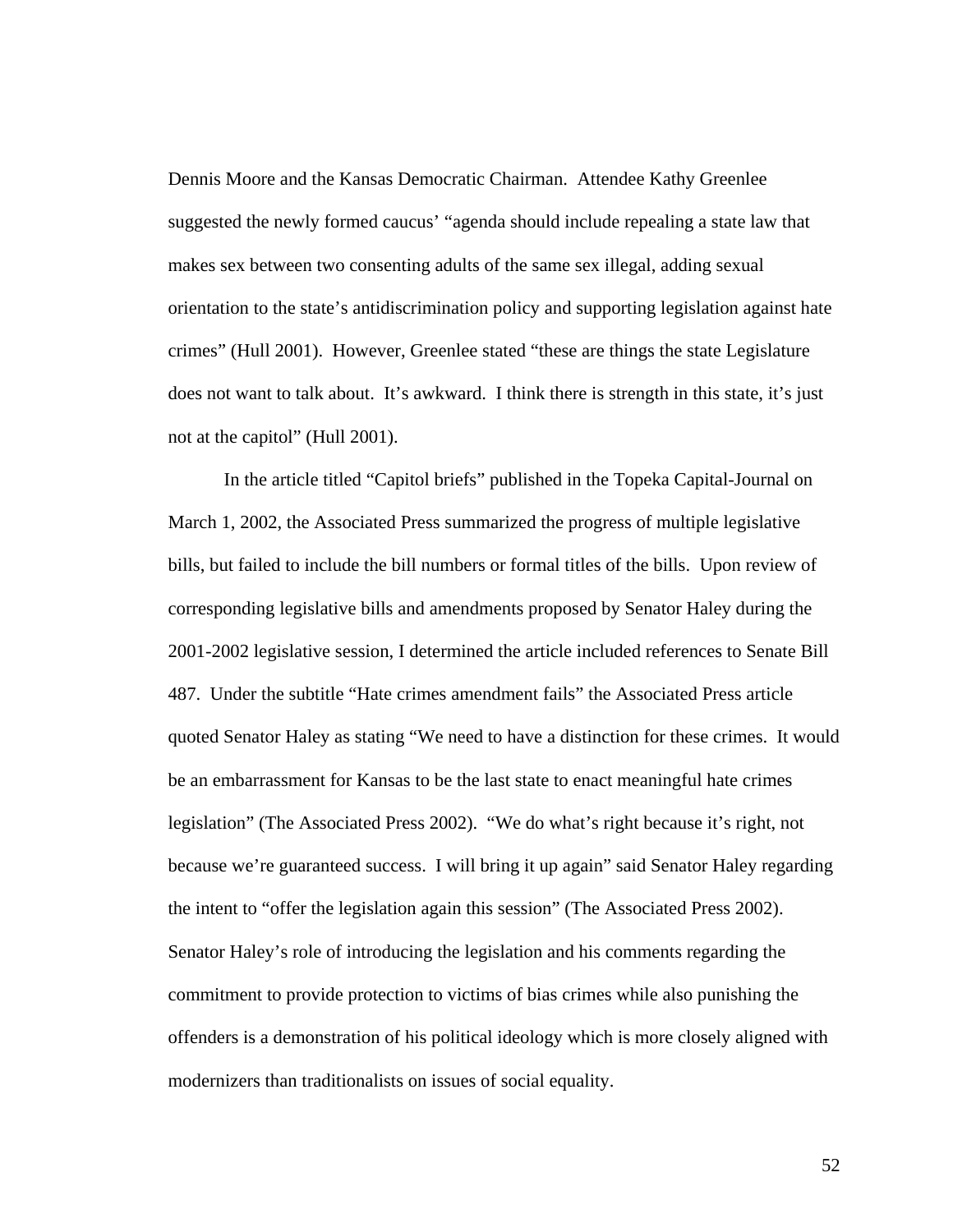The article also reported that "Opponents questioned the need for Haley's measure, arguing that hate crimes are already covered under laws that allow discretion in sentencing" (The Associated Press 2002). The article quoted Senator John Vratil, who opposed the proposed amendment, stating "All this amendment would do is cloud a situation which is very clear" (The Associated Press 2002). The response by Wichita Democratic Senator Rip Gooch could be categorized as a modernist willing to extend access for equal rights to individuals outside of the social order that is highly regarded by traditionalists. Senator Gooch remarked "I don't think anybody is confused by this. Maybe we don't want to be in line with 40 other states; maybe we just want everything to stay the same" (The Associated Press 2002). This statement acknowledges Senator Gooch understands that expanding protection to individuals based on the offenders' perception of the victims' "race, religion, disability, sexual orientation, national origin, ethnicity or ancestry" would force traditionalists to alter their valued social order. According to the Journal of the Senate, Senator Gooch voted in favor of the amendment along with Senator Haley and 10 other Senators while Senator Vratil voted against the proposed amendment with 26 other Senators (Kansas Legislature 2002:1323).

The Topeka Capitol-Journal article "Haley calling for clean sweep" profiles Senator Haley's ambition to become Secretary of State in 2002. When asked to address his political ambitions, "Haley said he began his political career to bring better advocacy to Wyandotte County and the issues that affect an often-neglected population. Highlights of his career include legislation concerning animal cruelty and hate crimes" (Richardson 2002). Former Representative and current Senator David Haley was the most vocal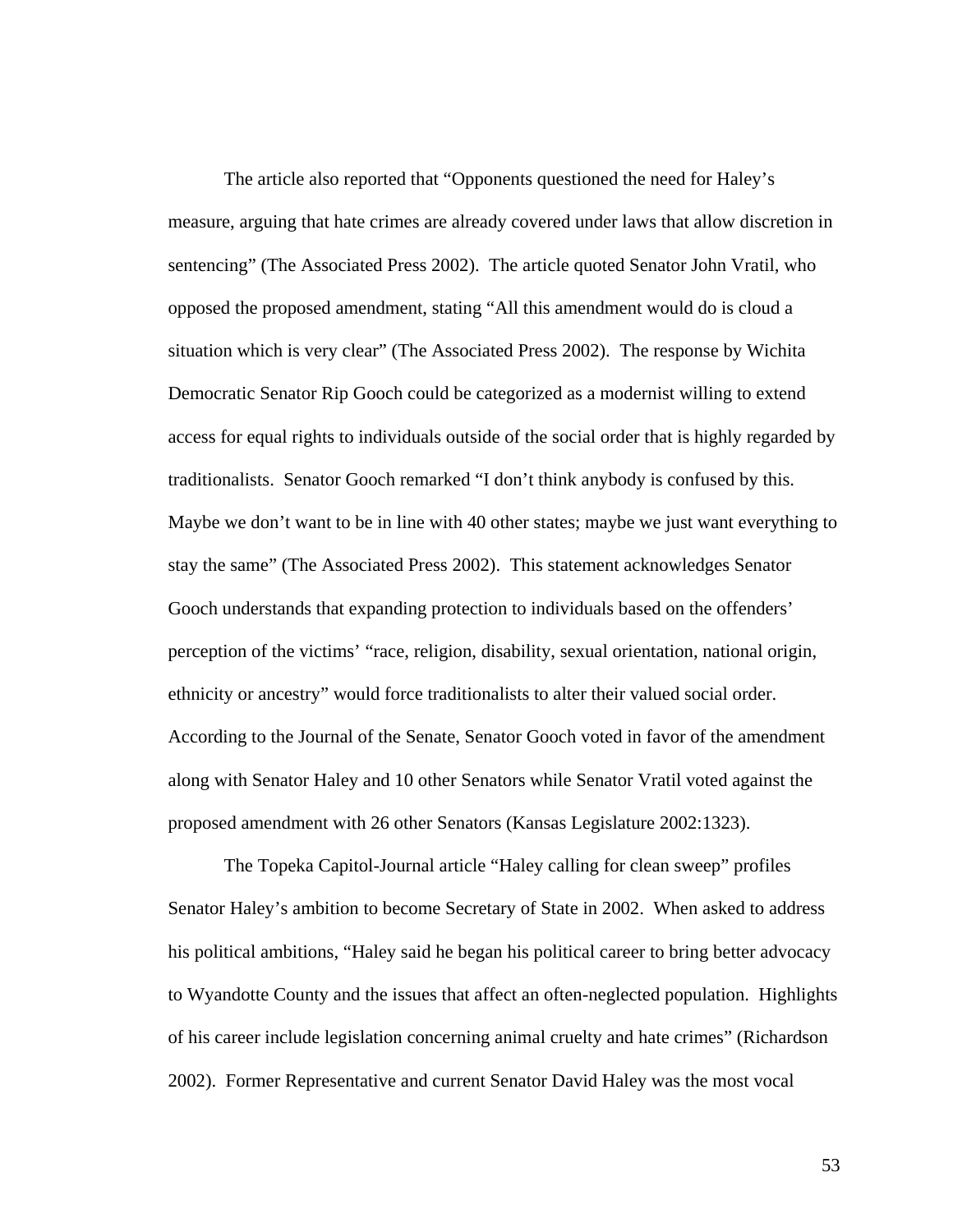legislative supporter and proponent of the expansion of hate crime legislation. Senator Haley's introduction of bills and amendments in addition to his comments in the Topeka Capital-Journal are evidence of his opposition to traditionalism on social issues, although they do not definitively categorize him as a modernizer.

The profile article reported Haley ran unsuccessfully as a Republican for the Senate in 1988 and House in 1990 before switching to the Democratic Political Party during his 1992 Senate run and was finally elected to the Kansas legislature in his 1994 campaign for the House (Richardson 2002). At press time, Haley had held the elected office of state representative from 1994-2000 and state senator from 2000-2002 (Richardson 2002). When questioned about abandoning his original political party, Haley responded "Many of the same values that I held as a Republican I continue to hold as a Democrat. I am a fiscal conservative. That's not rhetoric. That's how I live" (Richardson 2002). Senator Haley expressed a desire to be fiscally responsible to the citizens by stating "whenever we spend a taxpayer – generated dollar, it should be with the expectation of getting something back for that dollar that will hopefully enhance our society and our democracy" (Richardson 2002). The article also reported "Haley said he values the progressive ideas of the Democratic Party, but still holds some Republican philosophies" and the political party switch occurred "after the Democrats 'matured' and began talking about reform and accountability" (Richardson 2002). Haley expressed disappointment in his constituents' lack of participation in the political process stating "low voter turnout causes the elderly and the wealthy to disproportionately make decisions for the rest of Kansas" (Richardson 2002). Senator Janis Lee, the assistant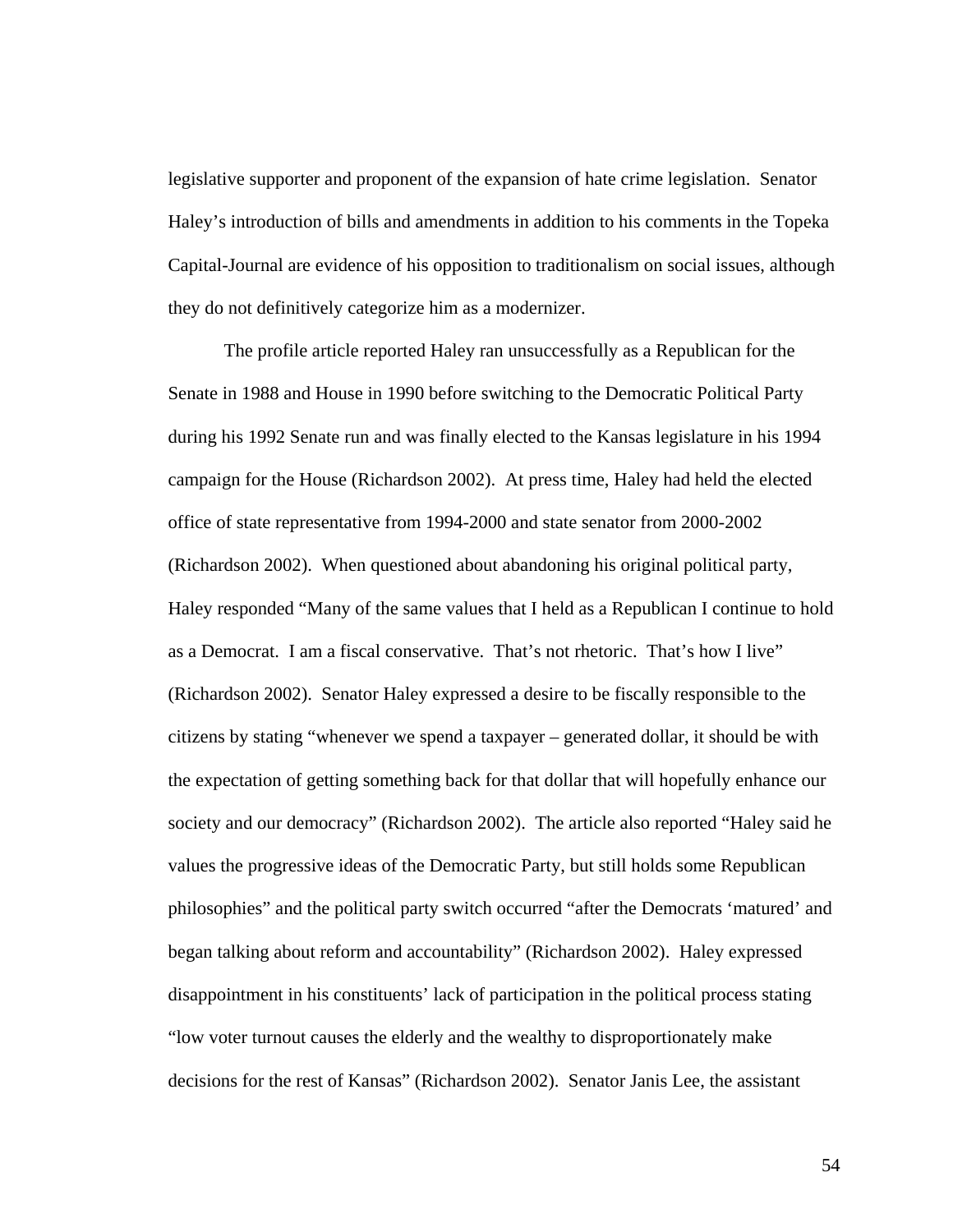minority leader, described Senator Haley as "sometimes conservative, and is a leader when dealing with issues of equality and opportunity" (Richardson 2002).

 Although Senator Haley's comments generally reflect modernizer views on topics of promoting social change, he does not appear to be committed to promoting "economic expansion" which Luebke (1998:19-24) suggests is paramount to modernizers. Instead, Senator Haley holds values associated with economic populism. According to Luebke (1998:26) "Democratic populists oppose tax breaks for the wealthy and big corporations and advocate more direct tax benefits and government spending for middle- and low-income citizens."

The article published in the Topeka Capital-Journal on February 15, 2003 titled "Prospects for change in laws appear poor" provided coverage of The Womyn's Empowerment Action Coalition rally at the Kansas Statehouse. Although the article did not reference the laws by their formal titles, it did discuss the coalition's attempt to draw attention to its perception of the biased manner in which Kansas law "treats sex acts between same sex-partners differently than those between members of opposite sexes" (Grenz 2003). Among the legislators interviewed for a response to the rally's efforts was the chairman of the Senate Judiciary Committee, Senator John Vratil who stated "I can say that I have not had one constituent contact me on that issue. I think that it's only of interest to a very small group of people" (Grenz 2003). The chairman of the House Judiciary Committee, Representative Mike O'Neal, was in agreement with Senator Vratil: "I don't know of anybody who sees that we have a problem in our current law or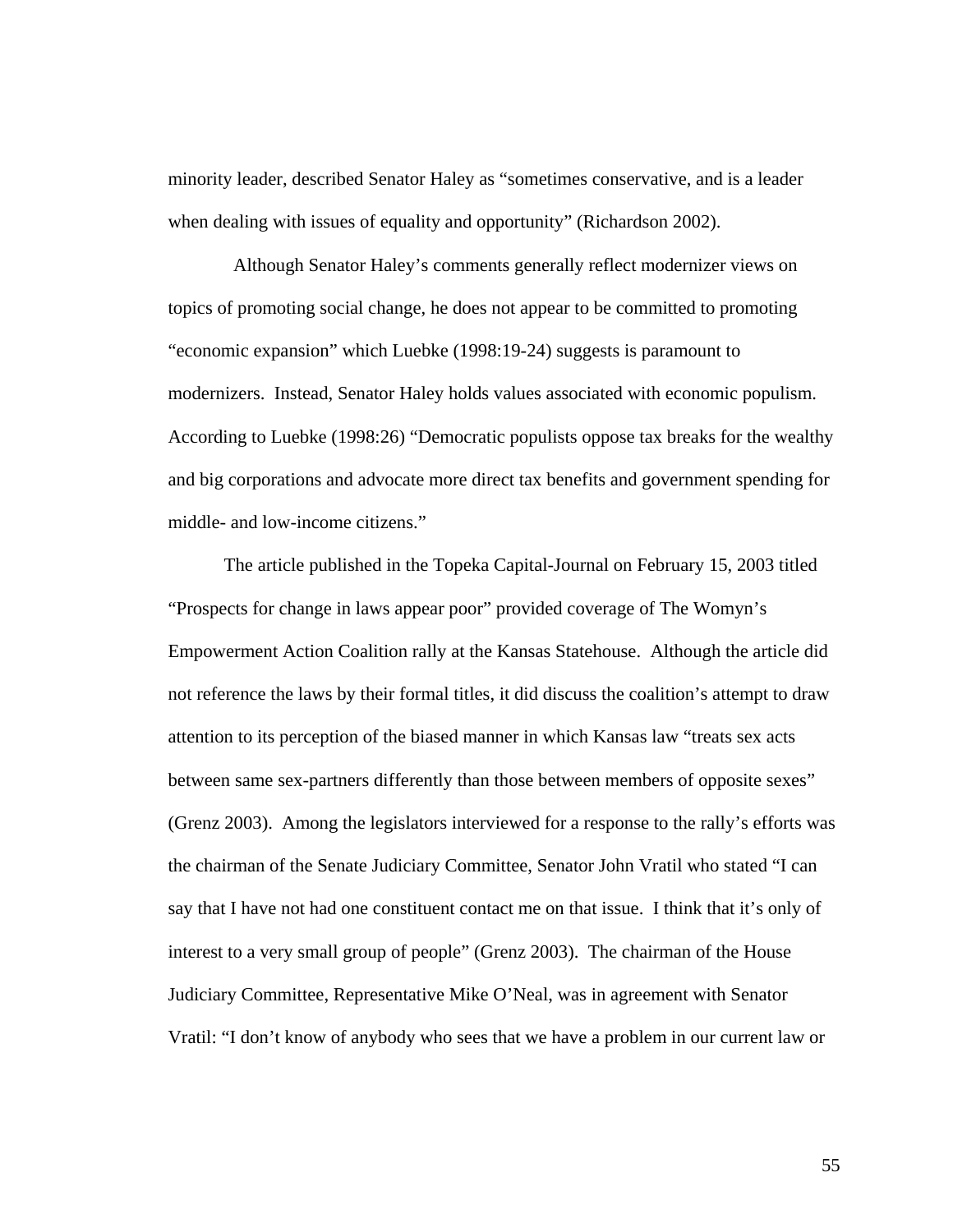that's terribly sympathetic to those who are suggesting that there be a change in the law" (Grenz 2003).

Disagreeing with both Senator Vratil and Representative O'Neal was Senator Haley, a Democratic member of the Senate Judiciary Committee who reported the inequality in legislation has led to a "witch hunt" for the purposes of "political vendettas" (Grenz 2003). Senator Haley defined his position further, stating "I consider criminal sodomy laws to discriminate against those of differing sexual orientations and perhaps it's time to ensure that there's a more uniform application of law. This would be one of those areas where we need to move with the times to better reflect what has happened or is occurring in our society" (Grenz 2003). Again, Senator Haley expresses his opposition to traditionalism's rigid social order by embracing a society whose laws reflect the diversity of its citizens. This philosophy is more closely aligned with the social views of modernizers. According to Luebke (1998:24), "Modernizers do not see the need to maintain the deferential social structure preferred by traditionalists. Their ideal society is dynamic and growing."

In summary, I was unable to gain any insight into possible conflicting ideologies held by legislators who initially approved the inclusion of sexual orientation in the Kansas Sentencing Guidelines Act during the 1991-1992 legislative session due to the Topeka Capital-Journal's lack of coverage. The existing articles written during the 2001- 2002 legislative session focused on describing those involved in the legislative process as either Republicans or Democrats. However, I believe traditionalists or modernizers are more accurate terms to use when describing their political ideologies on the topic of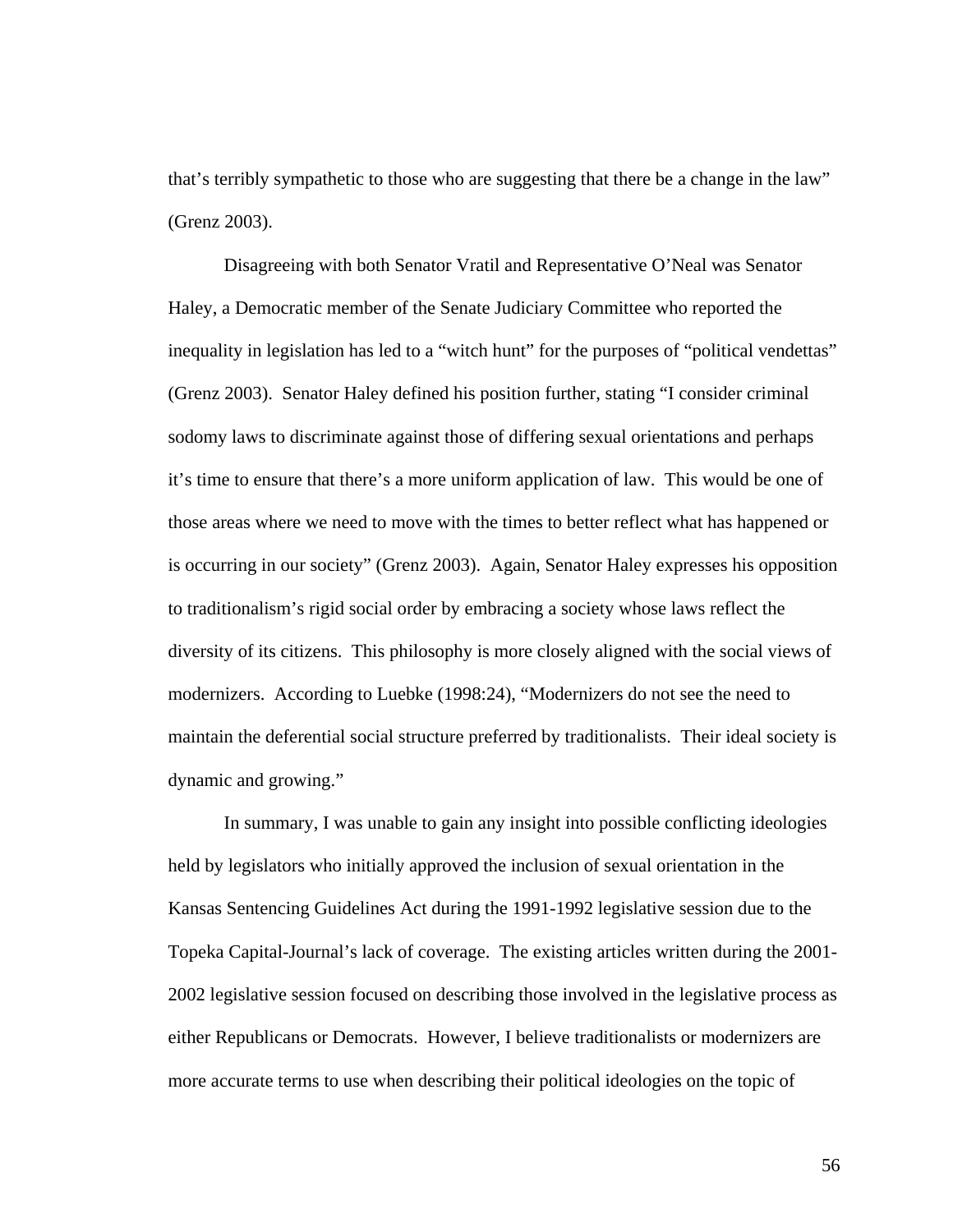expanding protection to victims of crimes motivated by prejudice. The success of Senate Substitute for HB 2154 was not politicized in the Topeka Capital-Journal's coverage as challenging the social structure of traditionalists in the same manner that related legislation was, including SB 521. Traditionalist legislators' failure to perceive Senate Substitute for HB 2154 as a threat to their social order resulted in the ability of modernizers to expand hate crime legislation, while appearing focused on restoring the constitutionality of punishing all offenses with aggravating factors more severely.

#### The News and Observer

Fourteen articles related to the inclusion of sexual orientation in North Carolina hate crime legislation were found as the result of an online search of the News  $\&$ Observer archives. The News  $&$  Observer published the articles as part of their legislative news coverage, opinion and editorial viewpoints with a focus on the 1999- 2000 North Carolina legislative session. Although a few of the articles did not address the relevant legislation by title, The Matthew Shepard Memorial Act was the only possible piece of legislation at the root of the News & Observer's print media coverage. I have assembled the pertinent articles in chronological order by their date of publication. The News & Observer's coverage of proposed legislation to include sexual orientation in hate crime legislation provides additional examples of the legislative debate between traditionalists and modernizers using direct quotes from vocal opponents and supporters. In further support of the link between traditionalist opponents and supportive modernizers of the Matthew Shepard Memorial Act, the legislators who publicly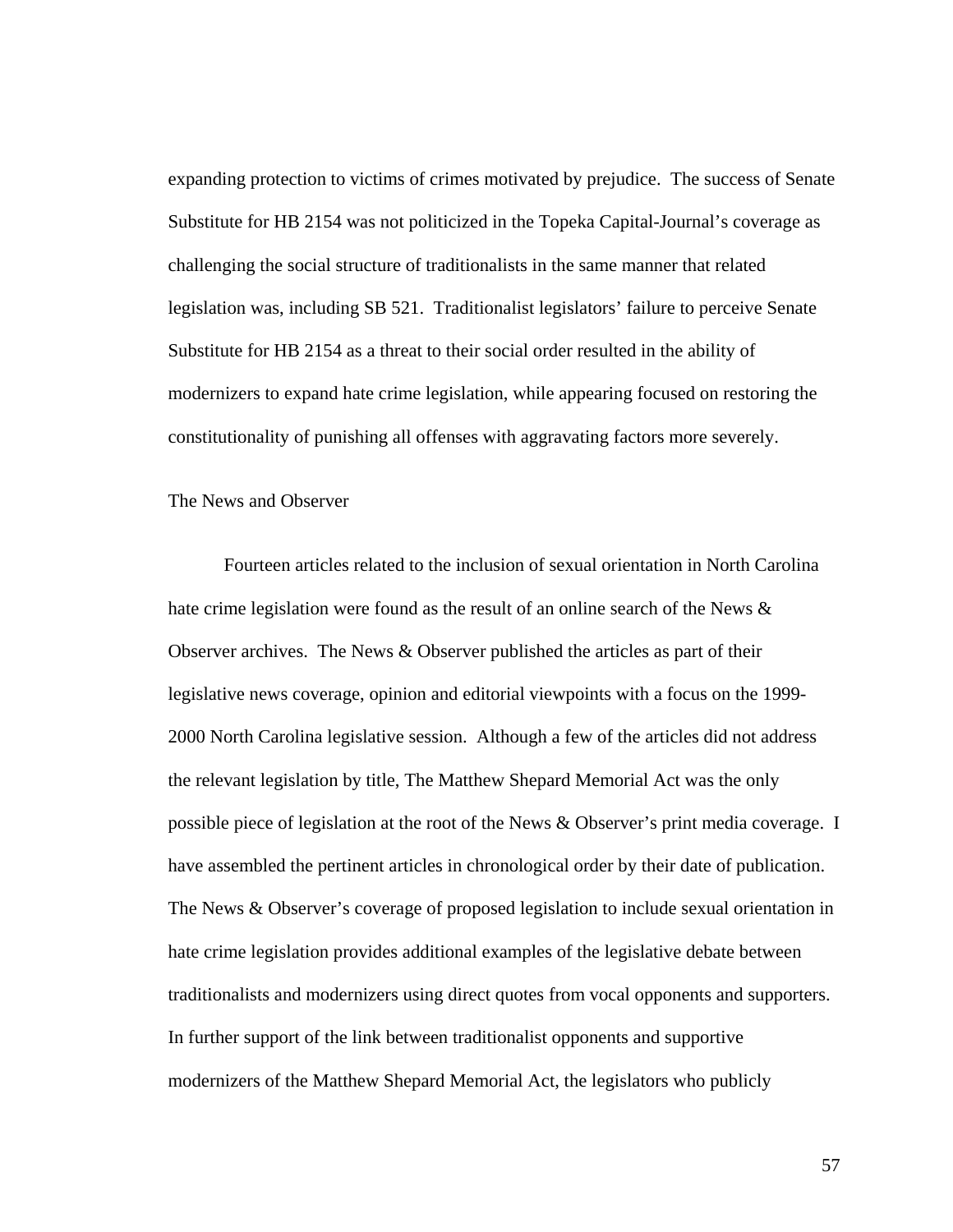expressed their voting rationale in the News & Observer can be categorized as generally subscribing to either a traditionalist or modernizer ideology. It is important to recognize the News & Observer did not use the labels of traditionalists and modernizers, but instead Republicans and Democrats, in their print media coverage of the proposed legislation.

The first relevant article "N. C. gays call for crime bill" addressed the 1999-2000 legislative session and was published on October 14, 1998 (Lee 1998). The article highlighted the connection between the homicide of Matthew Shepard and the absence of North Carolina legislation addressing crimes motivated by a sexual orientation bias. In response to North Carolina's lack of legislation providing legal recognition to gays, lesbians, bisexuals, and transgender people, M.K. Cullen of Pride PAC stated "We want hate crime protection for sexual orientation, gender, gender identity and disability...We proposed this in early 1997 but it did not make it through (a General Assembly) committee, but in January of 1999, when representatives come back for the long session, we will work with people to try and get it through" (Lee 1998). Pride PAC was reported in the article as "an advocacy group for the lesbian, gay, bisexual, and transgender community of North Carolina" (Lee 1998). In an effort to broaden North Carolina law to include bias against sexual orientation, M.K. Cullen of Pride PAC reported collaborating "with three representatives in the North Carolina House –Paul Luebke, Mickey Michaux and George Miller all of Durham" (Lee 1998).

According to Representative Michaux, Shepard's bias motivated murder provided additional incentive to expand North Carolina hate crime law to include sexual orientation commenting "We are going to have to take a real close look at the current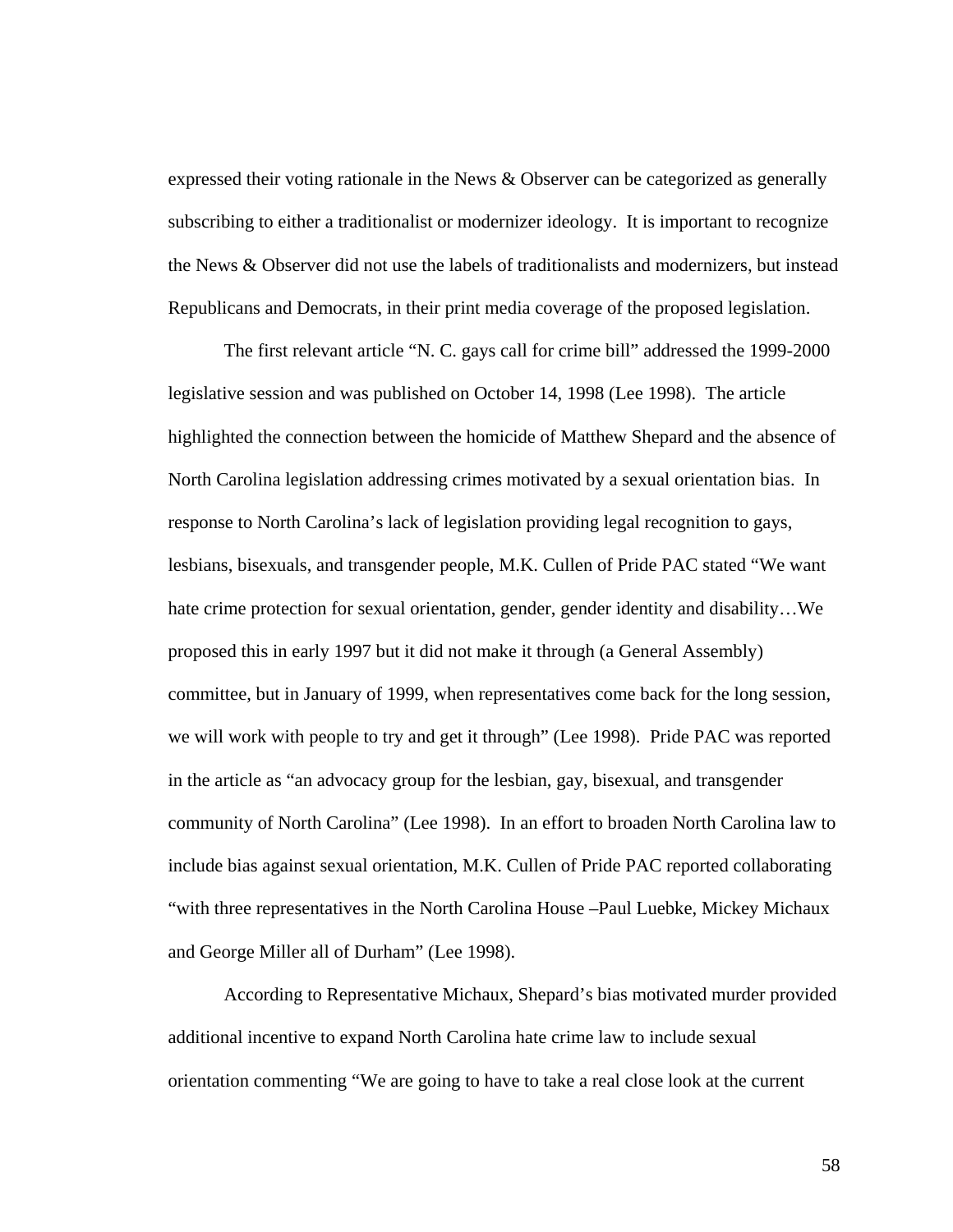statute and see what can be done" (Lee 1998). Representative Michaux also stated "I think sexual orientation should have been included some time ago" (Lee 1998). Representative Michaux's comments reflect his reluctance to conform to the rigid social order of traditionalism whereby non-heterosexuals are regarded as outcasts not worthy of inclusion in the social hierarchy of traditionalism. M.K. Cullen of Pride PAC supported the inclusion of sexual orientation for the following three reasons: "It makes it easier for a person to come forward and speak to the police, the perpetrator may receive a harsher sentence, and it helps authorities document what is really happening" (Lee 1998).

A critic of hate crime legislation, John Hood, president of Raleigh's John Locke Foundation, responded "I don't think there should be a hate-crime bill at all because it doesn't punish crime, only thought…There are already laws on the books that punish people for murder" (Lee 1998). Also opposing the specific inclusion of sexual orientation, Hood continued "No one has the right to attack gay people, but you do have the right not to like gay people. We already have laws to handle crime. A hate bill just piles laws on top of laws" (Lee 1998). Pastor Wayne Lindsey, of St. John's Metropolitan Church in Raleigh, disagreed with the suggestion that thoughts don't lead to harmful actions and compared the changing political and social climate of racial bigotry to discrimination based on sexual orientation. Pastor Lindsey remarked that although people who harbor racist philosophies no longer publicly harass black people, "that's not the case when it comes to gays and lesbians. People still feel that they can say and do anything they want" (Lee 1998).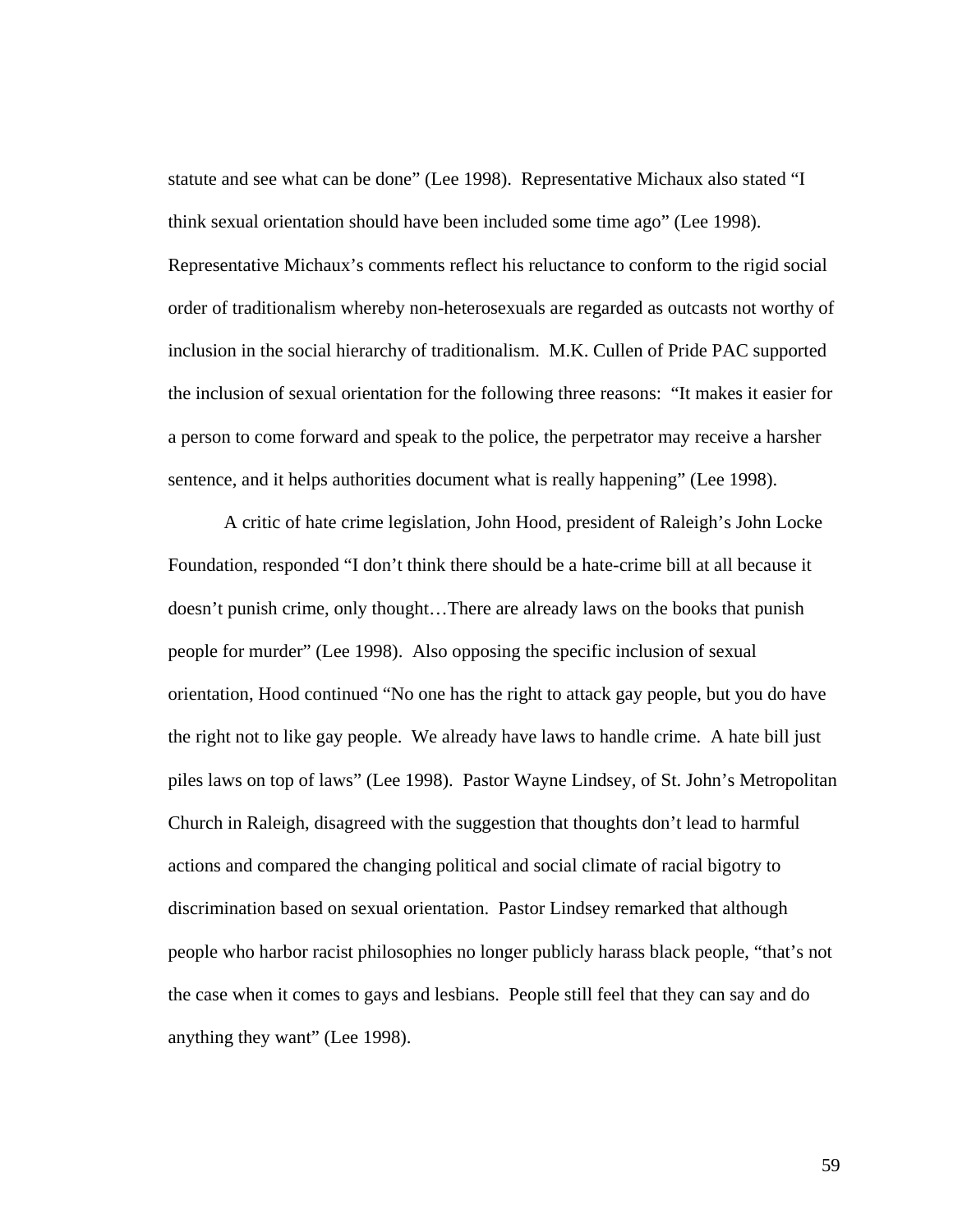The article titled "Democrats face Libertarian in House District 23" advised readers of the challenge Libertarian Robert Dorsey faced in campaigning against Democratic incumbents George Miller, Mickey Michaux and Paul Luebke in the 1998 election to represent District 23 in the North Carolina House of Representatives. Each of the incumbents revealed their past legislative accomplishments and issues they intended to focus on in future legislative sessions if re-elected in the article. Regarding North Carolina's absence of a sexual orientation provision in legislation aimed at addressing hate crimes, the article read "If re-elected, Luebke said, he would push for hate-crimes legislation that protects gays and lesbians, improving truck safety and making health care more available for the state's uninsured" (Kane 1998). No other candidates' interviews either mentioned the support of or opposition to hate crime legislation as a priority in future sessions or as a specific campaign pledge.

As the primary sponsor of the Matthew Shepard Memorial Act, I believe Representative Luebke aligns himself closer to modernizers than traditionalists, but like Senator Haley of Kansas, he espouses an economic populist philosophy which affects his support and opposition for legislation on issues of social equality. Although there was not a wealth of comments to review from Representative Luebke in the News & Observer coverage, Representative Luebke portrayed himself politically as a "Progressive Populist Democrat" during the campaign for his re-election in 2008, which was also reflected in his support of the Matthew Shepard Memorial Act during the 1999-2000 legislative session (Independent Weekly 2008).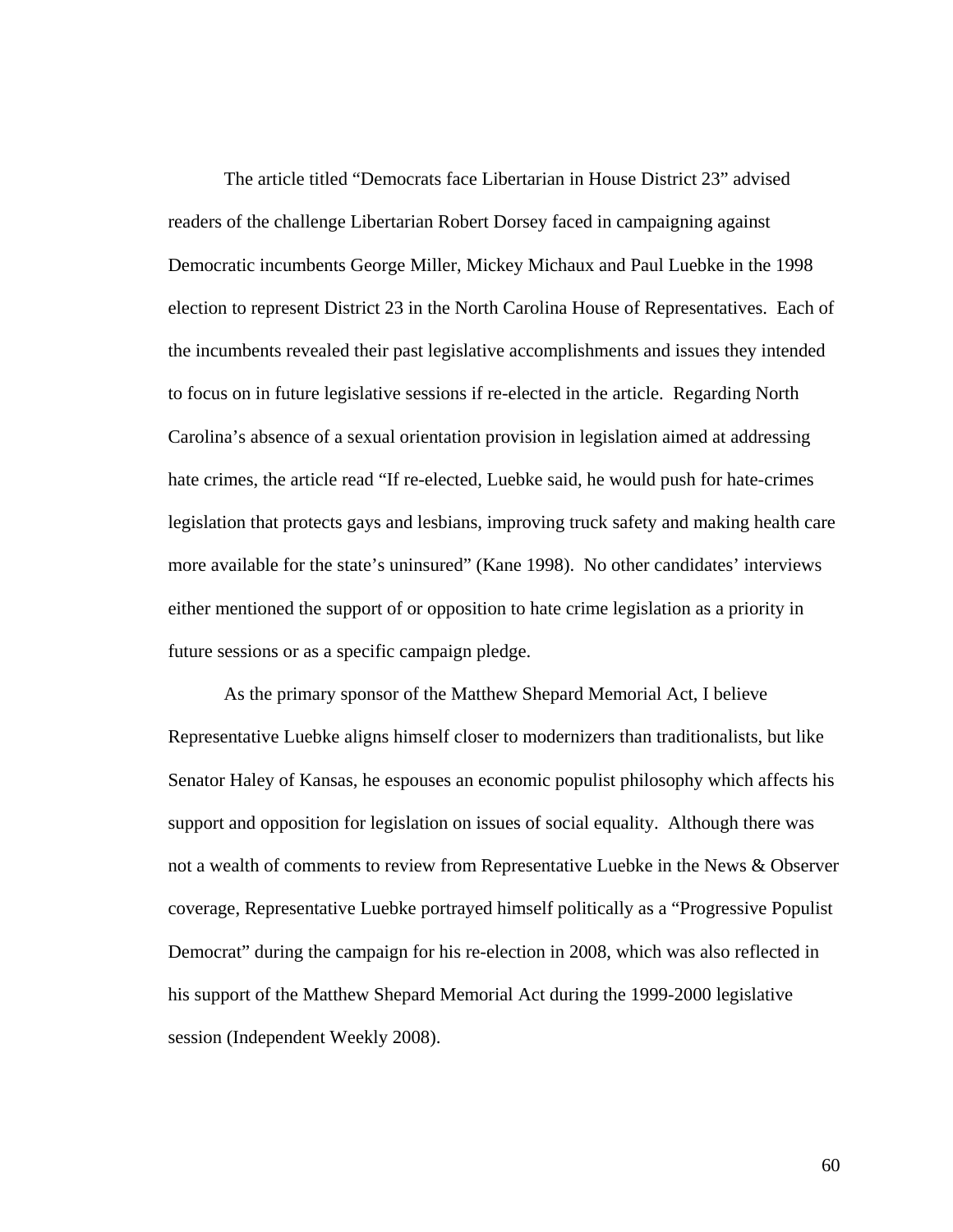On January 24, 1999 the News & Observer provided print media coverage of the North Carolina Episcopal Diocese's annual convention in the article "Diocese push to include gays under hate crime law." Action taken by delegates at the annual convention included the passage of "a resolution urging the state General Assembly to amend its hate-crime act to include crimes committed because of prejudice against gays" (Shimron 1999). Although the article reported the resolution was approved "with a show of hands and without much discussion," it was met with opposition from George Rose, a delegate from Charlotte (Shimron 1999). Rose was quoted as saying "The thrust here is to make homosexuals a protected minority status by law. We know very little about homosexuality. To give it a legal status equivalent to being a black person is premature" (Shimron 1999). Rose's statement is another example of an individual who opposes the legitimating of non-heterosexual sexualities because it distorts the social order he believes to be true according to his traditionalist ideology.

The article reported that the savage murder of Matthew Shepard; a gay Episcopalian, was the catalyst for the proposed resolution. Although the convention's resolution itself would not alter the laws governing North Carolina, it "will be forwarded to the speaker of the House of Representatives and the president pro tem of the Senate" where supporters hoped it would influence legislators to expand the criteria of those protected under the umbrella of hate crime laws (Shimron 1999). The article also pointed to the North Carolina Episcopalian annual convention's passage of the aforementioned resolution as following the precedent set by the Episcopalian Executive Council to include sexual orientation in federal hate crime legislation.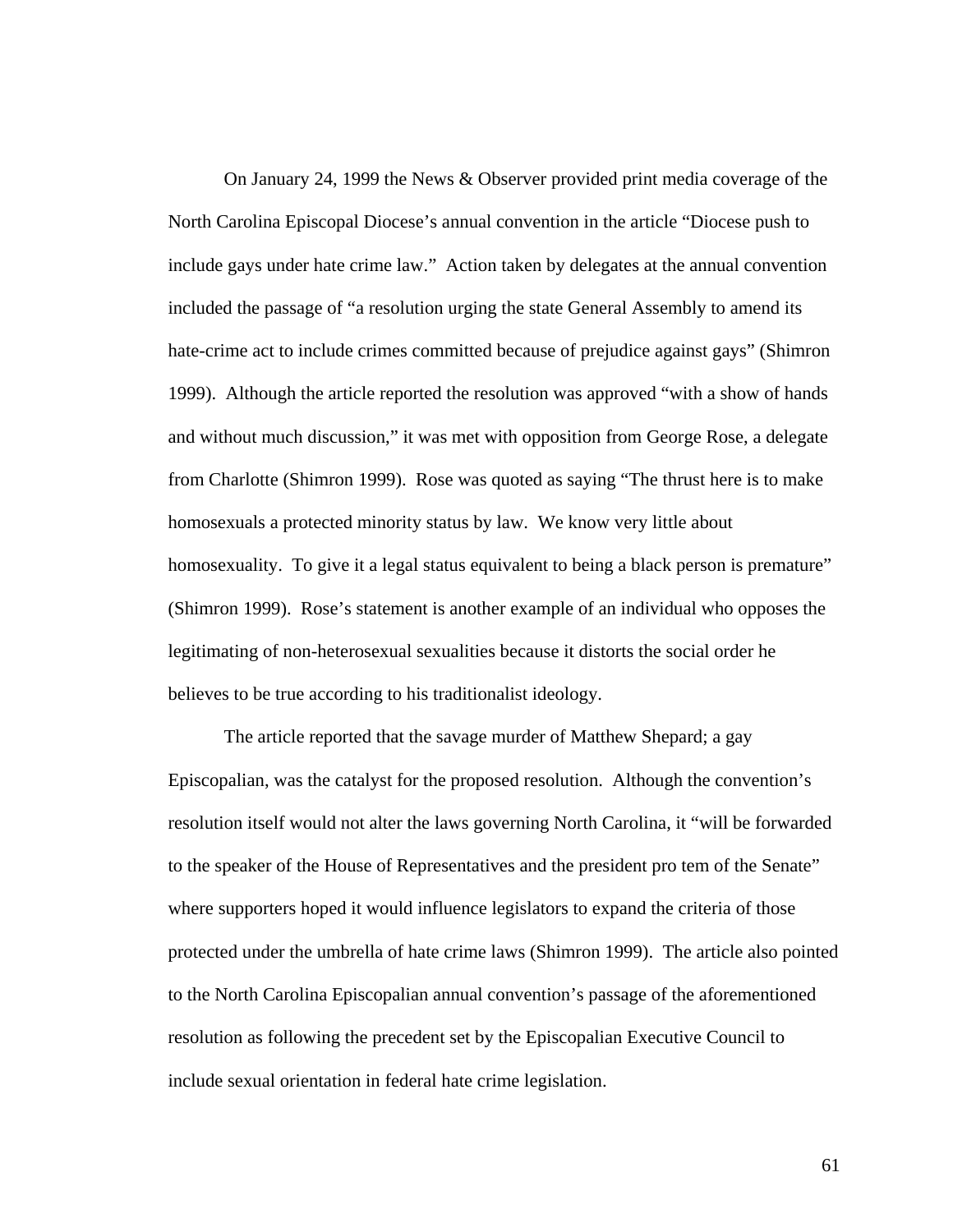On March 10, 1999 the News & Observer published an article titled "Hate crimes can happen here, too" by Dennis Rogers who wrote in support of legislation to include sexual orientation in North Carolina hate crime statutes (Rogers 1999). The article focused on the victimization suffered by Rogers' gay friend, John Adams, and compared it to that of racial, religious and anti-Semitic discrimination. Rogers continued the comparison "Yet, gays and lesbians are not protected by the hate-crime laws that give refuge and redress to those attacked because of their gender, religion or race. Those opposed to such laws say gays are looking for special protection" (Roger 1999). Rogers' assessment of traditionalists' rationale for opposing the inclusion of sexual orientation highlights the push for victims to receive equal treatment, not special protection as claimed by opponents. However, recognition of non-heterosexuals would disrupt any traditionalist's social order. Regarding Adams own victimization and North Carolina's narrow hate crime laws, Adams stated "It is time to confront this abherrant behavior – the killers', not the victims' – by extending the definition of hate crimes to include those committed because of a person's sexual orientation, before another gay man dies" (Roger 1999).

"Mixing legislators, Leviticus" was the title of the article published March 24, 1999 in the News & Observer providing coverage of the rally held outside the North Carolina Legislative Building on Tuesday, March 23, 1999. It was reported "more than 100 people" gathered to "protect homosexuals from harassment" (Christensen 1999). The laws which were targeted for change included broadening North Carolina's "antihate crime law to include offenses based on sexual orientation" and decriminalizing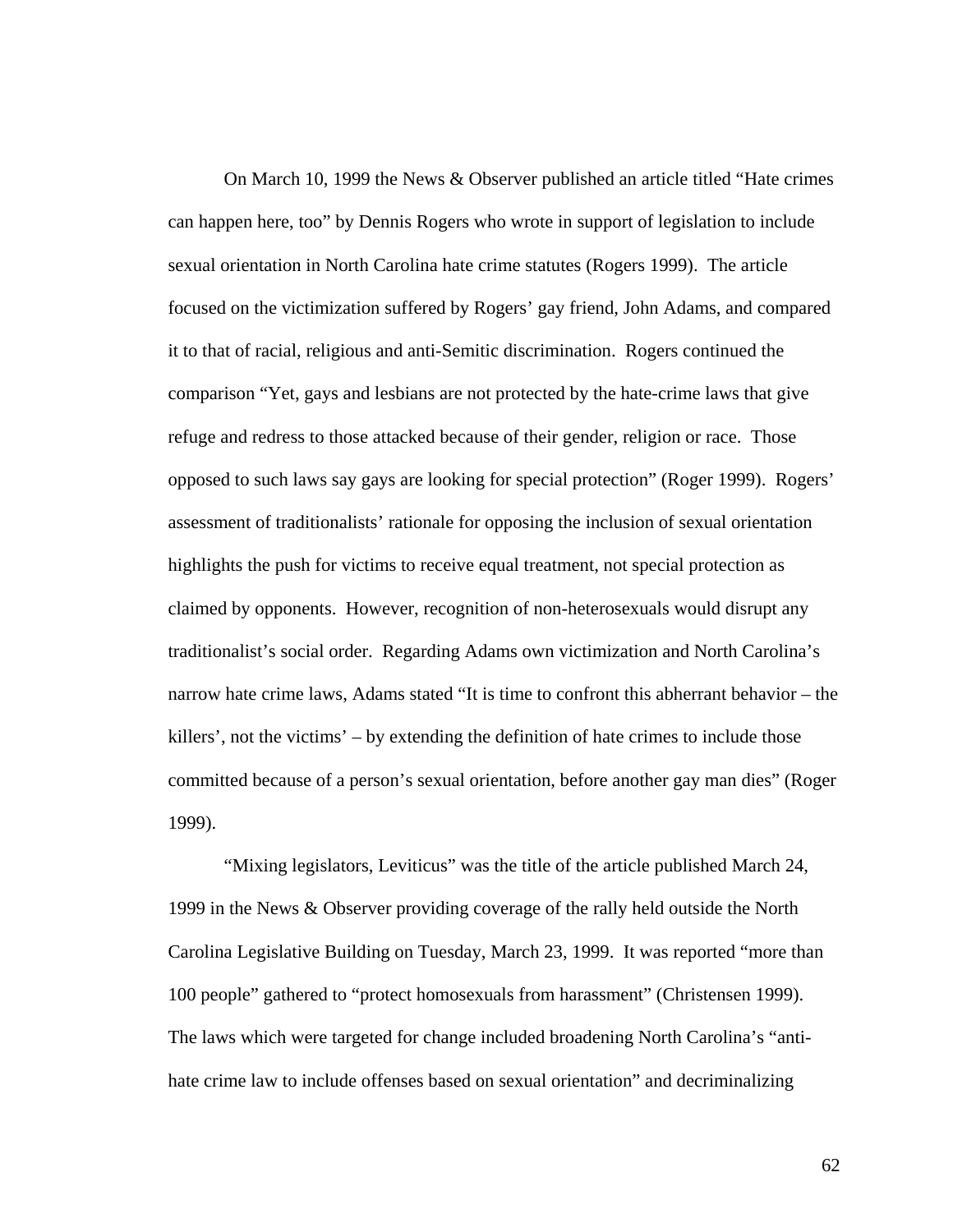sodomy (Christensen 1999). The article's author, Rob Christensen noted "homosexuality is still one of those politically radioactive issues that most politicians don't want to touch, which is why the campaign to decriminalize sodomy is likely to be a marathon rather than a sprint" (Christensen 1999). He continued "It takes guts to even introduce the legislation – as Sen. Ellie Kinnaird of Carrboro and Rep. Paul Luebke of Durham plan to do" (Christensen 1999).

The author pointed to the inclusion of sexual orientation as a challenge to the established social order which alarms those who prescribe to a traditionalist ideology. Although the author wrote in terms of Democrats and Republicans, the issues he discussed are those which received support and met opposition from modernizers and traditionalists. According to Luebke's (1998) theory, traditionalists would oppose efforts to include sexual orientation in hate crime legislation and efforts to decriminalize sodomy. They perceive both as condoning homosexuality, which is offensive to their religious beliefs and would challenge their established social order. Modernizers would support both proposals in attempts to ensure all citizens are not discriminated against because they are not attached to a rigid social order (Luebke 1998). Drawing on the recurring theme of partisan politics, Christensen writes "Republican conservatives, in particular, have used homosexuality as a political symbol for social trends that trouble many people – from the high rate of divorces to out-of-wedlock births, although these are clearly boy-girl problems" (Christensen 1999).

"Panel backs bill to widen definition of hate crime" highlights opponents' fears that passage of the Matthew Shepard Memorial Act will protect homosexuals from biased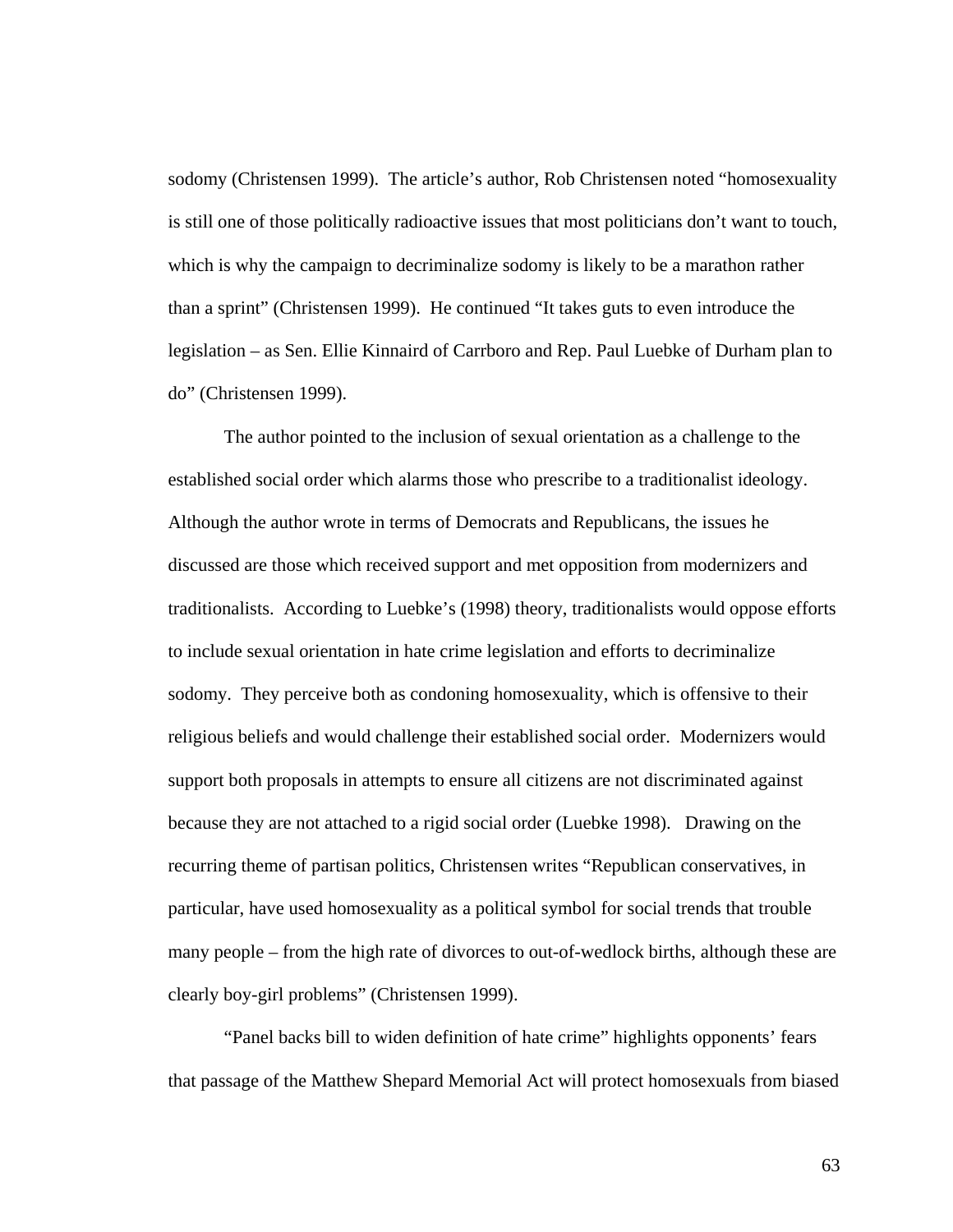crimes and initiate a dialogue insisting that all individuals should be free from discrimination regardless of sexual orientation. The possibility of legitimizing homosexuality and bisexuality, thereby acknowledging sexual orientations other than heterosexuality, was preposterous to traditionalists because condoning homosexuality and bisexuality would be contrary to their religious beliefs and the recognition of multiple sexualities would upset the carefully constructed social order of heterosexual patriarchy. The article reported the proposed bill "would expand the definition of hate crimes in North Carolina to include acts committed because of the victim's sexual orientation, sex, disability or age" (Rawlins 1999d). Representative Paul Luebke, co-sponsor of the legislation stated, "It is a bill that centers on the question of whether we will be a state that does not hate" (Rawlins 1999d). Luebke's comment does not draw attention to the contentious debate of whether or not to include sexual orientation which would infuriate traditionalists, but rather focuses on condoning prejudices in general. His choice of language puts traditionalists on the defensive having to explain why they would support individuals harboring hate.

"Panel backs bill to widen definition of hate crime" focused on the debate surrounding the sexual orientation provision. Opponents of the bill pointed to both the threat of altering society's social order and the harm caused by all crimes regardless of motivation as reasons to block the proposed legislation. John Rustin of the North Carolina Family Policy Council alleged the proposed legislation was a disguise at "attempting to legitimate the homosexual lifestyle by legally recognizing 'sexual orientation' as a protected classification under the law" (Rawlins 1999d). Rustin was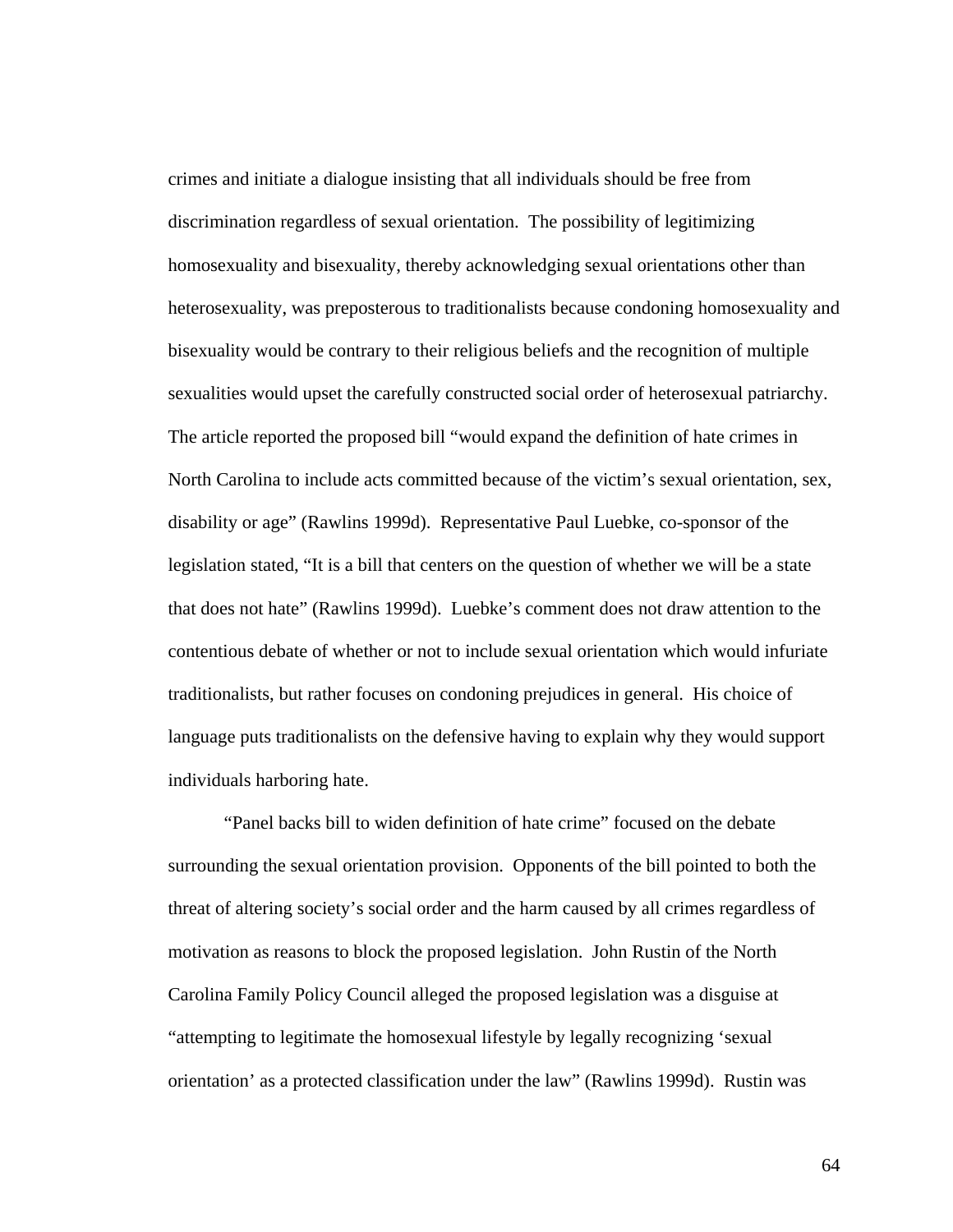quoted as saying "The obvious question raised by such legislation is: Should not all the citizens of our state be provided equal protection under the law?" (Rawlins 1999d). According to this philosophy, instead of expanding the designation of hate crime victims to include those targeted because of their sexual orientation, hate crime legislation should be repealed; all crime victims should receive equal protection and all defendants should receive equal punishments regardless of their bias motivations. However, the North Carolina Family Policy Council did not introduce such legislation and instead focused their efforts on fighting against the demise of their fragile social order by espousing traditionalist ideology and refusing to acknowledge non-heterosexuals as their fellow citizens worthy of being granted victim status.

The article reported that Janet Joyner, a homosexual who supported the expansion of victim categories in hate crime legislation, spoke to the House Judiciary Committee. Joyner challenged the notion all crimes and victims are equal and gave the following statement "The generalized hatred of a category, as history now repeating itself shows, does give license, in our species, to kill" (Rawlins 1999d). Joyner's testimony warned legislators of the potentially lethal dangers of condoning homophobia by failing to pass the Matthew Shepard Memorial Act. Opposition testimony was given by Dick Adams, the father of a murder victim. Mr. Adams informed the House Judiciary Committee members "they were devaluing the life of his son by legislating more compassion under the law for a special class of victims" (Rawlins 1999d). Adams' comments supported the repeal of all hate crime legislation and he continued his stance by stating "Dead is dead. We have laws that cover every citizen who is a victim of violent crimes" (Rawlins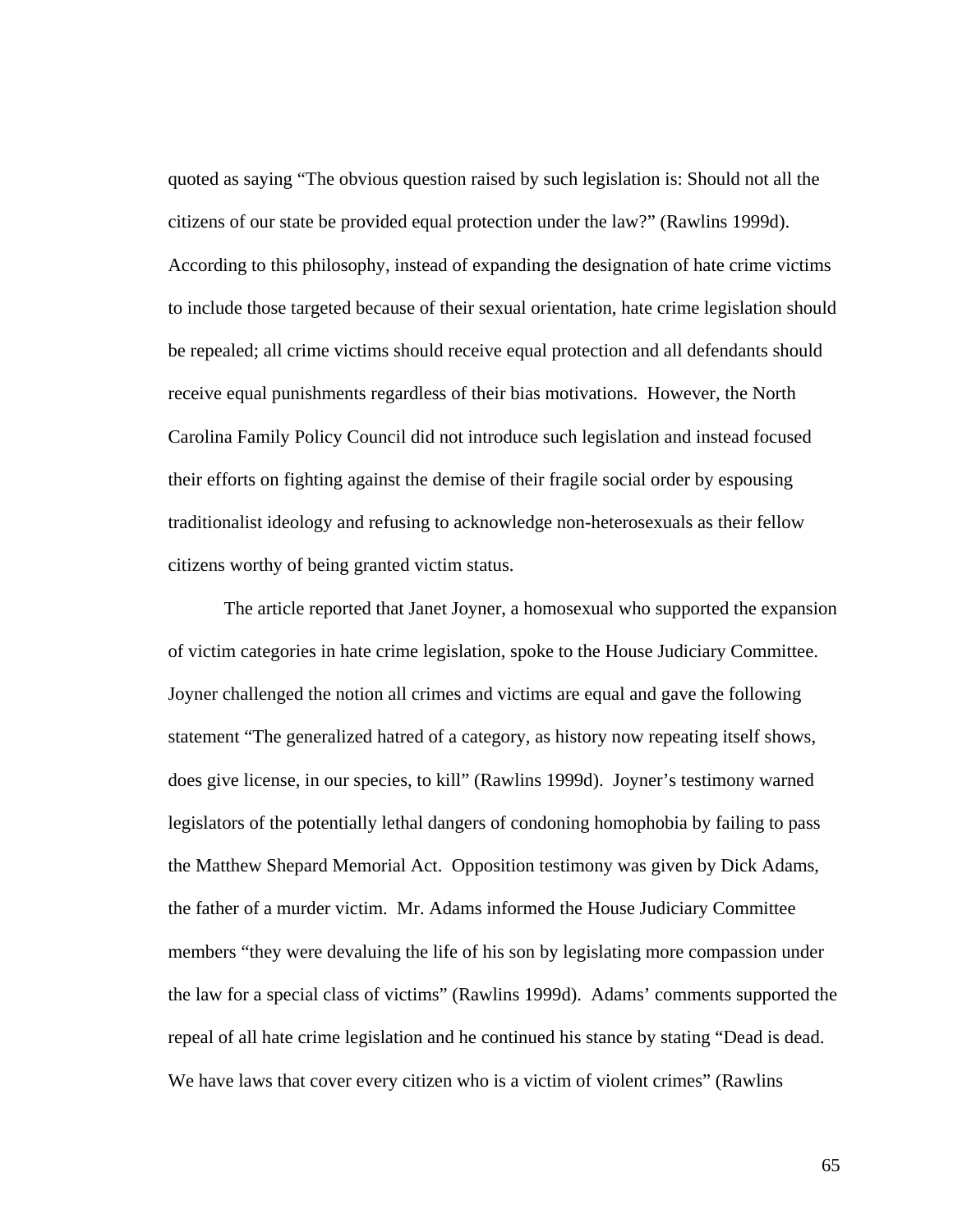1999d). In response to the passage of the Matthew Shepard Memorial Act by the House Judiciary Committee, M.K. Cullen of Equality North Carolina, stated "This is truly a concrete victory for gays and lesbians across North Carolina" (Rawlins 1999d). The article concluded with Rawlins predicting the proposed legislation would "encounter strong opposition from conservative Democrats and Republicans when it gets to the House floor" returning to the role played by partisan politics (Rawlins 1999d). Rawlins' coverage of HB 884's previous success in the House Judiciary Committee and prediction for its future did not include the role of legislators' traditionalist and modernizer ideologies.

The News & Observer continued to follow the progress of the Matthew Shepard Memorial Act in the article "Measure to widen definition of hate crimes defeated in House" published on April 23, 1999. The article advised readers the proposed bill would expand current North Carolina's hate crime legislation to include victims targeted because of their "sexual orientation, sex, disability or age" and was named in memory of Matthew Shepard (Rawlins 1999c). Co-sponsor of the bill, Democrat Verla Insko, was credited with supporting the legislation in part because the effects of hate crimes reach beyond the initial victim as she stated "hate crimes have two victims – the person who is targeted and the community" (Rawlins 1999c). This rationale is also expressed by academic proponents of the legislation as referenced in the literature review. Representative Insko affirmed her support for the legislation by stating "Hate crimes are acts of terrorism directed toward groups that we value less. By passing this bill, North Carolina will make a statement that it will not tolerate hate crimes" (Rawlins 1999c). In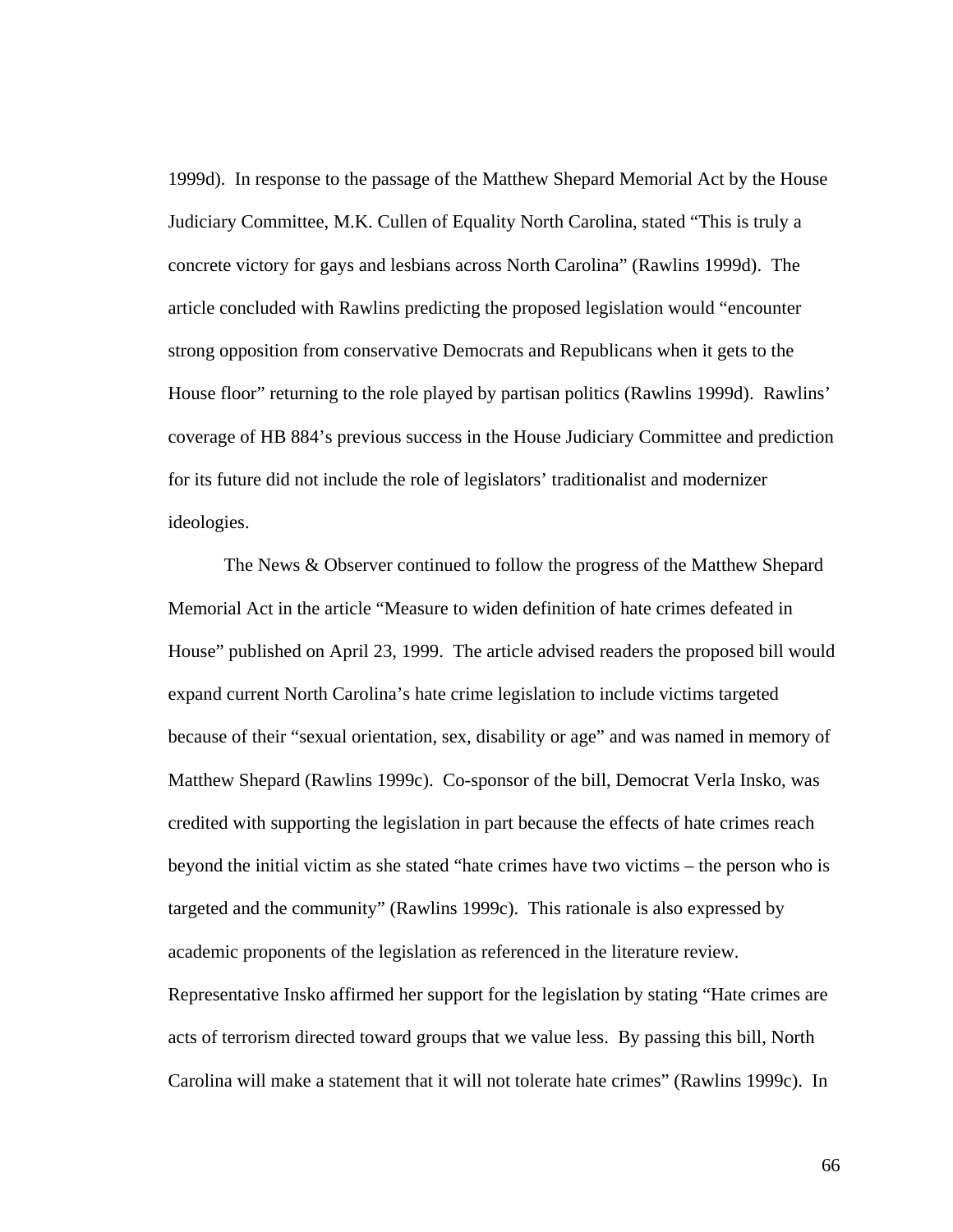this brief remark, Insko does not subscribe to a rigid social order espoused by traditionalists, but instead calls for all citizens to be treated with equality.

Representative Michaux, a Democratic supporter of the proposed legislation, drew upon the experiences of bias crime victims when he stated "I have experienced hate, venomous hate. I'm black. You can't ignore that" (Rawlins 1999c). The movement to expand the categories of victims protected under federal hate crime legislation was successful in part due to linking shared victim experiences, particularly the similarities between victims of racially motivated crimes and crimes motivated by a victim's sexual orientation as referenced in the literature review. Representative Michaux also cast aside skeptics who may have believed he had an allegiance to a mythical social order when he was quoted as saying "The whole thing about this bill is people. I don't care if you're gay, black, white. I don't care if you're polka-dot. We're people. We ought to have some civility in ourselves to not allow this to occur in North Carolina" (Rawlins 1999c). Representative Michaux's comments provide an example of statements characteristic of a modernizer with his ability to place a priority on valuing individuals above maintaining the rigid social order of traditionalism.

 Democratic Representative Zeno Edwards expressed opposition to the bill solely because it sought to include sexual orientation. During debate of the bill, Representative Edwards directed his comments at co-sponsor of the bill, Representative Paul Luebke with the statement "You do realize that many of us can support 90 percent of this bill. The sexual orientation is a deep-founded conviction of many of us who cannot support the bill for that reason" (Rawlins 1999c). Representative Edwards' comment regarding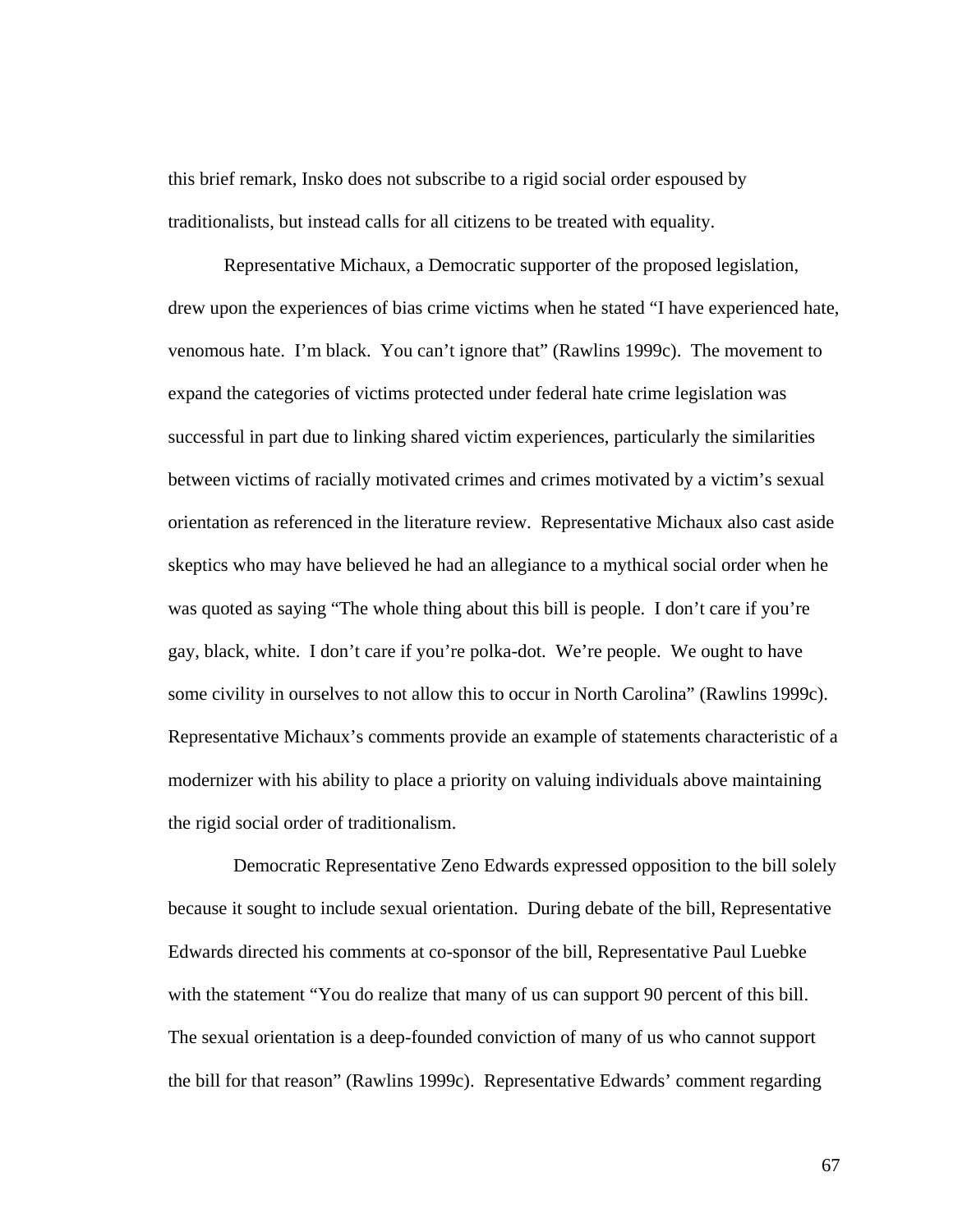the legal recognition and legitimizing of sexual orientations other than heterosexuality is counter to the religious foundation and social order of traditionalist ideology. His explanation of opposition clearly demonstrates his inability to overcome the recognition of multiple sexual orientations due to traditionalism, not his affiliation with the Democratic Political Party.

The News & Observer also highlighted the role played by partisan politics with the breakdown of votes by party affiliation. The article reported the Matthew Shepard Memorial Act "fell short with 48 votes in favor, 58 against. Forty-eight Republicans and 10 Democrats voted to defeat it. Forty-six Democrats and two Republicans voted yes" (Rawlins 1999c). The article's author did not attempt to explain why 10 registered Democrats broke allegiance with their fellow Democrats to oppose the bill, nor why two Republicans voted to support the bill. I believe the Representatives who cast their votes outside of the majority of their respective political parties can reveal more about their political ideology's alignment with either traditionalism or modernism than the label of Republican or Democrat. Traditionalist would have been a more accurate description of legislators who voted against HB 884 and modernizer would have provided a more informative explanation of supporters.

Despite the bill's defeat in the House, M.K. Cullen of Equality North Carolina, was able to remain positive as she reportedly commented that the failed legislation "was the first time that Democrats and some Republicans had voted for pro-active hate-crime legislation in North Carolina" (Rawlins 1999c). The bill's failure was greeted with relief from Bill Brooks of the North Carolina Family Policy Council. The News & Observer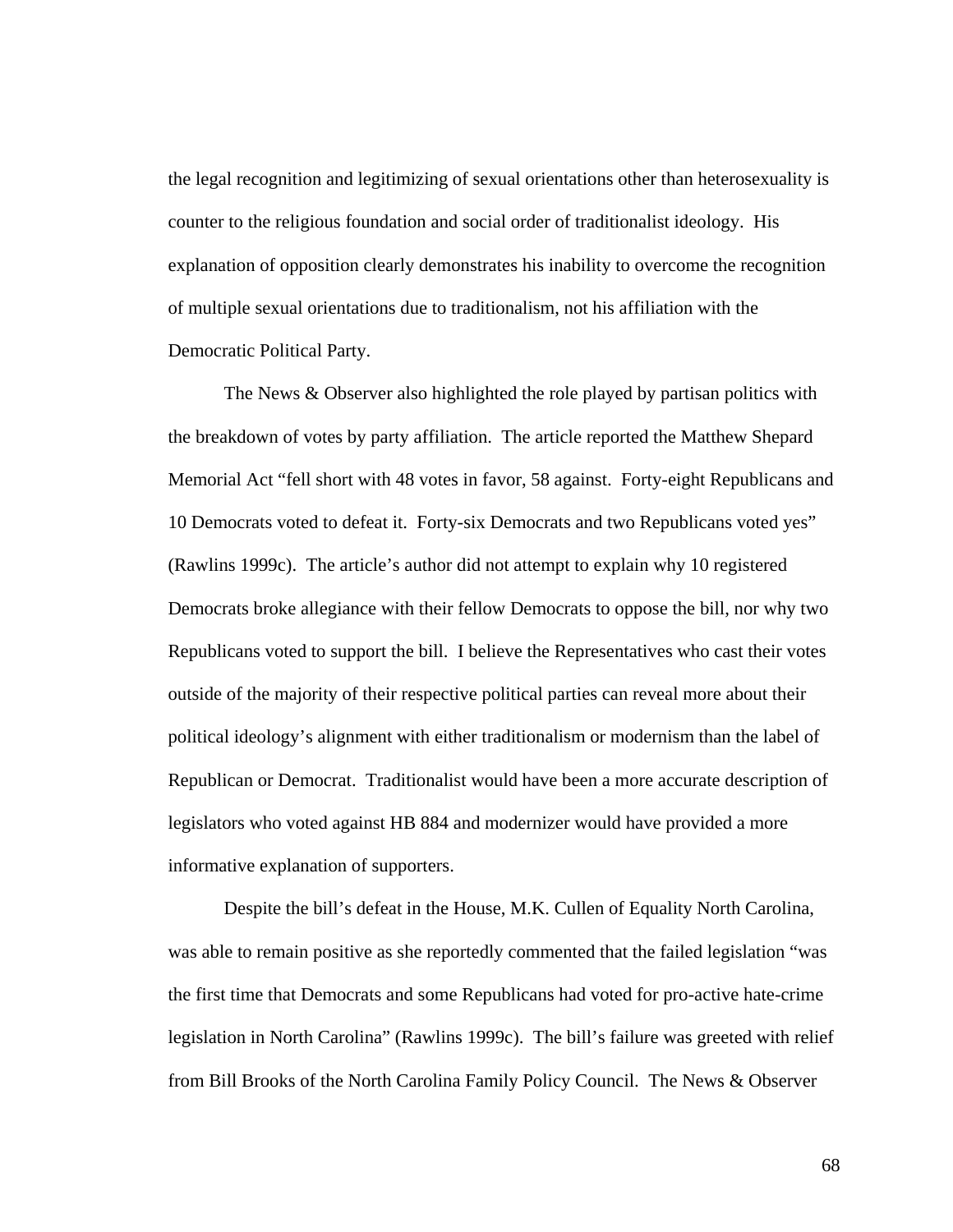reported the North Carolina Family Policy Council "opposed the bill because all citizens should be offered equal protection under the law and because the bill raised certain groups to a special status" (Rawlins 1999c). Rawlins did not specify the inclusion of which category of victims was the most offensive to the North Carolina Family Policy Council.

On the following day, the News & Observer published an article titled "Measure to codify gay rights defeated," which clarified the position of the North Carolina Family Policy Council (Rawlins 1999b). The article covered the 36-67 failure of a bill introduced by Democratic Representative Verla Insko, that "would have allowed Orange County commissioners to bar discrimination based on sexual orientation in employment, housing and public accommodations" (Rawlins 1999b). North Carolina Family Policy Council's executive director, Bill Brooks, remarked on the bill's defeat "It signifies that a majority of members of the House are not ready or don't agree to giving special rights to people who self-define themselves by their sexual behavior" (Rawlins 1999b). This traditionalist rhetoric provides further explanation of the North Carolina Family Policy Council's successful efforts to lobby against the previously proposed Matthew Shepard Memorial Act. M.K. Cullen of Equality North Carolina was blunter in her observation of the legislation's defeat, declaring "There is an underlying level of homophobia and ignorance pervasive in the General Assembly" (Rawlins 1999b). Cullen's frustration with traditionalist legislators supporting the continued discrimination of nonheterosexuals is evident.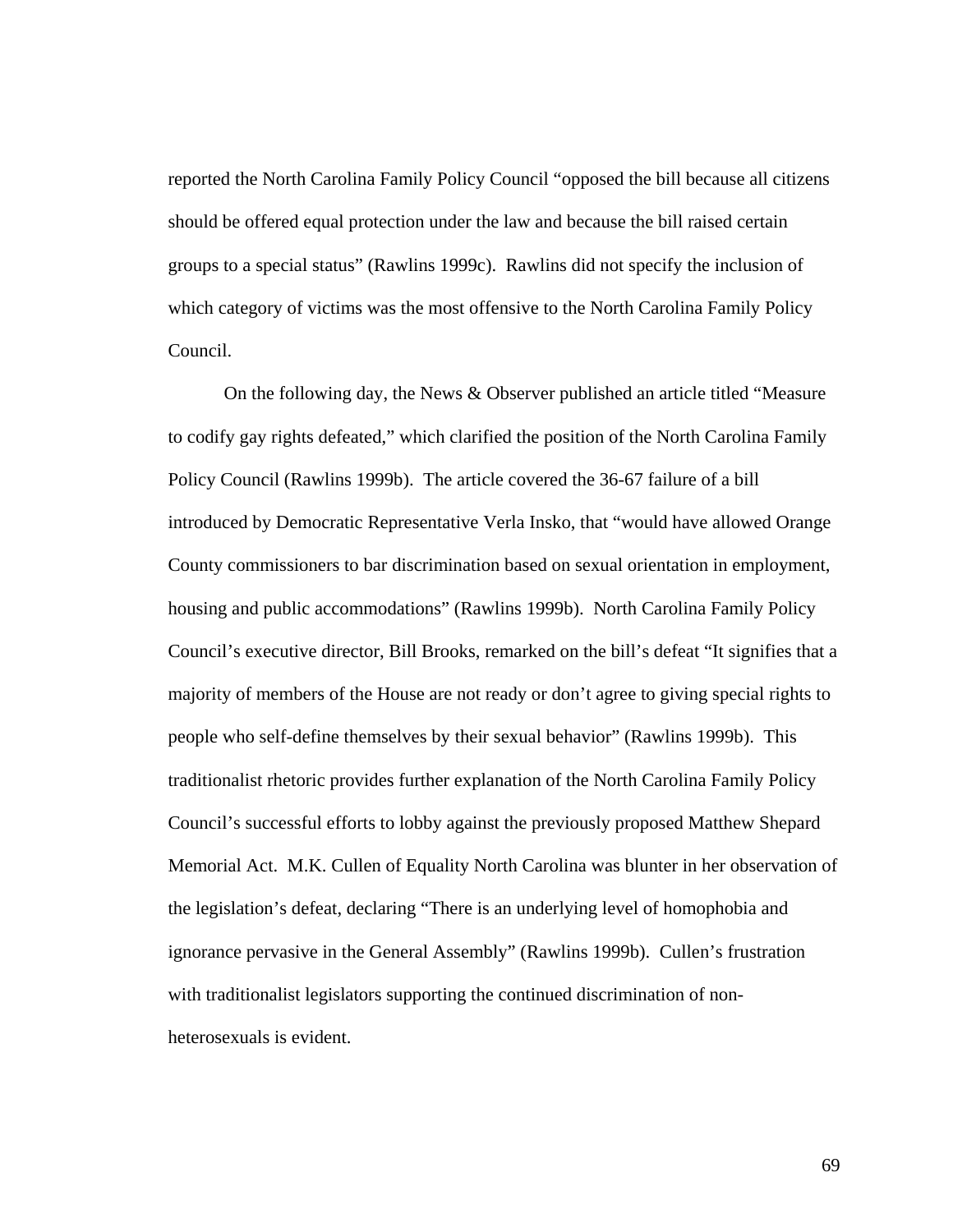In "Measure to codify gay rights defeated" Republican Representative, Leo Daughtry, stated Republicans were opposed to legislation punishing offenders who target victims based on their sexual orientation and legislation aimed at banning sexual orientation discrimination in Orange County, in favor of "the constitutional protection where everybody is protected equally" (Rawlins 1999b). This rationale for opposing the expansion of anti-discrimination and hate crime legislation is often cited by opponents of hate crime legislation in academia as previously referenced in chapter three. Representative Daughtry did not announce the Republican Party's intent to introduce a bill aimed at repealing North Carolina's hate crime law to ensure all offenders receive an equal punishment regardless of their biased motivations. Instead, the News & Observer reported "Daughtry said some Republicans objected to the recognition of homosexuality" (Rawlins 1999b). The News & Observer did not provide a direct quote from Representative Daughtry confirming Republicans' opposition to enhancing the punishment of offenders convicted of targeting their victims based on the victim's age or disability. However, there was no mention of any legislators opposing the protection of the disabled, youth or elderly; instead the focus remained on the controversy initiated by the proposal to include sexual orientation.

The April 27, 1999 Editorial/Opinion section of the News & Observer also contained an article focused on the General Assembly's failure to pass expanded hate crime legislation. "Chipping at hate" was submitted by an unknown author who predicted passage of the Matthew Shepard Memorial Act "would have sent a clear message that the justice system does not tolerate violence against someone simply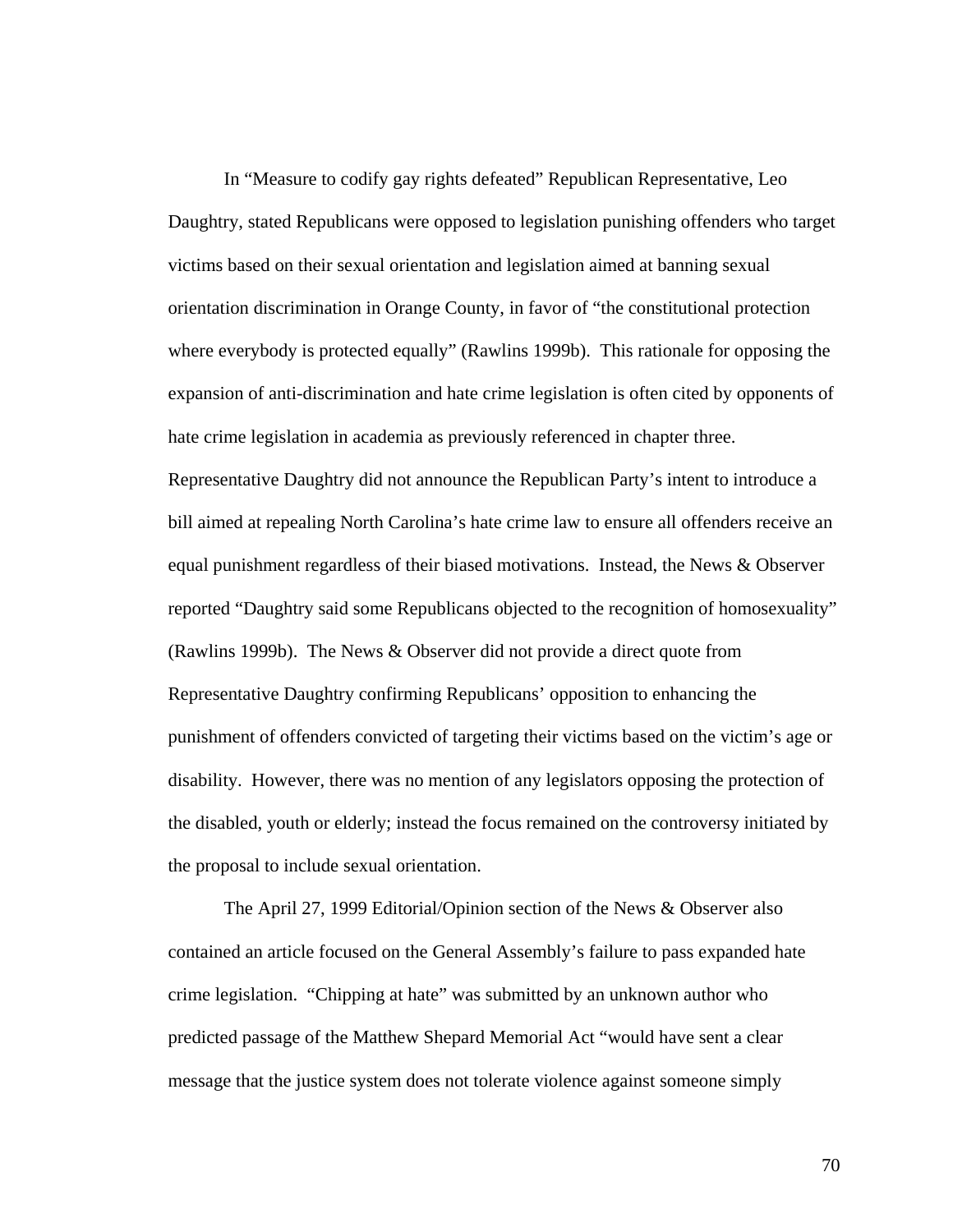because of the person's membership in a group" (The News & Observer 1999). The article's author concentrated on homophobic violence with the statement "North Carolina isn't awash in reports of anti-gay violence, but it's likely to exist here to some degree. The bill's defeat simply underscores the need for vigilance" (The News & Observer 1999). Combining an enhanced punishment for offenders convicted of committing a bias crime with "vigorous enforcement of homicide and criminal assault laws already on the books" was among the author's recommendations for stopping crimes motivated by prejudice (The News & Observer 1999).

Using the argument which was successful in the expansion of victims included in federal hate crime legislation, the author suggested:

The full weight of the law, coupled with unmistakable public pressure, is what turned the tide against a related kind of violence, the lynching of African-Americans, earlier this century. The same ingredients are key to stopping violence against homosexuals and members of other groups. Bringing the ingredients to bear is the real challenge (News & Observer 1999).

Drawing on the similarities between crimes committed against blacks and homosexuals, the author was appealing to traditionalists who supported earlier civil rights movements. However, for some traditionalists connecting the victimization of blacks and homosexuals is not an effective argument because they reject both past and present efforts to distort their social order. The suggestion that the current law fails to condemn the injustices committed against homosexuals is not acceptable because "For some traditionalists, blacks should never have challenged white authority. Gains of the civil rights movement have forced traditionalist ideology to tolerate racial desegregation"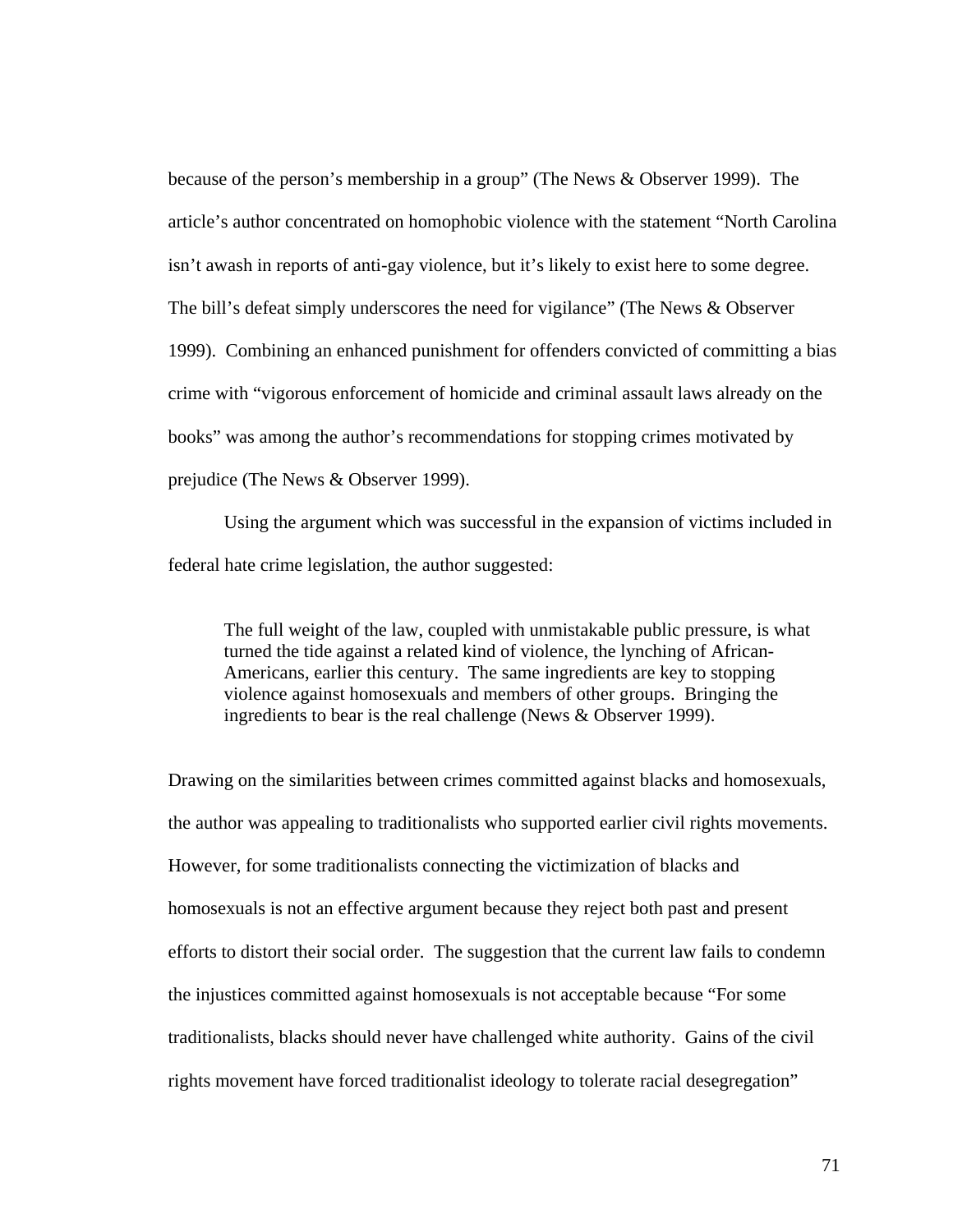(Luebke 1998:21). As a result of some traditionalists' continued resentment of the success of the civil rights movement, equating sexual orientation and racial discrimination will not attract their support. Traditionalists also fight proposals recognizing an individual's sexual orientation as an inherent characteristic rather than a choice, which is an impediment to its inclusion in anti-discrimination legislation.

A News & Observer article published on April 29, 1999 titled "High-level backing for gun bills" also provided coverage of the partisan votes cast in the proposed Matthew Shepard Memorial Act. Republican Representative David Miner was referred to as "An inclusive elephant" for voting in favor of proposed "bills to broaden protection for gay people" (Rawlins 1999a). The News & Observer pointed out Representative Miner was only "one of two Republicans who voted for a proposal to expand the definition of hate crimes to include acts committed because of the victim's age, sexual orientation or disability" (Rawlins 1999a). The article also stated Representative Miner "was the only Republican who voted for a local bill that would have allowed Orange County commissioners to bar discrimination based on sexual orientation in employment, housing and public accommodations" (Rawlins 1999a).

Despite the defeat of both bills, Representative Miner stated "I think we're making progress" (Rawlins 1999a). Representative Miner specifically addressed the exclusionary position taken by a majority of his colleagues in the Republican Party when he remarked "I feel very strongly the Republican Party is sending the wrong message on sexual orientation. I'm a Republican who believes discrimination in any form is an outrage" (Rawlins 1999a). Representative Miner's voting record on the two bills in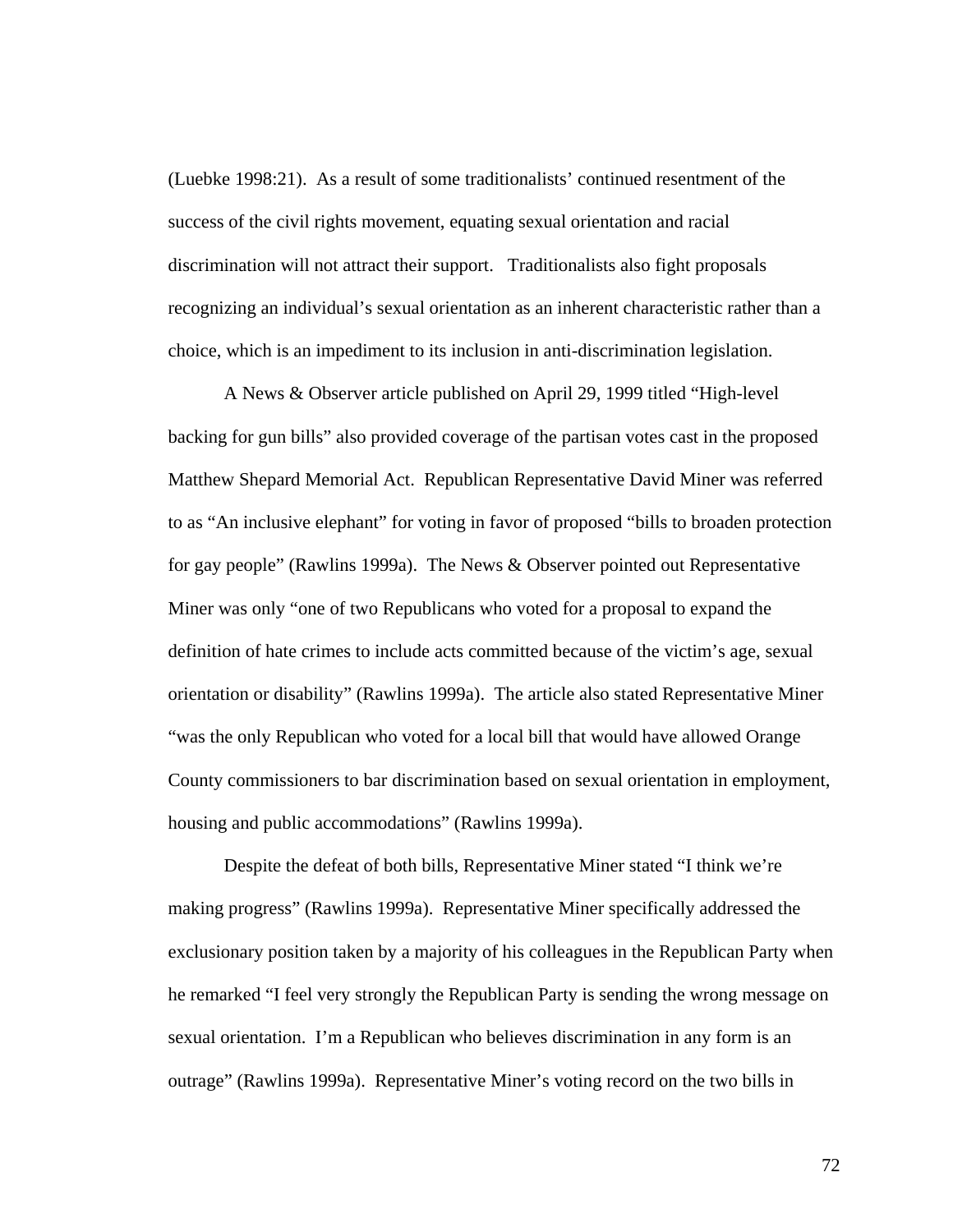question and his comments reflecting a commitment towards equality instead of patriarchy are a reflection of his political ideology as a modernizer, not a Republican as the article referenced. Unfortunately, the article did not provide any insight into the rationale behind the other Representative who was a registered Republican and also voted in support of the Matthew Shepard Memorial Act.

The News & Observer published an article titled "Bills leave brand on Bull City" on June 5, 1999 which summarized the proposed legislation's potential impact on Durham. The article compared the progress of local bills to those which could affect a broader segment of North Carolinians. The article's author declared "The defeat of the Matthew Shepard Memorial Act, aimed at broadening local anti-discrimination ordinances, prompted an outcry from gay-rights groups" (Carmichael 1999a). The author alleged the unsuccessful legislation was a bill which had the potential to impact a larger faction of citizens and as a result had "languished in committees or been the subject of debate" (Carmichael 1999a). The article implied Durham Democratic Representatives attempted to pass another bill aimed at the expansion of civil rights by a different method as a result of the Matthew Shepard Memorial Act being "struck down in a recent legislative battle that angered gay-rights groups" (Carmichael 1999a).

The article informed readers the new legislation was proposed with the goal of permitting Durham "to expand the scope of its anti-discrimination ordinance" (Carmichael 1999a). Durham Democratic Representative Luebke referred to the legislation as "a 'no-subject' human relations bill authorizing the Durham City Council to establish protective categories" (Carmichael 1999a). The proposed legislation could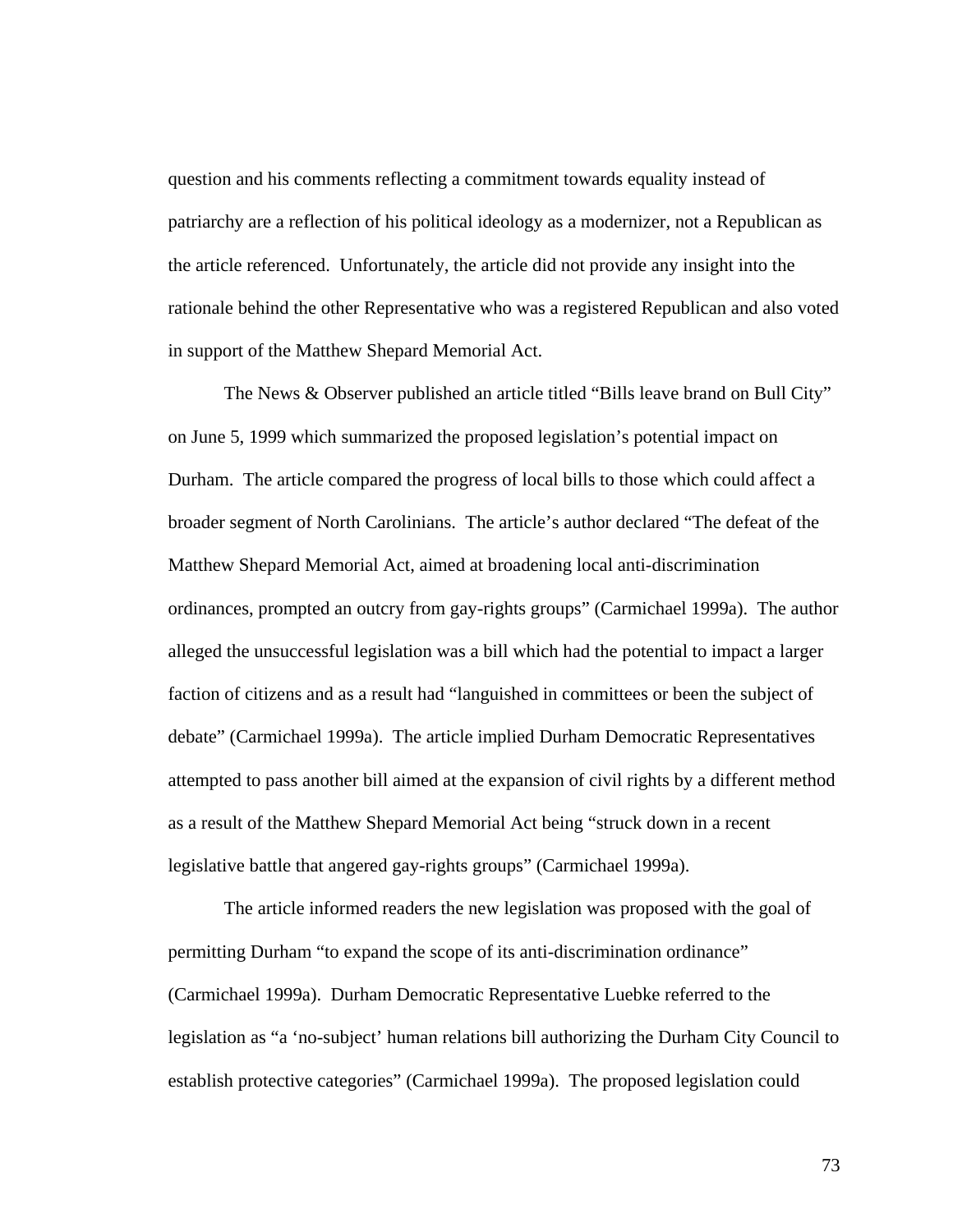potentially avoid the "previous controversy" of the Matthew Shepard Memorial Act because "it would not directly identify specific groups" (Carmichael 1999a). Although the article did not focus on the Matthew Shepard Memorial Act, it did reference its defeat and those disappointed by its failure as a backdrop for the new legislation aimed at expanding protection from discrimination to Durham residents in an attempt to avoid a similar fate.

"Gays see the glass half full" focused on the optimism expressed by members of the North Carolina gay, lesbian, bisexual and transgender community as a result of the introduction of two bills aimed at protecting citizens in the North Carolina legislature (Sheehan 1999). Sheehan (1999) reported Joe Herzenberg was not dismayed at the defeat of both bills, but instead pleased as he stated "Gay rights were discussed by the full House. That is a big step." Herzenberg was optimistic of the progress and predicted "There are people who want to make a radical change in a hurry. That's not always the best approach" (Sheehan 1999). Herzenberg did not specify who had pushed for a more rapid reform or what his timeline for progress entailed, instead he focused on the positive. He exposed his intention to celebrate "A very good year" during Pride weekend in recognition of the gay, lesbian, bisexual and transgender legislative success (Sheehan 1999).

The article's author, Ruth Sheehan, disagreed with Herzenberg's assessment of the year in terms of gay, lesbian, bisexual and transgender progress (Sheehan 1999). She pointed out non-heterosexuals were not protected from employment or housing discrimination, could not legally engage in sexual relations with a partner of the same sex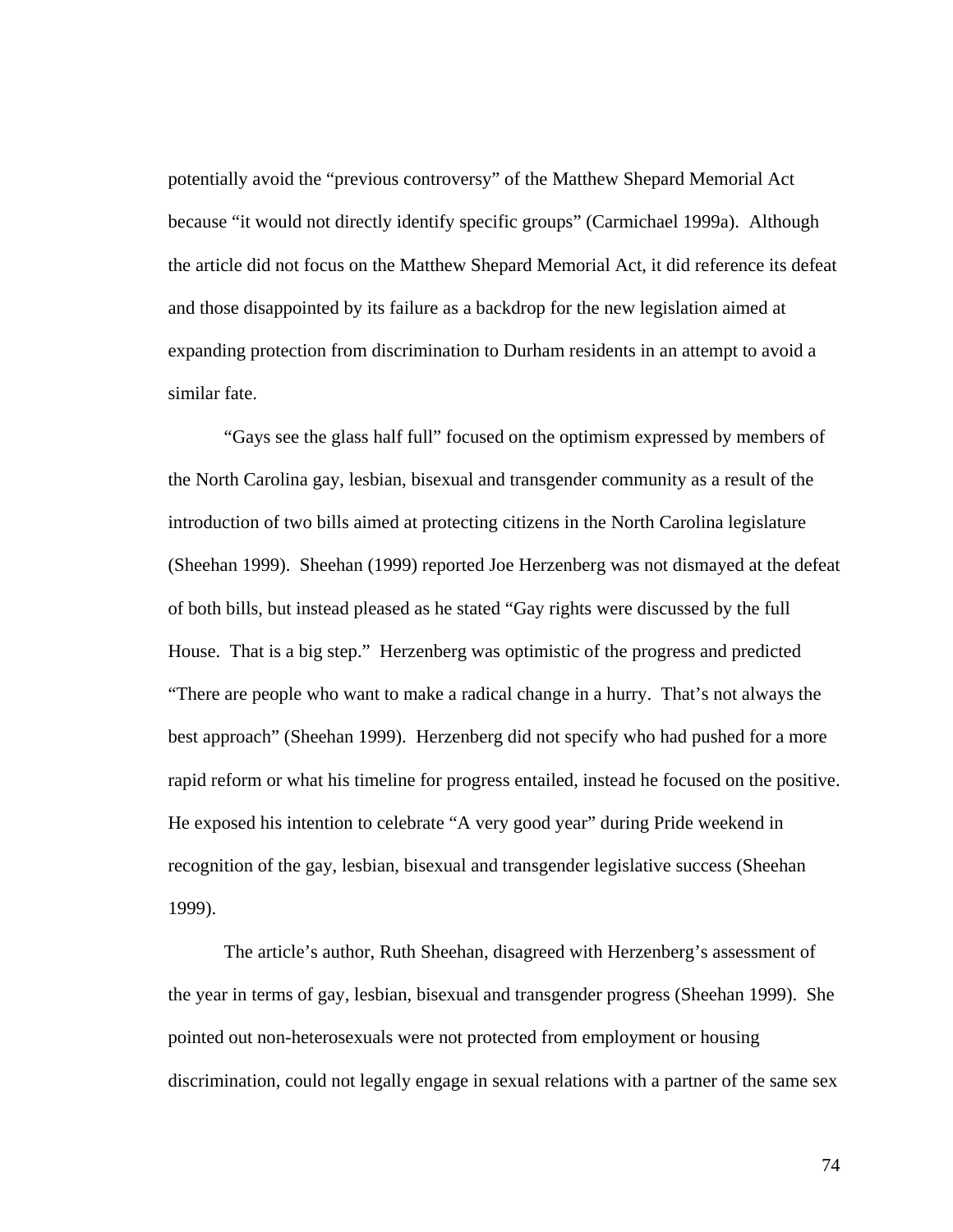and received no protection from North Carolina hate crime legislation (Sheehan 1999). Sheehan (1999) wrote "It all amounts to legal discrimination against one final unprotected group of people. So to me, the fact that the state House heard, and promptly quashed, two mostly symbolic bills to protect gay civil rights is more an outrage than a cause for optimism." Sheehan (1999) reported that despite Herzenberg claiming a visible increase in members of the North Carolina gay, lesbian, bisexual and transgender community who are no longer intimidated to disclose their sexual orientation, "Getting the laws to acknowledge this social reality is the next step. And getting gay-rights legislation heard on the House floor is obviously a crucial part of that process."

"Legislation hasn't given up the ghost" was written to explain the defeat of legislation proposed by Durham Democratic Representatives. The article referenced the defeat of the Matthew Shepard Memorial Act which met its demise prior to the bill proposed to expand the groups of citizens protected by Durham's "anti-discrimination ordinance" (Carmichael 1999b). Carmichael (1999b) wrote "Luebke said the latter bill was stuck in a subcommittee for the same reasons that the Matthew Shepard bill was struck down" and "he thought other legislators might view the Durham faction as concentrating too much on gay rights." Regarding this possible reason for a lack of progress Luebke stated "Because the legislators have that perception, they slowed up the bill by sending it to a subcommittee" (Carmichael 1999b). Representative Luebke did not hold all legislators responsible for preventing progress of the Matthew Shepard Memorial Act. Instead, he targeted those legislators who prescribed to a traditionalist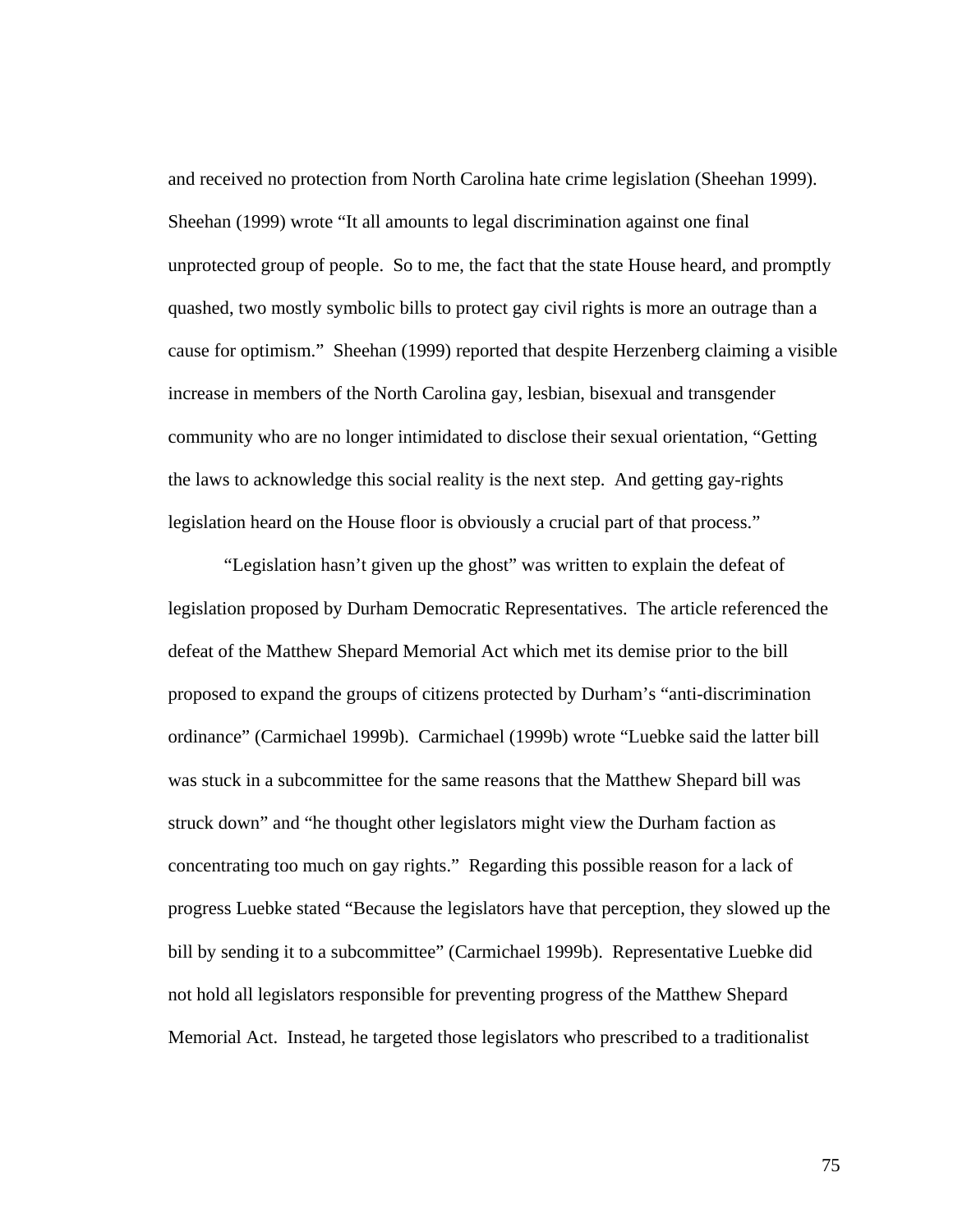ideology and were unwilling to recognize non-heterosexuals and discuss providing them with equal legal protection.

Representative Insko elaborated on her support of sexual orientation's inclusion in North Carolina hate crime legislation with her comments published in the News  $\&$ Observer article titled "Gay Pride march in Durham drawing wide support" on June 9, 2000. The News & Observer reported Representative Insko was one public official who accepted an invitation to participate in the 15th annual parade of the "N.C. Pride march for gay, lesbian, bisexual and transgender rights as a signal of support to ensure "that leaders in the state recognize that hate crimes are not OK" (Cheng 2000). Co-sponsor of the Matthew Shepard Memorial Act, Durham Democratic Representative Verla Insko, voiced her support of the 2000 Pride March, remarking "This is an effort to gain equal rights, and I'm an advocate of Martin Luther King Jr.'s position that, until we're all free, none of us is free" (Cheng 2000). She continued to express support for individuals regardless of their sexual orientation by stating "Any time we have a group that suffers discrimination and is not protected, everyone is vulnerable to that situation" (Cheng 2000).

Invoking the mission of Martin Luther King Jr., Representative Insko's comments connect a desire for racial equality to freedom from all prejudice regardless of sexual orientation. This perspective can be attributed to modernizer ideology. According to Luebke (1998:22), in North Carolina, "a political candidate who runs against specific manifestations of these movements – such as the Equal Rights Amendment (1970s), the paid holiday honoring Dr. Martin Luther King Jr. (1980s), or gay rights (1990s) - can be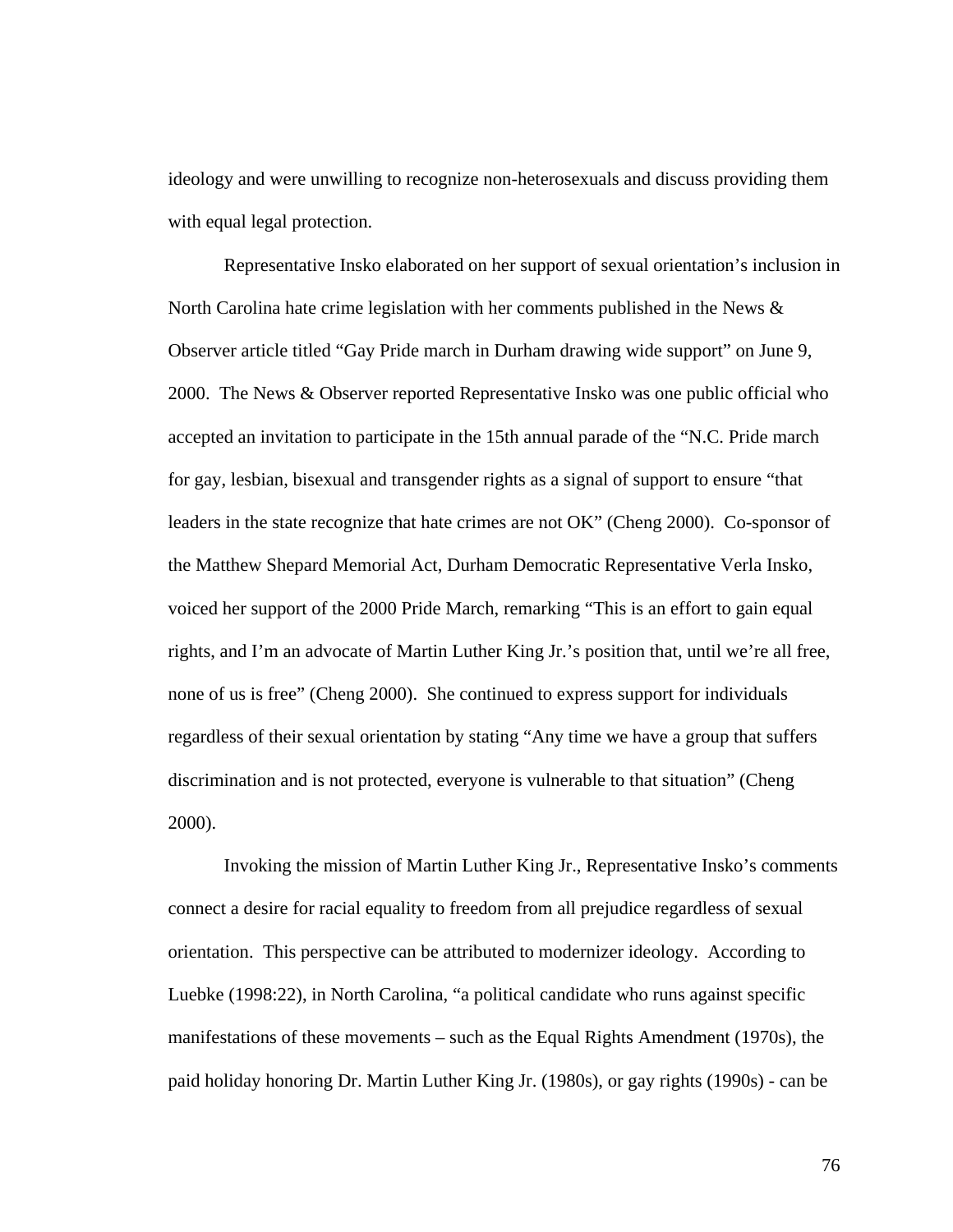assured of a core support" among fellow traditionalists. Representative Insko's comments portray a modernizer denouncing the core values of traditionalism. Representative Insko reflects her modernist ideology of inclusiveness towards an "ideal society" which is "dynamic and growing" (Luebke 1998:24). Beyond Representative Insko's remarks regarding hate crimes there was no specific mention of including sexual orientation in North Carolina bias crime legislation in the coverage of the 15th annual parade. Instead, the article focused on the march's inclusion of public officials as an effort to recognize "the struggle for civil rights and fairness for all" (Cheng 2000).

In summary, the News & Observer provided coverage of the controversy surrounding the inclusion of sexual orientation in North Carolina hate crime legislation. The News & Observer used the labels of Republican and Democrat to describe legislators who vocally opposed and supported the legislation. The articles were written in anticipation of, during, and in review of the 1999-2000 legislative session when the Matthew Shepard Memorial Act progressed through the Senate Judiciary Committee and was voted on by the full House of Representatives. Several of the articles drew attention to the divisive nature of the proposed legislation which polarized members of the General Assembly largely along political party lines. Although two articles hinted at the legislation's potential to challenge the established social order by legally recognizing non-heterosexuals, both remained focused on describing the bills' defeats as a result of Republican and Democratic politics instead of examining the roles played by traditionalists and modernizers.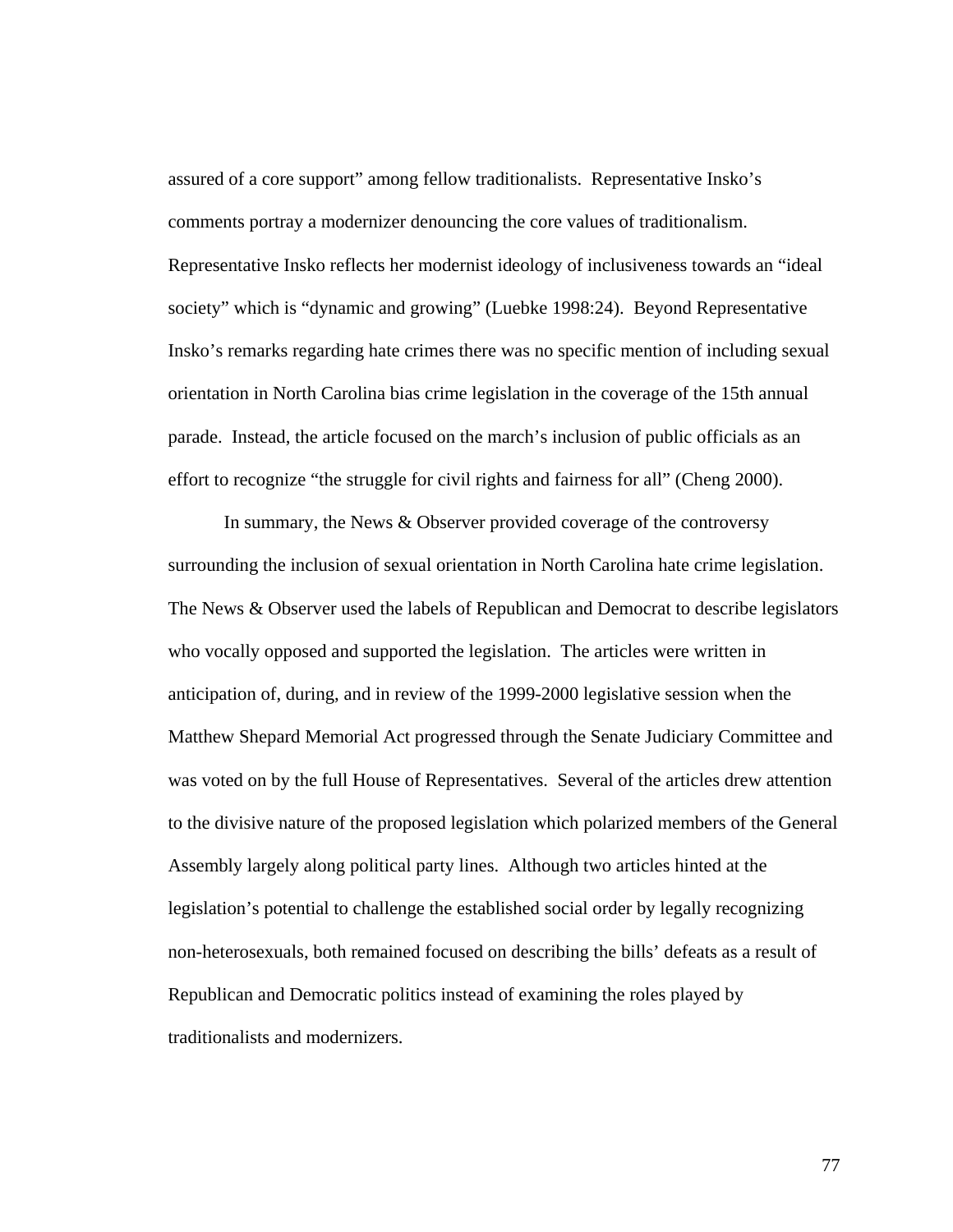A more thorough explanation of HB 884's demise during the 1999-2000 legislative session is possible by describing supporters as modernists and opponents as traditionalists. The ideologies of modernizer and traditionalist provide a framework to understand why granting legal recognition to non-heterosexuals was a divisive issue for the majority of North Carolina Representatives. Traditionalists were adamantly opposed to acknowledging sexual orientations other than heterosexuality as expressed in the News & Observer's coverage. Modernizers provided support for the proposed legislation through their public comments and votes as they remained focused on HB 884's ability to fight against discrimination.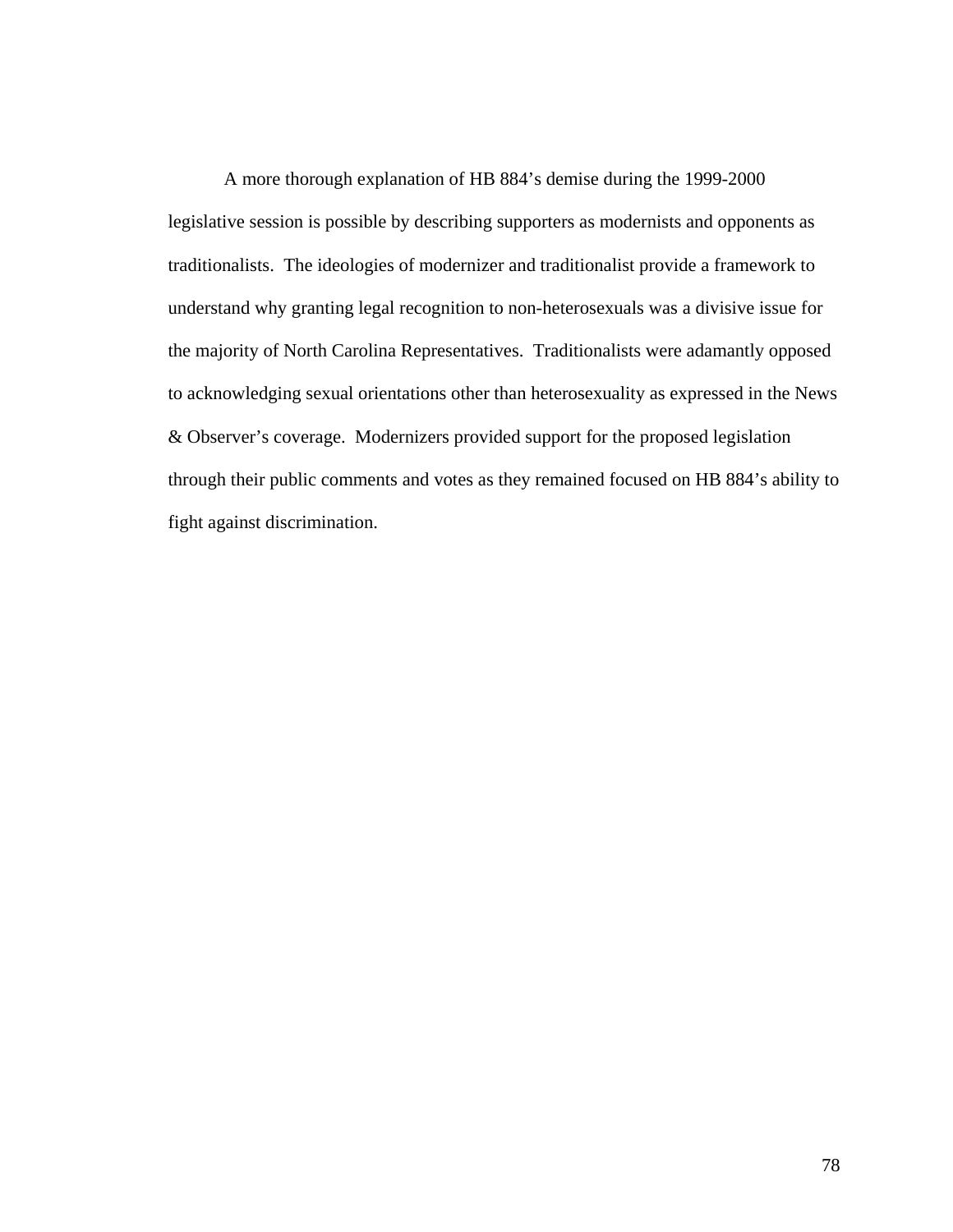## CHAPTER VII

## **CONCLUSION**

I am unable to determine the role traditionalist and modernizer ideologies played in the inclusion of sexual orientation in Kansas legislation addressing bias crimes during the 1991-1992 legislative session. The difficulty is due to both a lack of media coverage and the inclusion of sexual orientation in the initial legislation granting upward departures during the sentencing of perpetrators of bias crimes as part of the Kansas Sentencing Guidelines. Through the examination of unsuccessful legislation proposed during the 2001-2002 legislative session to further enhance the punishment of perpetrators who selected their victims based on a prejudice against the victim's sexual orientation, improved law enforcement training, increased civil victim compensation, and expanded protection to victims of biased misdemeanor crimes, I believe traditionalism was a strong factor in the legislation's failure. My conclusion is based on the Topeka Capital-Journal's coverage of legislators who opposed the bills and voting records.

Despite Senator Haley's introduction of multiple pieces of legislation and legislative amendments aimed at pushing the boundaries of traditionalism's rigid social order, he ultimately accepted less significant changes to hate crime legislation. The modification was overwhelmingly supported by traditionalists and modernizers alike in a bill which restored the constitutionality of upward departures in sentencing and affected both perpetrators and victims of bias crimes. Senate Substitute for HB 2154 included the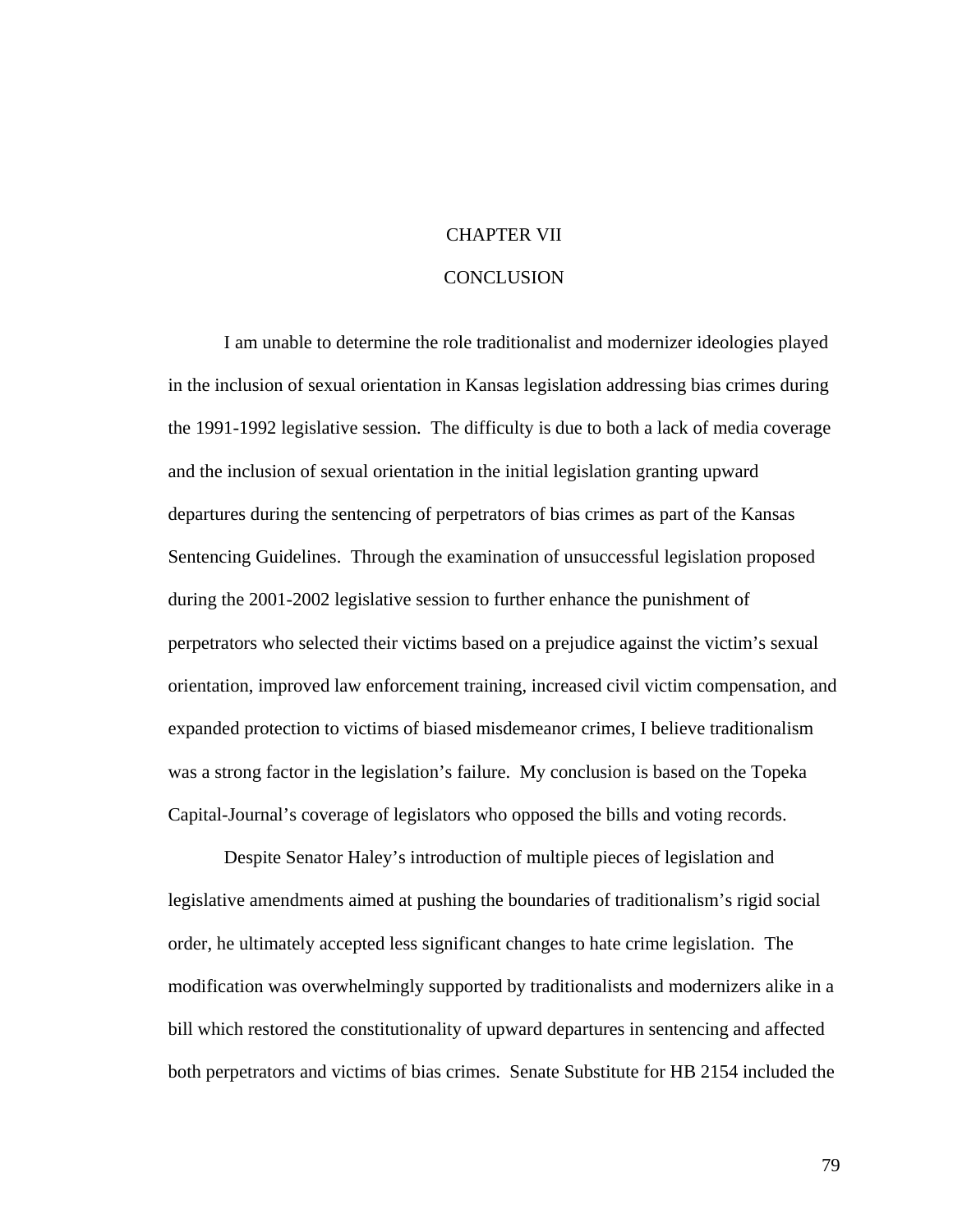minor change of expanding the victims protected from crimes motivated by prejudice, although it was primarily focused on restoring the constitutionality of upward departures in sentencing. The technical change to the bias crime legislation was supported by both traditionalists and modernizers, as only seven legislators in both the Senate and House opposed the changes. It would be unfair to suggest that the opposition of seven legislators was due to the amended language "perception of" instead of another aspect of the bill which may not necessarily expose a legislator's modernizer or traditionalist ideology. However, modernizers were essential to the success of Senate Substitute for HB 2154 because they focused on the legislation's effect on departures in sentencing and not on crimes motivated by prejudice. Before SB 521 was incorporated into Senate Substitute for HB 2154, it became mired in the controversy of hate crime legislation that modernizers were able to avoid with Senate Substitute for HB 2154. It is clear that traditionalists opposed all explicit efforts to expand punishments for offenders of crimes related to sexual orientation.

It is more complex to explain Kansas' successful inclusion of sexual orientation and the language "perception of" in upward departures in sentencing than the failure to include sexual orientation in North Carolina's hate crime legislation for three reasons. The challenge is due to the lack of newspaper coverage by the Topeka Capital-Journal, the limited quantity of direct statements from legislators included in the available newspaper articles, and the unconventional manner that Kansas hate crime legislation was amended to broaden the categories of protected victims. Additionally, because Kansas initially included a sexual orientation provision in hate crime legislation and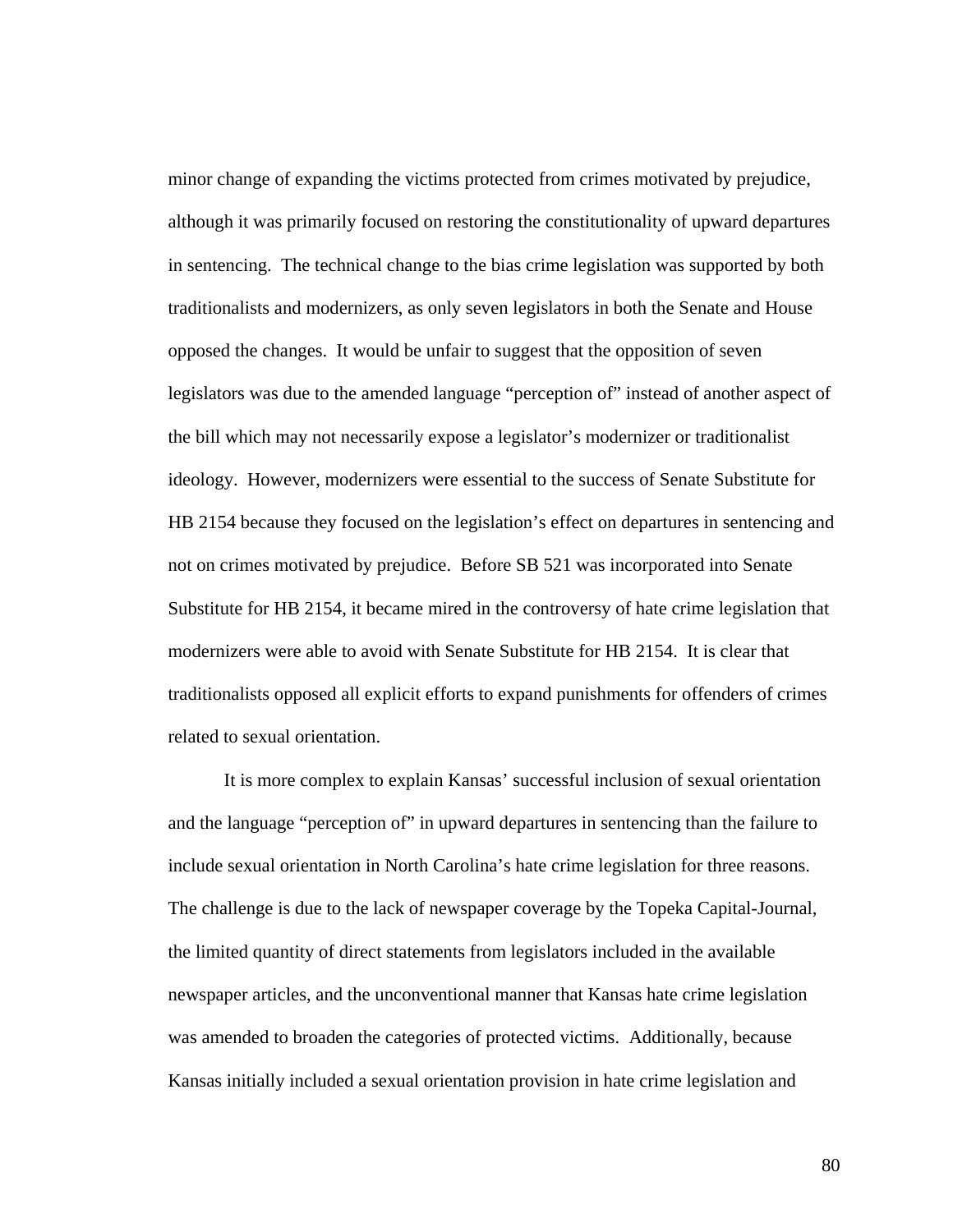North Carolina attempted to include the language after the legislation had already been established, they were not identical situations to compare. It appears that framing sexual orientation protection as a technical change was key to the success in Kansas.

I believe Luebke's (1998) depiction of traditionalism's effect on North Carolina politics prior to 1998 can be expanded to explain the defeat of the Matthew Shepard Memorial Act during the 1999-2000 legislative session as supported by legislative voting records and legislators' remarks in the News & Observer. I conclude that legislators who held traditionalist ideologies were directly responsible for the defeat of HB 884 during the 1999-2000 legislative session. Luebke's (1998:22) assertion that "North Carolina traditionalists have promoted an antichange ideology in both economic and social policy" and historically "traditionalists have enjoyed more political success in the General Assembly implementing their social views" supports North Carolina traditionalist legislators' defeat of sexual orientation's inclusion in hate crime legislation. I believe the failure to pass the Matthew Shepard Memorial Act during the 1999-2000 legislative session is one such example of traditionalists' social views which was reinforced by the votes cast by members of the House of Representatives. Legislators belonging to both the Republican and Democratic political parties were unwilling to provide their fellow non-heterosexual citizens with protection from the atrocities of hate crimes due to a fear of jeopardizing their alliance to a "Baptist-based social order" and "superiority of a mythical ideal past" (Luebke 1998:20).

I initially intended to explain Kansas legislation's success and North Carolina legislation's failure regarding sexual orientation in terms of the roles played by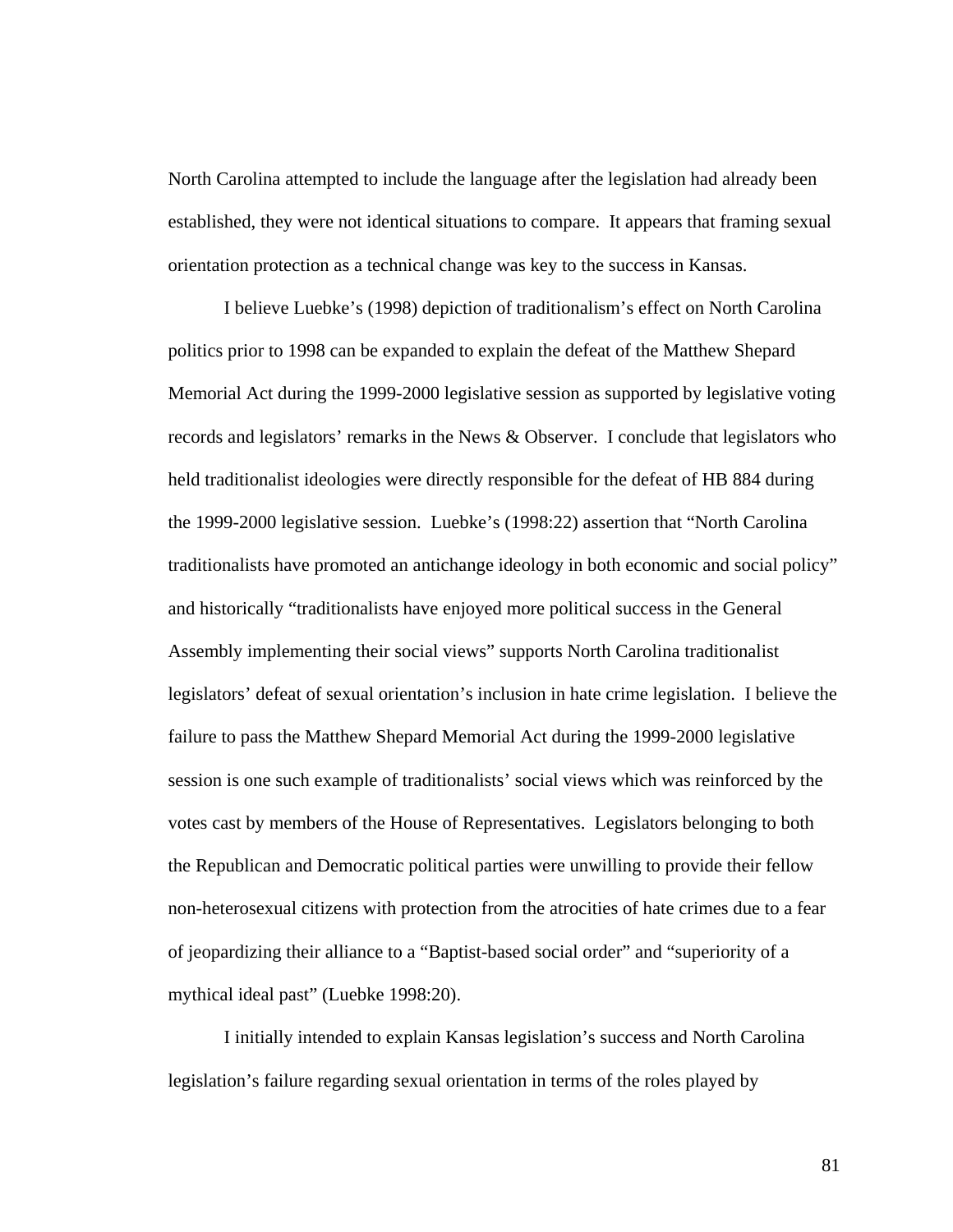traditionalists and modernizers. However, it became apparent that neither piece of legislation would have advanced to the extent it did without the groundwork achieved by Kansas Senator David Haley and North Carolina Representative Paul Luebke, both registered Democratic legislators who demonstrated populist ideologies. Both legislators were vital to the introduction and progress of expanded hate crime legislation in Kansas and North Carolina. Luebke (1998:25) acknowledged "populists in the recent past have constituted a left wing within the Democratic Party.

In summary, although the hate crime legislation proposed to extend protection to victims targeted by biased offenders was introduced by Democratic populist-leaning legislators in Kansas and North Carolina, the legislation's respective failures can be attributed to the ideologies held by traditionalists in both states. The subsequent successful amendment in Kansas can be linked to modernizers' ability to incorporate additional victims protected by hate crime legislation in a bill primarily aimed at technical changes to departures in sentencing. Kansas modernizers did not draw attention to the change affecting perpetrators and victims of bias crimes in Senate Substitute for HB 2154. The majority of Kansas traditionalist legislators perceived the technical change as an insignificant threat to their social order, not worthy of jeopardizing the larger issue of restoring the constitutionality of departures in sentencing and subsequently voted in favor of Senate Substitute for HB 2154. I conclude that the failure of hate crime legislation to include a sexual orientation provision in North Carolina and for related legislation to be expanded beyond technical changes in Kansas is a reflection of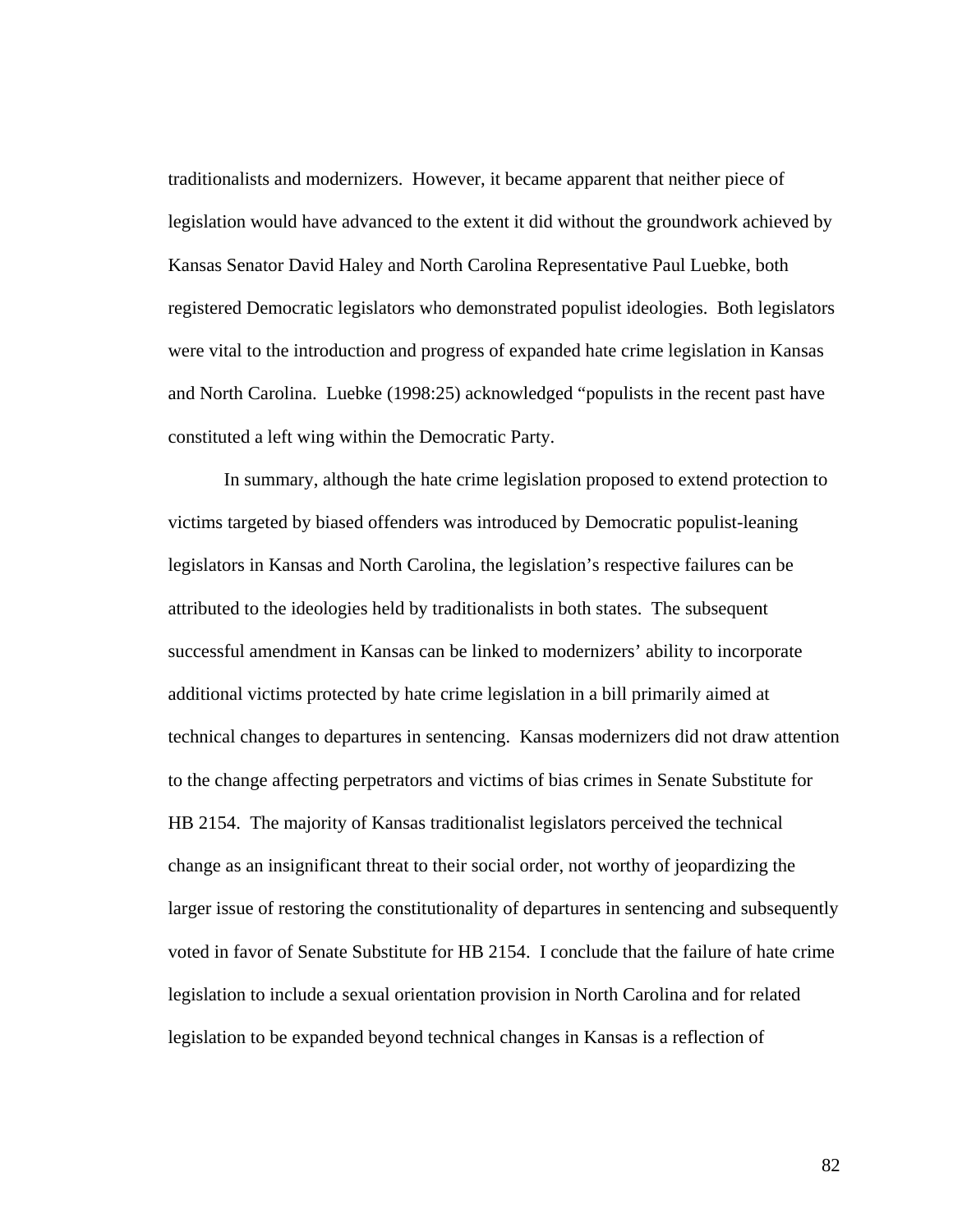traditionalist legislators voting in a manner which maintains the social inequality necessary to reinforce their social status in the hierarchy of society.

 Suggestions for future research in this area include expanding the scope of print media coverage beyond the Topeka Capital-Journal and News & Observer. I believe it would also be beneficial to examine the voting records of legislators on other bills related to similar proposed social changes during the same legislative session. The availability of newspaper coverage of Kansas' initial legislation would have ensured a more equal comparison between the roles played by traditionalists and modernizers in the inclusion of sexual orientation in Kansas and North Carolina hate crime legislation. I would also recommend examining North Carolina's failure to include sexual orientation in hate crime legislation along with a state that included a sexual orientation provision after the initial legislation was passed.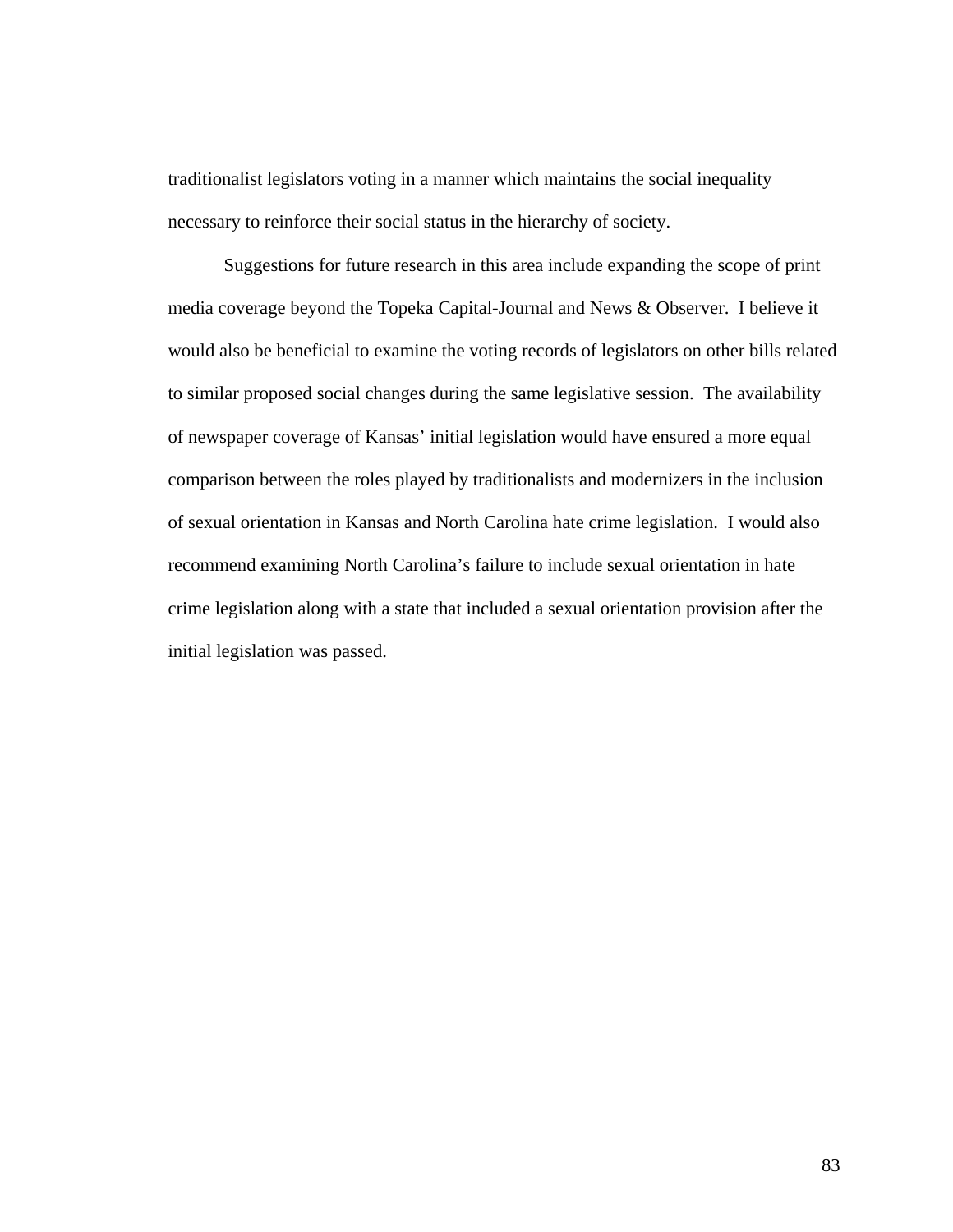## **REFERENCES**

American Psychological Association. 1998. "Hate Crimes Today: An Age Old Foe in Modern Dress." Retrieved February 18, 2001 (http://www.apa.org/publicinfo/hate)

Anti-Defamation League. 2009. "Anti-Defamation League State Hate Crime Statutory Provisions." Retrieved May 31, 2009 (http://www.adl.org/99hatecrime/state\_hate\_crime\_laws.pdf)

Carmichael, Mary. 1999a. "Bills leave brand on Bull City." *The News & Observer*, June 5. Retrieved September 6, 2008 (http://nl.newsbank.com/nlsearch/we/Archives?p\_action=doc&p\_docid=0EB036E4E74B8FDA&p\_docnum =1&s\_dlid=DL0109062115211615304&s\_ecproduct=SUB-FREE&s\_ecprodtype=INSTANT&s\_trackval=&s\_siteloc=&s\_referrer=&s\_subte rm=Subscription%20until%3A%2012%2F14%2F2015%2011%3A59%20PM&s\_ subexpires=12%2F14%2F2015%2011%3A59%20PM&s\_username=FreeAccess &s\_accountid=AC0107030117170502657&s\_upgradeable=no)

------. 1999b. "Legislation hasn't given up the ghost." *The News & Observer*, July 28. Retrieved September 16, 2008 (http://nl.newsbank.com/nlsearch/we/Archives?p\_action=doc&p\_docid=0EB036FB9DE804DA&p\_docnum  $=1$ &s dlid=DL0109062115220406552&s ecproduct=SUB-FREE&s\_ecprodtype=INSTANT&s\_trackval=&s\_siteloc=&s\_referrer=&s\_subte rm=Subscription%20until%3A%2012%2F14%2F2015%2011%3A59%20PM&s\_ subexpires=12%2F14%2F2015%2011%3A59%20PM&s\_username=FreeAccess &s\_accountid=AC0107030117170502657&s\_upgradeable=no)

Cheng, Vicki. 2000. "Gay pride march in Durham drawing wide support." *The News & Observer*, June 9. Retrieved September 16, 2008 (http://nl.newsbank.com/nlsearch/we/Archives?p\_action=doc&p\_docid=0EB03F2416A9F71A&p\_docnum= 1&s\_dlid=DL0109062116194631872&s\_ecproduct=SUB-FREE&s ecprodtype=INSTANT&s trackval=&s\_siteloc=&s\_referrer=&s\_subte rm=Subscription%20until%3A%2012%2F14%2F2015%2011%3A59%20PM&s\_ subexpires=12%2F14%2F2015%2011%3A59%20PM&s\_username=FreeAccess &s\_accountid=AC0107030117170502657&s\_upgradeable=no)

Christensen, Rob. 1999. "Mixing legislators, Leviticus." *The News & Observer* March 24. Retrieved September 16, 2008 (http://nl.newsbank.com/nl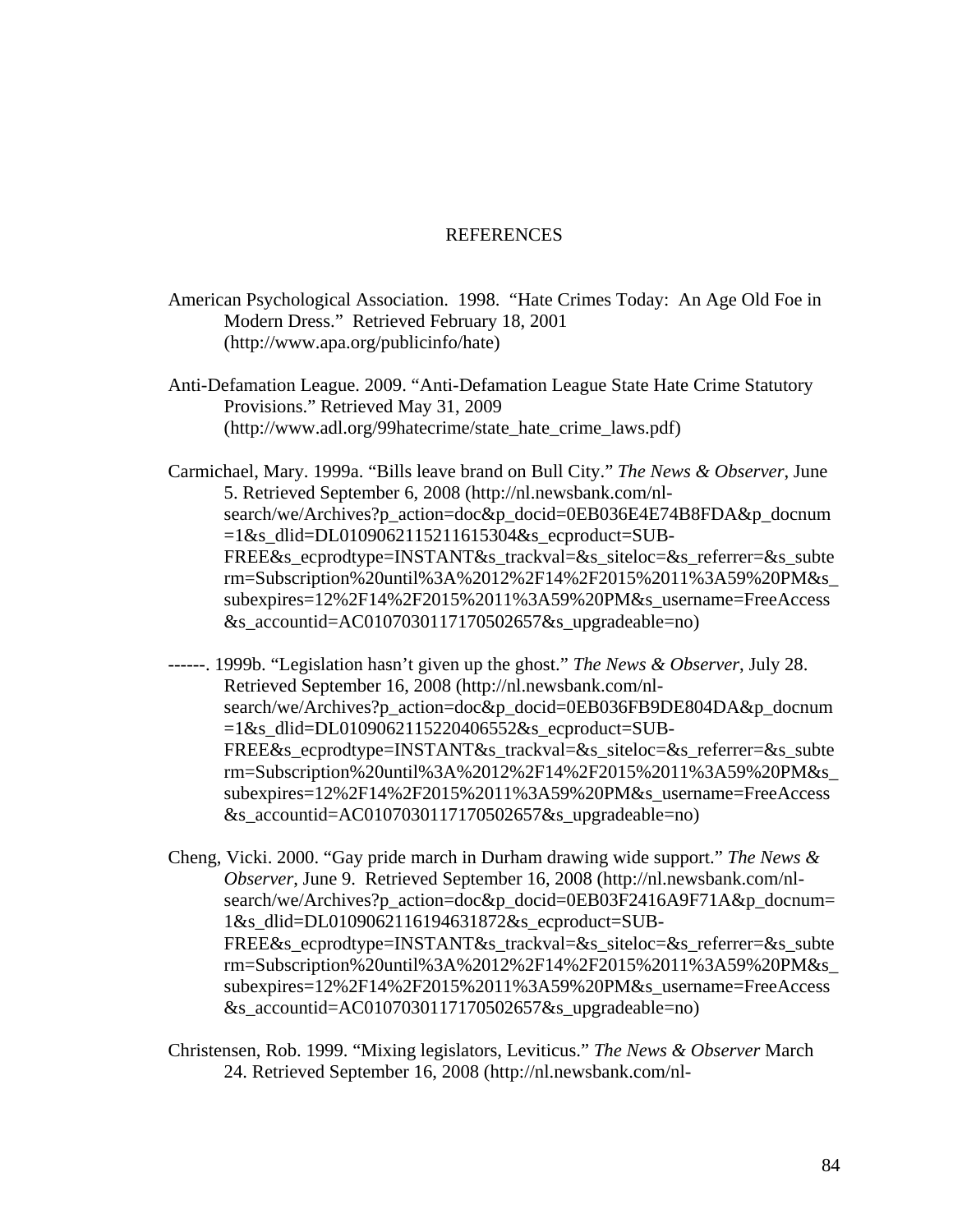search/we/Archives?p\_action=doc&p\_docid=0EB036C0409145CB&p\_docnum= 16&s\_dlid=DL0109062114553628704&s\_ecproduct=SUB-

FREE&s\_ecprodtype=INSTANT&s\_trackval=&s\_siteloc=&s\_referrer=&s\_subte rm=Subscription%20until%3A%2012%2F14%2F2015%2011%3A59%20PM&s\_ subexpires=12%2F14%2F2015%2011%3A59%20PM&s\_username=FreeAccess &s\_accountid=AC0107030117170502657&s\_upgradeable=no)

- General Assembly of North Carolina. 1999a. "House Bill 884." Raleigh, North Carolina: North Carolina General Assembly. Retrieved January 22, 2009. (http://www.ncleg.net/gascripts/BillLookUp/BillLookUp.pl?Session=1999&BillI D=HB+884).
- ---. 1999b. "House Bill 884\*." Raleigh, North Carolina: North Carolina General Assembly. Retrieved January 22, 2009. (http://www.ncleg.net/Sessions/1999/Bills/House/PDF/H884v2.pdf).
- ---. 1999c. "House Member Vote Histories." Raleigh, North Carolina General Assembly. Retrieved May 7, 2009. (http://www.ncleg.net/gascripts/voteHistory/voteHistoryList.pl?Session=1999&ch amber=house).
- ---. 1999d. "Senate Bill 814." Raleigh, North Carolina: North Carolina General Assembly. Retrieved January 22, 2009. (http://www.ncleg.net/gascripts/BillLookUp/BillLookUp.pl?Session=1999&BillI  $D = SB + 814$
- ---. 1999e. "Senate Bill 814\*." Raleigh, North Carolina: North Carolina General Assembly. Retrieved January 22, 2009. (http://www.ncleg.net/Sessions/1999/Bills/Senate/PDF/S814v1.pdf).
- ---. 2003 "Senate Bill 736." Raleigh, North Carolina: North Carolina General Assembly. Retrieved January 21, 2009. (http://www.ncleg.net/gascripts/BillLookUp/BillLookUp.pl?Session=2003&BillI  $D = SB + 736$ .
- ---. 2005 "Senate Bill 485." Raleigh, North Carolina: North Carolina General Assembly. Retrieved January 21, 2009. (http://www.ncleg.net/gascripts/BillLookUp/BillLookUp.pl?Session=2005&BillI  $D = SB + 485$ .
- Grattet, Ryken and Valerie Jeness. 2001. "The Birth and Maturation of Hate Crime Policy in the United States." *American Behavioral Scientist* 45(4):668-696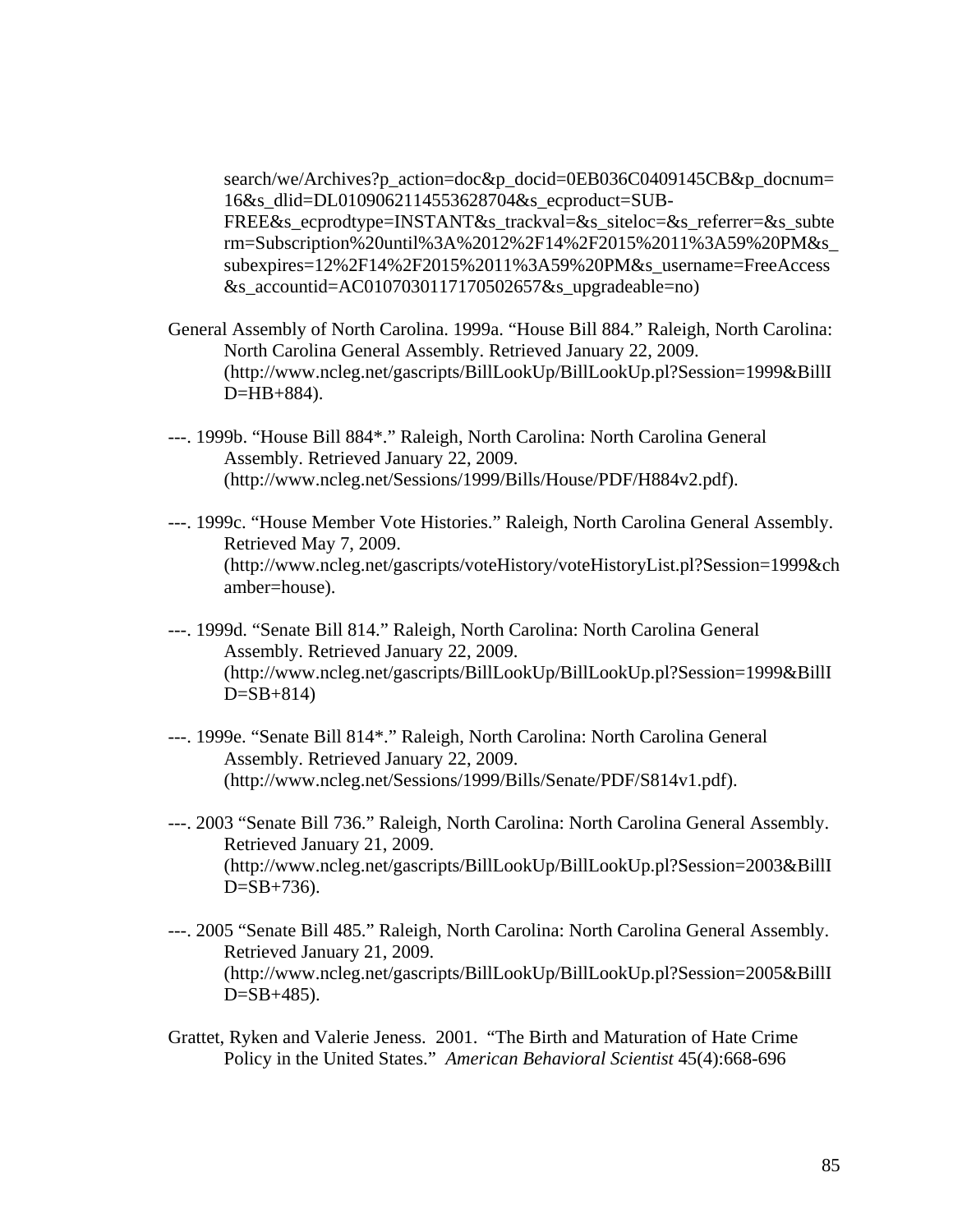- Grenz, Chris. 2003. "Prospects for change in laws appear poor." *The Topeka Capital-Journal*, February 16. Retrieved September 9, 2008. (http://www.cjonline.com/stories/021603/leg\_sodomy2.shtml)
- Hull, Katina. 2001. "Gay caucus meets for the first time." *The Topeka Capital-Journal*, February 24. Retrieved September 4, 2008 (http://www.cjonline.com/stories/022501/com\_gaycaucus.shtml)
- Independent Weekly. 2008. "Paul Luebke: Candidate for N.C. House, District 30" October 8. Retrieved October 26, 2008. (http://www.indyweek.com/gyrobase/Content?oid=oid%3A266620)
- Jacobs, James B. 1992/1993. "Implementing Hate Crime Legislation Symbolism and Crime Control." *Annual Survey of American Law* 1992/1993:541-553
- Jacobs, James B. 1993. "Should hate be a crime?" *The Public Interest* Fall 1993:3-14
- Jacobs, James B. and Kimberly Potter. 1998. *Hate Crimes: criminal law and identity politics*. New York and Oxford: Oxford University Press
- Kane, Lee. 1998. "Democrats face Libertarian in House District 23." *The News & Observer*, October 22. Retrieved September 17, 2008 (http://nl.newsbank.com/nlsearch/we/Archives?p\_action=doc&p\_docid=0EE38B9518A13420&p\_docnum= 3&s\_dlid=DL0109062115133108938&s\_ecproduct=SUB-FREE&s ecprodtype=INSTANT&s trackval=&s siteloc=&s referrer=&s subte rm=Subscription%20until%3A%2012%2F14%2F2015%2011%3A59%20PM&s\_ subexpires=12%2F14%2F2015%2011%3A59%20PM&s\_username=FreeAccess &s\_accountid=AC0107030117170502657&s\_upgradeable=no)
- Kansas Chief Clerk of the House. 2001. "House Journal Proceedings of the House of Representatives of the Legislature of the State of Kansas." 2001:1-1302 Division of Printing Department of Administration: Topeka, Kansas. (Retrieved from (http://www.kslegislature.org/legsrv-journals/index.do on March 14, 2009.)
- Kansas Chief Clerk of the House. 2002. "House Journal Proceedings of the House of Representatives of the Legislature of the State of Kansas." 2002:1-2799 Division of Printing Department of Administration: Topeka, Kansas. (Retrieved from http://www.kslegislature.org/legsrv-journals/index.do on March 15, 2009.)
- Kansas Legislative Information System. 2002. "Senate and House Actions Report and Subject Index Report." Legislative Coordinating Council. Topeka, Kansas

Kansas Legislature. General Statute 21-4716 (Kansas Legislature).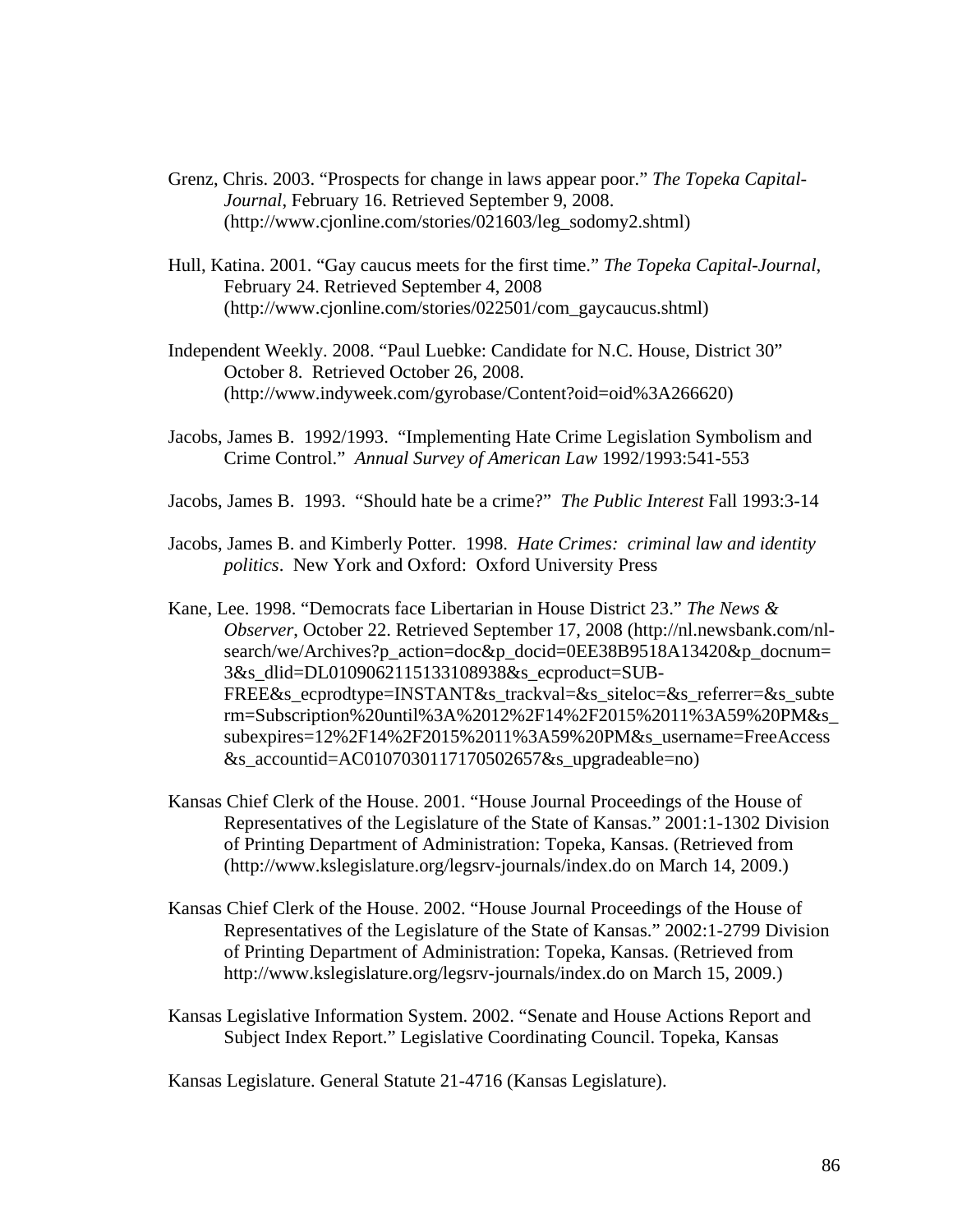- ---. 2001a. "Minutes of the Senate Judiciary Committee." March 20, 2001. Topeka, Kansas: Kansas Legislature. Retrieved March 16, 2009. (http://www.kslegislature.org/committeeminutes/01-02/senate/SnJud3-20-01.pdf).
- ---. 2001b. "Minutes of the Senate Judiciary Committee." March 21, 2001. Topeka, Kansas: Kansas Legislature. Retrieved March 16, 2009. (http://www.kslegislature.org/committeeminutes/01-02/senate/SnJud3-21-01.pdf).
- ---. 2001c. "Supplemental Note on House Bill No. 2328." Topeka, Kansas: Kansas Legislature. Retrieved March 17, 2009. (http://www.kslegislature.org/supplemental/2002/SN2328.HTM).
- ---. 2002a. "Conference Committee Report House Bill No. 2154." May 9, 2002. Topeka, Kansas: Kansas Legislature. Retrieved March 17, 2009. (http://www.kslegislature.org/supplemental/2002/CCRB2154.pdf).
- ---. 2002e. "Minutes of the Senate Judiciary Committee." January 15, 2002. Topeka, Kansas: Kansas Legislature. Retrieved March 16, 2009. (http://www.kslegislature.org/committeeminutes/01-02/senate/SnJud1-15-02.pdf).
- ---. 2002f. "Minutes of the Senate Judiciary Committee." January 28, 2002. Topeka, Kansas: Kansas Legislature. Retrieved March 16, 2009. (http://www.kslegislature.org/committeeminutes/01-02/senate/SnJud1-28-02.pdf).
- ---. 2002h. "Minutes of the Senate Judiciary Committee." February 21, 2002. Topeka, Kansas: Kansas Legislature. Retrieved March 16, 2009. (http://www.kslegislature.org/committeeminutes/01-02/senate/SnJud2-21-02.pdf).
- ---. 2002i. "Minutes of the Senate Judiciary Committee." March 7, 2002. Topeka, Kansas: Kansas Legislature. Retrieved March 16, 2009. (http://www.kslegislature.org/committeeminutes/01-02/senate/SnJud3-7-02.pdf).
- ---. 2002j. "Minutes of the House Judiciary Committee." March 25, 2002. Topeka, Kansas: Kansas Legislature. Retrieved March 16, 2009. (http://www.kslegislature.org/committeeminutes/01-02/house/HSJud3-25-02.pdf ).
- ---. 2002k. "Minutes of the House Judiciary Committee." April 12, 2002. Topeka, Kansas: Kansas Legislature. Retrieved March 16, 2009. (http://www.kslegislature.org/committeeminutes/01-02/house/HSJud4-12-02.pdf).

Kansas Secretary of State. 1992. "Senate Bill No. 479." *Session Laws* 2(239):1207-.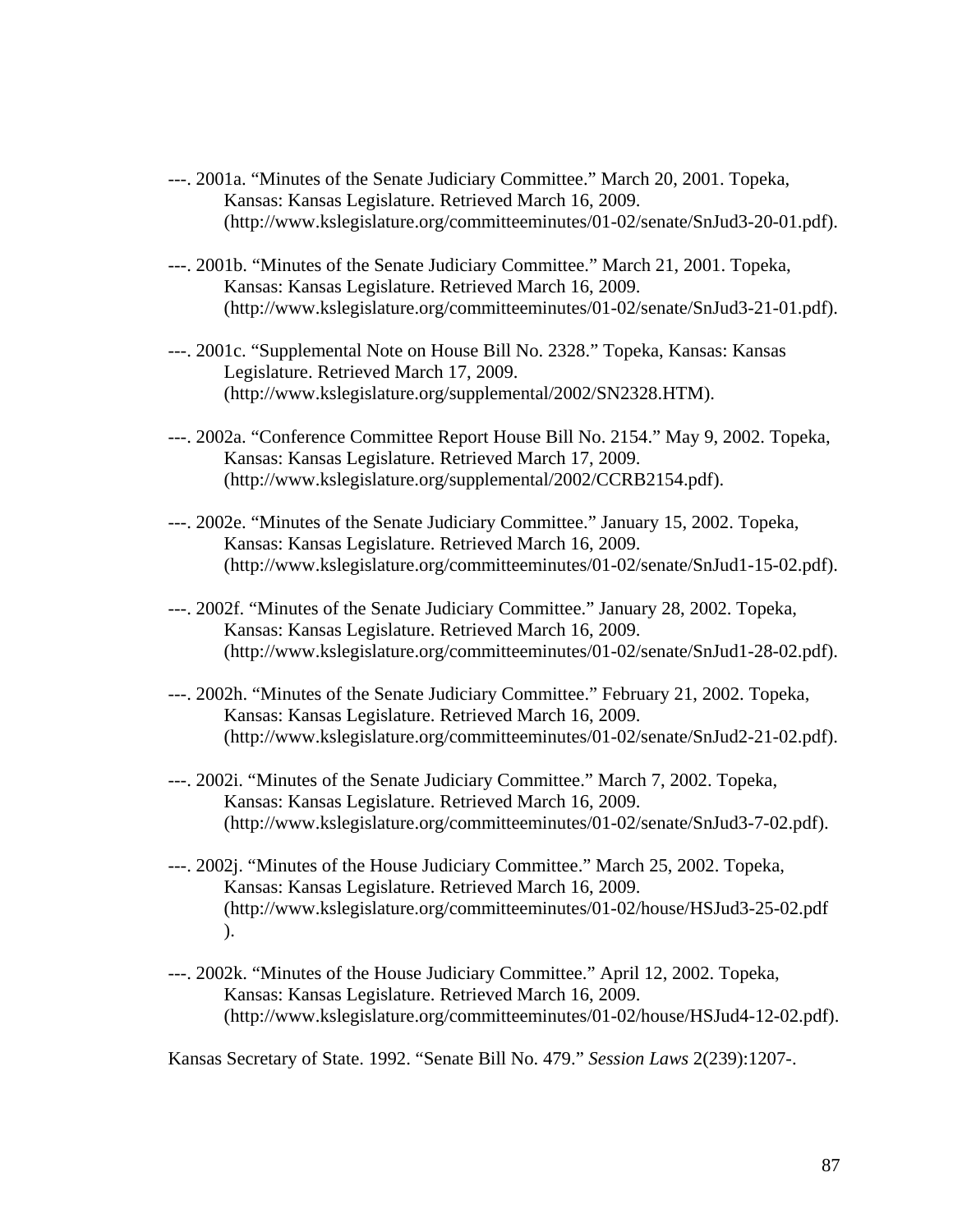- ---. 2001. "Journal of the Senate of the State of Kansas." 2001:1-1140. Division of Printing Department of Administration: Topeka, Kansas. (Retrieved from http://www.kslegislature.org/legsrv-journals/index.do on March 14, 2009.)
- --- Secretary of State. 2002. "Journal of the Senate of the State of Kansas." 2002:1-2311. Division of Printing Department of Administration: Topeka, Kansas. (Retrieved from http://www.kslegislature.org/legsrv-journals/index.do on March 15, 2009.)
- Kansas Sentencing Commission. 1990. "Preliminary Recommendations of the Kansas Sentencing Commission (Draft)" 1990:1-108

Lee, Demorris. 1998. "N.C. gays call for crime bill." *The News & Observer*, October 14. Retrieved September 16, 2008 (http://nl.newsbank.com/nlsearch/we/Archives?p\_action=doc&p\_docid=0EE38B910E893693&p\_docnum=1 7&s\_dlid=DL0109062114543619146&s\_ecproduct=SUB-FREE&s\_ecprodtype=INSTANT&s\_trackval=&s\_siteloc=&s\_referrer=&s\_subte rm=Subscription%20until%3A%2012%2F14%2F2015%2011%3A59%20PM&s\_ subexpires=12%2F14%2F2015%2011%3A59%20PM&s\_username=FreeAccess  $&$ s accountid=AC0107030117170502657 $&$ s upgradeable=no)

- Levin, Brian. 1999. "Hate Crimes: Worse By Definition." *Journal of Contemporary Criminal Justice* 15(1): 6-21
- Luebke, Paul. 1998. *Tar Heel Politics 2000*. Chapel Hill and London: The University of North Carolina Press
- McPhail, Beverly A. 2000. "Hating Hate: Policy Implications of Hate Crime Legislation." *Social Science Review* 635-653
- Nolan III, James J., Yoshio Akiyama, and Samuel Berhanu. 2002. "The Hate Crime Statistics Act of 1990: Developing a Method for Measuring the Occurrence of Hate Violence." *American Behavioral Scientist* 46(1):136-153

North Carolina General Statute 14-3 (North Carolina General Assembly).

- North Carolina General Statute 14-401.14 (North Carolina General Assembly).
- North Carolina General Statute 15A-1340.16 (North Carolina General Assembly).
- North Carolina Secretary of State. 1999. *North Carolina Manual*. Raleigh, North Carolina. North Carolina Department of the Secretary of State.
- Rawlins, Wade. 1999a. "High-level backing for gun bills." *The News & Observer*, April 29. Retrieved September 16, 2008 (http://nl.newsbank.com/nl-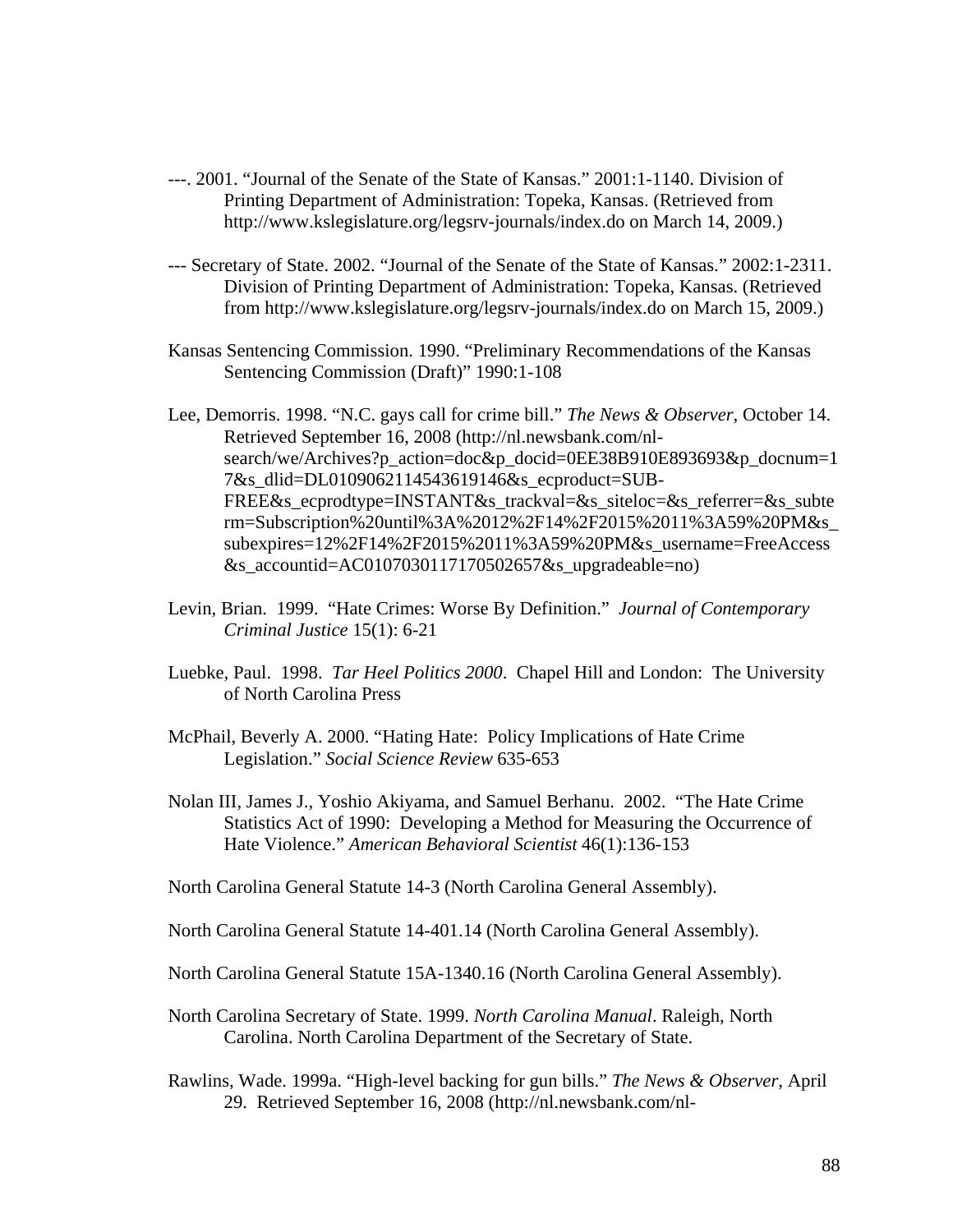search/we/Archives?p\_action=doc&p\_docid=0EB036D61BDD3E3F&p\_docnum  $=1$ &s dlid=DL0109062116263225591&s ecproduct=SUB-FREE&s\_ecprodtype=INSTANT&s\_trackval=&s\_siteloc=&s\_referrer=&s\_subte rm=Subscription%20until%3A%2012%2F14%2F2015%2011%3A59%20PM&s\_ subexpires=12%2F14%2F2015%2011%3A59%20PM&s\_username=FreeAccess &s\_accountid=AC0107030117170502657&s\_upgradeable=no)

- ------. 1999b. "Measure to codify gay rights defeated." *The News & Observer*, April 24. Retrieved September 14, 2008 (http://nl.newsbank.com/nlsearch/we/Archives?p\_action=doc&p\_docid=0EB036D41C5BF1F0&p\_docnum= 1&s\_dlid=DL0109062115192006278&s\_ecproduct=SUB-FREE&s\_ecprodtype=INSTANT&s\_trackval=&s\_siteloc=&s\_referrer=&s\_subte rm=Subscription%20until%3A%2012%2F14%2F2015%2011%3A59%20PM&s\_ subexpires=12%2F14%2F2015%2011%3A59%20PM&s\_username=FreeAccess &s\_accountid=AC0107030117170502657&s\_upgradeable=no)
- ------. 1999c. "Measure to widen definition of hate crimes defeated in House." *The News & Observer*, April 23. Retrieved September 16, 2008 (http://nl.newsbank.com/nlsearch/we/Archives?p\_action=doc&p\_docid=0EB036D2B473878A&p\_docnum= 1&s\_dlid=DL0109062115172026175&s\_ecproduct=SUB-FREE&s\_ecprodtype=INSTANT&s\_trackval=&s\_siteloc=&s\_referrer=&s\_subte rm=Subscription%20until%3A%2012%2F14%2F2015%2011%3A59%20PM&s\_ subexpires=12%2F14%2F2015%2011%3A59%20PM&s\_username=FreeAccess &s\_accountid=AC0107030117170502657&s\_upgradeable=no)
- ------. 1999d. "Panel backs bill to widen definition of hate crime." *The News & Observer*, April 21. Retrieved September 16, 2008 (http://nl.newsbank.com/nlsearch/we/Archives?p\_action=doc&p\_docid=0EB036D2B473878A&p\_docnum= 1&s\_dlid=DL0109062115172026175&s\_ecproduct=SUB-FREE&s\_ecprodtype=INSTANT&s\_trackval=&s\_siteloc=&s\_referrer=&s\_subte rm=Subscription%20until%3A%2012%2F14%2F2015%2011%3A59%20PM&s\_ subexpires=12%2F14%2F2015%2011%3A59%20PM&s\_username=FreeAccess &s\_accountid=AC0107030117170502657&s\_upgradeable=no)
- Richardson, Tim. 2002. "Haley calling for 'clean sweep." *The Topeka Capital-Journal*, October 5. Retrieved September 4, 2008 (http://www.cjonline.com/stories/100602/mid\_haley.shtml)

Rogers, Dennis. 1999. "Hate crimes can happen here, too." *The News & Observer*, March 10. Retrieved September 16, 2008 (http://nl.newsbank.com/nlsearch/we/Archives?p\_action=doc&p\_docid=0EB036AF64C76DEB&p\_docnum =1&s\_dlid=DL0109062116241932268&s\_ecproduct=SUB-FREE&s\_ecprodtype=INSTANT&s\_trackval=&s\_siteloc=&s\_referrer=&s\_subte rm=Subscription%20until%3A%2012%2F14%2F2015%2011%3A59%20PM&s\_